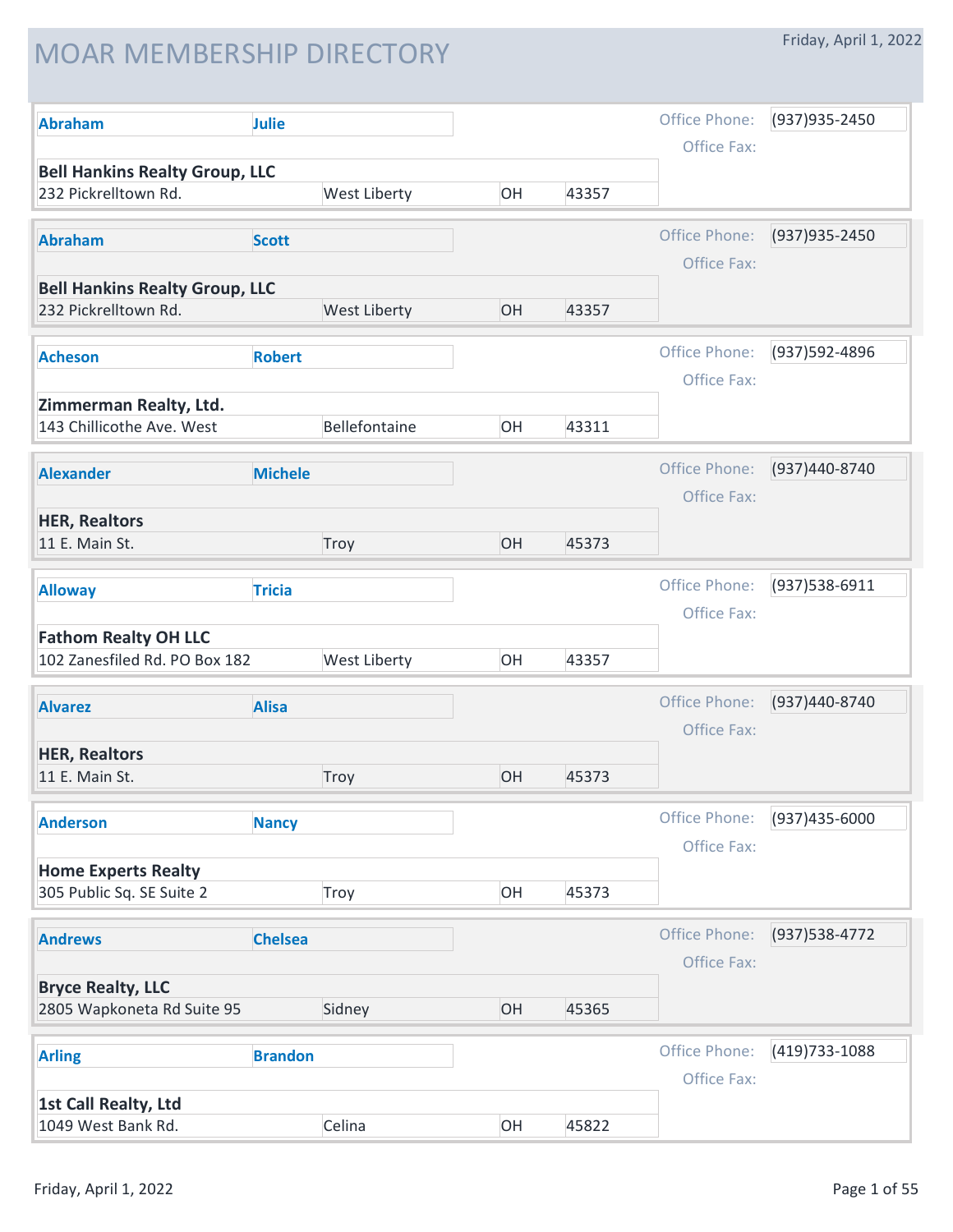| Office Phone:<br>$(419)733 - 1088$<br><b>Arling</b><br><b>Frank</b><br>Office Fax:<br>1st Call Realty, Ltd<br>1049 West Bank Rd.<br>Celina<br>OH<br>45822<br>Office Phone:<br>(937)498-4725<br><b>Kenna</b><br><b>Armstrong</b><br>Office Fax:<br><b>Brokers Real Estate, Inc.</b><br>OH<br>302 W. Russell Rd.<br>Sidney<br>45365<br>Office Phone:<br>(937)498-4725<br><b>Patricia</b><br><b>Armstrong</b><br>Office Fax:<br><b>Brokers Real Estate, Inc.</b><br>302 W. Russell Rd.<br>OH<br>Sidney<br>45365<br>Office Phone:<br>(419)394-7402<br><b>Donald</b><br><b>Arnett</b><br>Office Fax:<br><b>Plus One Professionals</b><br>St. Marys<br>OH<br>45885<br>156 E. Spring St.<br>Office Phone:<br>(419) 628-3276<br><b>Scott</b><br><b>Arnold</b><br>Office Fax:<br>Arnold Group, Inc.<br>12994 East Shelby Rd.<br>Minster<br>OH<br>45865<br>Office Phone:<br>(419)394-7402<br><b>Ashman</b><br><b>Mark</b><br>Office Fax:<br><b>Plus One Professionals</b><br>OH<br>45885<br>156 E. Spring St.<br>St. Marys<br>Office Phone:<br>(937)440-8740<br><b>Daniel (Joe)</b><br><b>Bagi</b><br>Office Fax:<br><b>HER, Realtors</b><br>11 E. Main St.<br>Troy<br>OH<br>45373<br>Office Phone:<br>(937) 935-2450<br><b>Chelsey</b><br><b>Bailey</b><br>Office Fax:<br><b>Bell Hankins Realty Group, LLC</b><br>232 Pickrelltown Rd.<br>West Liberty<br>OH<br>43357 |               |                 |  |               |                |
|---------------------------------------------------------------------------------------------------------------------------------------------------------------------------------------------------------------------------------------------------------------------------------------------------------------------------------------------------------------------------------------------------------------------------------------------------------------------------------------------------------------------------------------------------------------------------------------------------------------------------------------------------------------------------------------------------------------------------------------------------------------------------------------------------------------------------------------------------------------------------------------------------------------------------------------------------------------------------------------------------------------------------------------------------------------------------------------------------------------------------------------------------------------------------------------------------------------------------------------------------------------------------------------------------------------------------------------------------------------|---------------|-----------------|--|---------------|----------------|
|                                                                                                                                                                                                                                                                                                                                                                                                                                                                                                                                                                                                                                                                                                                                                                                                                                                                                                                                                                                                                                                                                                                                                                                                                                                                                                                                                               |               |                 |  |               |                |
|                                                                                                                                                                                                                                                                                                                                                                                                                                                                                                                                                                                                                                                                                                                                                                                                                                                                                                                                                                                                                                                                                                                                                                                                                                                                                                                                                               |               |                 |  |               |                |
|                                                                                                                                                                                                                                                                                                                                                                                                                                                                                                                                                                                                                                                                                                                                                                                                                                                                                                                                                                                                                                                                                                                                                                                                                                                                                                                                                               |               |                 |  |               |                |
|                                                                                                                                                                                                                                                                                                                                                                                                                                                                                                                                                                                                                                                                                                                                                                                                                                                                                                                                                                                                                                                                                                                                                                                                                                                                                                                                                               |               |                 |  |               |                |
|                                                                                                                                                                                                                                                                                                                                                                                                                                                                                                                                                                                                                                                                                                                                                                                                                                                                                                                                                                                                                                                                                                                                                                                                                                                                                                                                                               |               |                 |  |               |                |
|                                                                                                                                                                                                                                                                                                                                                                                                                                                                                                                                                                                                                                                                                                                                                                                                                                                                                                                                                                                                                                                                                                                                                                                                                                                                                                                                                               |               |                 |  |               |                |
|                                                                                                                                                                                                                                                                                                                                                                                                                                                                                                                                                                                                                                                                                                                                                                                                                                                                                                                                                                                                                                                                                                                                                                                                                                                                                                                                                               |               |                 |  |               |                |
|                                                                                                                                                                                                                                                                                                                                                                                                                                                                                                                                                                                                                                                                                                                                                                                                                                                                                                                                                                                                                                                                                                                                                                                                                                                                                                                                                               |               |                 |  |               |                |
|                                                                                                                                                                                                                                                                                                                                                                                                                                                                                                                                                                                                                                                                                                                                                                                                                                                                                                                                                                                                                                                                                                                                                                                                                                                                                                                                                               |               |                 |  |               |                |
|                                                                                                                                                                                                                                                                                                                                                                                                                                                                                                                                                                                                                                                                                                                                                                                                                                                                                                                                                                                                                                                                                                                                                                                                                                                                                                                                                               |               |                 |  |               |                |
|                                                                                                                                                                                                                                                                                                                                                                                                                                                                                                                                                                                                                                                                                                                                                                                                                                                                                                                                                                                                                                                                                                                                                                                                                                                                                                                                                               |               |                 |  |               |                |
|                                                                                                                                                                                                                                                                                                                                                                                                                                                                                                                                                                                                                                                                                                                                                                                                                                                                                                                                                                                                                                                                                                                                                                                                                                                                                                                                                               |               |                 |  |               |                |
|                                                                                                                                                                                                                                                                                                                                                                                                                                                                                                                                                                                                                                                                                                                                                                                                                                                                                                                                                                                                                                                                                                                                                                                                                                                                                                                                                               |               |                 |  |               |                |
|                                                                                                                                                                                                                                                                                                                                                                                                                                                                                                                                                                                                                                                                                                                                                                                                                                                                                                                                                                                                                                                                                                                                                                                                                                                                                                                                                               |               |                 |  |               |                |
|                                                                                                                                                                                                                                                                                                                                                                                                                                                                                                                                                                                                                                                                                                                                                                                                                                                                                                                                                                                                                                                                                                                                                                                                                                                                                                                                                               |               |                 |  |               |                |
|                                                                                                                                                                                                                                                                                                                                                                                                                                                                                                                                                                                                                                                                                                                                                                                                                                                                                                                                                                                                                                                                                                                                                                                                                                                                                                                                                               |               |                 |  |               |                |
|                                                                                                                                                                                                                                                                                                                                                                                                                                                                                                                                                                                                                                                                                                                                                                                                                                                                                                                                                                                                                                                                                                                                                                                                                                                                                                                                                               |               |                 |  |               |                |
|                                                                                                                                                                                                                                                                                                                                                                                                                                                                                                                                                                                                                                                                                                                                                                                                                                                                                                                                                                                                                                                                                                                                                                                                                                                                                                                                                               |               |                 |  |               |                |
|                                                                                                                                                                                                                                                                                                                                                                                                                                                                                                                                                                                                                                                                                                                                                                                                                                                                                                                                                                                                                                                                                                                                                                                                                                                                                                                                                               |               |                 |  |               |                |
|                                                                                                                                                                                                                                                                                                                                                                                                                                                                                                                                                                                                                                                                                                                                                                                                                                                                                                                                                                                                                                                                                                                                                                                                                                                                                                                                                               |               |                 |  |               |                |
|                                                                                                                                                                                                                                                                                                                                                                                                                                                                                                                                                                                                                                                                                                                                                                                                                                                                                                                                                                                                                                                                                                                                                                                                                                                                                                                                                               |               |                 |  |               |                |
|                                                                                                                                                                                                                                                                                                                                                                                                                                                                                                                                                                                                                                                                                                                                                                                                                                                                                                                                                                                                                                                                                                                                                                                                                                                                                                                                                               |               |                 |  |               |                |
|                                                                                                                                                                                                                                                                                                                                                                                                                                                                                                                                                                                                                                                                                                                                                                                                                                                                                                                                                                                                                                                                                                                                                                                                                                                                                                                                                               |               |                 |  |               |                |
|                                                                                                                                                                                                                                                                                                                                                                                                                                                                                                                                                                                                                                                                                                                                                                                                                                                                                                                                                                                                                                                                                                                                                                                                                                                                                                                                                               |               |                 |  |               |                |
|                                                                                                                                                                                                                                                                                                                                                                                                                                                                                                                                                                                                                                                                                                                                                                                                                                                                                                                                                                                                                                                                                                                                                                                                                                                                                                                                                               |               |                 |  |               |                |
|                                                                                                                                                                                                                                                                                                                                                                                                                                                                                                                                                                                                                                                                                                                                                                                                                                                                                                                                                                                                                                                                                                                                                                                                                                                                                                                                                               |               |                 |  |               |                |
|                                                                                                                                                                                                                                                                                                                                                                                                                                                                                                                                                                                                                                                                                                                                                                                                                                                                                                                                                                                                                                                                                                                                                                                                                                                                                                                                                               |               |                 |  |               |                |
|                                                                                                                                                                                                                                                                                                                                                                                                                                                                                                                                                                                                                                                                                                                                                                                                                                                                                                                                                                                                                                                                                                                                                                                                                                                                                                                                                               |               |                 |  |               |                |
|                                                                                                                                                                                                                                                                                                                                                                                                                                                                                                                                                                                                                                                                                                                                                                                                                                                                                                                                                                                                                                                                                                                                                                                                                                                                                                                                                               |               |                 |  |               |                |
|                                                                                                                                                                                                                                                                                                                                                                                                                                                                                                                                                                                                                                                                                                                                                                                                                                                                                                                                                                                                                                                                                                                                                                                                                                                                                                                                                               | <b>Bailey</b> | <b>Tori-Ann</b> |  | Office Phone: | (937) 592-9498 |
| Office Fax:                                                                                                                                                                                                                                                                                                                                                                                                                                                                                                                                                                                                                                                                                                                                                                                                                                                                                                                                                                                                                                                                                                                                                                                                                                                                                                                                                   |               |                 |  |               |                |
| <b>HER, Realtors</b><br>320 S. Main St.<br>Bellefontaine<br>OH<br>43311                                                                                                                                                                                                                                                                                                                                                                                                                                                                                                                                                                                                                                                                                                                                                                                                                                                                                                                                                                                                                                                                                                                                                                                                                                                                                       |               |                 |  |               |                |
|                                                                                                                                                                                                                                                                                                                                                                                                                                                                                                                                                                                                                                                                                                                                                                                                                                                                                                                                                                                                                                                                                                                                                                                                                                                                                                                                                               |               |                 |  |               |                |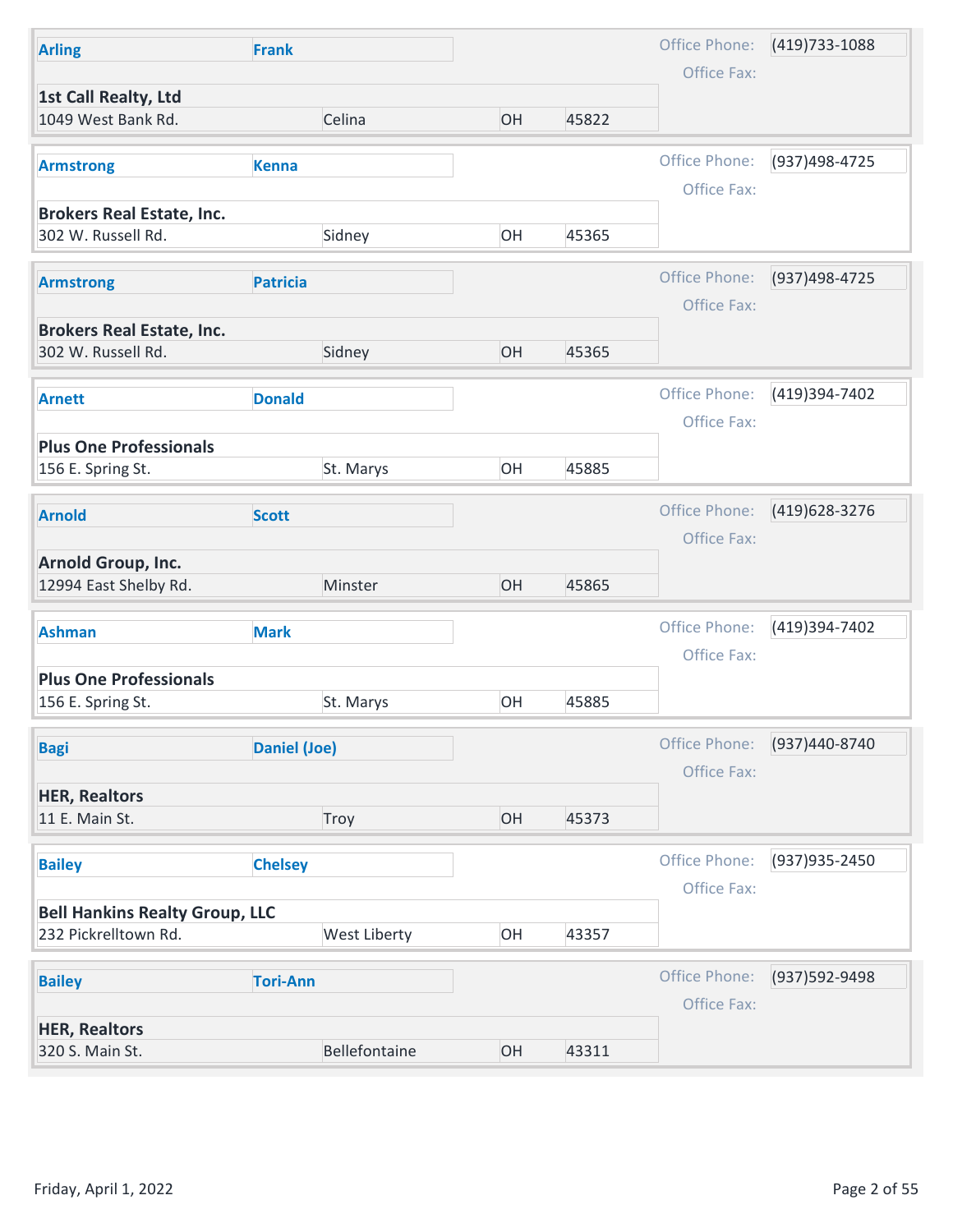| <b>Baird</b>                                                  | <b>Peggy</b>          |               |    |       | Office Phone:                | (937)492-3157               |
|---------------------------------------------------------------|-----------------------|---------------|----|-------|------------------------------|-----------------------------|
| <b>Emerson Wagner Realty Co., Inc.</b>                        |                       |               |    |       | Office Fax:                  |                             |
| 122 W. Court St.                                              |                       | Sidney        | OH | 45365 |                              |                             |
| <b>Baker</b>                                                  | <b>Heidi</b>          |               |    |       | Office Phone:                | (937) 935-2450              |
|                                                               |                       |               |    |       | Office Fax:                  |                             |
| <b>Bell Hankins Realty Group, LLC</b><br>232 Pickrelltown Rd. |                       | West Liberty  | OH | 43357 |                              |                             |
|                                                               |                       |               |    |       |                              |                             |
| <b>Baker</b>                                                  | <b>Matthew</b>        |               |    |       | Office Phone:<br>Office Fax: | (937)339-0508               |
| <b>Galbreath Realtors</b>                                     |                       |               |    |       |                              |                             |
| 1026 W. Main St.                                              |                       | Troy          | OH | 45373 |                              |                             |
| <b>Barhorst</b>                                               | <b>Tammy</b>          |               |    |       |                              | Office Phone: (937)492-3157 |
|                                                               |                       |               |    |       | Office Fax:                  |                             |
| <b>Emerson Wagner Realty Co., Inc.</b>                        |                       |               | OH |       |                              |                             |
| 122 W. Court St.                                              |                       | Sidney        |    | 45365 |                              |                             |
| <b>Barhorst, Jr</b>                                           | <b>Richard</b>        |               |    |       | Office Phone:                | (937)492-3157               |
|                                                               |                       |               |    |       | Office Fax:                  |                             |
| <b>Emerson Wagner Realty Co., Inc.</b><br>122 W. Court St.    |                       | Sidney        | OH | 45365 |                              |                             |
|                                                               |                       |               |    |       | Office Phone:                | (937)492-7792               |
| <b>Barlage</b>                                                | Jerri                 |               |    |       | Office Fax:                  |                             |
| <b>HER, Realtors</b>                                          |                       |               |    |       |                              |                             |
| 124 N. Main St.                                               |                       | Sidney        | OH | 45365 |                              |                             |
| <b>Barnes</b>                                                 | <b>Merdean (Bert)</b> |               |    |       | Office Phone:                | (937) 339-5321              |
|                                                               |                       |               |    |       | Office Fax:                  |                             |
| <b>Galbreath Realtors</b><br>1026 W. Main St.                 |                       | Troy          | OH | 45373 |                              |                             |
|                                                               |                       |               |    |       |                              |                             |
| <b>Barnes</b>                                                 | <b>Morgan</b>         |               |    |       | Office Phone:                | (937) 592-7653              |
| <b>Royer Realty, LLC</b>                                      |                       |               |    |       | Office Fax:                  |                             |
| 301 E. Columbus Ave.                                          |                       | Bellefontaine | OH | 43311 |                              |                             |
| <b>Barnett</b>                                                | John                  |               |    |       | Office Phone:                | (419)300-9631               |
|                                                               |                       |               |    |       | Office Fax:                  |                             |
|                                                               |                       |               |    |       |                              |                             |
| <b>Scott Ross Realty</b><br>1136 Celina Rd.                   |                       | St. Marys     | OH | 45885 |                              |                             |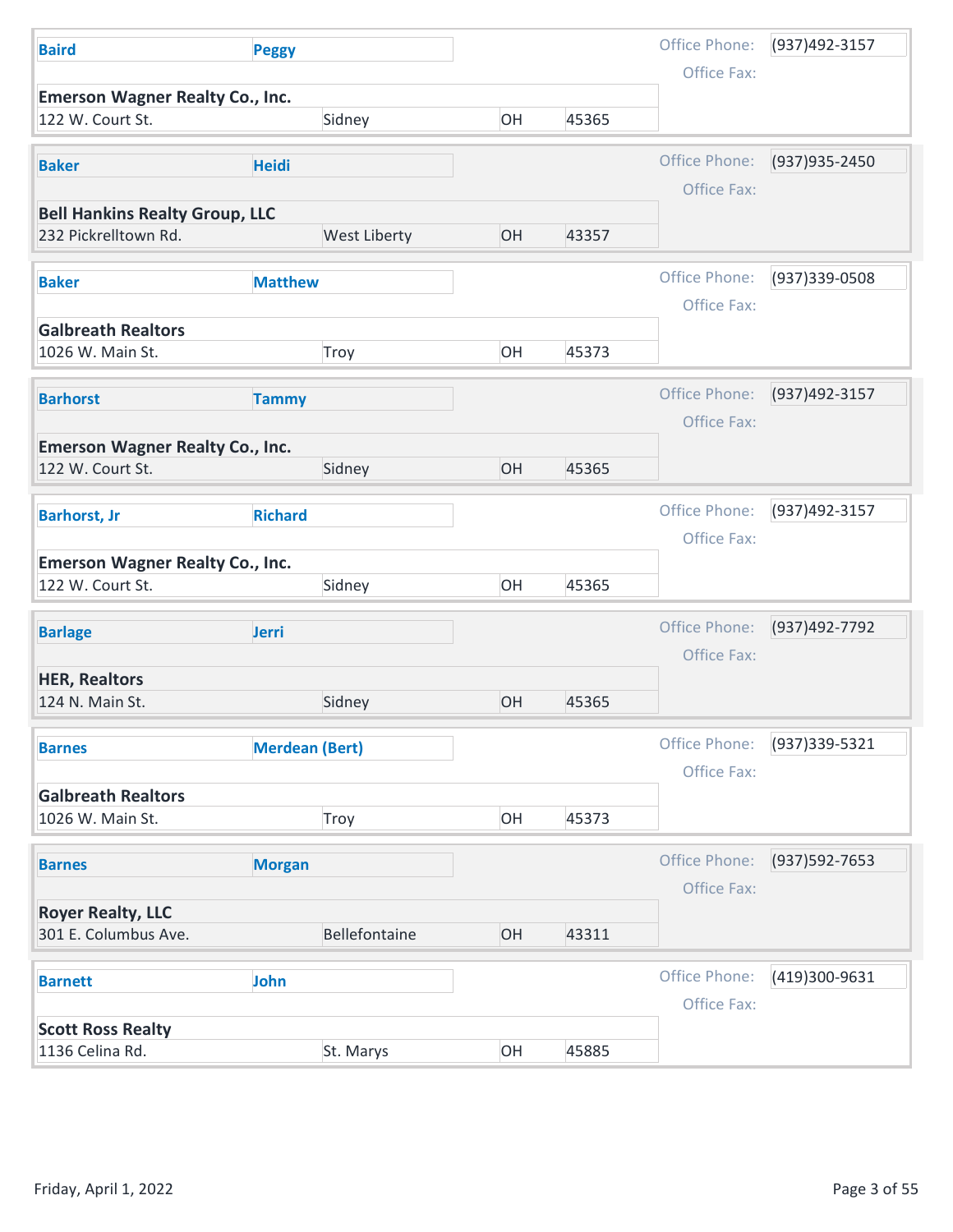| Office Phone:<br>$(937)773 - 8215$<br><b>Jean Jordan</b><br><b>Bates</b><br>Office Fax:<br><b>McVety Realty</b><br>222 W. Ash St.<br>Piqua<br>OH<br>45356<br>Office Phone:<br>(937) 773-8215<br><b>Bates</b><br><b>Laura</b> |  |
|------------------------------------------------------------------------------------------------------------------------------------------------------------------------------------------------------------------------------|--|
|                                                                                                                                                                                                                              |  |
|                                                                                                                                                                                                                              |  |
|                                                                                                                                                                                                                              |  |
| Office Fax:                                                                                                                                                                                                                  |  |
| <b>McVety Realty</b>                                                                                                                                                                                                         |  |
| 222 W. Ash St.<br>OH<br>45356<br>Piqua                                                                                                                                                                                       |  |
| Office Phone:<br>(937) 935-8008<br><b>Bayhan</b><br><b>Kristi</b>                                                                                                                                                            |  |
| Office Fax:                                                                                                                                                                                                                  |  |
| <b>Fathom Realty OH LLC</b><br>102 Zanesfield Rd. PO Box 182<br>West Liberty<br>OH<br>43357                                                                                                                                  |  |
|                                                                                                                                                                                                                              |  |
| Office Phone:<br>(937) 935-8008<br>Jill<br><b>Beekman</b>                                                                                                                                                                    |  |
| Office Fax:                                                                                                                                                                                                                  |  |
| <b>Fathom Realty OH LLC</b><br>102 Zanesfield Rd. PO Box 182<br>West Liberty<br>OH<br>43357                                                                                                                                  |  |
|                                                                                                                                                                                                                              |  |
| Office Phone:<br>(937)843-9400<br><b>Beelman</b><br><b>Ryan</b>                                                                                                                                                              |  |
| Office Fax:<br>Zimmerman Realty, Ltd.                                                                                                                                                                                        |  |
| 143 Chillicothe Ave. West<br>Bellefontaine<br>OH<br>43311                                                                                                                                                                    |  |
| Office Phone:<br>(937) 935-8008                                                                                                                                                                                              |  |
| <b>Traci</b><br><b>Beeson</b><br>Office Fax:                                                                                                                                                                                 |  |
| <b>Fathom Realty OH LLC</b>                                                                                                                                                                                                  |  |
| 102 Zanesfield Rd. PO Box 182<br>West Liberty<br>OH<br>43357                                                                                                                                                                 |  |
| Office Phone:<br>(937)498-4725<br><b>Connie</b><br><b>Bell</b>                                                                                                                                                               |  |
| Office Fax:                                                                                                                                                                                                                  |  |
| <b>Brokers Real Estate, Inc.</b>                                                                                                                                                                                             |  |
| 302 W. Russell Rd.<br>Sidney<br>OH<br>45365                                                                                                                                                                                  |  |
| Office Phone:<br>(937) 935-2450<br><b>Kimberly</b><br><b>Bell</b>                                                                                                                                                            |  |
| Office Fax:                                                                                                                                                                                                                  |  |
| <b>Bell Hankins Realty Group, LLC</b>                                                                                                                                                                                        |  |
| 232 Pickrelltown Rd.<br>West Liberty<br>OH<br>43357                                                                                                                                                                          |  |
|                                                                                                                                                                                                                              |  |
| Office Phone:<br>(937)492-3157<br><b>Dale</b><br><b>Bensman</b>                                                                                                                                                              |  |
| Office Fax:                                                                                                                                                                                                                  |  |
| <b>Emerson Wagner Realty Co., Inc.</b><br>122 W. Court St.<br>Sidney<br>OH<br>45365                                                                                                                                          |  |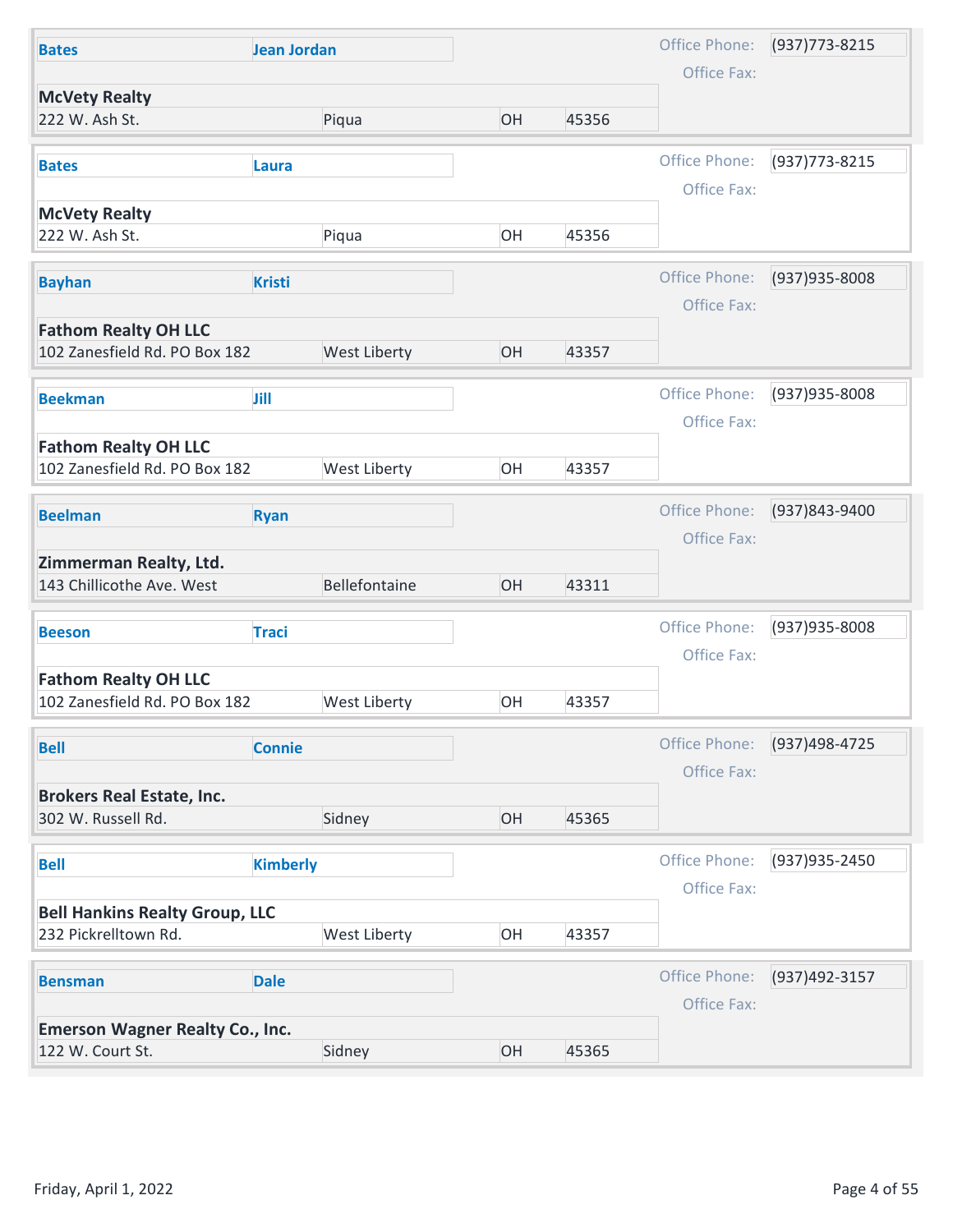| <b>Bensman</b>                                             | <b>Nicholas</b> |                       |    |       | Office Phone:                | (937)492-3157    |
|------------------------------------------------------------|-----------------|-----------------------|----|-------|------------------------------|------------------|
|                                                            |                 |                       |    |       | Office Fax:                  |                  |
| <b>Emerson Wagner Realty Co., Inc.</b><br>122 W. Court St. |                 | Sidney                | OH | 45365 |                              |                  |
| <b>Bergman</b>                                             | Jessica         |                       |    |       | Office Phone:<br>Office Fax: | (937) 592-7653   |
| <b>Royer Realty, LLC</b>                                   |                 |                       |    |       |                              |                  |
| 301 E. Columbus Ave.                                       |                 | Bellefontaine         | OH | 43311 |                              |                  |
| <b>Bergman</b>                                             | <b>Shelly</b>   |                       |    |       | Office Phone:                | (419) 586-6427   |
| <b>Lakeshore Realtors</b>                                  |                 |                       |    |       | Office Fax:                  |                  |
| 909 E. Wayne St. Suite 107                                 |                 | Celina                | OH | 45822 |                              |                  |
| <b>Bertke</b>                                              | <b>Jeffrey</b>  |                       |    |       | Office Phone:                | (419)629-2623    |
|                                                            |                 |                       |    |       | Office Fax:                  |                  |
| <b>Eiting Real Estate, LLC</b><br>529 S. Walnut St.        |                 | New Bremen            | OH | 45869 |                              |                  |
| <b>Berton</b>                                              | <b>Helena</b>   |                       |    |       | Office Phone:                | (937) 592-7653   |
|                                                            |                 |                       |    |       | Office Fax:                  |                  |
| <b>Royer Realty, LLC</b><br>301 E. Columbus Ave.           |                 | Bellefontaine         | OH | 43311 |                              |                  |
| <b>Berton</b>                                              | <b>James</b>    |                       |    |       | Office Phone:                | (937) 592-7653   |
|                                                            |                 |                       |    |       | Office Fax:                  |                  |
| <b>Royer Realty, LLC</b><br>301 E. Columbus Ave.           |                 | Bellefontaine         | OH | 43311 |                              |                  |
| <b>Besecker</b>                                            | <b>Ken</b>      |                       |    |       | Office Phone:                | (937) 335 - 2282 |
|                                                            |                 |                       |    |       | Office Fax:                  |                  |
| <b>Schaeffer Realty</b>                                    |                 |                       |    |       |                              |                  |
| 509 N. Elm St.                                             |                 | Troy                  | OH | 45373 |                              |                  |
| <b>Bice</b>                                                | <b>Bethany</b>  |                       |    |       | Office Phone:                | (937)842-2244    |
|                                                            |                 |                       |    |       | Office Fax:                  |                  |
| <b>Choice Properties Real Estate</b><br>408 E. Main St.    | PO Box 1319     | <b>Russells Point</b> | OH | 43348 |                              |                  |
|                                                            |                 |                       |    |       |                              |                  |
| <b>Bidlack</b>                                             | <b>Anthony</b>  |                       |    |       | Office Phone:                | (419) 586-6437   |
|                                                            |                 |                       |    |       | Office Fax:                  |                  |
| <b>Lakeshore Realtors</b>                                  |                 | Celina                | OH | 45822 |                              |                  |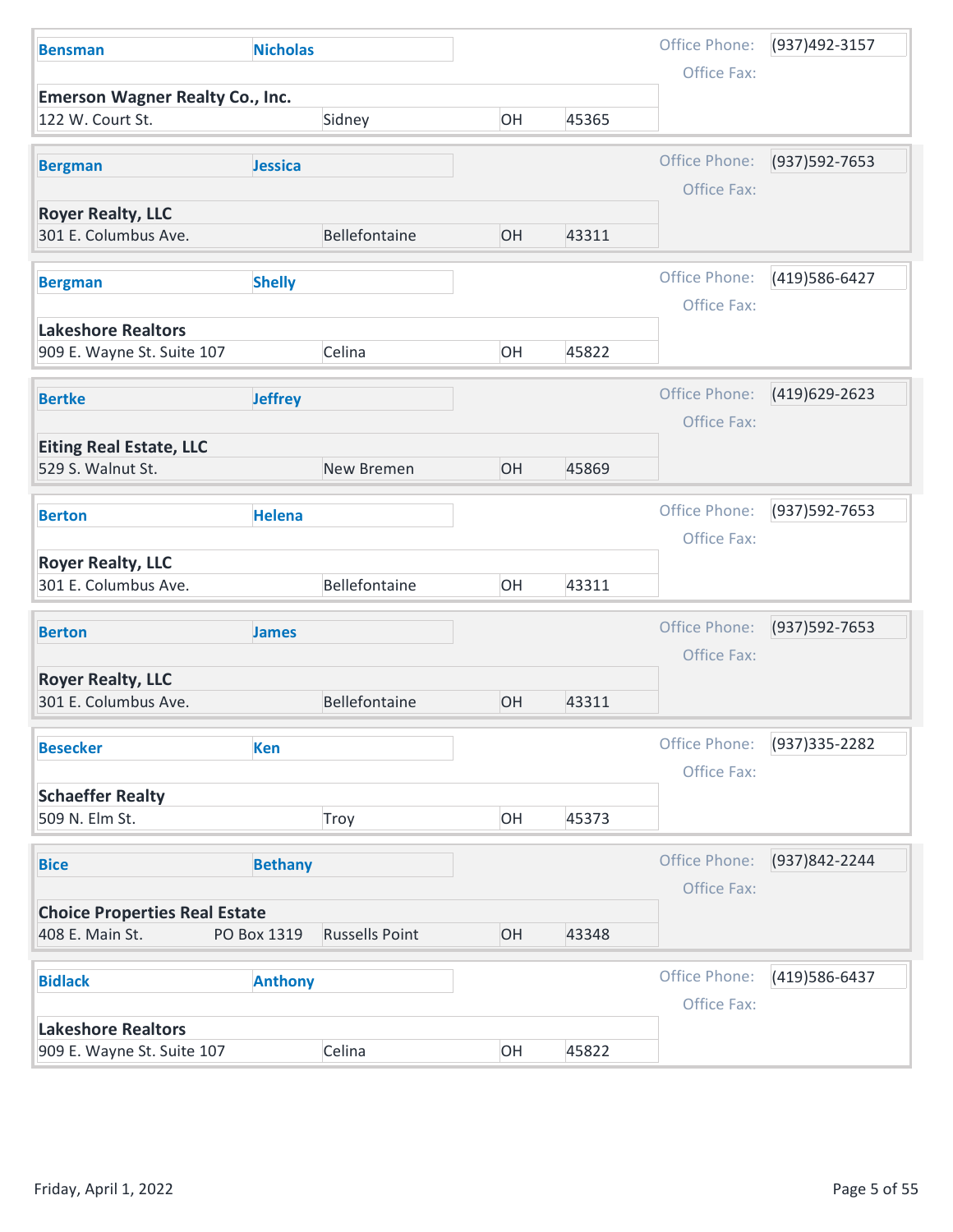| <b>Billing</b>                                               | Logan                 |    |       | Office Phone:                | (937)492-3157  |
|--------------------------------------------------------------|-----------------------|----|-------|------------------------------|----------------|
| <b>Emerson Wagner Realty Co., Inc.</b>                       |                       |    |       | Office Fax:                  |                |
| 122 W. Court St.                                             | Sidney                | OH | 45365 |                              |                |
| <b>Binkley</b>                                               | <b>Gary</b>           |    |       | Office Phone:                | (419) 738-3232 |
|                                                              |                       |    |       | Office Fax:                  |                |
| <b>Binkley Real Estate, LLC</b><br>121 W. Auglaize St.       | Wapakoneta            | OH | 45895 |                              |                |
| <b>Binkley</b><br><b>Kyle</b>                                |                       |    |       | Office Phone:                | (419) 738-3232 |
|                                                              |                       |    |       | Office Fax:                  |                |
| <b>Binkley Real Estate, LLC</b><br>121 W. Auglaize St.       | Wapakoneta            | OH | 45895 |                              |                |
|                                                              |                       |    |       | Office Phone:                | (937)339-2300  |
| <b>Bizek</b>                                                 | <b>Penny</b>          |    |       | Office Fax:                  |                |
| <b>Bruns Realty Group</b>                                    |                       |    |       |                              |                |
| 3050 Tipp Cowlesville Rd.                                    | <b>Tipp City</b>      | OH | 45371 |                              |                |
| <b>Blair</b>                                                 | <b>Tanya</b>          |    |       | Office Phone:                | (937)214-0427  |
|                                                              |                       |    |       | Office Fax:                  |                |
| <b>Leading Stars Realty</b><br>1121 W. Water St.             | Piqua                 | OH | 45356 |                              |                |
| <b>Blankenship</b>                                           | <b>Allison</b>        |    |       | Office Phone:                | (937) 773-7251 |
|                                                              |                       |    |       | Office Fax:                  |                |
| <b>Brownlee-Wray Realty</b><br>611 N. Main St.               | Piqua                 | OH | 45356 |                              |                |
|                                                              |                       |    |       |                              |                |
| <b>Blosser</b>                                               | <b>Christina</b>      |    |       | Office Phone:<br>Office Fax: | (937)842-2244  |
| <b>Choice Properties Real Estate</b>                         |                       |    |       |                              |                |
| 408 E. Main St.<br>PO Box 1319                               | <b>Russells Point</b> | OH | 43348 |                              |                |
| <b>Blymyer</b>                                               | <b>Jeananne</b>       |    |       | Office Phone:                | (937) 935-8008 |
|                                                              |                       |    |       | Office Fax:                  |                |
| <b>Fathom Realty OH LLC</b><br>102 Zanesfield Rd. PO Box 182 | West Liberty          | OH | 43357 |                              |                |
|                                                              |                       |    |       |                              |                |
|                                                              | <b>Christina</b>      |    |       | Office Phone:<br>Office Fax: | (937) 726-9421 |
| <b>Bolin</b>                                                 |                       |    |       |                              |                |
| <b>Property Connect Real Estate Firm</b>                     |                       |    |       |                              |                |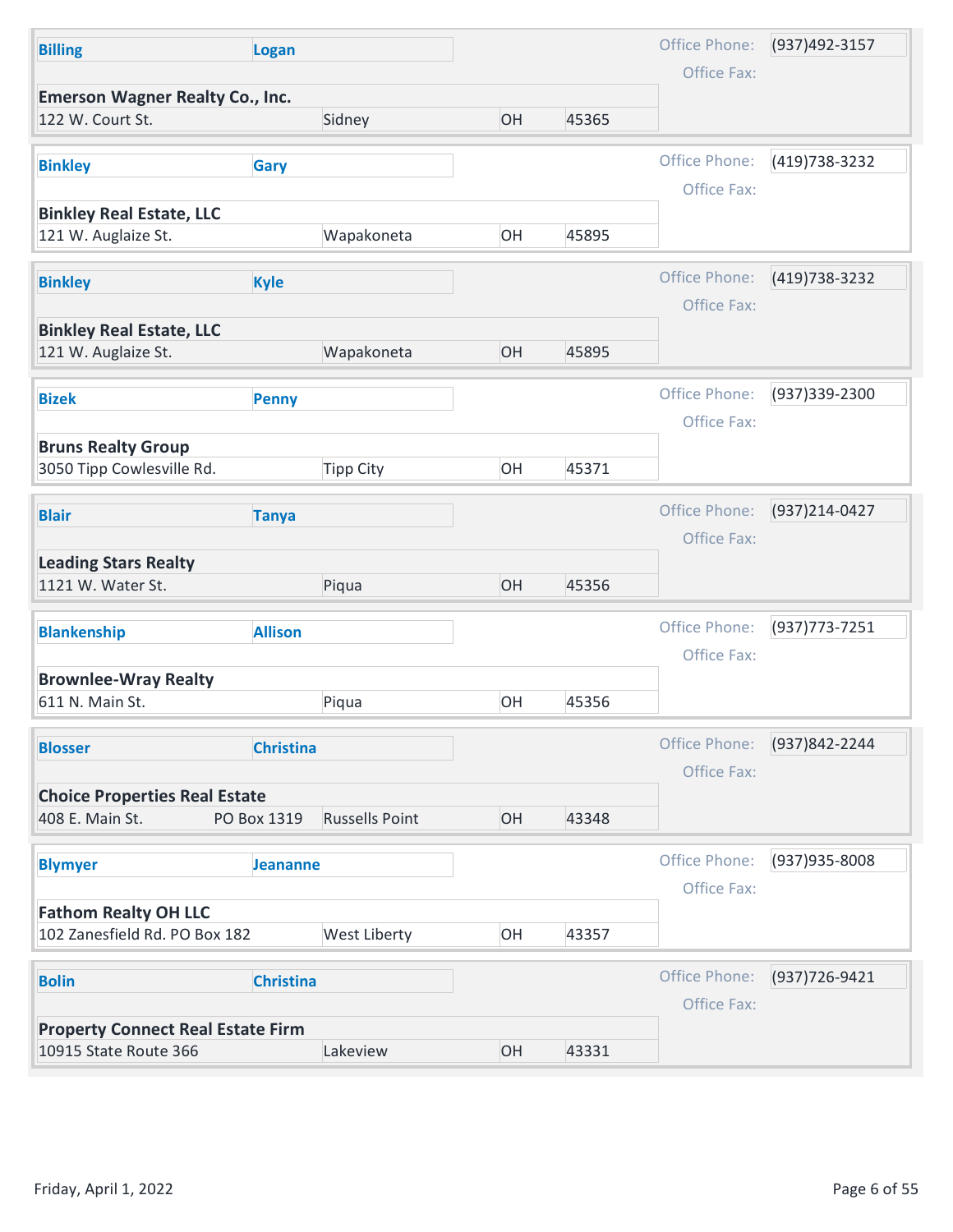| <b>Borns</b>                                                 | <b>Deborah</b>   |    |       | Office Phone:<br>Office Fax: | (419) 586-6427 |
|--------------------------------------------------------------|------------------|----|-------|------------------------------|----------------|
| <b>Lakeshore Realtors</b><br>909 E. Wayne St. Suite 107      | Celina           | OH | 45822 |                              |                |
|                                                              |                  |    |       |                              |                |
| <b>Boshears</b>                                              | <b>Dennis</b>    |    |       | Office Phone:<br>Office Fax: | (937)498-4725  |
| <b>Brokers Real Estate, Inc.</b>                             |                  |    |       |                              |                |
| 302 W. Russell Rd.                                           | Sidney           | OH | 45365 |                              |                |
| <b>Bosley</b>                                                | <b>Melissa</b>   |    |       | Office Phone:                | (937) 935-8008 |
|                                                              |                  |    |       | Office Fax:                  |                |
| <b>Fathom Realty OH LLC</b><br>102 Zanesfield Rd. PO Box 182 | West Liberty     | OH | 43357 |                              |                |
|                                                              |                  |    |       |                              |                |
| <b>Bradley</b>                                               | <b>William C</b> |    |       | Office Phone:                | (937)498-4725  |
|                                                              |                  |    |       | Office Fax:                  |                |
| <b>Brokers Real Estate, Inc.</b><br>302 W. Russell Rd.       | Sidney           | OH | 45365 |                              |                |
|                                                              |                  |    |       |                              |                |
| <b>Brandehoff</b>                                            | <b>Kurt</b>      |    |       | Office Phone:<br>Office Fax: | (419) 738-3232 |
| <b>Binkley Real Estate, LLC</b>                              |                  |    |       |                              |                |
| 121 W. Auglaize St.                                          | Wapakoneta       | OH | 45895 |                              |                |
| <b>Brazen</b>                                                | <b>James</b>     |    |       | Office Phone:                | (419) 586-6427 |
|                                                              |                  |    |       | Office Fax:                  |                |
| <b>Lakeshore Realtors</b>                                    |                  |    |       |                              |                |
| 909 E. Wayne St. Suite 107                                   | Celina           | OH | 45822 |                              |                |
| <b>Brogan</b>                                                | <b>Collin</b>    |    |       | Office Phone:                | (419) 733-1088 |
|                                                              |                  |    |       | Office Fax:                  |                |
| 1st Call Realty, Itd<br>1049 West Bank Rd.                   | Celina           | OH | 45822 |                              |                |
|                                                              |                  |    |       |                              |                |
| <b>Brown</b>                                                 | <b>Aaron</b>     |    |       | Office Phone:<br>Office Fax: | (937) 592-7653 |
| <b>Royer Realty, LLC</b>                                     |                  |    |       |                              |                |
| 301 E. Columbus Ave.                                         | Bellefontaine    | OH | 43311 |                              |                |
| <b>Brown</b>                                                 | <b>Mary Kay</b>  |    |       | Office Phone:                | (419)305-9845  |
|                                                              |                  |    |       | Office Fax:                  |                |
|                                                              |                  |    |       |                              |                |
| <b>Closing Time Realty</b><br>1203 Indiana Ave               | St. Marys        | OH | 45885 |                              |                |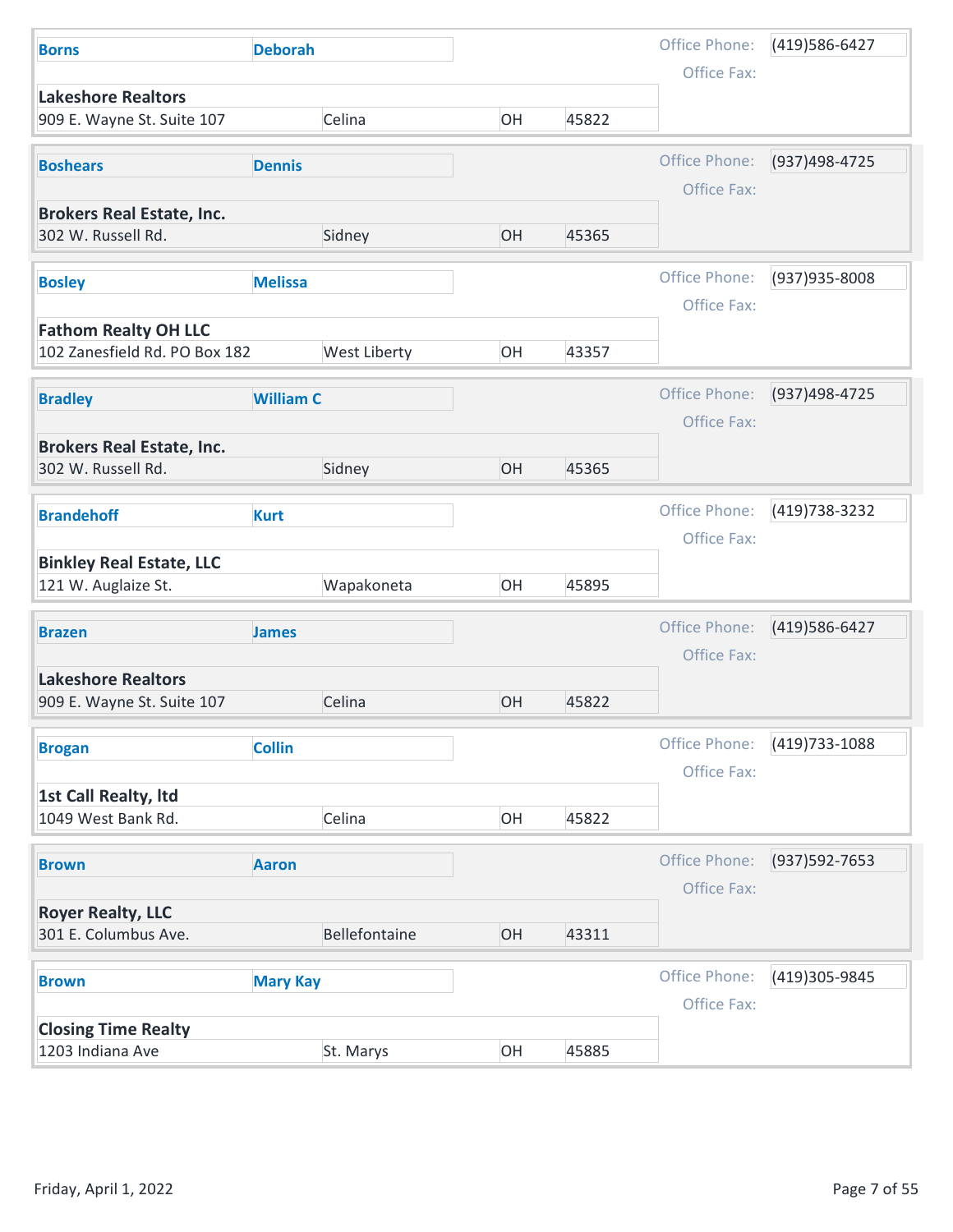|                             |                | Office Phone:  | (937) 663-4184                                                   |
|-----------------------------|----------------|----------------|------------------------------------------------------------------|
|                             |                | Office Fax:    |                                                                  |
| OH                          | 43072          |                |                                                                  |
|                             |                | Office Phone:  | $(937)773 - 7251$                                                |
|                             |                | Office Fax:    |                                                                  |
|                             |                |                |                                                                  |
|                             |                |                |                                                                  |
|                             |                |                | (419) 678-3229                                                   |
|                             |                | Office Fax:    |                                                                  |
|                             |                |                |                                                                  |
| OH                          | 45828          |                |                                                                  |
|                             |                |                | (937)492-3157                                                    |
|                             |                | Office Fax:    |                                                                  |
|                             |                |                |                                                                  |
| OH                          | 45365          |                |                                                                  |
|                             |                |                | (419) 733-1088                                                   |
|                             |                | Office Fax:    |                                                                  |
|                             |                |                |                                                                  |
| OH                          | 45822          |                |                                                                  |
|                             |                | Office Phone:  | (419) 586-6427                                                   |
|                             |                | Office Fax:    |                                                                  |
|                             |                |                |                                                                  |
|                             |                |                |                                                                  |
|                             |                |                | (419) 763-1997                                                   |
|                             |                | Office Fax:    |                                                                  |
|                             |                |                |                                                                  |
|                             | 45828          |                |                                                                  |
|                             |                | Office Phone:  | (937)842-2244                                                    |
|                             |                | Office Fax:    |                                                                  |
|                             |                |                |                                                                  |
| <b>Russells Point</b><br>OH | 43348          |                |                                                                  |
|                             |                | Office Phone:  | (937) 538-4772                                                   |
|                             |                | Office Fax:    |                                                                  |
|                             |                |                |                                                                  |
| OH                          | 45465          |                |                                                                  |
|                             | OH<br>OH<br>OH | 45356<br>45822 | Office Phone:<br>Office Phone:<br>Office Phone:<br>Office Phone: |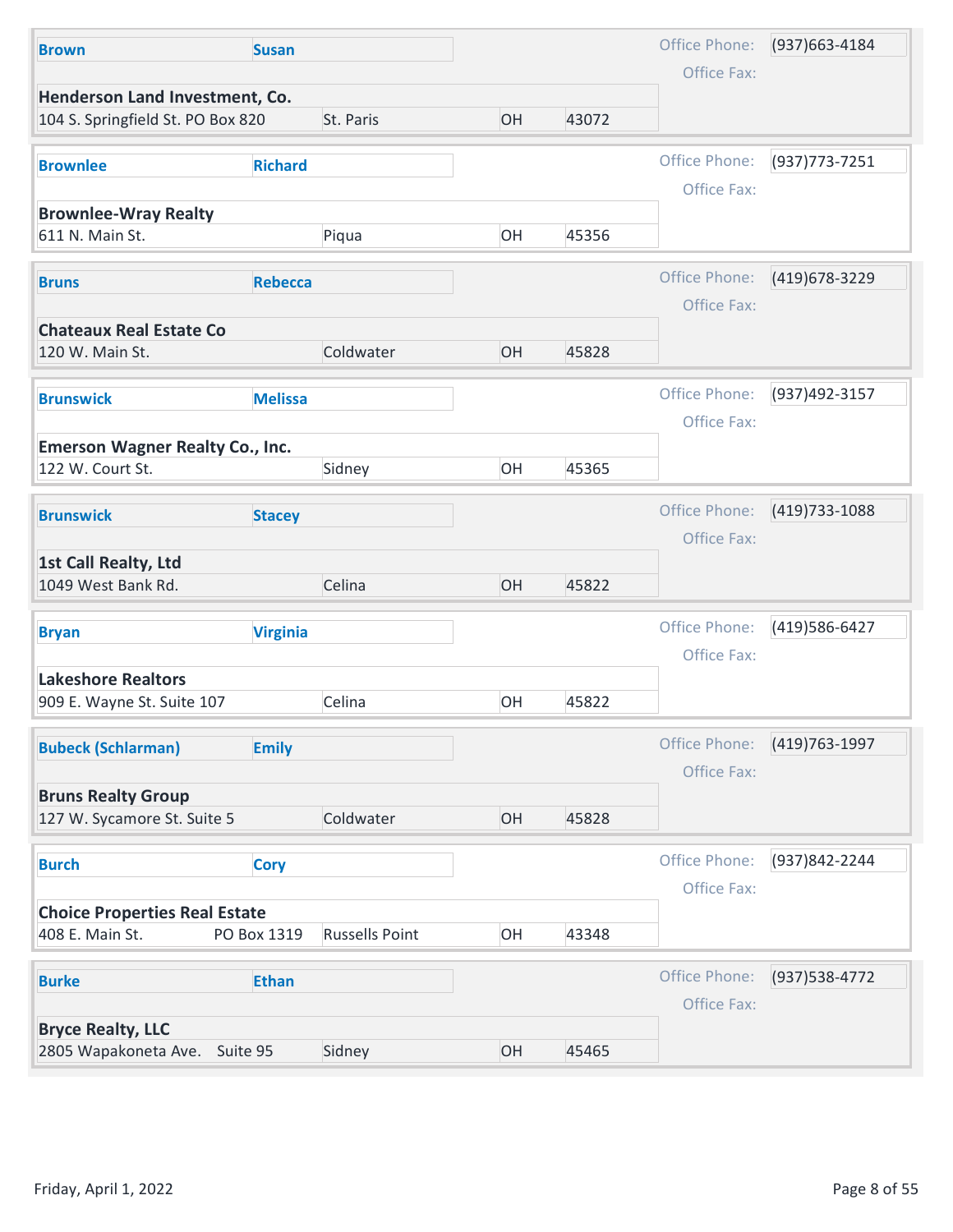| Office Phone:<br>(937) 935-8008<br><b>Burmeister</b><br><b>Jeremy</b><br>Office Fax:<br><b>Fathom Realty OH LLC</b> |  |
|---------------------------------------------------------------------------------------------------------------------|--|
|                                                                                                                     |  |
|                                                                                                                     |  |
| West Liberty<br>102 Zanesfield Rd. Box 182<br>OH<br>43357                                                           |  |
| Office Phone:<br>(614)889-7400<br><b>Buroker</b><br><b>Cindy</b>                                                    |  |
| Office Fax:                                                                                                         |  |
| <b>HER, Realtors</b><br>Dublin<br>OH<br>43017<br>5725 Perimeter Dr.                                                 |  |
| Office Phone:<br>(937) 592-4896<br><b>Chad</b><br><b>Carey</b><br>Office Fax:                                       |  |
| Zimmerman Realty, Ltd.                                                                                              |  |
| Bellefontaine<br>OH<br>143 Chillicothe Ave. West<br>43311                                                           |  |
| Office Phone:<br>$(937)652 - 4663$<br>Eva<br><b>Carey</b>                                                           |  |
| Office Fax:                                                                                                         |  |
| <b>Eva Carey Realty</b><br>Woodstock<br>OH<br>92 S St RT 559<br>43084                                               |  |
| Office Phone:<br>(937) 335 - 2522<br><b>Kim</b><br><b>Carey</b>                                                     |  |
| Office Fax:                                                                                                         |  |
| <b>Garden Gate Realty, Inc.</b><br>OH<br>45373<br>712 W. Main St.<br>Troy                                           |  |
| (937)435-6000<br>Office Phone:<br><b>Kyle</b><br><b>Casey</b>                                                       |  |
| Office Fax:                                                                                                         |  |
| <b>Home Experts Realty</b><br>OH<br>4230 Dayton Xenia Rd.<br>Beavercreek<br>45432                                   |  |
|                                                                                                                     |  |
| Office Phone:<br>(937) 339-2222<br><b>Matthew</b><br><b>Casey</b>                                                   |  |
| Office Fax:<br><b>Berkshire Hathaway HS Pro Rity</b>                                                                |  |
| OH<br>Troy<br>45373<br>1600 W. Main St.                                                                             |  |
| Office Phone:<br>(937) 773-7144                                                                                     |  |
| <b>Caulfield</b><br><b>Susan</b><br>Office Fax:                                                                     |  |
| <b>Galbreath Realtors</b>                                                                                           |  |
| Piqua<br>OH<br>45356<br>308 W. High St.                                                                             |  |
| Office Phone:<br>(419)363-2300<br><b>Cheek</b><br><b>Tammy</b>                                                      |  |
| Office Fax:                                                                                                         |  |
|                                                                                                                     |  |
| Homes at Ohio's Edge Realty, LLC<br>OH<br>Rockford<br>45882<br>166 N. Main St., Suite B                             |  |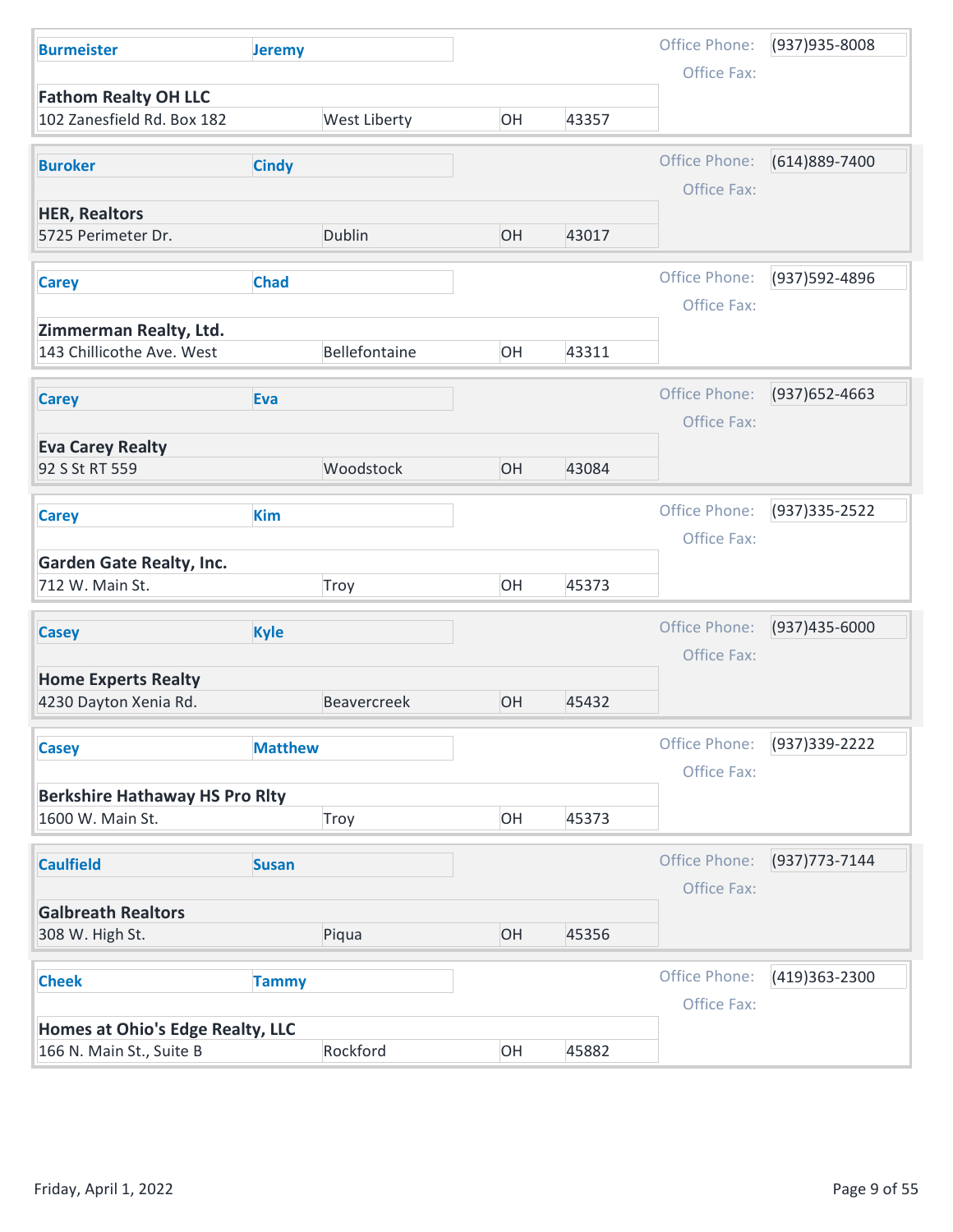| <b>Chivington</b>                                   | <b>Amber</b>  |               |    |       | Office Phone:                | (937) 935-8008 |
|-----------------------------------------------------|---------------|---------------|----|-------|------------------------------|----------------|
| <b>Fathom Realty OH LLC</b>                         |               |               |    |       | Office Fax:                  |                |
| 102 Zanesfiled Rd. PO Box 182                       |               | West Liberty  | OH | 43357 |                              |                |
| <b>Christman</b>                                    | <b>James</b>  |               |    |       | Office Phone:                | (419)394-7402  |
|                                                     |               |               |    |       | Office Fax:                  |                |
| <b>Plus One Professionals</b><br>156 E. Spring St.  |               | St. Marys     | OH | 45885 |                              |                |
| <b>Christy</b>                                      | <b>Thomas</b> |               |    |       | Office Phone:<br>Office Fax: | (937)335-6000  |
| <b>Home Experts Realty</b>                          |               |               |    |       |                              |                |
| 305 Public Sq. SE Suite 2                           |               | Troy          | OH | 45373 |                              |                |
| <b>Cisco</b>                                        | <b>Denise</b> |               |    |       | Office Phone:<br>Office Fax: | (419)394-6404  |
| <b>Cisco Realty, Inc.</b>                           |               |               |    |       |                              |                |
| 333 W. Spring St.                                   |               | St. Marys     | OH | 45885 |                              |                |
| <b>Cisco</b>                                        | <b>Veryl</b>  |               |    |       | Office Phone:<br>Office Fax: | (419)394-6404  |
| <b>Cisco Realty, Inc.</b><br>333 W. Spring St.      |               | St. Marys     | OH | 45885 |                              |                |
| <b>Clawson</b>                                      | <b>Donna</b>  |               |    |       | Office Phone:                | (937) 339-2222 |
| <b>BHHS Professional Realty</b>                     |               |               |    |       | Office Fax:                  |                |
| 1600 W. Main St.                                    |               | Troy          | OH | 45373 |                              |                |
| <b>Collins</b>                                      | <b>Mark</b>   |               |    |       | Office Phone:                | (937) 592-9498 |
|                                                     |               |               |    |       | Office Fax:                  |                |
| <b>HER, Realtors</b><br>320 S. Main St.             |               | Bellefontaine | OH | 43311 |                              |                |
|                                                     |               |               |    |       |                              |                |
| <b>Comer</b>                                        | <b>Tracy</b>  |               |    |       | Office Phone:                | (937)492-8055  |
| <b>Realty 2000 Group</b>                            |               |               |    |       | Office Fax:                  |                |
| 100 S. Main Ave. Suite 101                          |               | Sidney        | OH | 45365 |                              |                |
| <b>Connolly</b>                                     | John          |               |    |       | Office Phone:                | (937) 592-4896 |
|                                                     |               |               |    |       | Office Fax:                  |                |
| Zimmerman Realty, Ltd.<br>143 Chillicothe Ave. West |               | Bellefontaine | OH | 43311 |                              |                |
|                                                     |               |               |    |       |                              |                |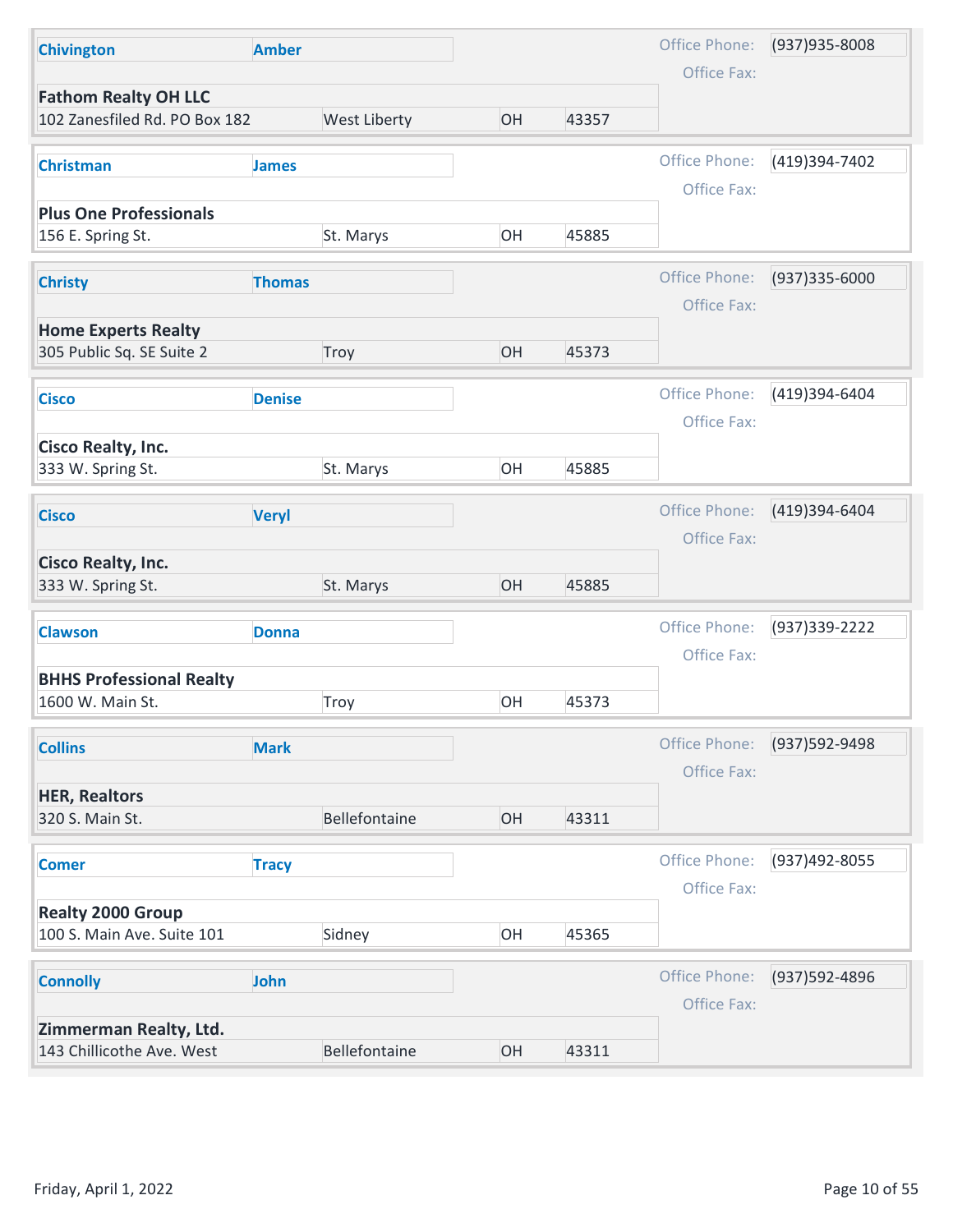| <b>Coon</b>                                            |                |    |       |                              |                   |
|--------------------------------------------------------|----------------|----|-------|------------------------------|-------------------|
|                                                        | <b>Autumn</b>  |    |       | Office Phone:                | (419) 738-3232    |
|                                                        |                |    |       | Office Fax:                  |                   |
| <b>Binkley Real Estate, LLC</b><br>121 W. Auglaize St. | Wapakoneta     | OH | 45895 |                              |                   |
| <b>Cooper</b>                                          | <b>Susan</b>   |    |       | Office Phone:                | (937)440-8740     |
|                                                        |                |    |       | Office Fax:                  |                   |
| <b>HER, Realtors</b><br>11 E. Main St.                 | Troy           | OH | 45373 |                              |                   |
| <b>Cotrell</b>                                         | <b>Lisa</b>    |    |       | Office Phone:<br>Office Fax: | $(937)773 - 7251$ |
| <b>Brownlee-Wray Realty</b>                            |                |    |       |                              |                   |
| 611 N. Main St.                                        | Piqua          | OH | 45356 |                              |                   |
| <b>Cotterman</b>                                       | Julie          |    |       | Office Phone:<br>Office Fax: |                   |
| <b>Emerson Wagner Realty Co., Inc.</b>                 |                |    |       |                              |                   |
| 122 W. Court St.                                       | Sidney         | OH | 45365 |                              |                   |
| <b>Couser</b>                                          | <b>Mary</b>    |    |       | Office Phone:                | (937)339-0508     |
|                                                        |                |    |       | Office Fax:                  |                   |
| <b>Galbreath Realtors</b><br>1026 W. Main St.          | Troy           | OH | 45373 |                              |                   |
| <b>Coyers</b>                                          | <b>William</b> |    |       | Office Phone:                | (937) 592-4896    |
|                                                        |                |    |       | Office Fax:                  |                   |
| Zimmerman Realty, Ltd.<br>143 Chillicothe Ave. West    | Bellefontaine  | OH | 43311 |                              |                   |
| <b>Curtis</b>                                          | Amy            |    |       | Office Phone:                | (937) 339-0508    |
| <b>Galbreath Realtors</b>                              |                |    |       | Office Fax:                  |                   |
| 1026 W. Main St.                                       | Troy           | OH | 45373 |                              |                   |
| <b>Dabbelt</b>                                         | Jim            |    |       | Office Phone:                | (419) 586-2313    |
|                                                        |                |    |       | Office Fax:                  |                   |
| <b>Century 21 Master Key Realty</b>                    |                |    |       |                              |                   |
| 219 S. Main St                                         | Celina         | OH | 45822 |                              |                   |
| <b>Dabbelt</b>                                         | <b>Rebecca</b> |    |       | Office Phone:                | (419)629-2683     |
|                                                        |                |    |       | Office Fax:                  |                   |
| <b>Hemmelgarn Real Estate</b>                          |                |    |       |                              |                   |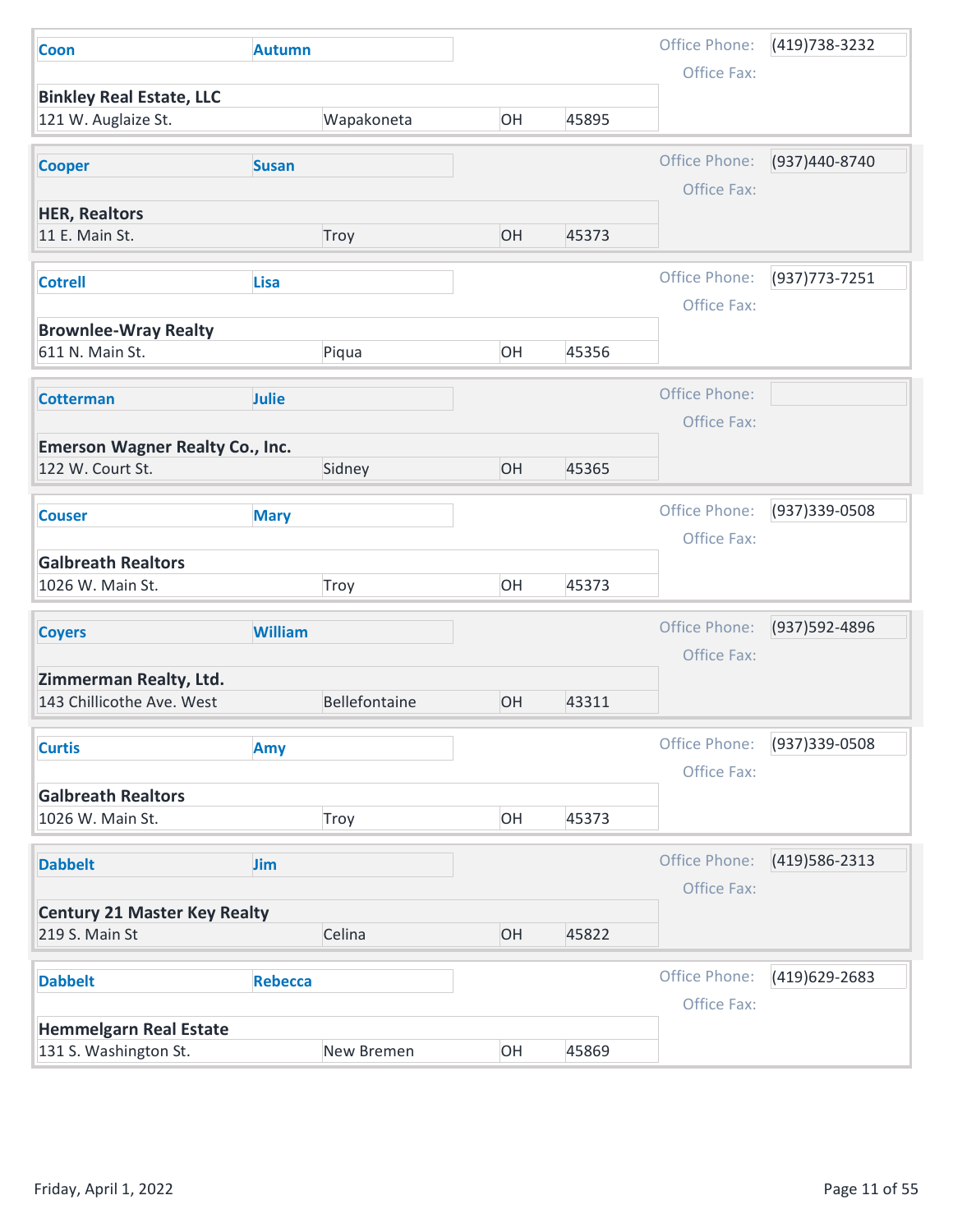| <b>Dabbelt</b>                                             | <b>Steve</b>     |               |    |       | Office Phone:                | (419)629-2683  |
|------------------------------------------------------------|------------------|---------------|----|-------|------------------------------|----------------|
|                                                            |                  |               |    |       | Office Fax:                  |                |
| <b>Hemmelgarn Real Estate</b><br>131 S. Washington St.     |                  | New Bremen    | OH | 45869 |                              |                |
| <b>Dahlinghaus</b>                                         | <b>Tabetha</b>   |               |    |       | Office Phone:                | (937)492-8055  |
|                                                            |                  |               |    |       | Office Fax:                  |                |
| <b>Realty 2000 Group</b><br>100 S. Main Ave. Suite 101     |                  | Sidney        | OH | 45365 |                              |                |
| <b>Dammeyer</b>                                            | <b>Nicholas</b>  |               |    |       | Office Phone:<br>Office Fax: | (419) 586-5259 |
| <b>Gray Realty, LLC</b><br>909 N. Main St.                 |                  | Celina        | OH | 45822 |                              |                |
| <b>Daring-Stewart</b>                                      | <b>Bryn</b>      |               |    |       | Office Phone:                | (937) 592-7653 |
| <b>Royer Realty, LLC</b>                                   |                  |               |    |       | Office Fax:                  |                |
| 301 E. Columbus Ave.                                       |                  | Bellefontaine | OH | 43311 |                              |                |
| <b>Davis</b>                                               | <b>Barry</b>     |               |    |       | Office Phone:<br>Office Fax: | (937)492-3157  |
| <b>Emerson Wagner Realty Co., Inc.</b><br>122 W. Court St. |                  | Sidney        | OH | 45365 |                              |                |
| <b>Davis</b>                                               | <b>Brenda</b>    |               |    |       | Office Phone:<br>Office Fax: | (937)492-7792  |
| <b>HER, Realtors</b><br>124 N. Main St.                    |                  | Sidney        | OH | 45365 |                              |                |
| <b>Davis</b>                                               | <b>Ronette</b>   |               |    |       | Office Phone:                | (937)890-9111  |
| <b>Keller Williams Home Town Realty</b>                    |                  |               |    |       | Office Fax:                  |                |
| 300 W National Rd                                          |                  | Vandalia      | OH | 45377 |                              |                |
| <b>Delcamp</b>                                             | <b>Charlotte</b> |               |    |       | Office Phone:                | (937) 339-2222 |
|                                                            |                  |               |    |       | Office Fax:                  |                |
| <b>Berkshire Hathaway HS Pro Rlty</b><br>1600 W. Main St.  |                  | Troy          | OH | 45373 |                              |                |
| <b>Dingey</b>                                              | CJ (Christopher) |               |    |       | Office Phone:                | (937) 935-2450 |
|                                                            |                  |               |    |       | Office Fax:                  |                |
| <b>Bell Hankins Realty Group, LLC</b>                      |                  | West Liberty  | OH | 43357 |                              |                |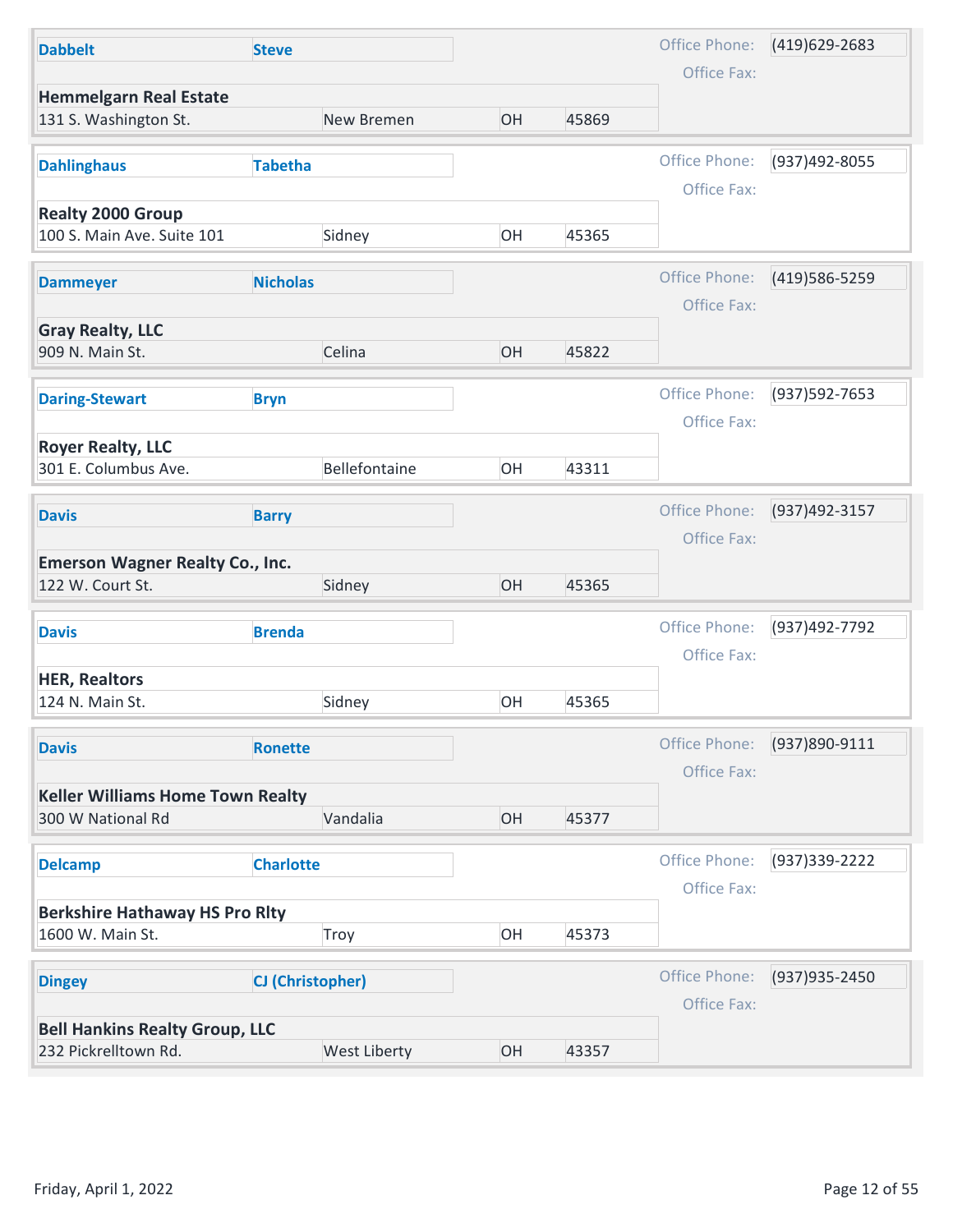| <b>DiSalvo</b>                                         | <b>Teresa</b> |               |    |       | Office Phone:                | (419) 586-5259 |
|--------------------------------------------------------|---------------|---------------|----|-------|------------------------------|----------------|
|                                                        |               |               |    |       | Office Fax:                  |                |
| <b>Gray Realty, LLC</b><br>909 N. Main St.             |               | Celina        | OH | 45822 |                              |                |
|                                                        |               |               |    |       |                              |                |
| <b>Doll</b>                                            | Jerriann      |               |    |       | Office Phone:                | (419) 733-1088 |
| 1st Call Realty, Ltd                                   |               |               |    |       | Office Fax:                  |                |
| 1049 West Bank Rd.                                     |               | Celina        | OH | 45822 |                              |                |
|                                                        |               |               |    |       |                              |                |
| <b>Donnelly</b>                                        | <b>Scott</b>  |               |    |       | Office Phone:<br>Office Fax: | (937) 593-7216 |
| <b>Choice Properties Real Estate</b>                   |               |               |    |       |                              |                |
| 123 W. Columbus Ave                                    |               | Bellefontaine | OH | 43311 |                              |                |
|                                                        |               |               |    |       | Office Phone:                | (419)394-7402  |
| <b>Douglas</b>                                         | <b>Ryan</b>   |               |    |       | Office Fax:                  |                |
| <b>Plus One Professionals</b>                          |               |               |    |       |                              |                |
| 156 E. Spring St.                                      |               | St. Marys     | OH | 45885 |                              |                |
| <b>Driscoll</b>                                        | Lonnie        |               |    |       | Office Phone:                | (937) 935-8008 |
|                                                        |               |               |    |       | Office Fax:                  |                |
| <b>Fathom Realty OH LLC</b>                            |               |               |    |       |                              |                |
| 102 Zanesfield Rd. PO Box 182                          |               | West Liberty  | OH | 43357 |                              |                |
| <b>DuBry</b>                                           | <b>Betty</b>  |               |    |       | Office Phone:                | (419) 586-2313 |
|                                                        |               |               |    |       | Office Fax:                  |                |
| <b>Century 21 Master Key Realty</b>                    |               |               |    |       |                              |                |
| 219 S. Main St.                                        |               | Celina        | OH | 45822 |                              |                |
| <b>Dudgeon</b>                                         | Amy           |               |    |       | Office Phone:                | (419)394-7402  |
|                                                        |               |               |    |       | Office Fax:                  |                |
| <b>Plus One Professionals</b>                          |               |               |    |       |                              |                |
| 156 E. Spring St.                                      |               | St. Marys     | OH | 45885 |                              |                |
| <b>Dues</b>                                            | <b>Kyle</b>   |               |    |       | Office Phone:                | (419) 586-2313 |
|                                                        |               |               |    |       | Office Fax:                  |                |
| <b>Century 21 Master Key Realty</b><br>219 S. Main St. |               | Celina        | OH | 45822 |                              |                |
|                                                        |               |               |    |       |                              |                |
| <b>Dues</b>                                            | <b>Shawn</b>  |               |    |       | Office Phone:                | (419) 733-1088 |
|                                                        |               |               |    |       | Office Fax:                  |                |
|                                                        |               |               | OH | 45822 |                              |                |
| 1st Call Realty, Ltd<br>1049 West Bank Rd.             |               | Celina        |    |       |                              |                |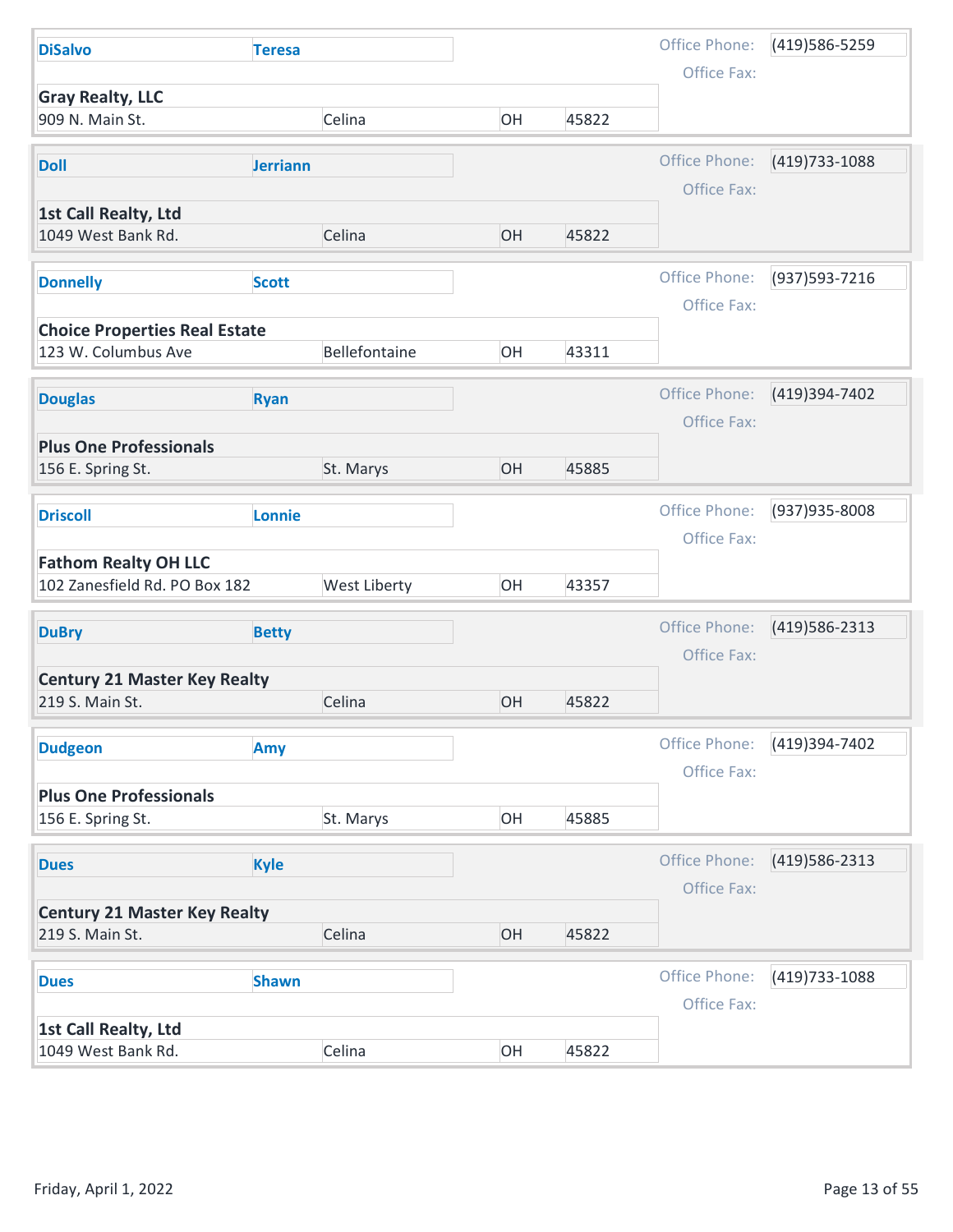| Office Phone:<br>(937)842-2244<br>Paige<br><b>Duff</b><br>Office Fax:<br><b>Choice Properties Real Estate</b><br><b>Russells Point</b><br>OH<br>408 E. Main St.<br>PO Box 1319<br>43348<br>Office Phone:<br>(419)394-7402<br><b>Erica</b><br><b>Duncan</b><br>Office Fax:<br><b>Plus One Professionals</b><br>OH<br>45885<br>156 E. Spring St.<br>St. Marys<br>Office Phone:<br>(937) 663-4184<br><b>Dunham</b><br><b>Dagny</b><br>Office Fax:<br>Henderson Land Investment, Co.<br>104 S. Springfield St. PO Box 820<br>OH<br>43071<br>St. Paris |
|---------------------------------------------------------------------------------------------------------------------------------------------------------------------------------------------------------------------------------------------------------------------------------------------------------------------------------------------------------------------------------------------------------------------------------------------------------------------------------------------------------------------------------------------------|
|                                                                                                                                                                                                                                                                                                                                                                                                                                                                                                                                                   |
|                                                                                                                                                                                                                                                                                                                                                                                                                                                                                                                                                   |
|                                                                                                                                                                                                                                                                                                                                                                                                                                                                                                                                                   |
|                                                                                                                                                                                                                                                                                                                                                                                                                                                                                                                                                   |
|                                                                                                                                                                                                                                                                                                                                                                                                                                                                                                                                                   |
|                                                                                                                                                                                                                                                                                                                                                                                                                                                                                                                                                   |
|                                                                                                                                                                                                                                                                                                                                                                                                                                                                                                                                                   |
|                                                                                                                                                                                                                                                                                                                                                                                                                                                                                                                                                   |
|                                                                                                                                                                                                                                                                                                                                                                                                                                                                                                                                                   |
|                                                                                                                                                                                                                                                                                                                                                                                                                                                                                                                                                   |
|                                                                                                                                                                                                                                                                                                                                                                                                                                                                                                                                                   |
|                                                                                                                                                                                                                                                                                                                                                                                                                                                                                                                                                   |
| Office Phone:<br>(937)492-8055<br><b>Jaqueline</b><br><b>Dunson</b>                                                                                                                                                                                                                                                                                                                                                                                                                                                                               |
| Office Fax:                                                                                                                                                                                                                                                                                                                                                                                                                                                                                                                                       |
| <b>Realty 2000 Group</b>                                                                                                                                                                                                                                                                                                                                                                                                                                                                                                                          |
| 100 S. Main Ave. Suite 101<br>Sidney<br>OH<br>45365                                                                                                                                                                                                                                                                                                                                                                                                                                                                                               |
|                                                                                                                                                                                                                                                                                                                                                                                                                                                                                                                                                   |
| Office Phone:<br>$(937)335 - 2522$<br><b>Malcolm</b><br><b>Eblin</b>                                                                                                                                                                                                                                                                                                                                                                                                                                                                              |
| Office Fax:                                                                                                                                                                                                                                                                                                                                                                                                                                                                                                                                       |
| <b>Garden Gate Realty, Inc.</b><br>OH<br>712 W. Main St.<br>Troy<br>45373                                                                                                                                                                                                                                                                                                                                                                                                                                                                         |
|                                                                                                                                                                                                                                                                                                                                                                                                                                                                                                                                                   |
| Office Phone:<br>(419)629-2623<br><b>Timothy</b><br><b>Eiting</b>                                                                                                                                                                                                                                                                                                                                                                                                                                                                                 |
| Office Fax:                                                                                                                                                                                                                                                                                                                                                                                                                                                                                                                                       |
| <b>Eiting Real Estate, LLC</b>                                                                                                                                                                                                                                                                                                                                                                                                                                                                                                                    |
| OH<br>45869<br>529 S. Walnut St.<br>New Bremen                                                                                                                                                                                                                                                                                                                                                                                                                                                                                                    |
| Office Phone:<br>(419) 586-6437<br><b>Walter</b><br><b>Ellinger</b>                                                                                                                                                                                                                                                                                                                                                                                                                                                                               |
| Office Fax:                                                                                                                                                                                                                                                                                                                                                                                                                                                                                                                                       |
| <b>Lakeshore Realtors</b>                                                                                                                                                                                                                                                                                                                                                                                                                                                                                                                         |
| OH<br>909 E. Wayne St. Suite 107<br>Celina<br>45822                                                                                                                                                                                                                                                                                                                                                                                                                                                                                               |
|                                                                                                                                                                                                                                                                                                                                                                                                                                                                                                                                                   |
| Office Phone:<br>(937)592-9498<br><b>Kirk</b><br><b>Ellis</b>                                                                                                                                                                                                                                                                                                                                                                                                                                                                                     |
| Office Fax:                                                                                                                                                                                                                                                                                                                                                                                                                                                                                                                                       |
| <b>HER, Realtors</b><br>Bellefontaine<br>OH<br>320 S. Main St.<br>43311                                                                                                                                                                                                                                                                                                                                                                                                                                                                           |
|                                                                                                                                                                                                                                                                                                                                                                                                                                                                                                                                                   |
| Office Phone:<br>(937) 339-2222<br>Phil<br><b>Elmore</b>                                                                                                                                                                                                                                                                                                                                                                                                                                                                                          |
| Office Fax:                                                                                                                                                                                                                                                                                                                                                                                                                                                                                                                                       |
| <b>Berkshire Hathaway HS Pro Rity</b>                                                                                                                                                                                                                                                                                                                                                                                                                                                                                                             |
| OH<br>1600 W. Main St.<br>Troy<br>45373                                                                                                                                                                                                                                                                                                                                                                                                                                                                                                           |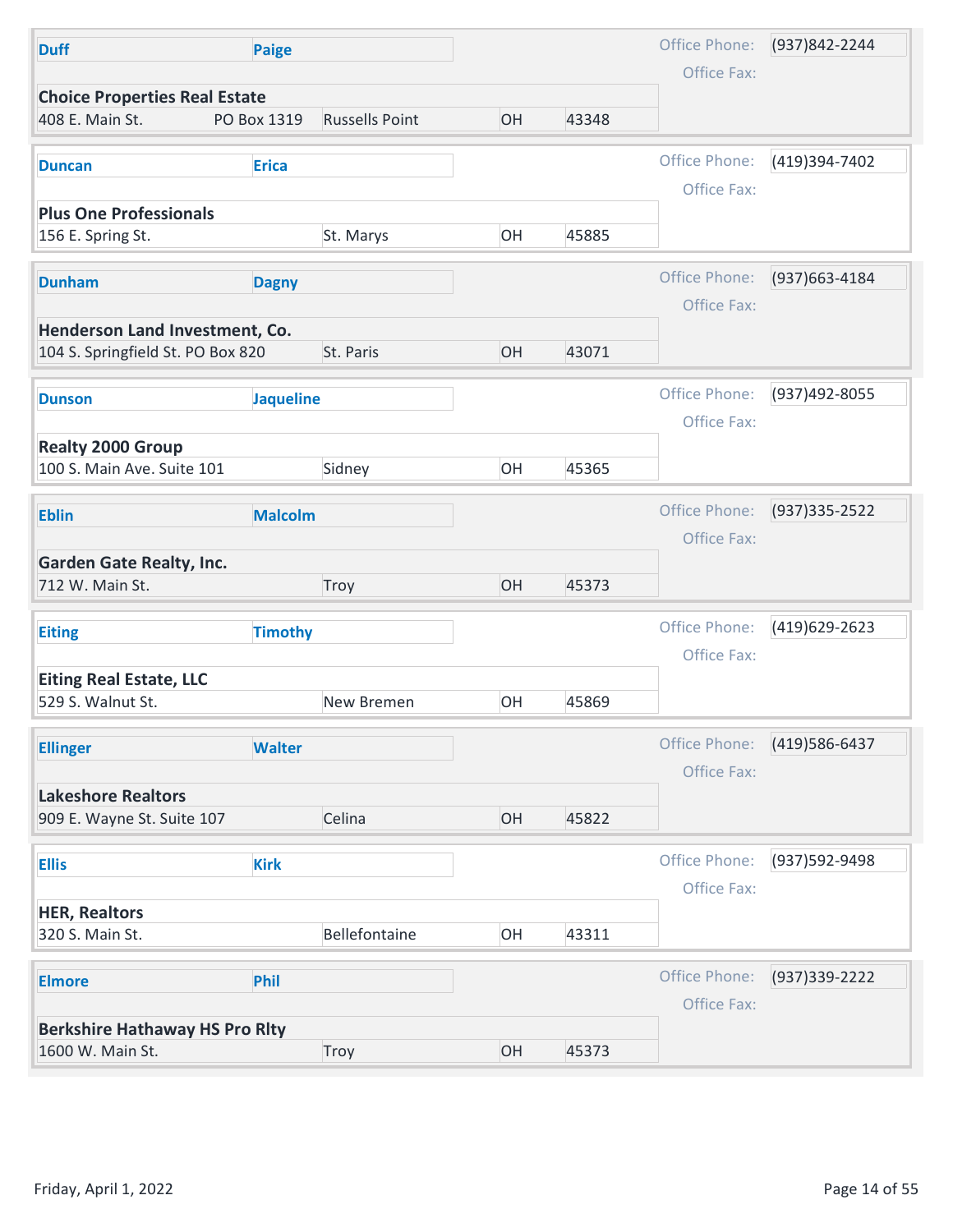| <b>Elsass</b>                                                | <b>Angela</b>         |                    |    |       | Office Phone:                | (937)492-8055     |
|--------------------------------------------------------------|-----------------------|--------------------|----|-------|------------------------------|-------------------|
| <b>Realty 2000 Group</b>                                     |                       |                    |    |       | Office Fax:                  |                   |
| 100 S. Main Ave. Suite 101                                   |                       | Sidney             | OH | 45365 |                              |                   |
| <b>Everett</b>                                               | <b>Tammy</b>          |                    |    |       | Office Phone:                | (937)440-8740     |
| <b>HER, Realtors</b>                                         |                       |                    |    |       | Office Fax:                  |                   |
| 11 E. Main St.                                               |                       | Troy               | OH | 45373 |                              |                   |
| <b>Evers</b>                                                 | <b>Dale</b>           |                    |    |       | Office Phone:                | (937)339-0010     |
|                                                              |                       |                    |    |       | Office Fax:                  |                   |
| <b>Evers Realty &amp; Property Mgmt</b>                      |                       |                    |    |       |                              |                   |
| <b>PO Box 404</b>                                            |                       | Troy               | OH | 45373 |                              |                   |
| Fantz                                                        | <b>Susan</b>          |                    |    |       | Office Phone:                | (419) 230-0847    |
|                                                              |                       |                    |    |       | Office Fax:                  |                   |
| <b>Alexander Realty Services, LLC</b><br>3769 Shalloway Dr.  |                       | Lima               | OH | 45806 |                              |                   |
|                                                              |                       |                    |    |       |                              |                   |
| <b>Faulkner</b>                                              | Jan (Micki)           |                    |    |       | Office Phone:                | (937) 935-8008    |
|                                                              |                       |                    |    |       | Office Fax:                  |                   |
| <b>Fathom Realty OH LLC</b><br>102 Zanesfield Rd. PO Box 182 |                       | West Liberty       | OH | 43357 |                              |                   |
|                                                              |                       |                    |    |       |                              |                   |
| <b>Ferrence</b>                                              | <b>Ronald (Jamie)</b> |                    |    |       | Office Phone:<br>Office Fax: | $(937)435 - 6000$ |
| <b>Home Experts Realty</b>                                   |                       |                    |    |       |                              |                   |
| 4230 Dayton Xenia Rd.                                        |                       | <b>Beavercreek</b> | OH | 45432 |                              |                   |
| <b>Flaugher</b>                                              | <b>Steven</b>         |                    |    |       | Office Phone:                | (419)394-7402     |
|                                                              |                       |                    |    |       | Office Fax:                  |                   |
| <b>Plus One Professionals</b>                                |                       |                    |    |       |                              |                   |
| 156 E. Spring St.                                            |                       | St. Marys          | OH | 45885 |                              |                   |
| <b>Fleming</b>                                               | <b>David</b>          |                    |    |       | Office Phone:                | (937) 538-4772    |
|                                                              |                       |                    |    |       | Office Fax:                  |                   |
| <b>Bryce Realty, LLC</b>                                     | Suite 95              | Sidney             | OH | 45365 |                              |                   |
| 2805 Wapakoneta Ave.                                         |                       |                    |    |       |                              |                   |
| <b>Fleming</b>                                               | <b>Ryan</b>           |                    |    |       | Office Phone:                | (937) 538-4772    |
|                                                              |                       |                    |    |       | Office Fax:                  |                   |
|                                                              |                       |                    |    | 45365 |                              |                   |
| <b>Bryce Realty, LLC</b><br>2805 Wapakoneta Ave.             | Suite 95              | Sidney             | OH |       |                              |                   |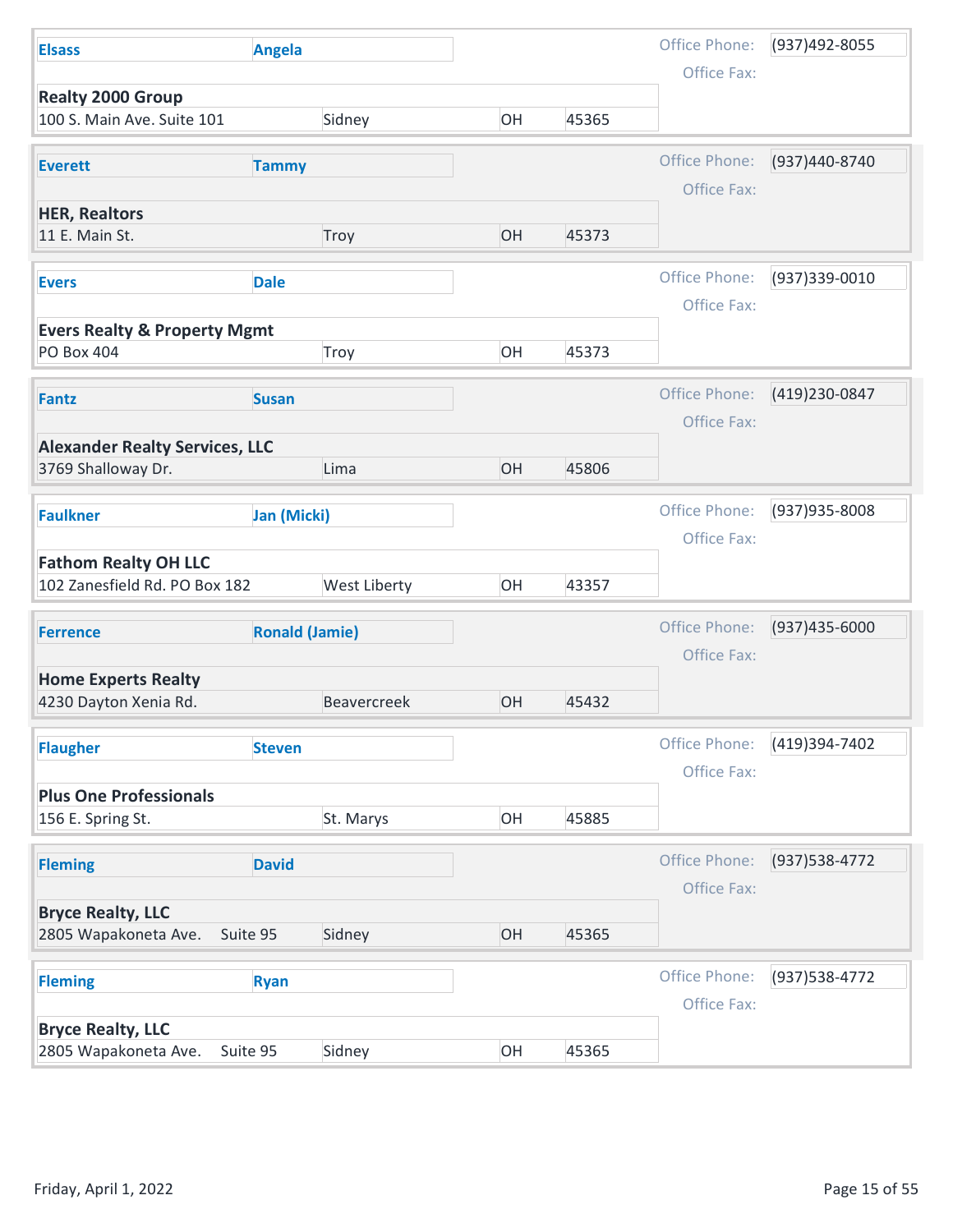| <b>Francis</b>                                              | <b>Aaron</b>     |                       |    |       | Office Phone:                | $(937)592 - 7653$ |
|-------------------------------------------------------------|------------------|-----------------------|----|-------|------------------------------|-------------------|
|                                                             |                  |                       |    |       | Office Fax:                  |                   |
| <b>Royer Realty, LLC</b><br>301 E. Columbus Ave.            |                  | Bellefontaine         | OH | 43311 |                              |                   |
| <b>Francisco</b>                                            | <b>Robin</b>     |                       |    |       | Office Phone:<br>Office Fax: | (937)842-2244     |
| <b>Choice Properties Real Estate</b><br>408 E. Main St.     | PO Box 1319      | <b>Russells Point</b> | OH | 43348 |                              |                   |
| <b>Frankenhauser</b>                                        | <b>Nick</b>      |                       |    |       | Office Phone:<br>Office Fax: | (419)394-7402     |
| <b>Plus One Professionals</b>                               |                  |                       |    |       |                              |                   |
| 156 E. Spring St.                                           |                  | St. Marys             | OH | 45885 |                              |                   |
| <b>Franklin</b>                                             | <b>Brandi</b>    |                       |    |       | Office Phone:<br>Office Fax: | (937)492-3157     |
| <b>Emerson Wagner Realty Co., Inc.</b><br>122 W. Court St.  |                  | Sidney                | OH | 45365 |                              |                   |
| <b>Frantz</b>                                               | <b>Stephanie</b> |                       |    |       | Office Phone:<br>Office Fax: | (937)492-8055     |
| <b>Realty 2000 Group</b><br>100 S. Main Ave. Suite 101      |                  | Sidney                | OH | 45365 |                              |                   |
| <b>Frazier-Jones</b>                                        | <b>Kevin</b>     |                       |    |       | Office Phone:<br>Office Fax: | (937)497-7961     |
| <b>Gay Smith/Associates</b><br>216 E. Poplar St.            |                  | Sidney                | OH | 45365 |                              |                   |
| <b>Frymyer</b>                                              | <b>Dale</b>      |                       |    |       | Office Phone:<br>Office Fax: | (937) 842-2244    |
| <b>Choice Properties Real Estate</b><br>408 E. Main St.     | PO Box 1319      | <b>Russells Point</b> | OH | 43348 |                              |                   |
| <b>Frymyer</b>                                              | <b>Teri</b>      |                       |    |       | Office Phone:<br>Office Fax: | (937)842-2244     |
| <b>Choice Properties Real Estate</b><br>123 W. Columbus Ave |                  | Bellefontaine         | OH | 43311 |                              |                   |
| <b>Fulk</b>                                                 | Lori             |                       |    |       | Office Phone:<br>Office Fax: | (937)390-3119     |
|                                                             |                  |                       |    |       |                              |                   |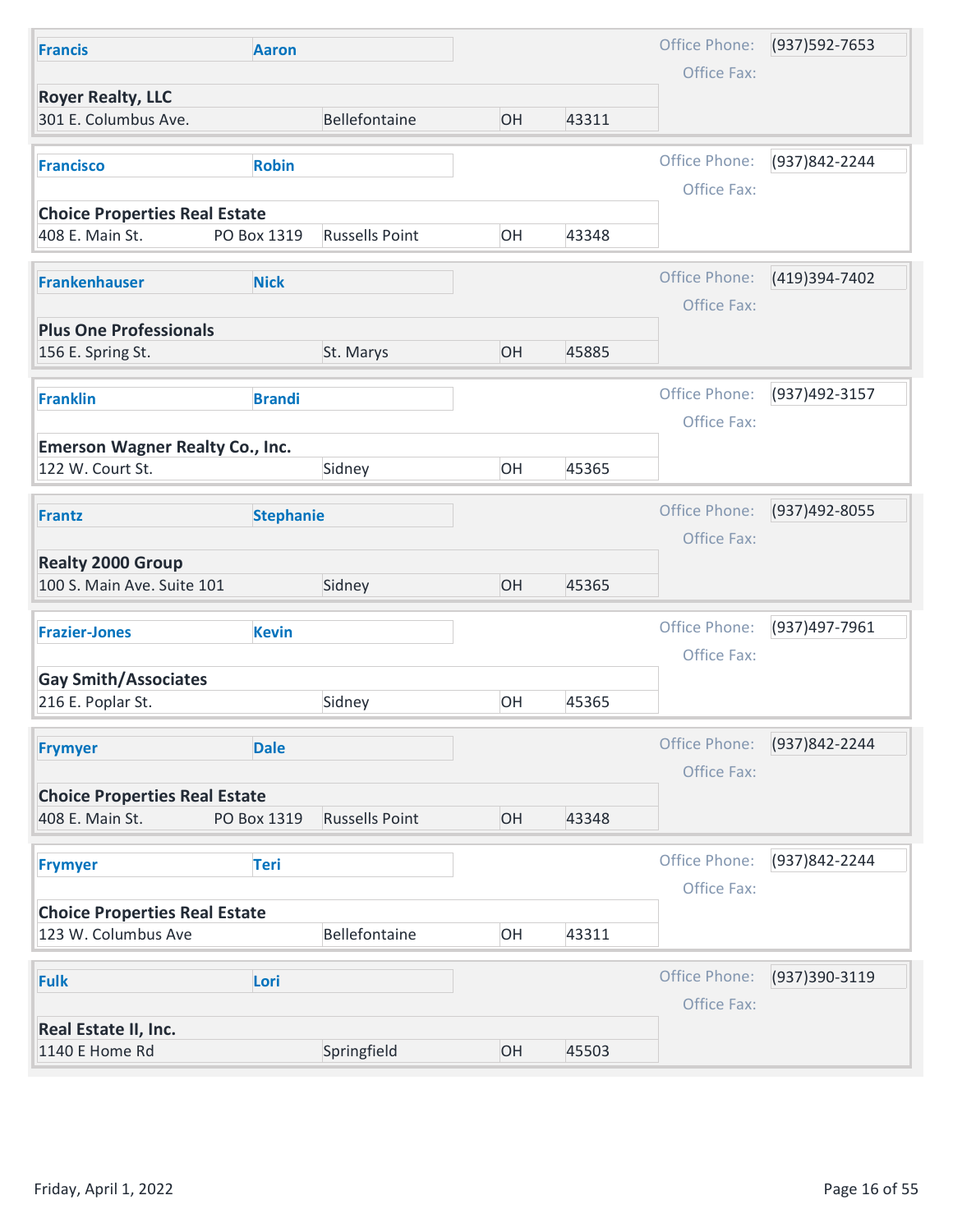| <b>Galbreath Jr.</b><br><b>David</b>                              |       |                              |                |
|-------------------------------------------------------------------|-------|------------------------------|----------------|
|                                                                   |       | Office Phone:                | (937) 339-0508 |
| <b>Galbreath Realtors</b>                                         |       | Office Fax:                  |                |
| OH<br>1026 W. Main St.<br>Troy                                    | 45373 |                              |                |
| <b>Michael</b><br><b>Gallimore</b>                                |       | Office Phone:<br>Office Fax: | (937)492-8055  |
| <b>Realty 2000 Group</b>                                          |       |                              |                |
| OH<br>100 S. Main Ave. Suite 101<br>Sidney                        | 45365 |                              |                |
| Gaydosh<br><b>Brook</b>                                           |       | Office Phone:                | (937) 592-9498 |
|                                                                   |       | Office Fax:                  |                |
| <b>HER, Realtors</b><br>Bellefontaine<br>320 S. Main St.<br>OH    | 43311 |                              |                |
|                                                                   |       |                              |                |
| <b>Angela</b><br><b>Gibbons</b>                                   |       | Office Phone:                | (419) 778-7017 |
| <b>McCullough Realty, LLC</b>                                     |       | Office Fax:                  |                |
| OH<br>11161 State Route 364<br>PO Box 513 St. Marys               | 45885 |                              |                |
| <b>Gilbert</b><br><b>Kassandra</b>                                |       | Office Phone:                | (419)305-9845  |
|                                                                   |       | Office Fax:                  |                |
| <b>Closing Time Realty</b>                                        |       |                              |                |
| OH<br>1203 Indiana Ave<br>St. Marys                               | 45885 |                              |                |
| <b>Michael</b><br><b>Gilbert</b>                                  |       | Office Phone:                | (419)305-9845  |
|                                                                   |       | Office Fax:                  |                |
| <b>Closing Time Realty</b><br>OH<br>1203 Indiana Ave<br>St. Marys | 45885 |                              |                |
|                                                                   |       |                              |                |
| <b>Girolamo</b><br>Joseph                                         |       | Office Phone:<br>Office Fax: | (937)440-8740  |
| <b>HER, Realtors</b>                                              |       |                              |                |
| OH<br>Troy<br>11 E. Main St.                                      | 45373 |                              |                |
| <b>Timothy</b><br><b>Gleason</b>                                  |       | Office Phone:                | (937)492-8055  |
|                                                                   |       | Office Fax:                  |                |
| <b>Realty 2000 Group</b><br>OH                                    |       |                              |                |
| 100 S. Main Ave. Suite 101<br>Sidney                              | 45365 |                              |                |
| <b>Carrie</b><br><b>Glover</b>                                    |       | Office Phone:                | (937)440-8740  |
|                                                                   |       | Office Fax:                  |                |
|                                                                   |       |                              |                |
| <b>HER, Realtors</b><br>OH<br>11 E. Main St.<br>Troy              | 45373 |                              |                |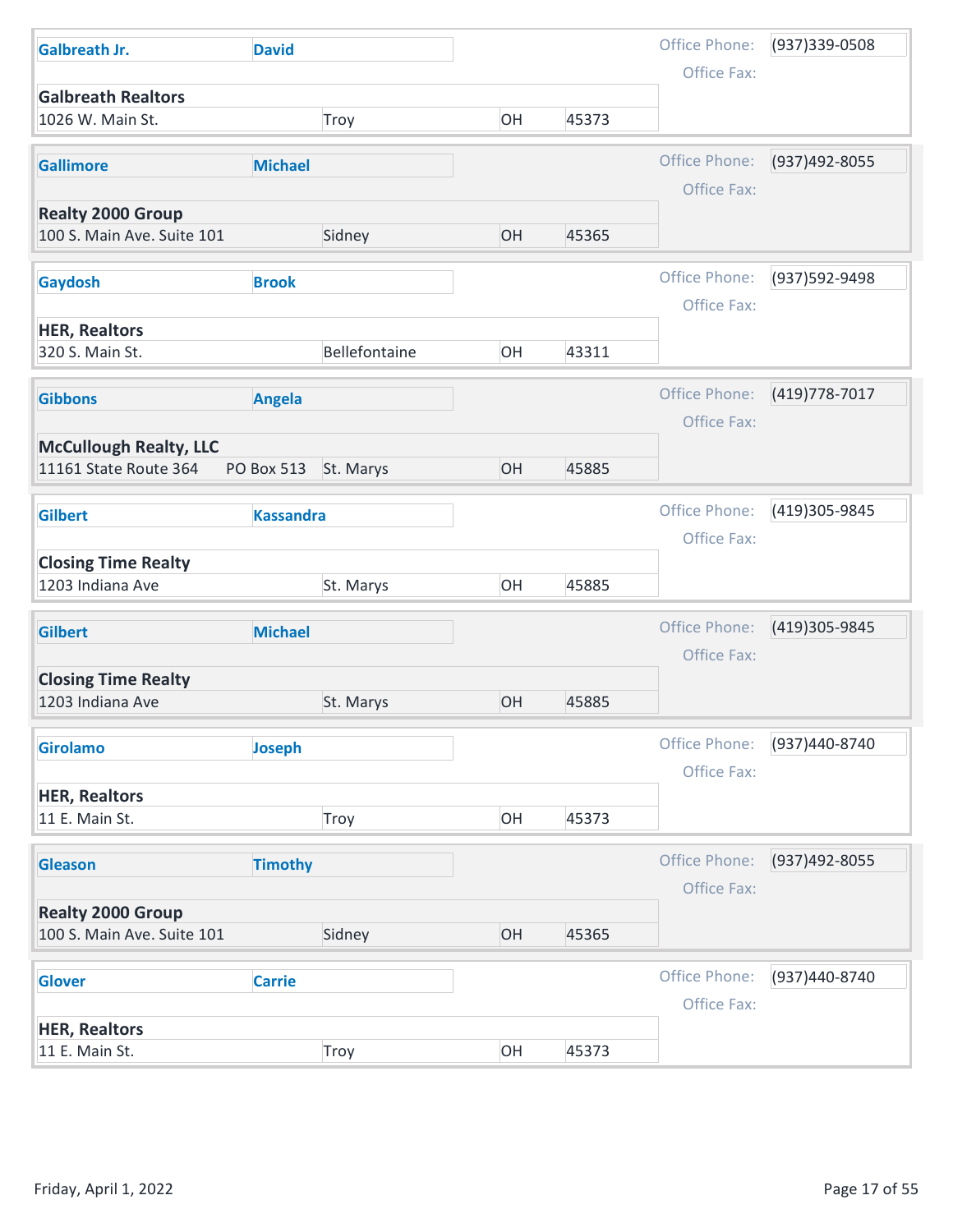| <b>Maria</b>                                    |                                                                                                                             |                | Office Phone:           | (937)492-1447                                                                                                                                 |
|-------------------------------------------------|-----------------------------------------------------------------------------------------------------------------------------|----------------|-------------------------|-----------------------------------------------------------------------------------------------------------------------------------------------|
|                                                 |                                                                                                                             |                | Office Fax:             |                                                                                                                                               |
| <b>Berkshire Hathaway HS Pro Rity</b><br>Sidney | OH                                                                                                                          | 45365          |                         |                                                                                                                                               |
| <b>Diana</b>                                    |                                                                                                                             |                | Office Phone:           | (419)394-3389                                                                                                                                 |
|                                                 |                                                                                                                             |                |                         |                                                                                                                                               |
| St. Marys                                       | OH                                                                                                                          | 45885          |                         |                                                                                                                                               |
|                                                 |                                                                                                                             |                |                         | (419) 586-5259                                                                                                                                |
|                                                 |                                                                                                                             |                |                         |                                                                                                                                               |
|                                                 |                                                                                                                             |                |                         |                                                                                                                                               |
| Celina                                          | OH                                                                                                                          | 45822          |                         |                                                                                                                                               |
|                                                 |                                                                                                                             |                |                         | (419) 586-5259                                                                                                                                |
|                                                 |                                                                                                                             |                | Office Fax:             |                                                                                                                                               |
|                                                 |                                                                                                                             |                |                         |                                                                                                                                               |
|                                                 |                                                                                                                             |                |                         |                                                                                                                                               |
| <b>Jakob</b>                                    |                                                                                                                             |                | Office Phone:           | (937)842-2244                                                                                                                                 |
|                                                 |                                                                                                                             |                | Office Fax:             |                                                                                                                                               |
| <b>Choice Properties Real Estate</b>            |                                                                                                                             |                |                         |                                                                                                                                               |
|                                                 |                                                                                                                             |                |                         |                                                                                                                                               |
| <b>Adrian</b>                                   |                                                                                                                             |                | Office Phone:           | (419) 678-3229                                                                                                                                |
|                                                 |                                                                                                                             |                | Office Fax:             |                                                                                                                                               |
|                                                 |                                                                                                                             |                |                         |                                                                                                                                               |
|                                                 |                                                                                                                             |                |                         |                                                                                                                                               |
| <b>Austin</b>                                   |                                                                                                                             |                |                         | (419) 586-5259                                                                                                                                |
|                                                 |                                                                                                                             |                |                         |                                                                                                                                               |
| Celina                                          | OH                                                                                                                          | 45822          |                         |                                                                                                                                               |
|                                                 |                                                                                                                             |                |                         |                                                                                                                                               |
|                                                 |                                                                                                                             |                |                         | (419)852-2303                                                                                                                                 |
|                                                 |                                                                                                                             |                |                         |                                                                                                                                               |
| <b>Harbor Springs</b>                           | MI                                                                                                                          | 49740          |                         |                                                                                                                                               |
|                                                 |                                                                                                                             |                |                         | (614) 585-9020                                                                                                                                |
|                                                 |                                                                                                                             |                | Office Fax:             |                                                                                                                                               |
|                                                 |                                                                                                                             |                |                         |                                                                                                                                               |
|                                                 | OH                                                                                                                          | 43081          |                         |                                                                                                                                               |
|                                                 | <b>Garrett</b><br><b>Karri</b><br>Celina<br><b>Russells Point</b><br>PO Box 1319<br>Coldwater<br>Jonathan<br><b>Michael</b> | OH<br>OH<br>OH | 45822<br>43348<br>45828 | Office Fax:<br>Office Phone:<br>Office Fax:<br>Office Phone:<br>Office Phone:<br>Office Fax:<br>Office Phone:<br>Office Fax:<br>Office Phone: |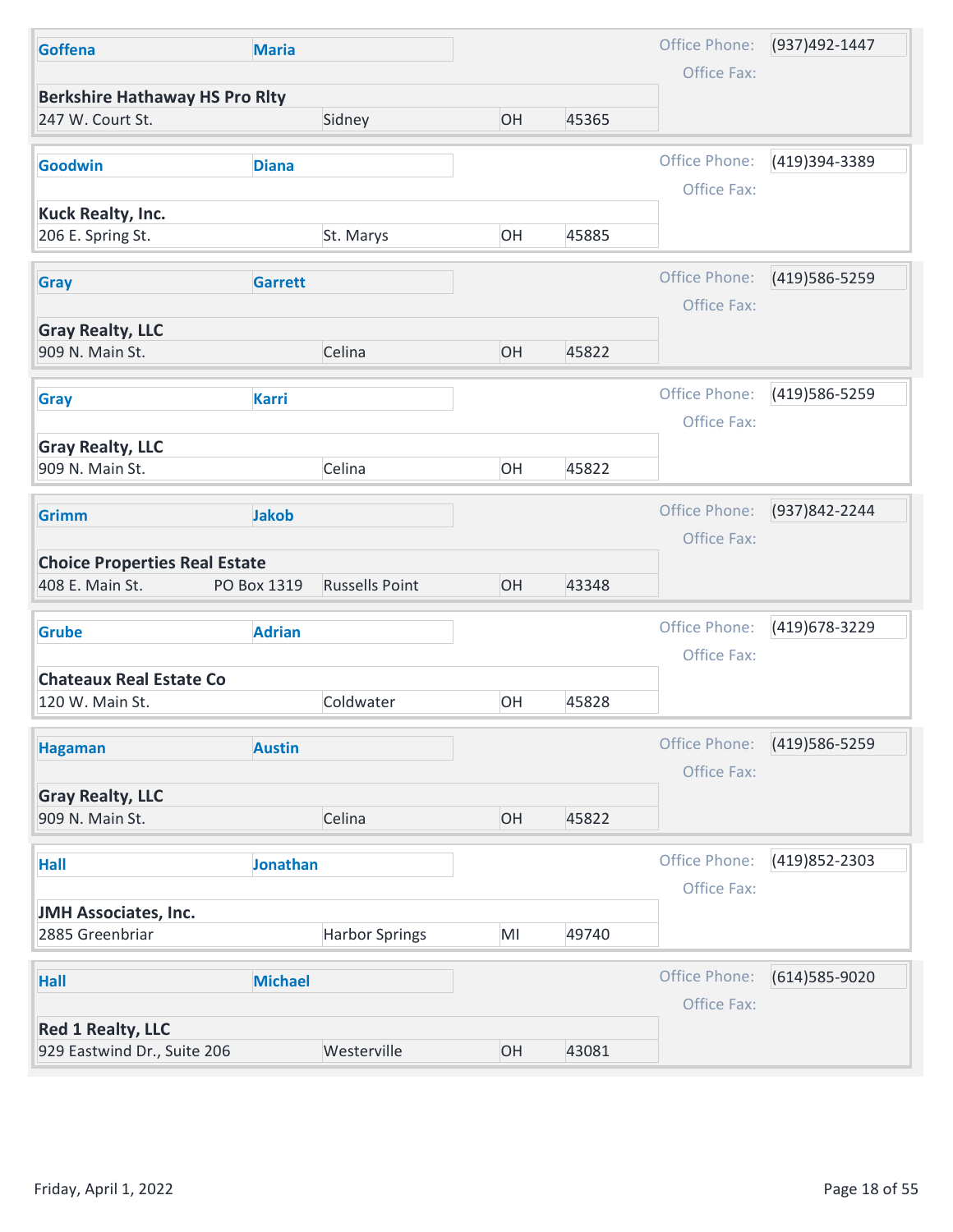| <b>Hankins</b>                                          |                  |    |       |                              |                 |
|---------------------------------------------------------|------------------|----|-------|------------------------------|-----------------|
|                                                         | <b>Jeremy</b>    |    |       | Office Phone:                | (937) 935-2450  |
| <b>Bell Hankins Realty Group, LLC</b>                   |                  |    |       | Office Fax:                  |                 |
| 232 Pickrelltown Rd.                                    | West Liberty     | OH | 43357 |                              |                 |
| <b>Audrey</b><br><b>Harner</b>                          |                  |    |       | Office Phone:                | $(419)733-1088$ |
|                                                         |                  |    |       | Office Fax:                  |                 |
| 1st Call Realty, Ltd<br>1049 West Bank Rd.              | Celina           | OH | 45822 |                              |                 |
| <b>Sheryl</b><br><b>Harner</b>                          |                  |    |       | Office Phone:<br>Office Fax: | (419) 733-1088  |
| 1st Call Realty, Ltd                                    |                  |    |       |                              |                 |
| 1049 West Bank Rd.                                      | Celina           | OH | 45822 |                              |                 |
| <b>Dale</b><br><b>Hart</b>                              |                  |    |       | Office Phone:                | (419) 586-6427  |
|                                                         |                  |    |       | Office Fax:                  |                 |
| <b>Lakeshore Realtors</b><br>909 E. Wayne St. Suite 107 | Celina           | OH | 45822 |                              |                 |
| <b>Janell</b><br><b>Havenar</b>                         |                  |    |       | Office Phone:                | (937) 339-2300  |
|                                                         |                  |    |       | Office Fax:                  |                 |
| <b>Bruns Realty Group</b><br>3050 Tipp Cowlesville Rd.  | <b>Tipp City</b> | OH | 45371 |                              |                 |
| <b>Mike</b><br><b>Havenar</b>                           |                  |    |       | Office Phone:                | (937) 339-2300  |
|                                                         |                  |    |       | Office Fax:                  |                 |
| <b>Bruns Realty Group</b><br>3050 Tipp Cowlesville Rd.  | <b>Tipp City</b> | OH | 45371 |                              |                 |
| <b>Ryan</b><br><b>Havenar</b>                           |                  |    |       | Office Phone:                | (937)339-2300   |
|                                                         |                  |    |       | Office Fax:                  |                 |
| <b>Bruns Realty Group</b><br>3050 Tipp Cowlesville Rd.  | <b>Tipp City</b> | OH | 45371 |                              |                 |
|                                                         |                  |    |       |                              |                 |
| <b>Hecht</b><br><b>Stacy</b>                            |                  |    |       | Office Phone:<br>Office Fax: | (419) 586-2313  |
| <b>Century 21 Master Key Realty</b>                     |                  |    |       |                              |                 |
| 219 S. Main St.                                         | Celina           | OH | 45822 |                              |                 |
| <b>Kalisha</b><br><b>Hefner</b>                         |                  |    |       | Office Phone:                | (937) 592-4896  |
|                                                         |                  |    |       | Office Fax:                  |                 |
|                                                         |                  | OH | 43311 |                              |                 |
| Zimmerman Realty, Ltd.<br>143 Chillicothe Ave. West     | Bellefontaine    |    |       |                              |                 |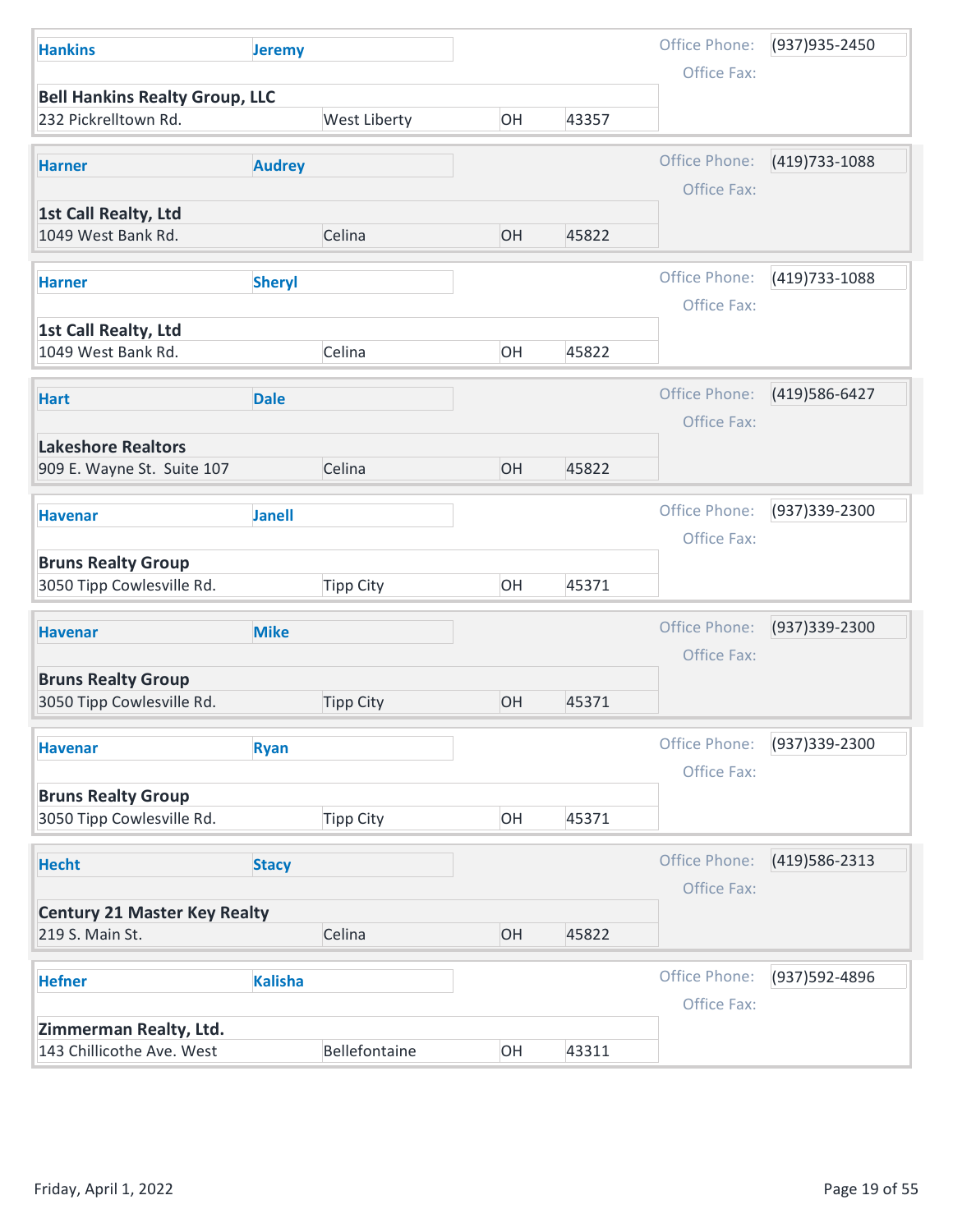| <b>Hembree</b>                                          |                |               |    |       |               |                |
|---------------------------------------------------------|----------------|---------------|----|-------|---------------|----------------|
|                                                         | Cynthia        |               |    |       | Office Phone: | (419) 586-6427 |
|                                                         |                |               |    |       | Office Fax:   |                |
| <b>Lakeshore Realtors</b><br>909 E. Wayne St. Suite 107 |                | Celina        | OH | 45822 |               |                |
|                                                         |                |               |    |       |               |                |
| <b>Hemmelgarn</b>                                       | <b>Tim</b>     |               |    |       | Office Phone: | (419)629-2683  |
|                                                         |                |               |    |       | Office Fax:   |                |
| <b>Hemmelgarn Real Estate</b><br>131 S. Washington St.  |                | New Bremen    | OH | 45869 |               |                |
|                                                         |                |               |    |       |               |                |
| <b>Henderson</b>                                        | Lee            |               |    |       | Office Phone: | (937) 652-1974 |
| Henderson Land Investment, Co.                          |                |               |    |       | Office Fax:   |                |
| 606 Scioto St.                                          |                | Urbana        | OH | 43078 |               |                |
|                                                         |                |               |    |       |               |                |
| <b>Henderson</b>                                        | <b>Stephen</b> |               |    |       | Office Phone: | (937) 663-4184 |
| Henderson Land Investment, Co.                          |                |               |    |       | Office Fax:   |                |
| 104 S. Springfield St. PO Box 820                       |                | St. Paris     | OH | 43072 |               |                |
|                                                         |                |               |    |       | Office Phone: | (937) 778-3961 |
| <b>Henne</b>                                            | <b>Kathy</b>   |               |    |       | Office Fax:   |                |
| <b>Re/Max Finest</b>                                    |                |               |    |       |               |                |
| 1200 Park Ave.                                          |                | Piqua         | OH | 45356 |               |                |
| <b>Henry</b>                                            | <b>Beverly</b> |               |    |       | Office Phone: | (937)592-9498  |
|                                                         |                |               |    |       | Office Fax:   |                |
| <b>HER, Realtors</b>                                    |                |               |    |       |               |                |
| 320 S. Main St.                                         |                | Bellefontaine | OH | 43311 |               |                |
| <b>Henson</b>                                           | <b>David</b>   |               |    |       | Office Phone: | (937) 592-4896 |
|                                                         |                |               |    |       | Office Fax:   |                |
| Zimmerman Realty, Ltd.                                  |                |               |    |       |               |                |
| 143 Chillicothe Ave. West                               |                | Bellefontaine | OH | 43311 |               |                |
| <b>Hernandez</b>                                        | <b>Hector</b>  |               |    |       | Office Phone: | (419)394-6404  |
|                                                         |                |               |    |       | Office Fax:   |                |
| <b>Cisco Realty, Inc.</b>                               |                |               |    |       |               |                |
| 333 W. Spring St.                                       |                | St. Marys     | OH | 45885 |               |                |
| <b>Hernandez</b>                                        | Jetta          |               |    |       | Office Phone: | (419)394-6404  |
|                                                         |                |               |    |       | Office Fax:   |                |
|                                                         |                |               |    |       |               |                |
| <b>Cisco Realty, Inc.</b><br>333 W. Spring St.          |                | St. Marys     | OH | 45885 |               |                |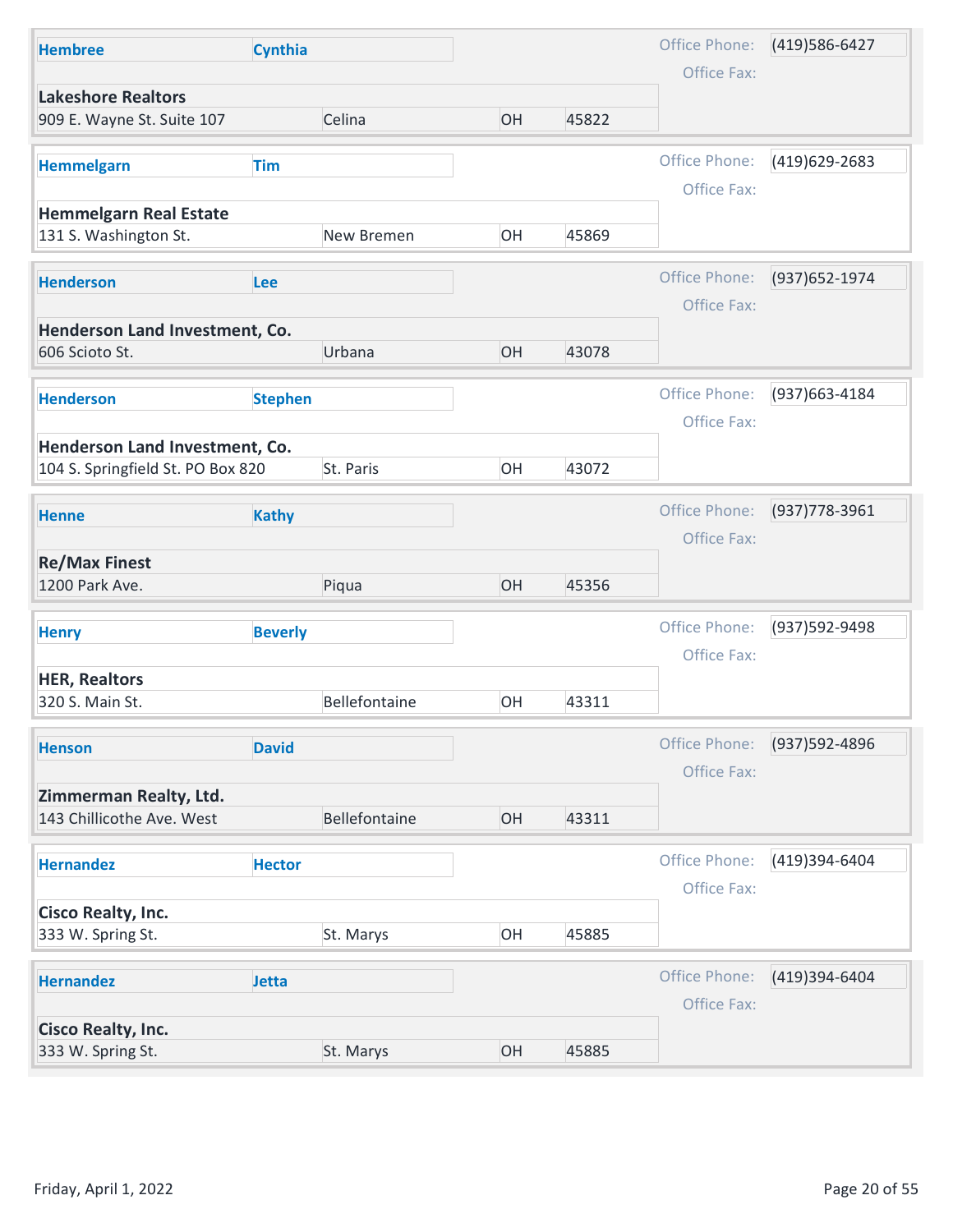| <b>Hiler</b><br><b>Megan</b><br><b>Lakeshore Realtors</b>                                   |               |                |
|---------------------------------------------------------------------------------------------|---------------|----------------|
|                                                                                             | Office Phone: | (419) 586-6427 |
|                                                                                             | Office Fax:   |                |
| 909 E. Wayne St. Suite 107<br>Celina<br>OH<br>45882                                         |               |                |
|                                                                                             |               |                |
| Hill<br>Paula                                                                               | Office Phone: | (937) 935-8008 |
|                                                                                             | Office Fax:   |                |
| <b>Fathom Realty OH LLC</b>                                                                 |               |                |
| 102 Zanesfield Rd. PO Box 182<br><b>West Liberty</b><br>OH<br>43357                         |               |                |
| <b>Hinterschied</b><br>Joan                                                                 | Office Phone: | (937)842-2244  |
|                                                                                             | Office Fax:   |                |
| <b>Choice Properties Real Estate</b>                                                        |               |                |
| 123 W. Columbus Ave<br>Bellefontaine<br>OH<br>43311                                         |               |                |
|                                                                                             | Office Phone: | (419)629-2623  |
| <b>Holthaus</b><br><b>Scott</b>                                                             | Office Fax:   |                |
| <b>Eiting Real Estate, LLC</b>                                                              |               |                |
| OH<br>529 S. Walnut St.<br>New Bremen<br>45869                                              |               |                |
|                                                                                             |               |                |
| <b>Jennifer</b><br><b>Horton</b>                                                            | Office Phone: | (937) 935-8008 |
|                                                                                             | Office Fax:   |                |
| <b>Fathom Realty OH LLC</b><br>OH<br>102 Zanesfield Rd. PO Box 182<br>West Liberty<br>43357 |               |                |
|                                                                                             |               |                |
| <b>Konnor</b><br><b>Houston</b>                                                             | Office Phone: | (419)394-3389  |
|                                                                                             | Office Fax:   |                |
| <b>Kuck Realty, Inc.</b>                                                                    |               |                |
| OH<br>206 E. Spring St.<br>St. Marys<br>45885                                               |               |                |
| Julie<br><b>Howell</b>                                                                      | Office Phone: | (937) 773-8215 |
|                                                                                             | Office Fax:   |                |
| <b>McVety Realty</b>                                                                        |               |                |
| OH<br>Piqua<br>45356<br>222 W. Ash St.                                                      |               |                |
|                                                                                             | Office Phone: |                |
| <b>Huber</b><br>Josh                                                                        |               | (937) 335-6000 |
| <b>Home Experts Realty</b>                                                                  | Office Fax:   |                |
| OH<br>45373<br>305 Public Sq. SE Suite 2<br>Troy                                            |               |                |
|                                                                                             |               |                |
| <b>Huebner</b><br><b>Jeremy</b>                                                             | Office Phone: | (419) 738-3232 |
|                                                                                             | Office Fax:   |                |
|                                                                                             |               |                |
| <b>Binkley Real Estate, LLC</b><br>OH<br>121 W. Auglaize St.<br>Wapakoneta<br>45895         |               |                |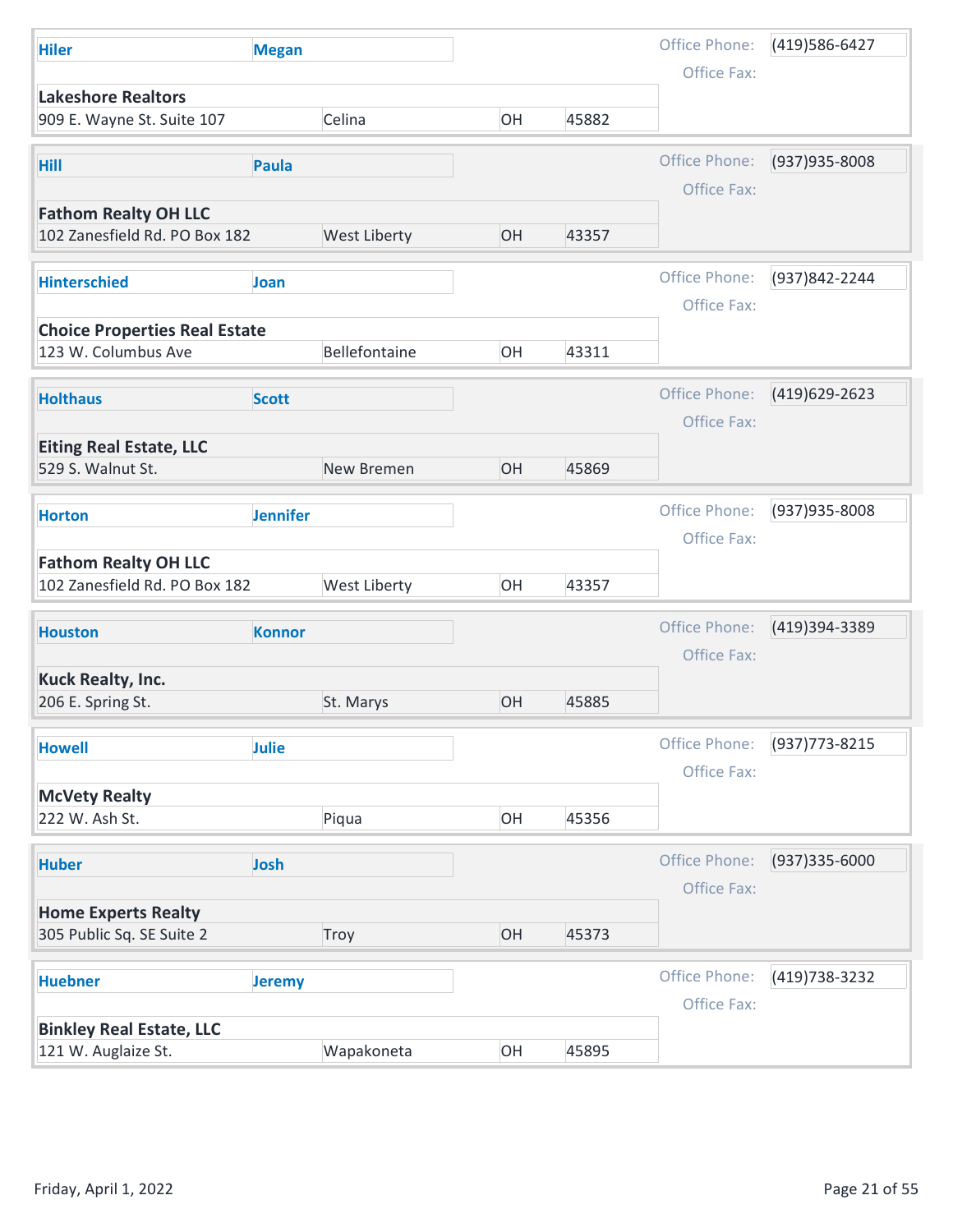| <b>Hughes</b>                                                |                 |    |       |               |                   |
|--------------------------------------------------------------|-----------------|----|-------|---------------|-------------------|
|                                                              | <b>Cynthia</b>  |    |       | Office Phone: | (937) 773-8215    |
| <b>McVety Realty</b><br>222 W Ash St                         | Piqua           | OH | 45356 | Office Fax:   |                   |
|                                                              |                 |    |       |               |                   |
| <b>Hughes</b>                                                | <b>Donna</b>    |    |       | Office Phone: | $(937)773 - 7251$ |
| <b>Brownlee-Wray Realty</b>                                  |                 |    |       | Office Fax:   |                   |
| 611 N. Main St.                                              | Piqua           | OH | 45356 |               |                   |
|                                                              |                 |    |       | Office Phone: |                   |
| <b>Hughes</b>                                                | <b>Malia</b>    |    |       | Office Fax:   | (937) 935-8008    |
| <b>Fathom Realty OH LLC</b>                                  |                 |    |       |               |                   |
| 102 Zanesfield Rd. PO Box 182                                | West Liberty    | OH | 43357 |               |                   |
| <b>Hughes</b>                                                | <b>Tomi Ann</b> |    |       | Office Phone: | (937)498-4725     |
|                                                              |                 |    |       | Office Fax:   |                   |
| <b>Brokers Real Estate, Inc.</b>                             |                 |    |       |               |                   |
| 302 W. Russell Rd.                                           | Sidney          | OH | 45365 |               |                   |
| <b>Hughes Jr.</b>                                            | <b>Thomas</b>   |    |       | Office Phone: | (937) 935-8008    |
|                                                              |                 |    |       | Office Fax:   |                   |
| <b>Fathom Realty OH LLC</b><br>102 Zanesfield Rd. PO Box 182 | West Liberty    | OH | 43357 |               |                   |
|                                                              |                 |    |       |               |                   |
| <b>Hurley</b>                                                | <b>Steve</b>    |    |       | Office Phone: | (937) 773-7251    |
| <b>Brownlee-Wray Realty</b>                                  |                 |    |       | Office Fax:   |                   |
| 611 N. Main St.                                              | Piqua           | OH | 45356 |               |                   |
|                                                              |                 |    |       | Office Phone: | (614)800-1802     |
| <b>Hustek</b>                                                | <b>Raymond</b>  |    |       | Office Fax:   |                   |
| <b>Fathom Realty OH LLC</b>                                  |                 |    |       |               |                   |
| 1900 Polaris Parkway Ste 450                                 | Columbus        | OH | 43240 |               |                   |
| <b>Isaacs</b>                                                | <b>Danielle</b> |    |       | Office Phone: | (937)890-9111     |
|                                                              |                 |    |       | Office Fax:   |                   |
| <b>Keller Williams Home Town Realty</b>                      |                 |    |       |               |                   |
| 300 W. National Rd                                           | Vandalia        | OH | 45377 |               |                   |
|                                                              | <b>Patrick</b>  |    |       | Office Phone: | (937) 592-4896    |
| <b>James</b>                                                 |                 |    |       | Office Fax:   |                   |
|                                                              |                 |    |       |               |                   |
| Zimmerman Realty, Ltd.<br>143 Chillicothe Ave. West          | Bellefontaine   | Oh | 43311 |               |                   |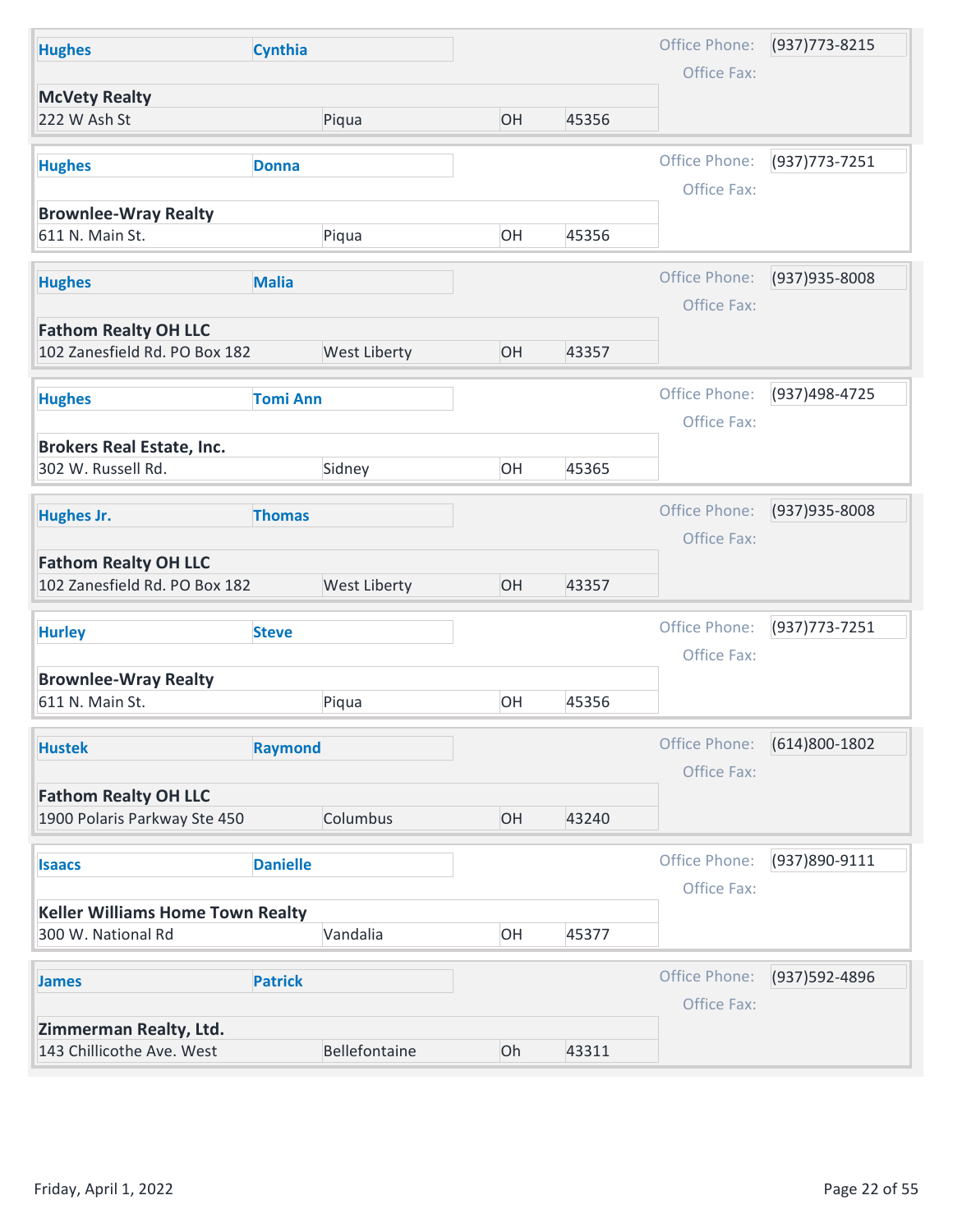| <b>Jameson</b>                                                      | <b>Robert</b> |           |    |       | Office Phone: | (937)497-7961  |
|---------------------------------------------------------------------|---------------|-----------|----|-------|---------------|----------------|
| <b>Gay Smith/Associates</b>                                         |               |           |    |       | Office Fax:   |                |
| 216 E. Poplar St.                                                   |               | Sidney    | OH | 45365 |               |                |
| <b>Jennings</b>                                                     | Amy           |           |    |       | Office Phone: | (937)492-8055  |
|                                                                     |               |           |    |       | Office Fax:   |                |
| <b>Realty 2000 Group</b><br>100 S. Main Ave. Suite 101              |               | Sidney    | OH | 45365 |               |                |
|                                                                     |               |           |    |       |               |                |
| Johnson                                                             | Joshua        |           |    |       | Office Phone: | (419) 586-5259 |
|                                                                     |               |           |    |       | Office Fax:   |                |
| <b>Gray Realty, LLC</b><br>909 N. Main St.                          |               | Celina    | OH | 45822 |               |                |
|                                                                     |               |           |    |       |               |                |
| <b>Johnston</b>                                                     | <b>Gareth</b> |           |    |       | Office Phone: | (937) 339-2222 |
|                                                                     |               |           |    |       | Office Fax:   |                |
| <b>Berkshire Hathaway HS Pro Rlty</b><br>1600 W. Main St.           |               | Troy      | OH | 45373 |               |                |
|                                                                     |               |           |    |       |               |                |
| <b>Jones</b>                                                        | A. Lee        |           |    |       | Office Phone: | (937)492-8055  |
|                                                                     |               |           |    |       | Office Fax:   |                |
| <b>Realty 2000 Group</b><br>100 S. Main Ave. Suite 101              |               | Sidney    | OH | 45365 |               |                |
|                                                                     |               |           |    |       |               |                |
| <b>Jordan</b>                                                       | <b>Robert</b> |           |    |       | Office Phone: | (937) 663-4184 |
|                                                                     |               |           |    |       | Office Fax:   |                |
| Henderson Land Investment, Co.<br>104 S. Springfield St. PO Box 820 |               | St. Paris | OH | 43072 |               |                |
|                                                                     |               |           |    |       |               |                |
| <b>Jury</b>                                                         | Jessica       |           |    |       | Office Phone: | (937) 339-2222 |
|                                                                     |               |           |    |       | Office Fax:   |                |
| <b>BHHS Professional Realty</b><br>1600 W. Main St.                 |               | Troy      | OH | 45373 |               |                |
|                                                                     |               |           |    |       |               |                |
| <b>Jury</b>                                                         | Lee           |           |    |       | Office Phone: | (937) 339-2222 |
|                                                                     |               |           |    |       | Office Fax:   |                |
| <b>Berkshire Hathaway HS Pro Rlty</b><br>1600 W. Main St.           |               | Troy      | OH | 45373 |               |                |
|                                                                     |               |           |    |       |               |                |
| Jutte                                                               | <b>Eric</b>   |           |    |       | Office Phone: | (419) 733-1088 |
|                                                                     |               |           |    |       | Office Fax:   |                |
|                                                                     |               | Celina    | OH | 45822 |               |                |
| 1st Call Realty, Ltd<br>1049 West Bank Rd.                          |               |           |    |       |               |                |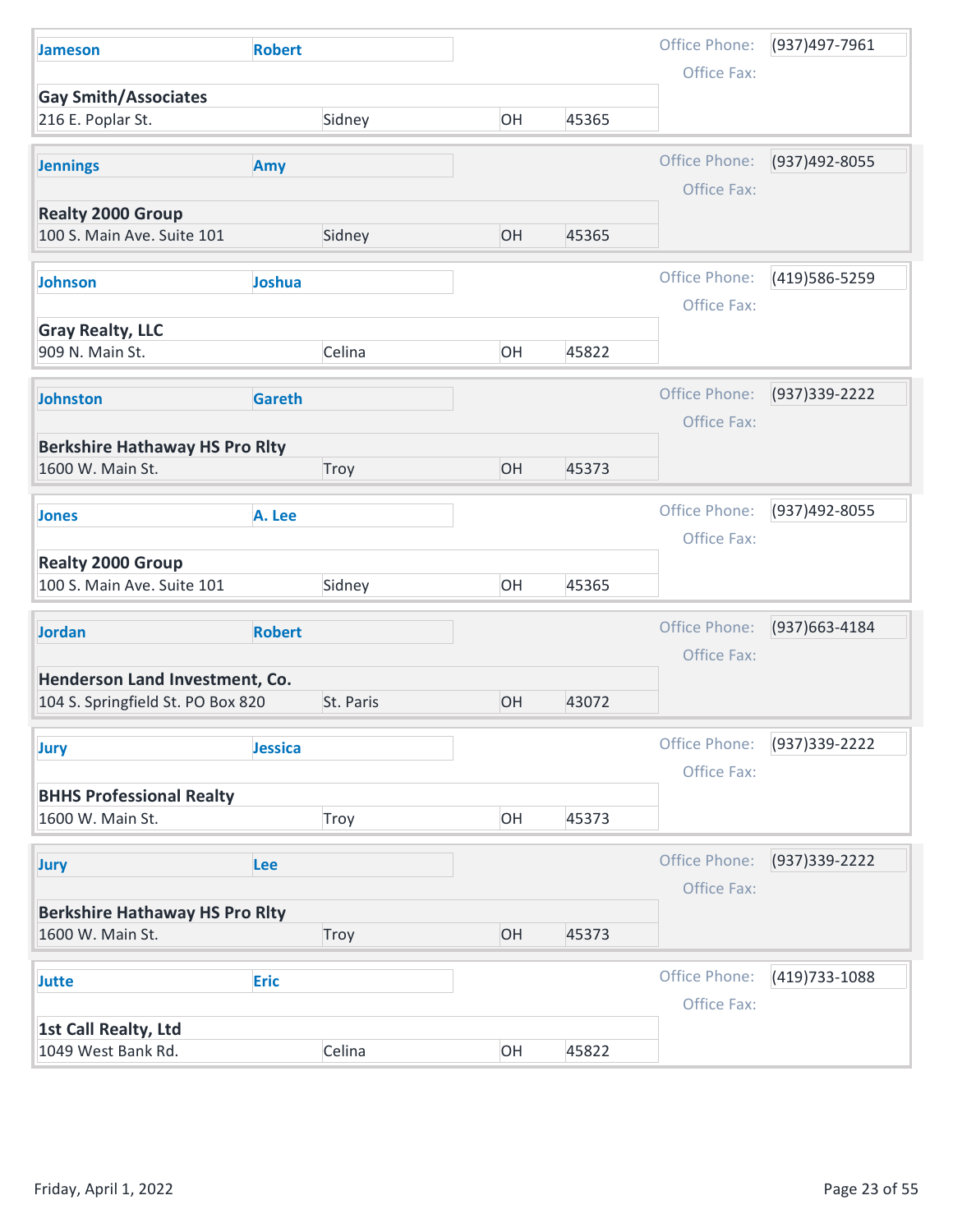| <b>Kavanagh</b>                                            | <b>Caitlyn</b>  |    |       | Office Phone:                | (937) 592-7653 |
|------------------------------------------------------------|-----------------|----|-------|------------------------------|----------------|
| <b>Royer Realty, LLC</b>                                   |                 |    |       | Office Fax:                  |                |
| 301 E. Columbus Ave.                                       | Bellefontaine   | OH | 43311 |                              |                |
| <b>Kennedy</b>                                             | <b>Madison</b>  |    |       | Office Phone:                | (419) 738-3232 |
|                                                            |                 |    |       | Office Fax:                  |                |
| <b>Binkley Real Estate, LLC</b><br>121 W. Auglaize St.     | Wapakoneta      | OH | 45895 |                              |                |
|                                                            |                 |    |       |                              |                |
| <b>Kepler</b>                                              | <b>Irene</b>    |    |       | Office Phone:<br>Office Fax: | (419) 738-5556 |
| <b>Bethel Associates, LLC</b>                              |                 |    |       |                              |                |
| 810 Glynwood Rd.                                           | Wapakoneta      | OH | 45895 |                              |                |
| <b>Kies</b>                                                | <b>Troy</b>     |    |       | Office Phone:                | (937)492-7792  |
|                                                            |                 |    |       | Office Fax:                  |                |
| <b>HER, Realtors</b><br>124 N. Main St.                    | Sidney          | OH | 45365 |                              |                |
|                                                            |                 |    |       |                              |                |
| <b>Kilgore</b>                                             | <b>Linda</b>    |    |       | Office Phone:                | (937)842-2244  |
| <b>Choice Properties Real Estate</b>                       |                 |    |       | Office Fax:                  |                |
| 123 W. Columbus Ave                                        | Bellefontaine   | OH | 43311 |                              |                |
| Kill                                                       | <b>Sarah</b>    |    |       | Office Phone:                | (419) 733-1088 |
|                                                            |                 |    |       | Office Fax:                  |                |
| 1st Call Realty, Ltd                                       |                 |    |       |                              |                |
| 1049 West Bank Rd.                                         | Celina          | OH | 45822 |                              |                |
| <b>Kinchen</b>                                             | <b>Terrence</b> |    |       | Office Phone:                | (614) 585-9020 |
|                                                            |                 |    |       | Office Fax:                  |                |
| <b>Red 1 Realty, LLC</b><br>929 Eastwind Dr., Suite 206    | Westerville     | OH | 43801 |                              |                |
|                                                            |                 |    |       |                              |                |
| <b>King</b>                                                | <b>Angie</b>    |    |       | Office Phone:<br>Office Fax: | (419) 586-6427 |
| <b>Lakeshore Realtors</b>                                  |                 |    |       |                              |                |
| 909 E. Wayne St. Suite 107                                 | Celina          | OH | 45822 |                              |                |
| <b>Kirkpatrick</b>                                         | <b>Bethany</b>  |    |       | Office Phone:                | (937)492-3157  |
|                                                            |                 |    |       | Office Fax:                  |                |
|                                                            |                 | OH | 45365 |                              |                |
| <b>Emerson Wagner Realty Co., Inc.</b><br>122 W. Court St. | Sidney          |    |       |                              |                |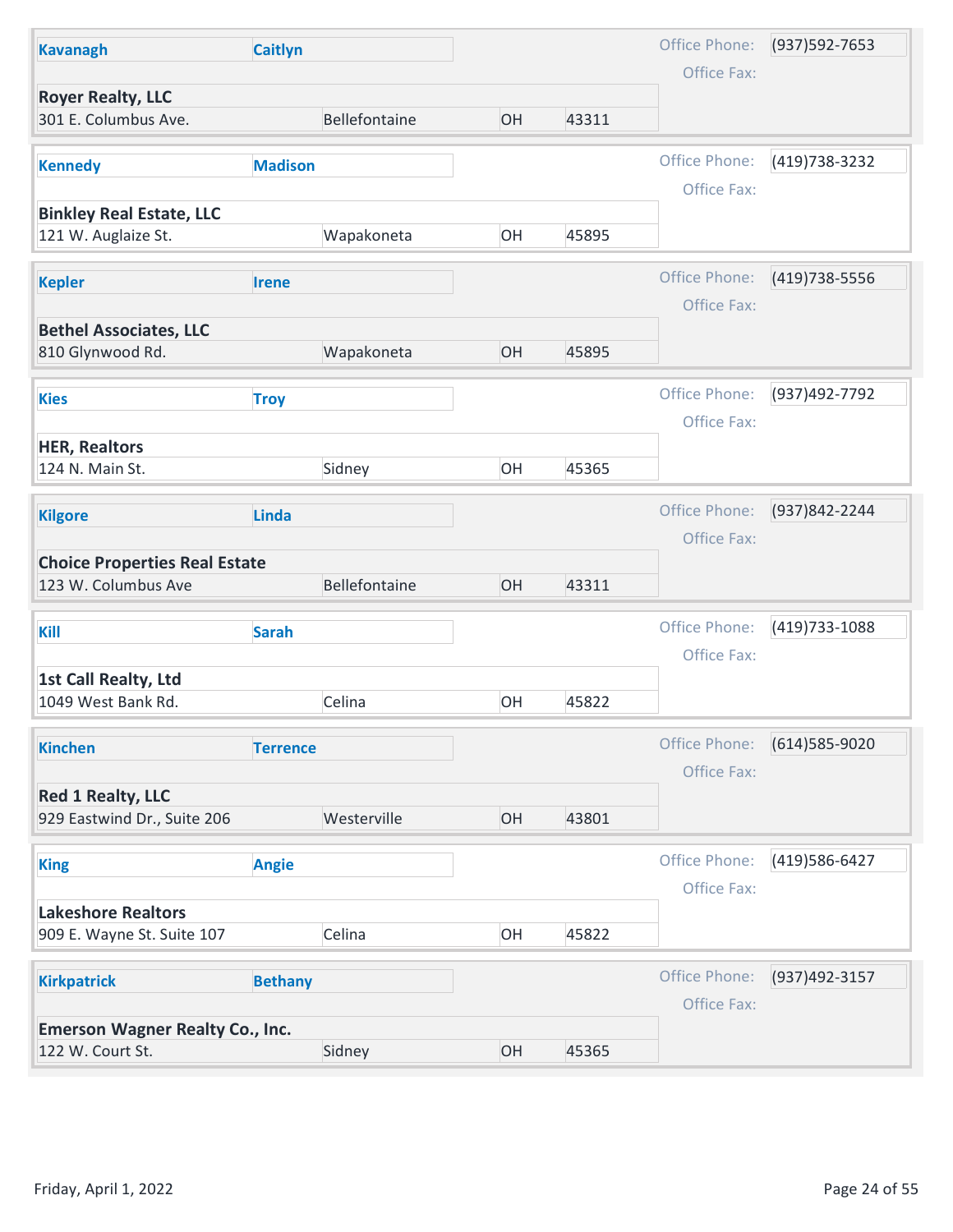| <b>Klausing</b>                                 | <b>Andrew</b>  |               |    |       | Office Phone: | (419)394-7402    |
|-------------------------------------------------|----------------|---------------|----|-------|---------------|------------------|
| <b>Plus One Professionals</b>                   |                |               |    |       | Office Fax:   |                  |
| 156 E. Spring St.                               |                | St. Marys     | OH | 45885 |               |                  |
| <b>Klausing</b>                                 | <b>Kylee</b>   |               |    |       | Office Phone: | (419)394-7402    |
| <b>Plus One Professionals</b>                   |                |               |    |       | Office Fax:   |                  |
| 156 E. Spring St.                               |                | St. Marys     | OH | 45885 |               |                  |
|                                                 |                |               |    |       | Office Phone: | (419) 586-2313   |
| <b>Klosterman</b>                               | <b>Delilah</b> |               |    |       | Office Fax:   |                  |
| <b>Century 21 Master Key Realty</b>             |                |               |    |       |               |                  |
| 219 S. Main St.                                 |                | Celina        | OH | 45822 |               |                  |
| <b>Klosterman</b>                               | <b>Willie</b>  |               |    |       | Office Phone: | (419) 268 - 2888 |
|                                                 |                |               |    |       | Office Fax:   |                  |
| <b>Grand Lake Realty, Ltd.</b><br>718 Holly St. |                | Celina        | OH | 45822 |               |                  |
|                                                 |                |               |    |       |               |                  |
| <b>Knight</b>                                   | <b>Kristin</b> |               |    |       | Office Phone: | (937) 592-7653   |
| <b>Royer Realty, LLC</b>                        |                |               |    |       | Office Fax:   |                  |
| 301 E. Columbus Ave.                            |                | Bellefontaine | OH | 43311 |               |                  |
| <b>Koesters</b>                                 | <b>Roger</b>   |               |    |       | Office Phone: | (419) 586-2313   |
|                                                 |                |               |    |       | Office Fax:   |                  |
| <b>Century 21 Master Key Realty</b>             |                |               |    |       |               |                  |
| 219 S. Main St.                                 |                | Celina        | OH | 45822 |               |                  |
| <b>Kohler</b>                                   | <b>Barbara</b> |               |    |       | Office Phone: | (419) 738-3232   |
| <b>Binkley Real Estate, LLC</b>                 |                |               |    |       | Office Fax:   |                  |
| 121 W. Auglaize St.                             |                | Wapakoneta    | OH | 45895 |               |                  |
|                                                 |                |               |    |       | Office Phone: | (937) 538-4771   |
| <b>Kopak</b>                                    | <b>Alina</b>   |               |    |       | Office Fax:   |                  |
| <b>Bryce Realty, LLC</b>                        |                |               |    |       |               |                  |
| 2805 Wapakoneta Ave                             | Suite 95       | Sidney        | OH | 45365 |               |                  |
| <b>Kopp</b>                                     | <b>Kendra</b>  |               |    |       | Office Phone: | (937)440-8740    |
|                                                 |                |               |    |       | Office Fax:   |                  |
|                                                 |                |               |    |       |               |                  |
| <b>HER, Realtors</b><br>11 E. Main St.          |                | Troy          | OH | 45373 |               |                  |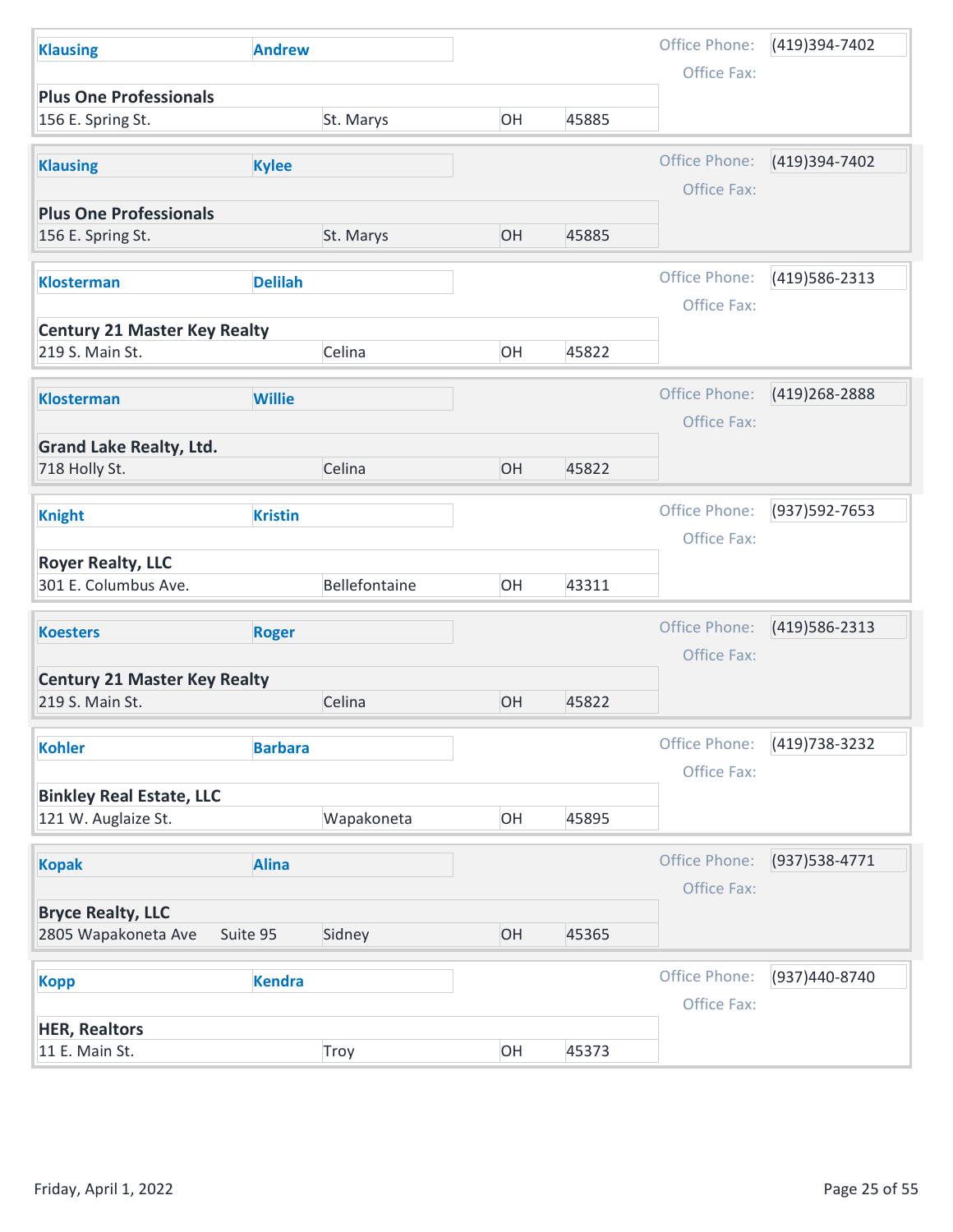| Office Phone:<br>(937) 592-9498<br><b>Devin</b><br><b>Kramer</b><br>Office Fax:<br><b>HER, Realtors</b><br>Bellefontaine<br>OH<br>320 S. Main St.<br>43311<br>Office Phone:<br>(419) 586-6427<br><b>Eric</b><br><b>Kramer</b><br>Office Fax: |  |
|----------------------------------------------------------------------------------------------------------------------------------------------------------------------------------------------------------------------------------------------|--|
|                                                                                                                                                                                                                                              |  |
|                                                                                                                                                                                                                                              |  |
|                                                                                                                                                                                                                                              |  |
|                                                                                                                                                                                                                                              |  |
| <b>Lakeshore Realtors</b>                                                                                                                                                                                                                    |  |
| Celina<br>OH<br>909 E. Wayne St. Suite 107<br>45822                                                                                                                                                                                          |  |
| Office Phone:<br>(937) 339-2300<br><b>Jeffrey</b><br><b>Kramer</b>                                                                                                                                                                           |  |
| Office Fax:                                                                                                                                                                                                                                  |  |
| <b>Bruns Realty Group</b><br>3050 Tipp Cowlesville Rd.<br><b>Tipp City</b><br>OH<br>45371                                                                                                                                                    |  |
|                                                                                                                                                                                                                                              |  |
| Office Phone:<br>(937) 592-9498<br><b>Robbin</b><br><b>Kramer</b>                                                                                                                                                                            |  |
| Office Fax:<br><b>HER, Realtors</b>                                                                                                                                                                                                          |  |
| Bellefontaine<br>OH<br>320 S. Main St.<br>43311                                                                                                                                                                                              |  |
| Office Phone:<br>(860)917-8797<br><b>Krauth</b><br><b>Bruce</b>                                                                                                                                                                              |  |
| Office Fax:                                                                                                                                                                                                                                  |  |
| Apex Appraisal, Ltd.<br>OH<br>45373<br>6 Hobart Circle<br>Troy                                                                                                                                                                               |  |
|                                                                                                                                                                                                                                              |  |
| Office Phone:<br>(419)303-6310<br><b>Darla</b><br><b>Krites</b>                                                                                                                                                                              |  |
| Office Fax:<br><b>Krites Realty</b>                                                                                                                                                                                                          |  |
| OH<br>214 E. Mechanic St.<br>Wapakoneta<br>45895                                                                                                                                                                                             |  |
| Office Phone:<br>(937) 592-4896<br><b>Kuba</b><br>Jason                                                                                                                                                                                      |  |
| Office Fax:                                                                                                                                                                                                                                  |  |
| Zimmerman Realty, Ltd.<br>Bellefontaine<br>143 Chillicothe Ave. West<br>OH<br>43311                                                                                                                                                          |  |
|                                                                                                                                                                                                                                              |  |
| Office Phone:<br>(419)394-3389<br><b>Candice</b><br><b>Kuck</b>                                                                                                                                                                              |  |
| Office Fax:<br>Kuck Realty, Inc.                                                                                                                                                                                                             |  |
| OH<br>206 E. Spring St.<br>St. Marys<br>45885                                                                                                                                                                                                |  |
| Office Phone:<br>(419)394-3389                                                                                                                                                                                                               |  |
| <b>Michael</b><br><b>Kuck</b>                                                                                                                                                                                                                |  |
| Office Fax:                                                                                                                                                                                                                                  |  |
| Kuck Realty, Inc.<br>206 E. Spring St.<br>OH<br>St. Marys<br>45885                                                                                                                                                                           |  |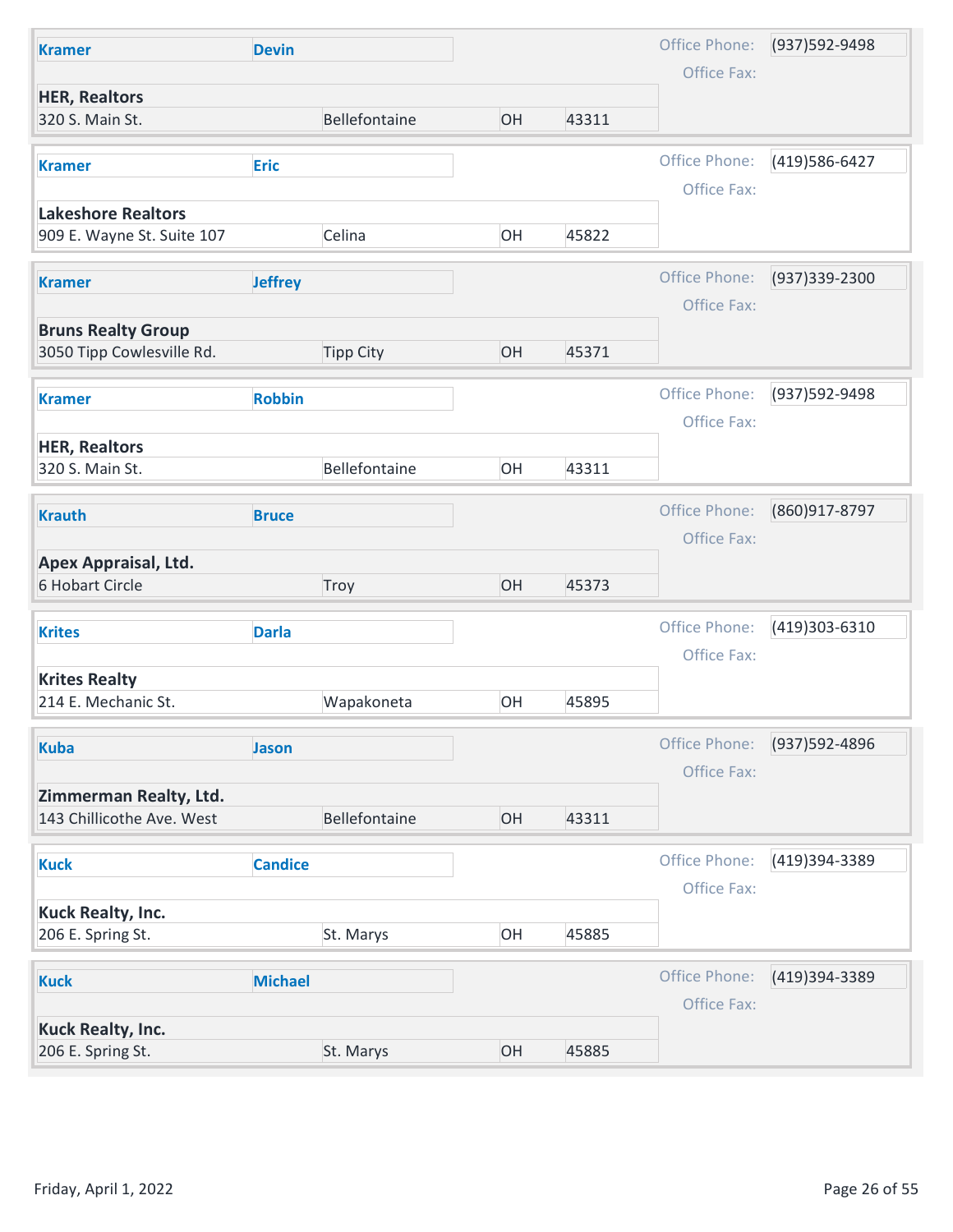| <b>Kyte</b>                                               | <b>Heather</b>       |    |       | Office Phone:                | (937) 652-2005  |
|-----------------------------------------------------------|----------------------|----|-------|------------------------------|-----------------|
|                                                           |                      |    |       | Office Fax:                  |                 |
| Larry Kyte Realty<br>1472 East Hwy. 36, Suite C           | Urbana               | OH | 43078 |                              |                 |
| <b>Kyte</b>                                               | Larry                |    |       | Office Phone:                | (937) 652-2005  |
| <b>Larry Kyte Realty</b><br>1472 East Hwy. 36, Suite C    | Urbana               | OH | 43078 | Office Fax:                  |                 |
|                                                           |                      |    |       |                              |                 |
| Lama                                                      | <b>Nicole</b>        |    |       | Office Phone:<br>Office Fax: | (937) 339-2222  |
| <b>Berkshire Hathaway HS Pro Rity</b><br>1600 W. Main St. | Troy                 | OH | 45373 |                              |                 |
| Lamar                                                     | <b>Rose</b>          |    |       | Office Phone:                | (937)492-7792   |
|                                                           |                      |    |       | Office Fax:                  |                 |
| <b>HER, Realtors</b><br>124 N. Main St.                   | Sidney               | OH | 45365 |                              |                 |
| <b>Lambert</b>                                            | <b>Kamille</b>       |    |       | Office Phone:                | (937)416-6779   |
| <b>Home Experts Realty</b><br>315 E. Court St.            | Sidney               | OH | 45365 | Office Fax:                  |                 |
|                                                           |                      |    |       |                              |                 |
| Lane                                                      | <b>Amanda</b>        |    |       | Office Phone:<br>Office Fax: | (937) 339-2222  |
| <b>Berkshire Hathaway HS Pro Rity</b><br>1600 W. Main St. | Troy                 | OH | 45373 |                              |                 |
| <b>Lange</b>                                              | <b>Melissa</b>       |    |       | Office Phone:                | (937) 538-4772  |
| <b>Bryce Realty, LLC</b>                                  |                      |    |       | Office Fax:                  |                 |
| 2805 Wapakoneta Ave. Suite 95                             | Sidney               | OH | 45365 |                              |                 |
| <b>Laughlin</b>                                           | <b>Andrew (Drew)</b> |    |       | Office Phone:<br>Office Fax: | $(614)291-1200$ |
| <b>Realty Ohio, Inc.</b>                                  |                      |    |       |                              |                 |
| 1281 Worthington Woods Blvd.                              | Worthington          | OH | 43085 |                              |                 |
| Lauth                                                     | Amy                  |    |       | Office Phone:                | (419)394-7402   |
|                                                           |                      |    |       | Office Fax:                  |                 |
| <b>Plus One Professionals</b>                             | St. Marys            | OH | 45885 |                              |                 |
| 156 E. Spring St.                                         |                      |    |       |                              |                 |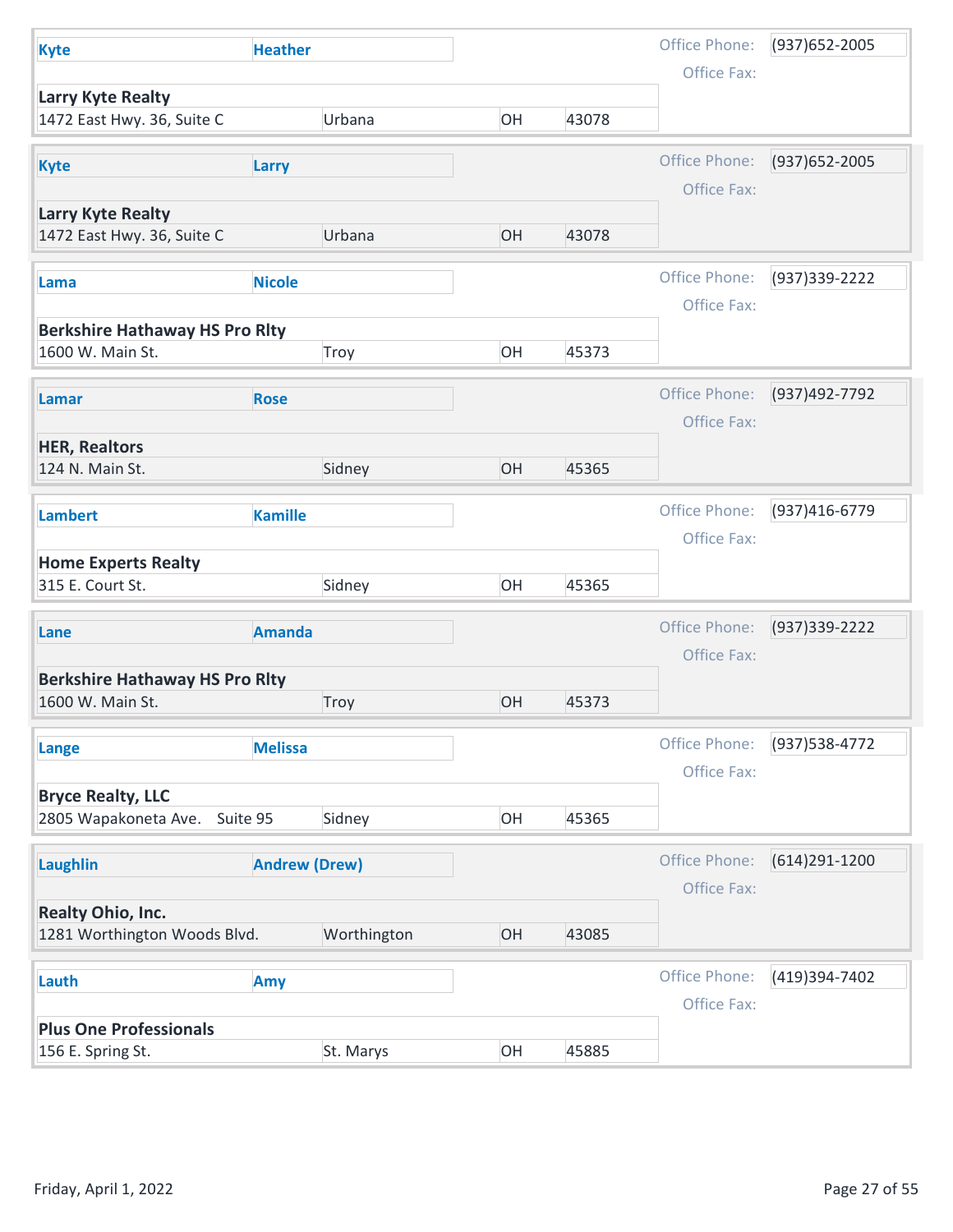| Laux                                                          | <b>DeAnn</b>              |               |    |       | Office Phone:                | (419)363-2300  |
|---------------------------------------------------------------|---------------------------|---------------|----|-------|------------------------------|----------------|
| Homes at Ohio's Edge Realty, LLC                              |                           |               |    |       | Office Fax:                  |                |
| 166 N. Main St., Suite B                                      |                           | Rockford      | OH | 45882 |                              |                |
| Lawson                                                        | <b>Gabrielle (Brandi)</b> |               |    |       | Office Phone:<br>Office Fax: | (937)890-9111  |
| <b>Keller Williams Home Town Realty</b><br>300 W. National Rd |                           | Vandalia      | OH | 45377 |                              |                |
| <b>Leugers</b>                                                | <b>Elizabeth</b>          |               |    |       | Office Phone:<br>Office Fax: | (419) 586-5259 |
| <b>Gray Realty, LLC</b>                                       |                           |               |    |       |                              |                |
| 909 N. Main St.                                               |                           | Celina        | OH | 45822 |                              |                |
| LeVan                                                         | <b>Regina</b>             |               |    |       | Office Phone:<br>Office Fax: | (937)592-9498  |
| <b>HER, Realtors</b><br>320 S. Main St.                       |                           | Bellefontaine | OH | 43311 |                              |                |
| Levi                                                          | <b>Timothy</b>            |               |    |       | Office Phone:<br>Office Fax: | (419)300-9631  |
| <b>Scott Ross Realty</b><br>1136 Celina Rd.                   |                           | St. Marys     | OH | 45885 |                              |                |
| <b>Lewis</b>                                                  | <b>Mark</b>               |               |    |       | Office Phone:<br>Office Fax: | (937) 652-2005 |
| Larry Kyte Realty<br>1472 East Hwy. 36, Suite C               |                           | Urbana        | OH | 43078 |                              |                |
| Liette                                                        | <b>Edwin</b>              |               |    |       | Office Phone:<br>Office Fax: | (937) 773-5767 |
| Ed Liette Realty, Inc.                                        |                           |               |    |       |                              |                |
| 8470 N. County Road 25A                                       |                           | Piqua         | OH | 45356 |                              |                |
| <b>Lindsey</b>                                                | <b>Jared</b>              |               |    |       | Office Phone:<br>Office Fax: | (937) 538-4722 |
| <b>Bryce Realty, LLC</b><br>2805 Wapakoneta Ave.              | Suite 95                  | Sidney        | OH | 45365 |                              |                |
| <b>Litmer</b>                                                 | <b>Jo Ellen</b>           |               |    |       | Office Phone:<br>Office Fax: | (937)497-9662  |
| Western Ohio Mortgage, Corp.                                  |                           |               |    |       |                              |                |
| 733 Fair Rd.                                                  |                           | Sidney        | OH | 45365 |                              |                |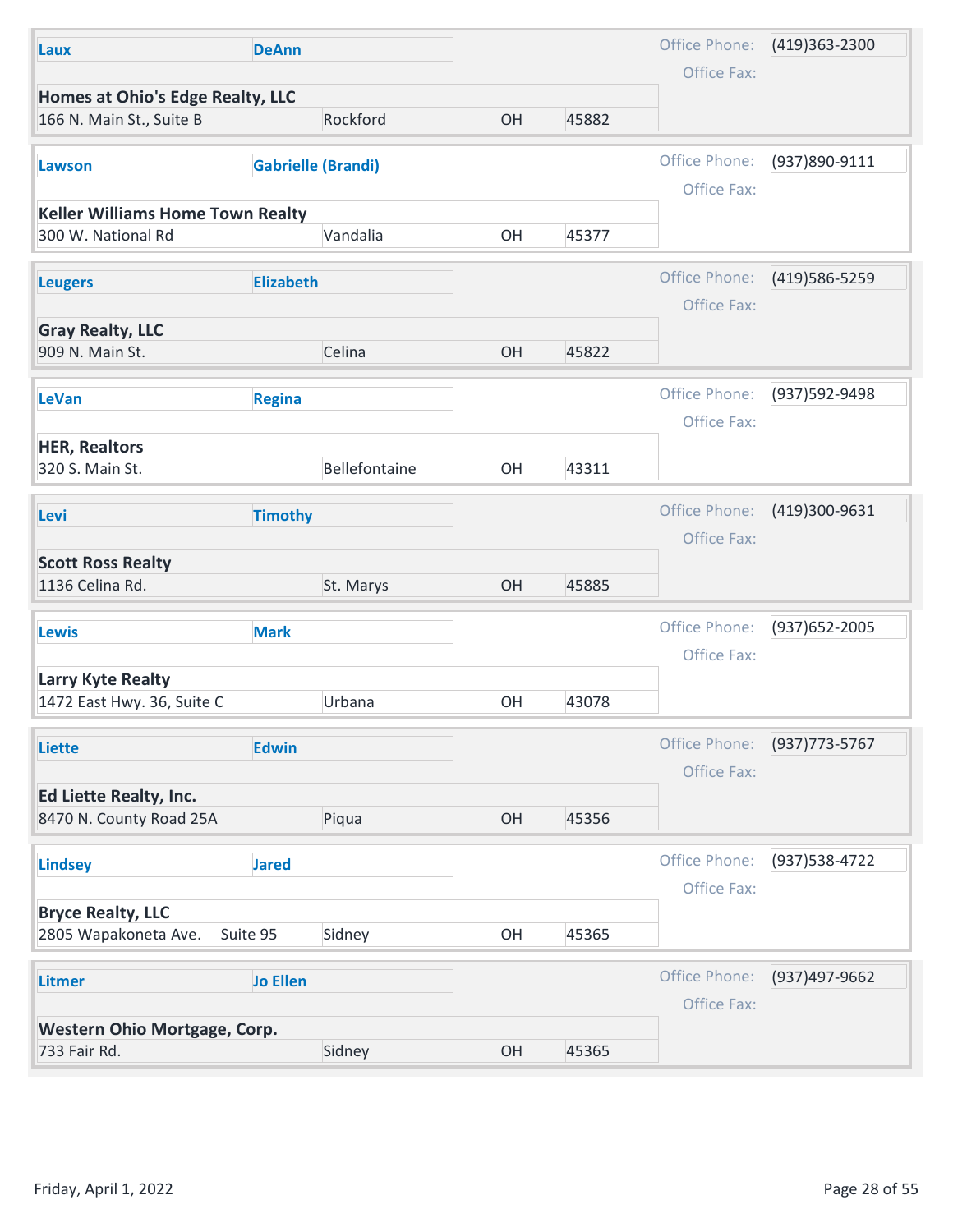| Lobertini                                                   | <b>Tiffany</b>  |               |    |       | Office Phone:                | (937)435-6000  |
|-------------------------------------------------------------|-----------------|---------------|----|-------|------------------------------|----------------|
| <b>Home Experts Realty</b>                                  |                 |               |    |       | Office Fax:                  |                |
| 4230 Dayton Xenia Rd.                                       |                 | Beavercreek   | OH | 45432 |                              |                |
| Long                                                        | <b>Douglas</b>  |               |    |       | Office Phone:                | (937) 692-5151 |
|                                                             |                 |               |    |       | Office Fax:                  |                |
| Dick Long Real Estate, Inc.<br>609 N. Main St. PO Box 279   |                 | Arcanum       | OH | 45304 |                              |                |
| <b>Loudenback</b>                                           | <b>Nicole</b>   |               |    |       | Office Phone:                | (937)492-8055  |
|                                                             |                 |               |    |       | Office Fax:                  |                |
| <b>Realty 2000 Group</b><br>100 S. Main Ave. Suite 101      |                 | Sidney        | OH | 45365 |                              |                |
|                                                             |                 |               |    |       |                              |                |
| Louth                                                       | <b>Lisa</b>     |               |    |       | Office Phone:                | (937) 599-6118 |
| <b>Farm Credit Mid-America Bellefontaine</b>                |                 |               |    |       | Office Fax:                  |                |
| 1640 N. Main St.                                            |                 | Bellefontaine | OH | 43311 |                              |                |
| <b>Lowe</b>                                                 | <b>Charity</b>  |               |    |       | Office Phone:                | (937) 592-9498 |
|                                                             |                 |               |    |       | Office Fax:                  |                |
| <b>HER, Realtors</b><br>320 S. Main St.                     |                 | Bellefontaine | OH | 43311 |                              |                |
|                                                             |                 |               |    |       |                              |                |
| Lowry                                                       | <b>Stefanie</b> |               |    |       | Office Phone:                | (419)300-9631  |
| <b>Scott Ross Realty</b>                                    |                 |               |    |       | Office Fax:                  |                |
| 1136 Celina Rd.                                             |                 | St. Marys     | OH | 45885 |                              |                |
| Loy                                                         | <b>Aaron</b>    |               |    |       | Office Phone:                | (260) 726-2700 |
|                                                             |                 |               |    |       | Office Fax:                  |                |
| <b>Loy Family Investments</b><br>3499 OH 49                 |                 | Ft. Recovery  | OH | 45846 |                              |                |
|                                                             |                 |               |    |       |                              |                |
| <b>Luedeke</b>                                              | Jason           |               |    |       | Office Phone:<br>Office Fax: | (419)394-6404  |
| <b>Cisco Realty, Inc.</b>                                   |                 |               |    |       |                              |                |
| 333 W. Spring St.                                           |                 | St. Marys     | OH | 45885 |                              |                |
| <b>Macaluso</b>                                             | <b>James</b>    |               |    |       | Office Phone:                | (937)842-2244  |
|                                                             |                 |               |    |       | Office Fax:                  |                |
|                                                             |                 | Bellefontaine | OH | 43311 |                              |                |
| <b>Choice Properties Real Estate</b><br>123 W. Columbus Ave |                 |               |    |       |                              |                |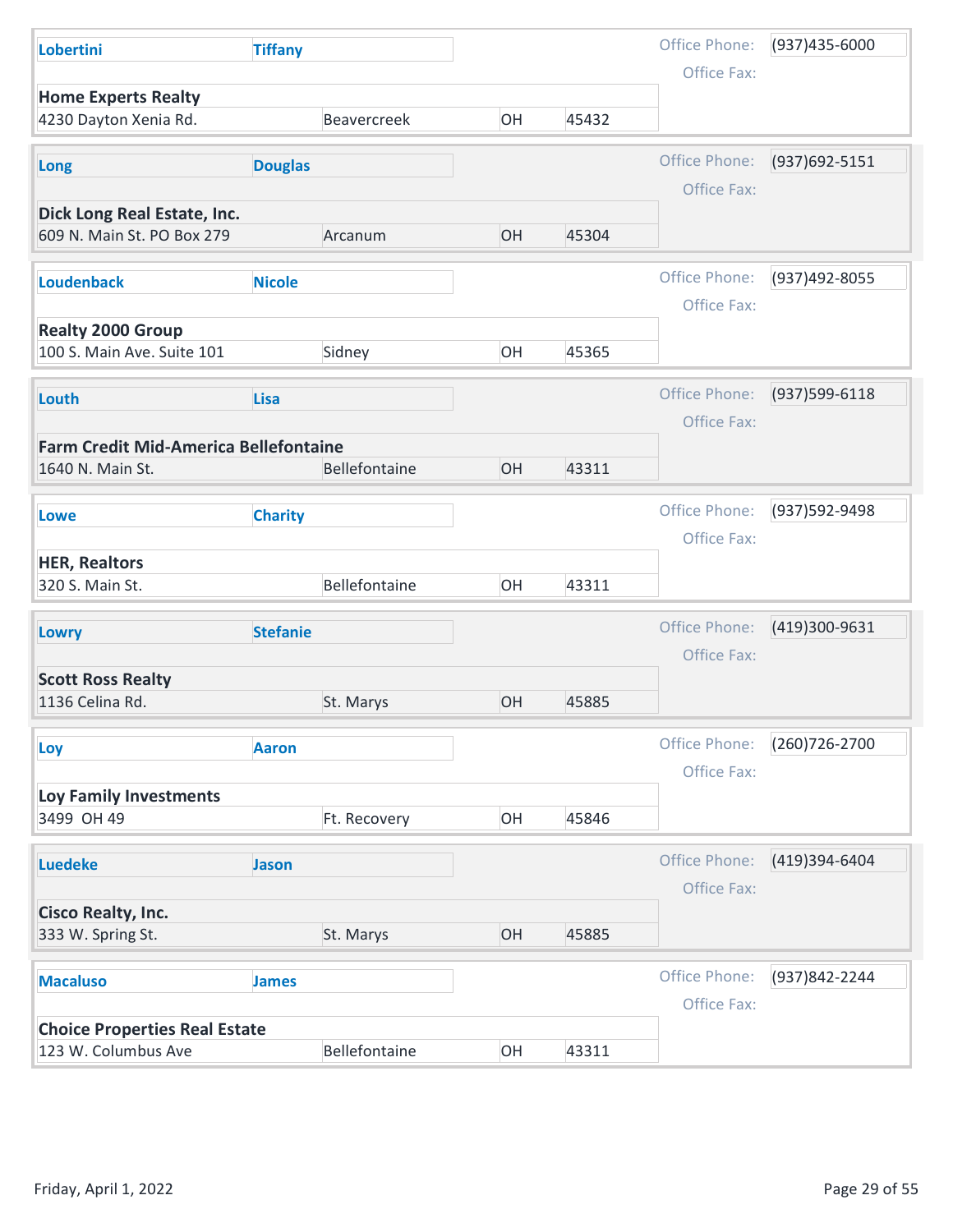| <b>MacDonald</b>                                       | Jill          |                       |    |       | Office Phone:                | (937)842-2244  |
|--------------------------------------------------------|---------------|-----------------------|----|-------|------------------------------|----------------|
| <b>Choice Properties Real Estate</b>                   |               |                       |    |       | Office Fax:                  |                |
| 408 E. Main St.                                        | PO Box 1319   | <b>Russells Point</b> | OH | 43348 |                              |                |
| <b>Mackenbach</b>                                      | <b>Steve</b>  |                       |    |       | Office Phone:                | (419)394-7402  |
| <b>Plus One Professionals</b>                          |               |                       |    |       | Office Fax:                  |                |
| 156 E. Spring St.                                      |               | St. Marys             | OH | 45885 |                              |                |
| <b>MacKendrick</b>                                     | <b>Emily</b>  |                       |    |       | Office Phone:<br>Office Fax: | (937) 652-4663 |
| <b>Eva Carey Realty</b>                                |               |                       |    |       |                              |                |
| 160 W. Market St.                                      |               | Urbana                | OH | 43078 |                              |                |
| <b>Mackie</b>                                          | <b>Samuel</b> |                       |    |       | Office Phone:<br>Office Fax: | (419)394-7402  |
| <b>Plus One Professionals</b><br>156 E. Spring St.     |               | St. Marys             | OH | 45885 |                              |                |
| <b>Manson</b>                                          | <b>Hope</b>   |                       |    |       | Office Phone:<br>Office Fax: | (937)440-8740  |
| <b>HER, Realtors</b><br>11 E. Main St.                 |               | Troy                  | OH | 45373 |                              |                |
| <b>Marchal</b>                                         | <b>Aaron</b>  |                       |    |       | Office Phone:<br>Office Fax: | (937)497-7961  |
| <b>Gay Smith/Associates</b>                            |               |                       |    |       |                              |                |
| 216 E. Poplar St.                                      |               | Sidney                | OH | 45365 |                              |                |
| <b>Marconette</b>                                      | <b>Jeff</b>   |                       |    |       | Office Phone:<br>Office Fax: | (937) 773-7144 |
| <b>Galbreath Realtors</b><br>308 W. High St.           |               | Piqua                 | OH | 45356 |                              |                |
| <b>Marcum</b>                                          | <b>Kristi</b> |                       |    |       | Office Phone:                | (937)492-8055  |
| <b>Realty 2000 Group</b><br>100 S. Main Ave. Suite 101 |               | Sidney                | OH | 45365 | Office Fax:                  |                |
|                                                        |               |                       |    |       |                              |                |
| <b>Margerum</b>                                        | <b>Monica</b> |                       |    |       | Office Phone:<br>Office Fax: | (937) 935-8008 |
| <b>Fathom Realty OH LLC</b>                            |               |                       |    |       |                              |                |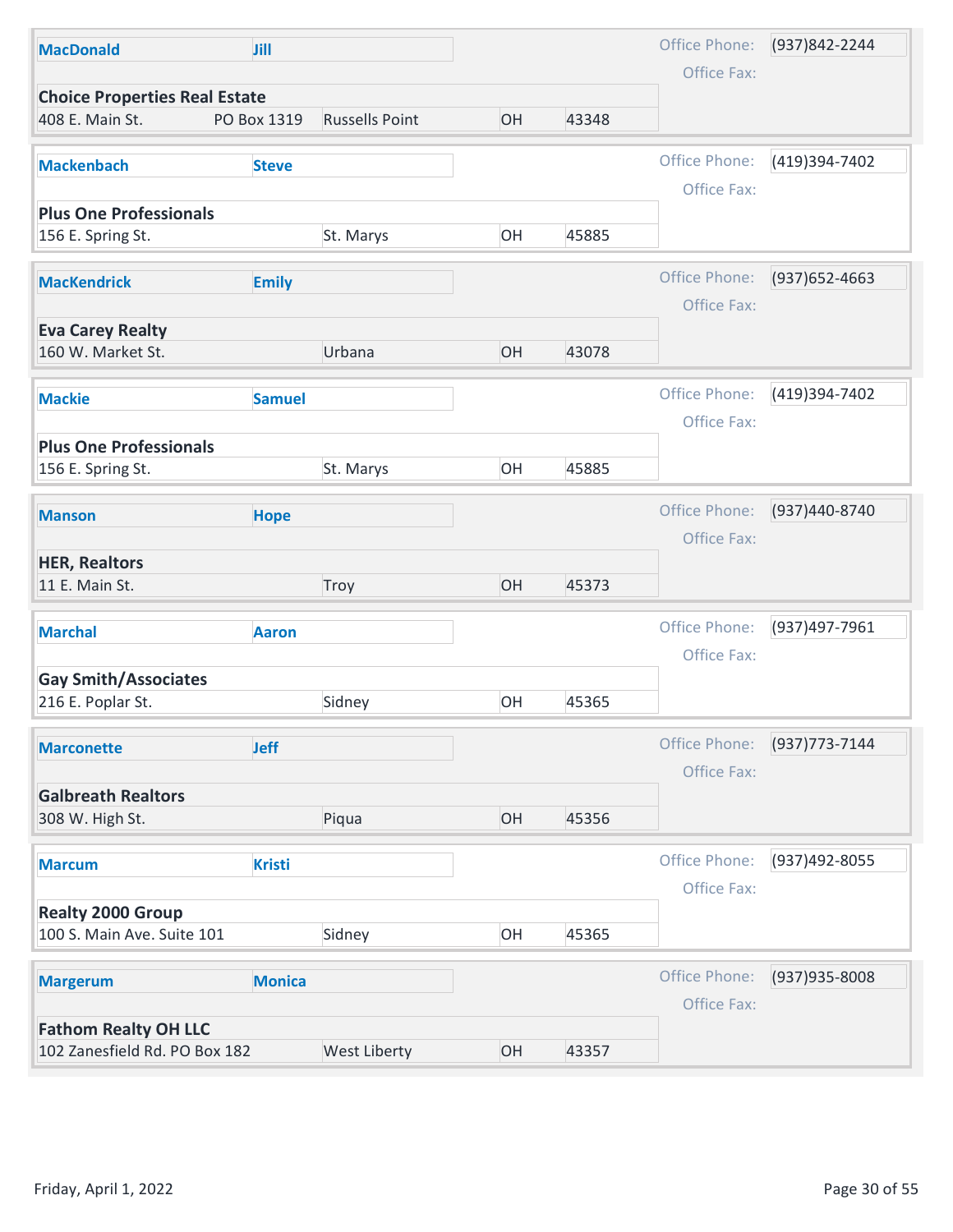| <b>Markwell</b>                                        | <b>Valerie</b> |            |    |       | Office Phone:                | (419) 738-3232 |
|--------------------------------------------------------|----------------|------------|----|-------|------------------------------|----------------|
|                                                        |                |            |    |       | Office Fax:                  |                |
| <b>Binkley Real Estate, LLC</b><br>121 W. Auglaize St. |                | Wapakoneta | OH | 45895 |                              |                |
|                                                        |                |            |    |       |                              |                |
| <b>Marlow</b>                                          | <b>Bonita</b>  |            |    |       | Office Phone:<br>Office Fax: | (419)394-6404  |
| <b>Cisco Realty, Inc.</b>                              |                |            |    |       |                              |                |
| 333 W. Spring St.                                      |                | St. Marys  | OH | 45885 |                              |                |
| <b>Marsee</b>                                          | <b>Marlene</b> |            |    |       | Office Phone:                | (419) 586-5259 |
|                                                        |                |            |    |       | Office Fax:                  |                |
| <b>Gray Realty, LLC</b>                                |                |            |    |       |                              |                |
| 909 N. Main St.                                        |                | Celina     | OH | 45822 |                              |                |
| <b>Martin</b>                                          | <b>Anna</b>    |            |    |       | Office Phone:                | (937)435-6000  |
|                                                        |                |            |    |       | Office Fax:                  |                |
| <b>Home Experts Realty</b><br>315 E. Court St.         |                | Sidney     | OH | 45365 |                              |                |
|                                                        |                |            |    |       |                              |                |
| <b>Martin</b>                                          | <b>Lee</b>     |            |    |       | Office Phone:                | (419) 738-3232 |
| <b>Binkley Real Estate, LLC</b>                        |                |            |    |       | Office Fax:                  |                |
| 121 W. Auglaize St.                                    |                | Wapakoneta | OH | 45895 |                              |                |
| <b>May</b>                                             | Linda          |            |    |       | Office Phone:                | (419) 678-3229 |
|                                                        |                |            |    |       | Office Fax:                  |                |
| <b>Chateaux Real Estate Co</b>                         |                |            |    |       |                              |                |
| 120 W. Main St.                                        |                | Coldwater  | OH | 45828 |                              |                |
| <b>Mayse</b>                                           | <b>Kathy</b>   |            |    |       | Office Phone:                | (937) 773-7251 |
|                                                        |                |            |    |       | Office Fax:                  |                |
| <b>Brownlee-Wray Realty</b><br>611 N. Main St.         |                | Piqua      | OH | 45356 |                              |                |
|                                                        |                |            |    |       |                              |                |
| <b>McCormick</b>                                       | <b>Kelly</b>   |            |    |       | Office Phone:                | (937)429-4500  |
| <b>Coldwell Banker Heritage</b>                        |                |            |    |       | Office Fax:                  |                |
| 4060 Executive Dr                                      |                | Dayton     | OH | 45430 |                              |                |
|                                                        |                |            |    |       | Office Phone:                | (419) 738-3232 |
|                                                        | <b>Cheryl</b>  |            |    |       | Office Fax:                  |                |
| <b>McCullough</b>                                      |                |            |    |       |                              |                |
| <b>Binkley Real Estate, LLC</b>                        |                |            |    |       |                              |                |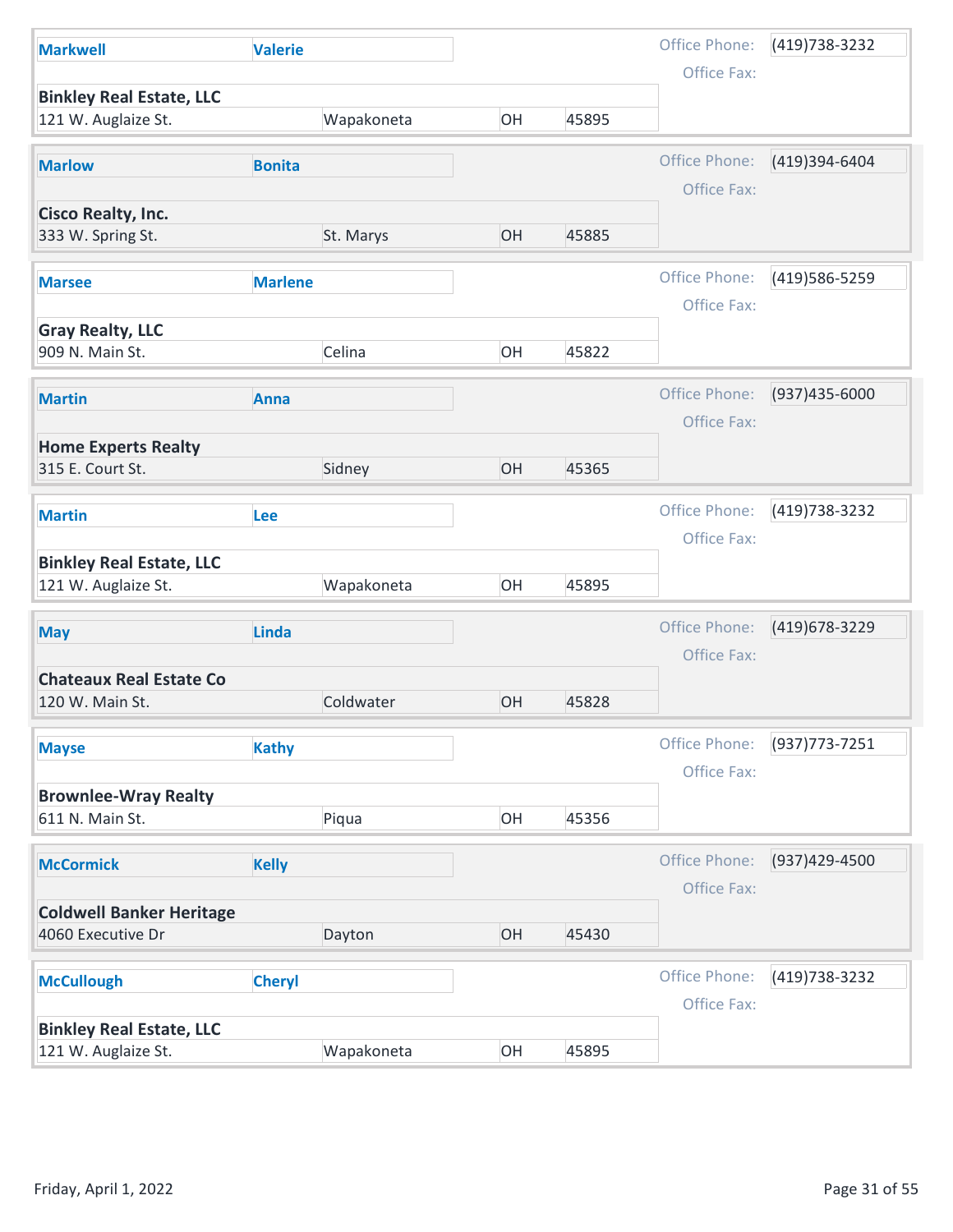| <b>McCullough</b>                                      | <b>Curt</b>          |               |    |       | Office Phone:                | (419) 778-7107   |
|--------------------------------------------------------|----------------------|---------------|----|-------|------------------------------|------------------|
|                                                        |                      |               |    |       | Office Fax:                  |                  |
| <b>McCullough Realty, LLC</b><br>11161 State Route 364 | PO Box 513 St. Marys |               | OH | 45885 |                              |                  |
| <b>McGillvary</b>                                      | <b>Greg</b>          |               |    |       | Office Phone:                | (937) 335 - 2522 |
| <b>Garden Gate Realty, Inc.</b><br>712 W. Main St.     |                      | Troy          | OH | 45373 | Office Fax:                  |                  |
| <b>McGough</b>                                         | Jessica              |               |    |       | Office Phone:<br>Office Fax: | (419) 586-2313   |
| <b>Century 21 Master Key Realty</b><br>219 S. Main St. |                      | Celina        | OH | 45822 |                              |                  |
| <b>McGreevy</b>                                        | <b>Kathleen</b>      |               |    |       | Office Phone:<br>Office Fax: | (937)492-8055    |
| <b>Realty 2000 Group</b><br>100 S. Main Ave. Suite 101 |                      | Sidney        | OH | 45365 |                              |                  |
| <b>McKinney</b>                                        | <b>Tallie</b>        |               |    |       | Office Phone:<br>Office Fax: | (419) 738-3232   |
| <b>Binkley Real Estate, LLC</b><br>121 W. Auglaize St. |                      | Wapakoneta    | OH | 45895 |                              |                  |
| <b>McKnight</b>                                        | <b>Michael</b>       |               |    |       | Office Phone:<br>Office Fax: | (937)492-8055    |
| <b>Realty 2000 Group</b><br>100 S. Main Ave. Suite 101 |                      | Sidney        | OH | 45365 |                              |                  |
| <b>McMahon</b>                                         | <b>Timothy</b>       |               |    |       | Office Phone:<br>Office Fax: | (937)492-8055    |
| <b>Realty 2000 Group</b><br>100 S. Main Ave. Suite 101 |                      | Sidney        | OH | 45365 |                              |                  |
| <b>McMurray</b>                                        | <b>Talia</b>         |               |    |       | Office Phone:<br>Office Fax: | (937) 592-4896   |
| Zimmerman Realty, Ltd.<br>143 Chillicothe Ave. West    |                      | Bellefontaine | OH | 43311 |                              |                  |
| <b>McVety</b>                                          | Randi                |               |    |       | Office Phone:<br>Office Fax: | (937)435-6000    |
| <b>Home Experts Realty</b><br>315 E. Court St.         |                      | Sidney        | OH | 45365 |                              |                  |
| Friday, April 1, 2022                                  |                      |               |    |       |                              | Page 32 of 55    |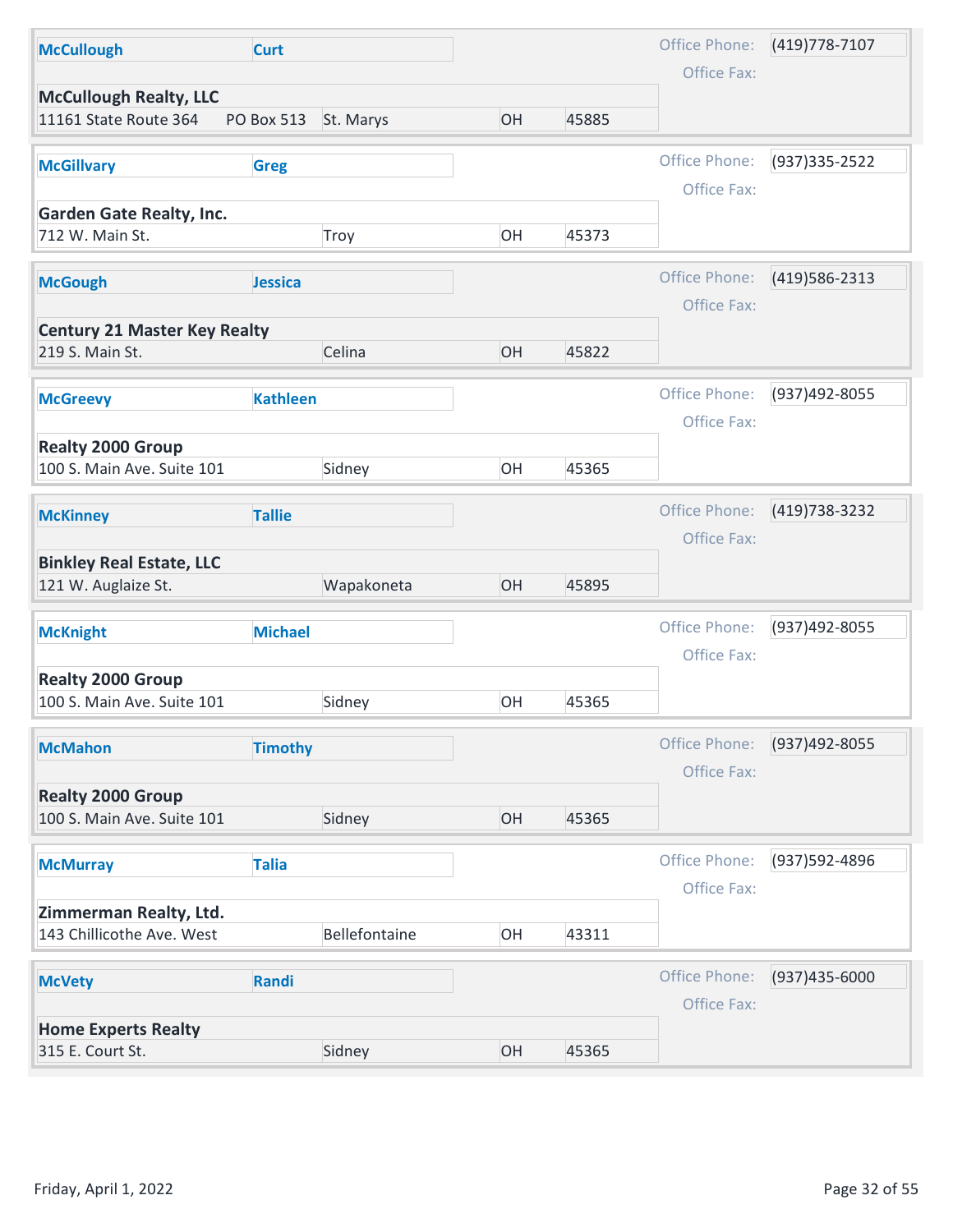| Office Phone:<br>(937)498-4725<br><b>Linda</b><br><b>Meininger</b><br>Office Fax:<br><b>Brokers Real Estate, Inc.</b><br>302 W. Russell Rd.<br>Sidney<br>OH<br>45365<br>Office Phone:<br>(937) 339-5321<br><b>Mergler</b><br><b>Donna</b><br>Office Fax:<br><b>Galbreath Realtors</b><br>OH<br>45373<br>1026 W. Main St.<br>Troy<br>Office Phone:<br>(937) 335-7176<br><b>David</b><br><b>Messler</b><br>Office Fax:<br><b>Turn-Key Management Realtors</b><br>2006 W. Stanfield Rd.<br>OH<br>45373<br>Troy<br>Office Phone:<br>(937) 335-7176<br><b>Richard</b><br><b>Messler</b><br>Office Fax:<br><b>Turn-Key Management Realtors</b><br>OH<br>2006 W. Stanfield Rd.<br>45373<br>Troy<br>Office Phone:<br>(937) 335-5223<br><b>Messler</b><br><b>Steven</b><br>Office Fax:<br><b>Turn-Key Management Realtors</b><br>2006 W. Stanfield Rd.<br>OH<br>45373<br>Troy<br>Office Phone:<br>(937) 652-1974<br><b>Karen</b><br><b>Metz</b><br>Office Fax:<br>Henderson Land Investment, Co.<br>OH<br>43078<br>606 Scioto St.<br>Urbana<br>Office Phone:<br>(937)492-3157<br><b>Middleton</b><br><b>Thomas</b><br>Office Fax:<br><b>Emerson Wagner Realty Co., Inc.</b><br>122 W. Court St.<br>Sidney<br>OH<br>45365<br>Office Phone:<br>(937)492-3157<br><b>Thomas</b><br><b>Middleton</b><br>Office Fax:<br><b>Emerson Wagner Realty Co., Inc.</b><br>OH<br>122 W. Court St.<br>Sidney<br>45365<br>Office Phone:<br>(937) 339-0508<br><b>Edward</b><br><b>Miller</b><br>Office Fax:<br><b>Galbreath Realtors</b><br>OH<br>45373<br>1026 W. Main St.<br>Troy<br>Friday, April 1, 2022 |  |               |
|-----------------------------------------------------------------------------------------------------------------------------------------------------------------------------------------------------------------------------------------------------------------------------------------------------------------------------------------------------------------------------------------------------------------------------------------------------------------------------------------------------------------------------------------------------------------------------------------------------------------------------------------------------------------------------------------------------------------------------------------------------------------------------------------------------------------------------------------------------------------------------------------------------------------------------------------------------------------------------------------------------------------------------------------------------------------------------------------------------------------------------------------------------------------------------------------------------------------------------------------------------------------------------------------------------------------------------------------------------------------------------------------------------------------------------------------------------------------------------------------------------------------------------------------------------------------------------------|--|---------------|
|                                                                                                                                                                                                                                                                                                                                                                                                                                                                                                                                                                                                                                                                                                                                                                                                                                                                                                                                                                                                                                                                                                                                                                                                                                                                                                                                                                                                                                                                                                                                                                                   |  |               |
|                                                                                                                                                                                                                                                                                                                                                                                                                                                                                                                                                                                                                                                                                                                                                                                                                                                                                                                                                                                                                                                                                                                                                                                                                                                                                                                                                                                                                                                                                                                                                                                   |  |               |
|                                                                                                                                                                                                                                                                                                                                                                                                                                                                                                                                                                                                                                                                                                                                                                                                                                                                                                                                                                                                                                                                                                                                                                                                                                                                                                                                                                                                                                                                                                                                                                                   |  |               |
|                                                                                                                                                                                                                                                                                                                                                                                                                                                                                                                                                                                                                                                                                                                                                                                                                                                                                                                                                                                                                                                                                                                                                                                                                                                                                                                                                                                                                                                                                                                                                                                   |  |               |
|                                                                                                                                                                                                                                                                                                                                                                                                                                                                                                                                                                                                                                                                                                                                                                                                                                                                                                                                                                                                                                                                                                                                                                                                                                                                                                                                                                                                                                                                                                                                                                                   |  |               |
|                                                                                                                                                                                                                                                                                                                                                                                                                                                                                                                                                                                                                                                                                                                                                                                                                                                                                                                                                                                                                                                                                                                                                                                                                                                                                                                                                                                                                                                                                                                                                                                   |  |               |
|                                                                                                                                                                                                                                                                                                                                                                                                                                                                                                                                                                                                                                                                                                                                                                                                                                                                                                                                                                                                                                                                                                                                                                                                                                                                                                                                                                                                                                                                                                                                                                                   |  |               |
|                                                                                                                                                                                                                                                                                                                                                                                                                                                                                                                                                                                                                                                                                                                                                                                                                                                                                                                                                                                                                                                                                                                                                                                                                                                                                                                                                                                                                                                                                                                                                                                   |  |               |
|                                                                                                                                                                                                                                                                                                                                                                                                                                                                                                                                                                                                                                                                                                                                                                                                                                                                                                                                                                                                                                                                                                                                                                                                                                                                                                                                                                                                                                                                                                                                                                                   |  |               |
|                                                                                                                                                                                                                                                                                                                                                                                                                                                                                                                                                                                                                                                                                                                                                                                                                                                                                                                                                                                                                                                                                                                                                                                                                                                                                                                                                                                                                                                                                                                                                                                   |  |               |
|                                                                                                                                                                                                                                                                                                                                                                                                                                                                                                                                                                                                                                                                                                                                                                                                                                                                                                                                                                                                                                                                                                                                                                                                                                                                                                                                                                                                                                                                                                                                                                                   |  |               |
|                                                                                                                                                                                                                                                                                                                                                                                                                                                                                                                                                                                                                                                                                                                                                                                                                                                                                                                                                                                                                                                                                                                                                                                                                                                                                                                                                                                                                                                                                                                                                                                   |  |               |
|                                                                                                                                                                                                                                                                                                                                                                                                                                                                                                                                                                                                                                                                                                                                                                                                                                                                                                                                                                                                                                                                                                                                                                                                                                                                                                                                                                                                                                                                                                                                                                                   |  |               |
|                                                                                                                                                                                                                                                                                                                                                                                                                                                                                                                                                                                                                                                                                                                                                                                                                                                                                                                                                                                                                                                                                                                                                                                                                                                                                                                                                                                                                                                                                                                                                                                   |  |               |
|                                                                                                                                                                                                                                                                                                                                                                                                                                                                                                                                                                                                                                                                                                                                                                                                                                                                                                                                                                                                                                                                                                                                                                                                                                                                                                                                                                                                                                                                                                                                                                                   |  |               |
|                                                                                                                                                                                                                                                                                                                                                                                                                                                                                                                                                                                                                                                                                                                                                                                                                                                                                                                                                                                                                                                                                                                                                                                                                                                                                                                                                                                                                                                                                                                                                                                   |  |               |
|                                                                                                                                                                                                                                                                                                                                                                                                                                                                                                                                                                                                                                                                                                                                                                                                                                                                                                                                                                                                                                                                                                                                                                                                                                                                                                                                                                                                                                                                                                                                                                                   |  |               |
|                                                                                                                                                                                                                                                                                                                                                                                                                                                                                                                                                                                                                                                                                                                                                                                                                                                                                                                                                                                                                                                                                                                                                                                                                                                                                                                                                                                                                                                                                                                                                                                   |  |               |
|                                                                                                                                                                                                                                                                                                                                                                                                                                                                                                                                                                                                                                                                                                                                                                                                                                                                                                                                                                                                                                                                                                                                                                                                                                                                                                                                                                                                                                                                                                                                                                                   |  |               |
|                                                                                                                                                                                                                                                                                                                                                                                                                                                                                                                                                                                                                                                                                                                                                                                                                                                                                                                                                                                                                                                                                                                                                                                                                                                                                                                                                                                                                                                                                                                                                                                   |  |               |
|                                                                                                                                                                                                                                                                                                                                                                                                                                                                                                                                                                                                                                                                                                                                                                                                                                                                                                                                                                                                                                                                                                                                                                                                                                                                                                                                                                                                                                                                                                                                                                                   |  |               |
|                                                                                                                                                                                                                                                                                                                                                                                                                                                                                                                                                                                                                                                                                                                                                                                                                                                                                                                                                                                                                                                                                                                                                                                                                                                                                                                                                                                                                                                                                                                                                                                   |  |               |
|                                                                                                                                                                                                                                                                                                                                                                                                                                                                                                                                                                                                                                                                                                                                                                                                                                                                                                                                                                                                                                                                                                                                                                                                                                                                                                                                                                                                                                                                                                                                                                                   |  |               |
|                                                                                                                                                                                                                                                                                                                                                                                                                                                                                                                                                                                                                                                                                                                                                                                                                                                                                                                                                                                                                                                                                                                                                                                                                                                                                                                                                                                                                                                                                                                                                                                   |  |               |
|                                                                                                                                                                                                                                                                                                                                                                                                                                                                                                                                                                                                                                                                                                                                                                                                                                                                                                                                                                                                                                                                                                                                                                                                                                                                                                                                                                                                                                                                                                                                                                                   |  |               |
|                                                                                                                                                                                                                                                                                                                                                                                                                                                                                                                                                                                                                                                                                                                                                                                                                                                                                                                                                                                                                                                                                                                                                                                                                                                                                                                                                                                                                                                                                                                                                                                   |  |               |
|                                                                                                                                                                                                                                                                                                                                                                                                                                                                                                                                                                                                                                                                                                                                                                                                                                                                                                                                                                                                                                                                                                                                                                                                                                                                                                                                                                                                                                                                                                                                                                                   |  |               |
|                                                                                                                                                                                                                                                                                                                                                                                                                                                                                                                                                                                                                                                                                                                                                                                                                                                                                                                                                                                                                                                                                                                                                                                                                                                                                                                                                                                                                                                                                                                                                                                   |  |               |
|                                                                                                                                                                                                                                                                                                                                                                                                                                                                                                                                                                                                                                                                                                                                                                                                                                                                                                                                                                                                                                                                                                                                                                                                                                                                                                                                                                                                                                                                                                                                                                                   |  |               |
|                                                                                                                                                                                                                                                                                                                                                                                                                                                                                                                                                                                                                                                                                                                                                                                                                                                                                                                                                                                                                                                                                                                                                                                                                                                                                                                                                                                                                                                                                                                                                                                   |  |               |
|                                                                                                                                                                                                                                                                                                                                                                                                                                                                                                                                                                                                                                                                                                                                                                                                                                                                                                                                                                                                                                                                                                                                                                                                                                                                                                                                                                                                                                                                                                                                                                                   |  |               |
|                                                                                                                                                                                                                                                                                                                                                                                                                                                                                                                                                                                                                                                                                                                                                                                                                                                                                                                                                                                                                                                                                                                                                                                                                                                                                                                                                                                                                                                                                                                                                                                   |  |               |
|                                                                                                                                                                                                                                                                                                                                                                                                                                                                                                                                                                                                                                                                                                                                                                                                                                                                                                                                                                                                                                                                                                                                                                                                                                                                                                                                                                                                                                                                                                                                                                                   |  |               |
|                                                                                                                                                                                                                                                                                                                                                                                                                                                                                                                                                                                                                                                                                                                                                                                                                                                                                                                                                                                                                                                                                                                                                                                                                                                                                                                                                                                                                                                                                                                                                                                   |  |               |
|                                                                                                                                                                                                                                                                                                                                                                                                                                                                                                                                                                                                                                                                                                                                                                                                                                                                                                                                                                                                                                                                                                                                                                                                                                                                                                                                                                                                                                                                                                                                                                                   |  |               |
|                                                                                                                                                                                                                                                                                                                                                                                                                                                                                                                                                                                                                                                                                                                                                                                                                                                                                                                                                                                                                                                                                                                                                                                                                                                                                                                                                                                                                                                                                                                                                                                   |  |               |
|                                                                                                                                                                                                                                                                                                                                                                                                                                                                                                                                                                                                                                                                                                                                                                                                                                                                                                                                                                                                                                                                                                                                                                                                                                                                                                                                                                                                                                                                                                                                                                                   |  |               |
|                                                                                                                                                                                                                                                                                                                                                                                                                                                                                                                                                                                                                                                                                                                                                                                                                                                                                                                                                                                                                                                                                                                                                                                                                                                                                                                                                                                                                                                                                                                                                                                   |  |               |
|                                                                                                                                                                                                                                                                                                                                                                                                                                                                                                                                                                                                                                                                                                                                                                                                                                                                                                                                                                                                                                                                                                                                                                                                                                                                                                                                                                                                                                                                                                                                                                                   |  |               |
|                                                                                                                                                                                                                                                                                                                                                                                                                                                                                                                                                                                                                                                                                                                                                                                                                                                                                                                                                                                                                                                                                                                                                                                                                                                                                                                                                                                                                                                                                                                                                                                   |  |               |
|                                                                                                                                                                                                                                                                                                                                                                                                                                                                                                                                                                                                                                                                                                                                                                                                                                                                                                                                                                                                                                                                                                                                                                                                                                                                                                                                                                                                                                                                                                                                                                                   |  |               |
|                                                                                                                                                                                                                                                                                                                                                                                                                                                                                                                                                                                                                                                                                                                                                                                                                                                                                                                                                                                                                                                                                                                                                                                                                                                                                                                                                                                                                                                                                                                                                                                   |  |               |
|                                                                                                                                                                                                                                                                                                                                                                                                                                                                                                                                                                                                                                                                                                                                                                                                                                                                                                                                                                                                                                                                                                                                                                                                                                                                                                                                                                                                                                                                                                                                                                                   |  | Page 33 of 55 |
|                                                                                                                                                                                                                                                                                                                                                                                                                                                                                                                                                                                                                                                                                                                                                                                                                                                                                                                                                                                                                                                                                                                                                                                                                                                                                                                                                                                                                                                                                                                                                                                   |  |               |
|                                                                                                                                                                                                                                                                                                                                                                                                                                                                                                                                                                                                                                                                                                                                                                                                                                                                                                                                                                                                                                                                                                                                                                                                                                                                                                                                                                                                                                                                                                                                                                                   |  |               |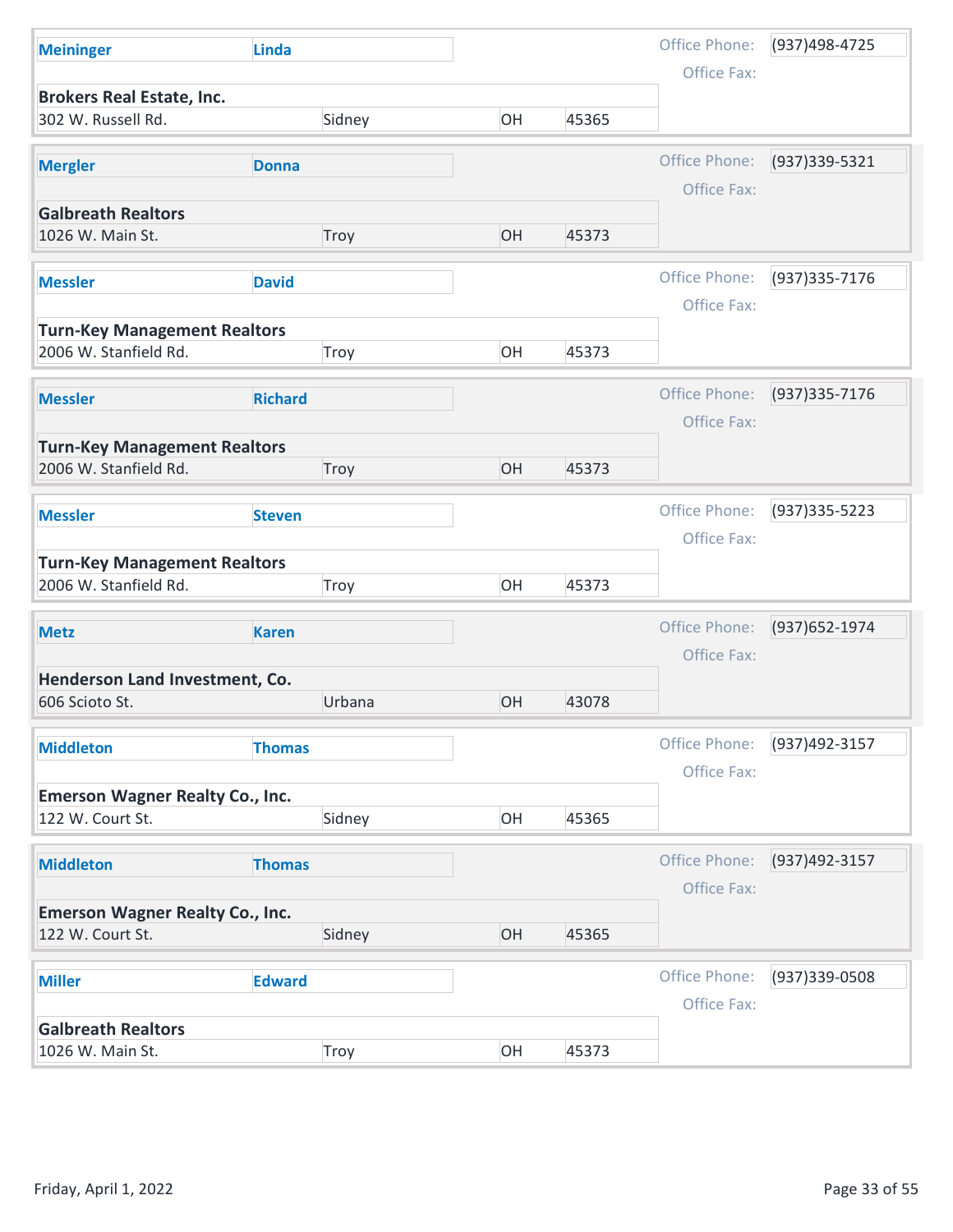| Office Phone:<br>(937) 335 - 2522<br><b>Miller</b><br><b>Jerry</b><br>Office Fax:<br><b>Garden Gate Realty, Inc.</b><br>OH<br>45373<br>712 W. Main St.<br>Troy<br>Office Phone:<br>(419) 234-0392<br><b>Miller</b><br><b>Kellie</b><br>Office Fax:<br><b>All Service Appraisal, LLC</b><br>Wapakoneta<br>OH<br>11086 St. Rt. 197<br>45895<br>Office Phone:<br>(937)842-2244<br>Pamela<br><b>Miller</b><br>Office Fax:<br><b>Choice Properties Real Estate</b><br><b>Russells Point</b><br>408 E. Main St.<br>PO Box 1319<br>OH<br>43348<br>Office Phone:<br>(419) 738-3232<br><b>Amanda</b><br><b>Moening</b><br>Office Fax:<br><b>Binkley Real Estate, LLC</b><br>121 W. Auglaize St.<br>Wapakoneta<br>OH<br>45895<br>Office Phone:<br>(937)497-7961<br><b>Morris</b><br>Amy<br>Office Fax:<br><b>Gay Smith/Associates</b><br>OH<br>216 E. Poplar St.<br>Sidney<br>45356<br>Office Phone:<br>(937) 339-2222<br>Amy<br><b>Morrow</b><br>Office Fax:<br><b>Berkshire Hathaway HS Pro Rity</b><br>OH<br>1600 W. Main St.<br>45373<br>Troy<br>Office Phone:<br>$(937)335 - 2522$<br><b>Elizabeth</b><br><b>Morrow</b><br>Office Fax:<br><b>Garden Gate Realty, Inc.</b><br>OH<br>712 W. Main St.<br>Troy<br>45373<br>Office Phone:<br>(937) 773-8215<br><b>Roger</b><br><b>Motter</b><br>Office Fax:<br><b>McVety Realty</b><br>OH<br>222 W. Ash St.<br>Piqua<br>45356<br>Office Phone:<br>(937) 665-1800<br><b>Mumford</b><br>Jamilyn<br>Office Fax:<br><b>Coldwell Banker Heritage</b><br>OH<br>19 S Weston Rd<br>Troy<br>45373 | Friday, April 1, 2022 |  |
|--------------------------------------------------------------------------------------------------------------------------------------------------------------------------------------------------------------------------------------------------------------------------------------------------------------------------------------------------------------------------------------------------------------------------------------------------------------------------------------------------------------------------------------------------------------------------------------------------------------------------------------------------------------------------------------------------------------------------------------------------------------------------------------------------------------------------------------------------------------------------------------------------------------------------------------------------------------------------------------------------------------------------------------------------------------------------------------------------------------------------------------------------------------------------------------------------------------------------------------------------------------------------------------------------------------------------------------------------------------------------------------------------------------------------------------------------------------------------------------------------------------------------------|-----------------------|--|
|                                                                                                                                                                                                                                                                                                                                                                                                                                                                                                                                                                                                                                                                                                                                                                                                                                                                                                                                                                                                                                                                                                                                                                                                                                                                                                                                                                                                                                                                                                                                |                       |  |
|                                                                                                                                                                                                                                                                                                                                                                                                                                                                                                                                                                                                                                                                                                                                                                                                                                                                                                                                                                                                                                                                                                                                                                                                                                                                                                                                                                                                                                                                                                                                |                       |  |
|                                                                                                                                                                                                                                                                                                                                                                                                                                                                                                                                                                                                                                                                                                                                                                                                                                                                                                                                                                                                                                                                                                                                                                                                                                                                                                                                                                                                                                                                                                                                | Page 34 of 55         |  |
|                                                                                                                                                                                                                                                                                                                                                                                                                                                                                                                                                                                                                                                                                                                                                                                                                                                                                                                                                                                                                                                                                                                                                                                                                                                                                                                                                                                                                                                                                                                                |                       |  |
|                                                                                                                                                                                                                                                                                                                                                                                                                                                                                                                                                                                                                                                                                                                                                                                                                                                                                                                                                                                                                                                                                                                                                                                                                                                                                                                                                                                                                                                                                                                                |                       |  |
|                                                                                                                                                                                                                                                                                                                                                                                                                                                                                                                                                                                                                                                                                                                                                                                                                                                                                                                                                                                                                                                                                                                                                                                                                                                                                                                                                                                                                                                                                                                                |                       |  |
|                                                                                                                                                                                                                                                                                                                                                                                                                                                                                                                                                                                                                                                                                                                                                                                                                                                                                                                                                                                                                                                                                                                                                                                                                                                                                                                                                                                                                                                                                                                                |                       |  |
|                                                                                                                                                                                                                                                                                                                                                                                                                                                                                                                                                                                                                                                                                                                                                                                                                                                                                                                                                                                                                                                                                                                                                                                                                                                                                                                                                                                                                                                                                                                                |                       |  |
|                                                                                                                                                                                                                                                                                                                                                                                                                                                                                                                                                                                                                                                                                                                                                                                                                                                                                                                                                                                                                                                                                                                                                                                                                                                                                                                                                                                                                                                                                                                                |                       |  |
|                                                                                                                                                                                                                                                                                                                                                                                                                                                                                                                                                                                                                                                                                                                                                                                                                                                                                                                                                                                                                                                                                                                                                                                                                                                                                                                                                                                                                                                                                                                                |                       |  |
|                                                                                                                                                                                                                                                                                                                                                                                                                                                                                                                                                                                                                                                                                                                                                                                                                                                                                                                                                                                                                                                                                                                                                                                                                                                                                                                                                                                                                                                                                                                                |                       |  |
|                                                                                                                                                                                                                                                                                                                                                                                                                                                                                                                                                                                                                                                                                                                                                                                                                                                                                                                                                                                                                                                                                                                                                                                                                                                                                                                                                                                                                                                                                                                                |                       |  |
|                                                                                                                                                                                                                                                                                                                                                                                                                                                                                                                                                                                                                                                                                                                                                                                                                                                                                                                                                                                                                                                                                                                                                                                                                                                                                                                                                                                                                                                                                                                                |                       |  |
|                                                                                                                                                                                                                                                                                                                                                                                                                                                                                                                                                                                                                                                                                                                                                                                                                                                                                                                                                                                                                                                                                                                                                                                                                                                                                                                                                                                                                                                                                                                                |                       |  |
|                                                                                                                                                                                                                                                                                                                                                                                                                                                                                                                                                                                                                                                                                                                                                                                                                                                                                                                                                                                                                                                                                                                                                                                                                                                                                                                                                                                                                                                                                                                                |                       |  |
|                                                                                                                                                                                                                                                                                                                                                                                                                                                                                                                                                                                                                                                                                                                                                                                                                                                                                                                                                                                                                                                                                                                                                                                                                                                                                                                                                                                                                                                                                                                                |                       |  |
|                                                                                                                                                                                                                                                                                                                                                                                                                                                                                                                                                                                                                                                                                                                                                                                                                                                                                                                                                                                                                                                                                                                                                                                                                                                                                                                                                                                                                                                                                                                                |                       |  |
|                                                                                                                                                                                                                                                                                                                                                                                                                                                                                                                                                                                                                                                                                                                                                                                                                                                                                                                                                                                                                                                                                                                                                                                                                                                                                                                                                                                                                                                                                                                                |                       |  |
|                                                                                                                                                                                                                                                                                                                                                                                                                                                                                                                                                                                                                                                                                                                                                                                                                                                                                                                                                                                                                                                                                                                                                                                                                                                                                                                                                                                                                                                                                                                                |                       |  |
|                                                                                                                                                                                                                                                                                                                                                                                                                                                                                                                                                                                                                                                                                                                                                                                                                                                                                                                                                                                                                                                                                                                                                                                                                                                                                                                                                                                                                                                                                                                                |                       |  |
|                                                                                                                                                                                                                                                                                                                                                                                                                                                                                                                                                                                                                                                                                                                                                                                                                                                                                                                                                                                                                                                                                                                                                                                                                                                                                                                                                                                                                                                                                                                                |                       |  |
|                                                                                                                                                                                                                                                                                                                                                                                                                                                                                                                                                                                                                                                                                                                                                                                                                                                                                                                                                                                                                                                                                                                                                                                                                                                                                                                                                                                                                                                                                                                                |                       |  |
|                                                                                                                                                                                                                                                                                                                                                                                                                                                                                                                                                                                                                                                                                                                                                                                                                                                                                                                                                                                                                                                                                                                                                                                                                                                                                                                                                                                                                                                                                                                                |                       |  |
|                                                                                                                                                                                                                                                                                                                                                                                                                                                                                                                                                                                                                                                                                                                                                                                                                                                                                                                                                                                                                                                                                                                                                                                                                                                                                                                                                                                                                                                                                                                                |                       |  |
|                                                                                                                                                                                                                                                                                                                                                                                                                                                                                                                                                                                                                                                                                                                                                                                                                                                                                                                                                                                                                                                                                                                                                                                                                                                                                                                                                                                                                                                                                                                                |                       |  |
|                                                                                                                                                                                                                                                                                                                                                                                                                                                                                                                                                                                                                                                                                                                                                                                                                                                                                                                                                                                                                                                                                                                                                                                                                                                                                                                                                                                                                                                                                                                                |                       |  |
|                                                                                                                                                                                                                                                                                                                                                                                                                                                                                                                                                                                                                                                                                                                                                                                                                                                                                                                                                                                                                                                                                                                                                                                                                                                                                                                                                                                                                                                                                                                                |                       |  |
|                                                                                                                                                                                                                                                                                                                                                                                                                                                                                                                                                                                                                                                                                                                                                                                                                                                                                                                                                                                                                                                                                                                                                                                                                                                                                                                                                                                                                                                                                                                                |                       |  |
|                                                                                                                                                                                                                                                                                                                                                                                                                                                                                                                                                                                                                                                                                                                                                                                                                                                                                                                                                                                                                                                                                                                                                                                                                                                                                                                                                                                                                                                                                                                                |                       |  |
|                                                                                                                                                                                                                                                                                                                                                                                                                                                                                                                                                                                                                                                                                                                                                                                                                                                                                                                                                                                                                                                                                                                                                                                                                                                                                                                                                                                                                                                                                                                                |                       |  |
|                                                                                                                                                                                                                                                                                                                                                                                                                                                                                                                                                                                                                                                                                                                                                                                                                                                                                                                                                                                                                                                                                                                                                                                                                                                                                                                                                                                                                                                                                                                                |                       |  |
|                                                                                                                                                                                                                                                                                                                                                                                                                                                                                                                                                                                                                                                                                                                                                                                                                                                                                                                                                                                                                                                                                                                                                                                                                                                                                                                                                                                                                                                                                                                                |                       |  |
|                                                                                                                                                                                                                                                                                                                                                                                                                                                                                                                                                                                                                                                                                                                                                                                                                                                                                                                                                                                                                                                                                                                                                                                                                                                                                                                                                                                                                                                                                                                                |                       |  |
|                                                                                                                                                                                                                                                                                                                                                                                                                                                                                                                                                                                                                                                                                                                                                                                                                                                                                                                                                                                                                                                                                                                                                                                                                                                                                                                                                                                                                                                                                                                                |                       |  |
|                                                                                                                                                                                                                                                                                                                                                                                                                                                                                                                                                                                                                                                                                                                                                                                                                                                                                                                                                                                                                                                                                                                                                                                                                                                                                                                                                                                                                                                                                                                                |                       |  |
|                                                                                                                                                                                                                                                                                                                                                                                                                                                                                                                                                                                                                                                                                                                                                                                                                                                                                                                                                                                                                                                                                                                                                                                                                                                                                                                                                                                                                                                                                                                                |                       |  |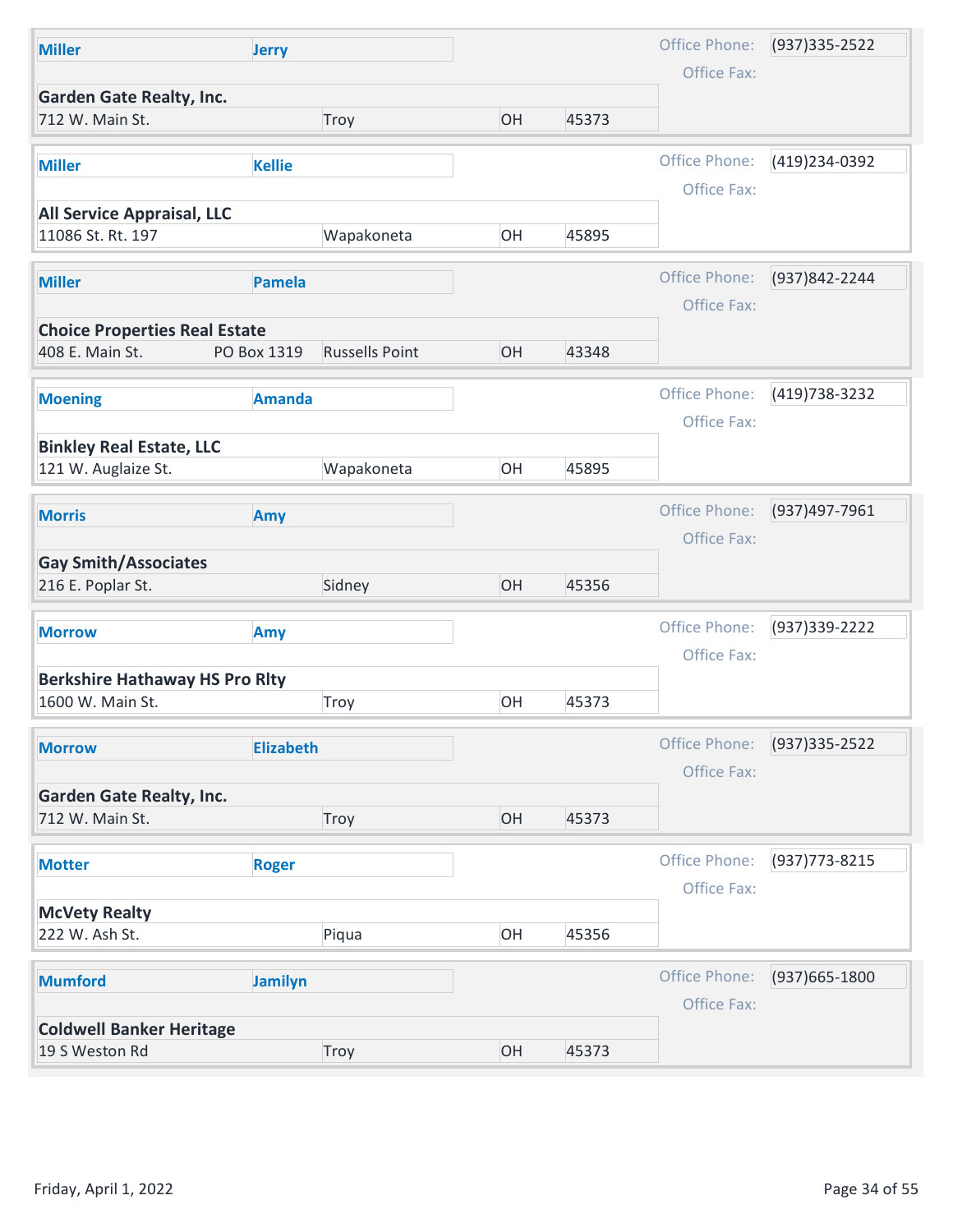| <b>Murphy</b>                                              | <b>Patricia</b> |                     |    |       | Office Phone:                | (937)890-9111  |
|------------------------------------------------------------|-----------------|---------------------|----|-------|------------------------------|----------------|
| <b>Keller Williams Home Town Realty</b>                    |                 |                     |    |       | Office Fax:                  |                |
| 300 W. National Rd                                         |                 | Vandalia            | OH | 45377 |                              |                |
| <b>Murray</b>                                              | Linda           |                     |    |       | Office Phone:                | (937)440-8740  |
| <b>HER, Realtors</b>                                       |                 |                     |    |       | Office Fax:                  |                |
| 11 E. Main St.                                             |                 | Troy                | OH | 45373 |                              |                |
| <b>Neff</b>                                                | <b>Benjamin</b> |                     |    |       | Office Phone:<br>Office Fax: | (419) 795-5511 |
| Jim Shaffer Realty, LLC                                    |                 |                     |    |       |                              |                |
| 11661 State Route 707                                      |                 | Mendon              | OH | 45862 |                              |                |
| <b>Nelson</b>                                              | <b>Diana</b>    |                     |    |       | Office Phone:<br>Office Fax: | (419)394-3389  |
| <b>Kuck Realty, Inc.</b><br>206 E. Spring St.              |                 | St. Marys           | OH | 45885 |                              |                |
| <b>Nelson</b>                                              | <b>Eric</b>     |                     |    |       | Office Phone:                | (937) 592-4896 |
| Zimmerman Realty, Ltd.<br>143 Chillicothe Ave. West        |                 | Bellefontaine       | OH | 43311 | Office Fax:                  |                |
|                                                            |                 |                     |    |       |                              |                |
| <b>Neu</b>                                                 | <b>Emily</b>    |                     |    |       | Office Phone:<br>Office Fax: | (937)492-3157  |
| <b>Emerson Wagner Realty Co., Inc.</b><br>122 W. Court St. |                 | Sidney              | OH | 45365 |                              |                |
| <b>Newman</b>                                              | Lori            |                     |    |       | Office Phone:<br>Office Fax: | (937) 935-8008 |
| <b>Fathom Realty OH LLC</b>                                |                 |                     |    |       |                              |                |
| 102 Zanesfield Rd. PO Box 182                              |                 | <b>West Liberty</b> | OH | 43357 |                              |                |
| <b>Nicolas</b>                                             | <b>Christy</b>  |                     |    |       | Office Phone:<br>Office Fax: | (937) 492-3157 |
| <b>Emerson Wagner Realty Co., Inc.</b><br>122 W. Court St. |                 | Sidney              | OH | 45365 |                              |                |
|                                                            |                 |                     |    |       |                              |                |
| <b>Niekamp</b>                                             | <b>Mary</b>     |                     |    |       | Office Phone:<br>Office Fax: | (419) 586-2313 |
|                                                            |                 |                     |    |       |                              |                |
| <b>Century 21 Master Key Realty</b>                        |                 | Celina              | OH | 45822 |                              |                |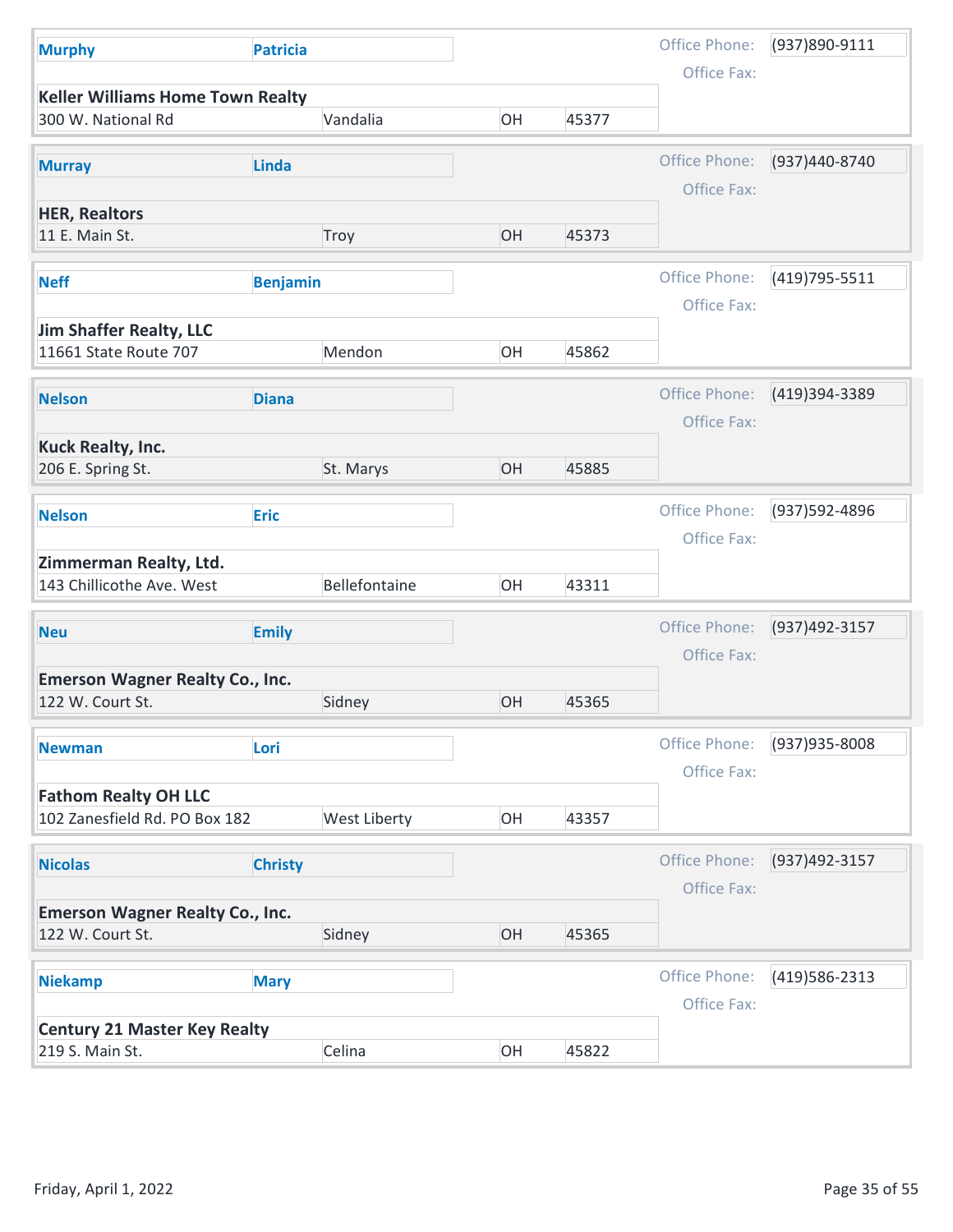| Office Phone:<br>(937)492-3157<br><b>Christopher</b><br><b>North</b><br>Office Fax:<br><b>Emerson Wagner Realty Co., Inc.</b><br>OH<br>122 W. Court St.<br>45365<br>Sidney<br>Office Phone:<br>(419)394-6404<br>Gary<br><b>Nosek</b><br>Office Fax:<br><b>Cisco Realty, Inc.</b><br>OH<br>45885<br>333 W. Spring St.<br>St. Marys<br>Office Phone:<br>(937)842-2244<br>O'Boyle<br><b>Rosemary</b><br>Office Fax:<br><b>Choice Properties Real Estate</b><br><b>Russells Point</b><br>OH<br>408 E. Main St.<br>43348<br>PO Box 1319<br>Office Phone:<br>(419) 738-3232<br><b>Omlor</b><br>Amy<br>Office Fax:<br><b>Binkley Real Estate, LLC</b><br>Wapakoneta<br>OH<br>45895<br>121 W. Auglaize St.<br>Office Phone:<br>(937) 335 - 2522<br>Erin<br>O'Neal<br>Office Fax:<br><b>Garden Gate Realty, Inc.</b><br>OH<br>45373<br>712 W. Main St.<br>Troy<br>Office Phone:<br>(419)394-7402<br><b>Krista</b><br><b>Opperman</b><br>Office Fax:<br><b>Plus One Professionals</b><br>OH<br>45885<br>156 E. Spring St.<br>St. Marys<br>Office Phone:<br>(937) 538-4772<br><b>Ott</b><br><b>Misty</b><br>Office Fax:<br><b>Bryce Realty, LLC</b><br>OH<br>2805 Wapakoneta Ave. Suite 95<br>Sidney<br>45365<br>Office Phone:<br>(419)394-6404<br><b>Overley</b><br><b>Mary</b><br>Office Fax:<br><b>Cisco Realty, Inc.</b><br>St. Marys<br>OH<br>45885<br>333 W. Spring St.<br>Office Phone:<br>(937) 842-2244<br><b>Marsha</b><br><b>Park</b><br>Office Fax:<br><b>Choice Properties Real Estate</b><br>OH<br>408 E. Main St.<br><b>Russells Point</b><br>PO Box 1319<br>43348 | Page 36 of 55<br>Friday, April 1, 2022 |  |  |  |
|------------------------------------------------------------------------------------------------------------------------------------------------------------------------------------------------------------------------------------------------------------------------------------------------------------------------------------------------------------------------------------------------------------------------------------------------------------------------------------------------------------------------------------------------------------------------------------------------------------------------------------------------------------------------------------------------------------------------------------------------------------------------------------------------------------------------------------------------------------------------------------------------------------------------------------------------------------------------------------------------------------------------------------------------------------------------------------------------------------------------------------------------------------------------------------------------------------------------------------------------------------------------------------------------------------------------------------------------------------------------------------------------------------------------------------------------------------------------------------------------------------------------------------------------------------------------|----------------------------------------|--|--|--|
|                                                                                                                                                                                                                                                                                                                                                                                                                                                                                                                                                                                                                                                                                                                                                                                                                                                                                                                                                                                                                                                                                                                                                                                                                                                                                                                                                                                                                                                                                                                                                                        |                                        |  |  |  |
|                                                                                                                                                                                                                                                                                                                                                                                                                                                                                                                                                                                                                                                                                                                                                                                                                                                                                                                                                                                                                                                                                                                                                                                                                                                                                                                                                                                                                                                                                                                                                                        |                                        |  |  |  |
|                                                                                                                                                                                                                                                                                                                                                                                                                                                                                                                                                                                                                                                                                                                                                                                                                                                                                                                                                                                                                                                                                                                                                                                                                                                                                                                                                                                                                                                                                                                                                                        |                                        |  |  |  |
|                                                                                                                                                                                                                                                                                                                                                                                                                                                                                                                                                                                                                                                                                                                                                                                                                                                                                                                                                                                                                                                                                                                                                                                                                                                                                                                                                                                                                                                                                                                                                                        |                                        |  |  |  |
|                                                                                                                                                                                                                                                                                                                                                                                                                                                                                                                                                                                                                                                                                                                                                                                                                                                                                                                                                                                                                                                                                                                                                                                                                                                                                                                                                                                                                                                                                                                                                                        |                                        |  |  |  |
|                                                                                                                                                                                                                                                                                                                                                                                                                                                                                                                                                                                                                                                                                                                                                                                                                                                                                                                                                                                                                                                                                                                                                                                                                                                                                                                                                                                                                                                                                                                                                                        |                                        |  |  |  |
|                                                                                                                                                                                                                                                                                                                                                                                                                                                                                                                                                                                                                                                                                                                                                                                                                                                                                                                                                                                                                                                                                                                                                                                                                                                                                                                                                                                                                                                                                                                                                                        |                                        |  |  |  |
|                                                                                                                                                                                                                                                                                                                                                                                                                                                                                                                                                                                                                                                                                                                                                                                                                                                                                                                                                                                                                                                                                                                                                                                                                                                                                                                                                                                                                                                                                                                                                                        |                                        |  |  |  |
|                                                                                                                                                                                                                                                                                                                                                                                                                                                                                                                                                                                                                                                                                                                                                                                                                                                                                                                                                                                                                                                                                                                                                                                                                                                                                                                                                                                                                                                                                                                                                                        |                                        |  |  |  |
|                                                                                                                                                                                                                                                                                                                                                                                                                                                                                                                                                                                                                                                                                                                                                                                                                                                                                                                                                                                                                                                                                                                                                                                                                                                                                                                                                                                                                                                                                                                                                                        |                                        |  |  |  |
|                                                                                                                                                                                                                                                                                                                                                                                                                                                                                                                                                                                                                                                                                                                                                                                                                                                                                                                                                                                                                                                                                                                                                                                                                                                                                                                                                                                                                                                                                                                                                                        |                                        |  |  |  |
|                                                                                                                                                                                                                                                                                                                                                                                                                                                                                                                                                                                                                                                                                                                                                                                                                                                                                                                                                                                                                                                                                                                                                                                                                                                                                                                                                                                                                                                                                                                                                                        |                                        |  |  |  |
|                                                                                                                                                                                                                                                                                                                                                                                                                                                                                                                                                                                                                                                                                                                                                                                                                                                                                                                                                                                                                                                                                                                                                                                                                                                                                                                                                                                                                                                                                                                                                                        |                                        |  |  |  |
|                                                                                                                                                                                                                                                                                                                                                                                                                                                                                                                                                                                                                                                                                                                                                                                                                                                                                                                                                                                                                                                                                                                                                                                                                                                                                                                                                                                                                                                                                                                                                                        |                                        |  |  |  |
|                                                                                                                                                                                                                                                                                                                                                                                                                                                                                                                                                                                                                                                                                                                                                                                                                                                                                                                                                                                                                                                                                                                                                                                                                                                                                                                                                                                                                                                                                                                                                                        |                                        |  |  |  |
|                                                                                                                                                                                                                                                                                                                                                                                                                                                                                                                                                                                                                                                                                                                                                                                                                                                                                                                                                                                                                                                                                                                                                                                                                                                                                                                                                                                                                                                                                                                                                                        |                                        |  |  |  |
|                                                                                                                                                                                                                                                                                                                                                                                                                                                                                                                                                                                                                                                                                                                                                                                                                                                                                                                                                                                                                                                                                                                                                                                                                                                                                                                                                                                                                                                                                                                                                                        |                                        |  |  |  |
|                                                                                                                                                                                                                                                                                                                                                                                                                                                                                                                                                                                                                                                                                                                                                                                                                                                                                                                                                                                                                                                                                                                                                                                                                                                                                                                                                                                                                                                                                                                                                                        |                                        |  |  |  |
|                                                                                                                                                                                                                                                                                                                                                                                                                                                                                                                                                                                                                                                                                                                                                                                                                                                                                                                                                                                                                                                                                                                                                                                                                                                                                                                                                                                                                                                                                                                                                                        |                                        |  |  |  |
|                                                                                                                                                                                                                                                                                                                                                                                                                                                                                                                                                                                                                                                                                                                                                                                                                                                                                                                                                                                                                                                                                                                                                                                                                                                                                                                                                                                                                                                                                                                                                                        |                                        |  |  |  |
|                                                                                                                                                                                                                                                                                                                                                                                                                                                                                                                                                                                                                                                                                                                                                                                                                                                                                                                                                                                                                                                                                                                                                                                                                                                                                                                                                                                                                                                                                                                                                                        |                                        |  |  |  |
|                                                                                                                                                                                                                                                                                                                                                                                                                                                                                                                                                                                                                                                                                                                                                                                                                                                                                                                                                                                                                                                                                                                                                                                                                                                                                                                                                                                                                                                                                                                                                                        |                                        |  |  |  |
|                                                                                                                                                                                                                                                                                                                                                                                                                                                                                                                                                                                                                                                                                                                                                                                                                                                                                                                                                                                                                                                                                                                                                                                                                                                                                                                                                                                                                                                                                                                                                                        |                                        |  |  |  |
|                                                                                                                                                                                                                                                                                                                                                                                                                                                                                                                                                                                                                                                                                                                                                                                                                                                                                                                                                                                                                                                                                                                                                                                                                                                                                                                                                                                                                                                                                                                                                                        |                                        |  |  |  |
|                                                                                                                                                                                                                                                                                                                                                                                                                                                                                                                                                                                                                                                                                                                                                                                                                                                                                                                                                                                                                                                                                                                                                                                                                                                                                                                                                                                                                                                                                                                                                                        |                                        |  |  |  |
|                                                                                                                                                                                                                                                                                                                                                                                                                                                                                                                                                                                                                                                                                                                                                                                                                                                                                                                                                                                                                                                                                                                                                                                                                                                                                                                                                                                                                                                                                                                                                                        |                                        |  |  |  |
|                                                                                                                                                                                                                                                                                                                                                                                                                                                                                                                                                                                                                                                                                                                                                                                                                                                                                                                                                                                                                                                                                                                                                                                                                                                                                                                                                                                                                                                                                                                                                                        |                                        |  |  |  |
|                                                                                                                                                                                                                                                                                                                                                                                                                                                                                                                                                                                                                                                                                                                                                                                                                                                                                                                                                                                                                                                                                                                                                                                                                                                                                                                                                                                                                                                                                                                                                                        |                                        |  |  |  |
|                                                                                                                                                                                                                                                                                                                                                                                                                                                                                                                                                                                                                                                                                                                                                                                                                                                                                                                                                                                                                                                                                                                                                                                                                                                                                                                                                                                                                                                                                                                                                                        |                                        |  |  |  |
|                                                                                                                                                                                                                                                                                                                                                                                                                                                                                                                                                                                                                                                                                                                                                                                                                                                                                                                                                                                                                                                                                                                                                                                                                                                                                                                                                                                                                                                                                                                                                                        |                                        |  |  |  |
|                                                                                                                                                                                                                                                                                                                                                                                                                                                                                                                                                                                                                                                                                                                                                                                                                                                                                                                                                                                                                                                                                                                                                                                                                                                                                                                                                                                                                                                                                                                                                                        |                                        |  |  |  |
|                                                                                                                                                                                                                                                                                                                                                                                                                                                                                                                                                                                                                                                                                                                                                                                                                                                                                                                                                                                                                                                                                                                                                                                                                                                                                                                                                                                                                                                                                                                                                                        |                                        |  |  |  |
|                                                                                                                                                                                                                                                                                                                                                                                                                                                                                                                                                                                                                                                                                                                                                                                                                                                                                                                                                                                                                                                                                                                                                                                                                                                                                                                                                                                                                                                                                                                                                                        |                                        |  |  |  |
|                                                                                                                                                                                                                                                                                                                                                                                                                                                                                                                                                                                                                                                                                                                                                                                                                                                                                                                                                                                                                                                                                                                                                                                                                                                                                                                                                                                                                                                                                                                                                                        |                                        |  |  |  |
|                                                                                                                                                                                                                                                                                                                                                                                                                                                                                                                                                                                                                                                                                                                                                                                                                                                                                                                                                                                                                                                                                                                                                                                                                                                                                                                                                                                                                                                                                                                                                                        |                                        |  |  |  |
|                                                                                                                                                                                                                                                                                                                                                                                                                                                                                                                                                                                                                                                                                                                                                                                                                                                                                                                                                                                                                                                                                                                                                                                                                                                                                                                                                                                                                                                                                                                                                                        |                                        |  |  |  |
|                                                                                                                                                                                                                                                                                                                                                                                                                                                                                                                                                                                                                                                                                                                                                                                                                                                                                                                                                                                                                                                                                                                                                                                                                                                                                                                                                                                                                                                                                                                                                                        |                                        |  |  |  |
|                                                                                                                                                                                                                                                                                                                                                                                                                                                                                                                                                                                                                                                                                                                                                                                                                                                                                                                                                                                                                                                                                                                                                                                                                                                                                                                                                                                                                                                                                                                                                                        |                                        |  |  |  |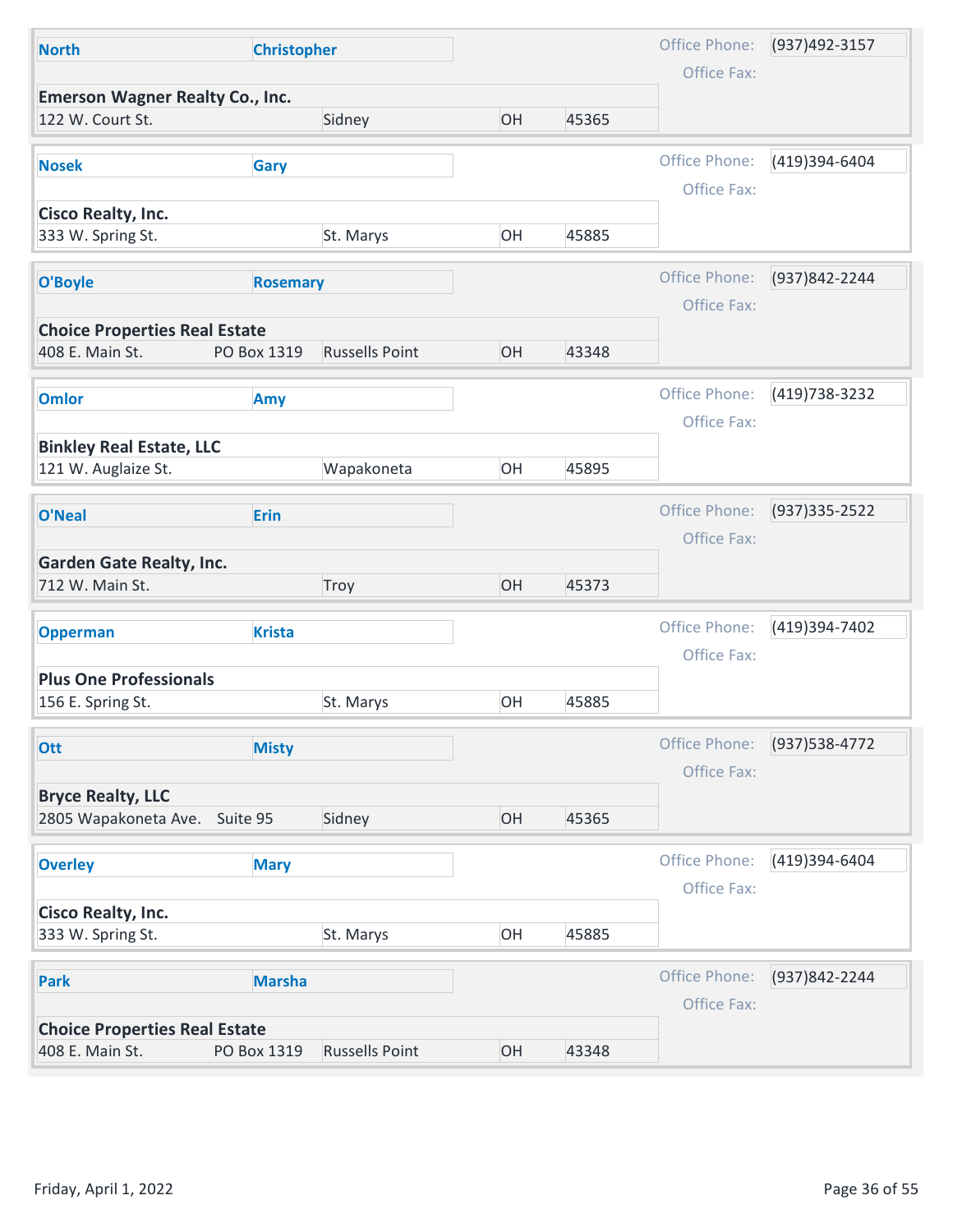| Office Phone:<br>(419)394-6404<br><b>Rachel</b><br><b>Parker</b><br>Office Fax:<br>Cisco Realty, Inc.<br>333 W. Spring St.<br>St. Marys<br>OH<br>45885<br>Office Phone:<br>(419)394-7402<br><b>Paulus</b><br><b>Drew</b><br>Office Fax:<br><b>Plus One Professionals</b><br>OH<br>45885<br>156 E. Spring St.<br>St. Marys<br>Office Phone:<br>(937)842-2244<br><b>Tina</b><br><b>Pearson</b><br>Office Fax:<br><b>Choice Properties Real Estate</b><br><b>Russells Point</b><br>408 E. Main St.<br>PO Box 1319<br>OH<br>43348<br>Office Phone:<br>(937) 592-7653<br><b>Teresa (Terri)</b><br>Penhorwood<br>Office Fax:<br><b>Royer Realty, LLC</b><br>Bellefontaine<br>301 E. Columbus Ave.<br>OH<br>43311<br>Office Phone:<br>(419) 738-1161<br><b>Place</b><br><b>Ryan</b><br>Office Fax:<br><b>Merritt Real Estate Professionals</b><br>Wapakoneta<br>OH<br>45895<br>7 Willipie Street<br>Office Phone:<br>(937)843-9400<br><b>Plecker</b><br><b>Dana</b><br>Office Fax:<br>Zimmerman Realty, Ltd.<br>Huntsville<br>OH<br>43324<br>7409 State Route 366<br>Office Phone:<br>$(937)335 - 2522$<br><b>Brenda</b><br><b>Poettinger</b><br>Office Fax:<br><b>Garden Gate Realty, Inc.</b><br>OH<br>45373<br>712 W. Main St.<br>Troy<br>Office Phone:<br>(937)492-7792<br><b>Cindy</b><br>Popp<br>Office Fax:<br><b>HER, Realtors</b><br>OH<br>Sidney<br>124 N. Main St.<br>45365<br>Office Phone:<br>(419)629-2683<br><b>Nikki</b><br>Poppelman<br>Office Fax:<br><b>Hemmelgarn Real Estate</b><br>OH<br>131 S. Washington St.<br>45869<br>New Bremen |                       |  |  |               |
|------------------------------------------------------------------------------------------------------------------------------------------------------------------------------------------------------------------------------------------------------------------------------------------------------------------------------------------------------------------------------------------------------------------------------------------------------------------------------------------------------------------------------------------------------------------------------------------------------------------------------------------------------------------------------------------------------------------------------------------------------------------------------------------------------------------------------------------------------------------------------------------------------------------------------------------------------------------------------------------------------------------------------------------------------------------------------------------------------------------------------------------------------------------------------------------------------------------------------------------------------------------------------------------------------------------------------------------------------------------------------------------------------------------------------------------------------------------------------------------------------------------------------------------------------|-----------------------|--|--|---------------|
|                                                                                                                                                                                                                                                                                                                                                                                                                                                                                                                                                                                                                                                                                                                                                                                                                                                                                                                                                                                                                                                                                                                                                                                                                                                                                                                                                                                                                                                                                                                                                      |                       |  |  |               |
|                                                                                                                                                                                                                                                                                                                                                                                                                                                                                                                                                                                                                                                                                                                                                                                                                                                                                                                                                                                                                                                                                                                                                                                                                                                                                                                                                                                                                                                                                                                                                      |                       |  |  |               |
|                                                                                                                                                                                                                                                                                                                                                                                                                                                                                                                                                                                                                                                                                                                                                                                                                                                                                                                                                                                                                                                                                                                                                                                                                                                                                                                                                                                                                                                                                                                                                      |                       |  |  |               |
|                                                                                                                                                                                                                                                                                                                                                                                                                                                                                                                                                                                                                                                                                                                                                                                                                                                                                                                                                                                                                                                                                                                                                                                                                                                                                                                                                                                                                                                                                                                                                      |                       |  |  |               |
|                                                                                                                                                                                                                                                                                                                                                                                                                                                                                                                                                                                                                                                                                                                                                                                                                                                                                                                                                                                                                                                                                                                                                                                                                                                                                                                                                                                                                                                                                                                                                      |                       |  |  |               |
|                                                                                                                                                                                                                                                                                                                                                                                                                                                                                                                                                                                                                                                                                                                                                                                                                                                                                                                                                                                                                                                                                                                                                                                                                                                                                                                                                                                                                                                                                                                                                      |                       |  |  |               |
|                                                                                                                                                                                                                                                                                                                                                                                                                                                                                                                                                                                                                                                                                                                                                                                                                                                                                                                                                                                                                                                                                                                                                                                                                                                                                                                                                                                                                                                                                                                                                      |                       |  |  |               |
|                                                                                                                                                                                                                                                                                                                                                                                                                                                                                                                                                                                                                                                                                                                                                                                                                                                                                                                                                                                                                                                                                                                                                                                                                                                                                                                                                                                                                                                                                                                                                      |                       |  |  |               |
|                                                                                                                                                                                                                                                                                                                                                                                                                                                                                                                                                                                                                                                                                                                                                                                                                                                                                                                                                                                                                                                                                                                                                                                                                                                                                                                                                                                                                                                                                                                                                      |                       |  |  |               |
|                                                                                                                                                                                                                                                                                                                                                                                                                                                                                                                                                                                                                                                                                                                                                                                                                                                                                                                                                                                                                                                                                                                                                                                                                                                                                                                                                                                                                                                                                                                                                      |                       |  |  |               |
|                                                                                                                                                                                                                                                                                                                                                                                                                                                                                                                                                                                                                                                                                                                                                                                                                                                                                                                                                                                                                                                                                                                                                                                                                                                                                                                                                                                                                                                                                                                                                      |                       |  |  |               |
|                                                                                                                                                                                                                                                                                                                                                                                                                                                                                                                                                                                                                                                                                                                                                                                                                                                                                                                                                                                                                                                                                                                                                                                                                                                                                                                                                                                                                                                                                                                                                      |                       |  |  |               |
|                                                                                                                                                                                                                                                                                                                                                                                                                                                                                                                                                                                                                                                                                                                                                                                                                                                                                                                                                                                                                                                                                                                                                                                                                                                                                                                                                                                                                                                                                                                                                      |                       |  |  |               |
|                                                                                                                                                                                                                                                                                                                                                                                                                                                                                                                                                                                                                                                                                                                                                                                                                                                                                                                                                                                                                                                                                                                                                                                                                                                                                                                                                                                                                                                                                                                                                      |                       |  |  |               |
|                                                                                                                                                                                                                                                                                                                                                                                                                                                                                                                                                                                                                                                                                                                                                                                                                                                                                                                                                                                                                                                                                                                                                                                                                                                                                                                                                                                                                                                                                                                                                      |                       |  |  |               |
|                                                                                                                                                                                                                                                                                                                                                                                                                                                                                                                                                                                                                                                                                                                                                                                                                                                                                                                                                                                                                                                                                                                                                                                                                                                                                                                                                                                                                                                                                                                                                      |                       |  |  |               |
|                                                                                                                                                                                                                                                                                                                                                                                                                                                                                                                                                                                                                                                                                                                                                                                                                                                                                                                                                                                                                                                                                                                                                                                                                                                                                                                                                                                                                                                                                                                                                      |                       |  |  |               |
|                                                                                                                                                                                                                                                                                                                                                                                                                                                                                                                                                                                                                                                                                                                                                                                                                                                                                                                                                                                                                                                                                                                                                                                                                                                                                                                                                                                                                                                                                                                                                      |                       |  |  |               |
|                                                                                                                                                                                                                                                                                                                                                                                                                                                                                                                                                                                                                                                                                                                                                                                                                                                                                                                                                                                                                                                                                                                                                                                                                                                                                                                                                                                                                                                                                                                                                      | Friday, April 1, 2022 |  |  | Page 37 of 55 |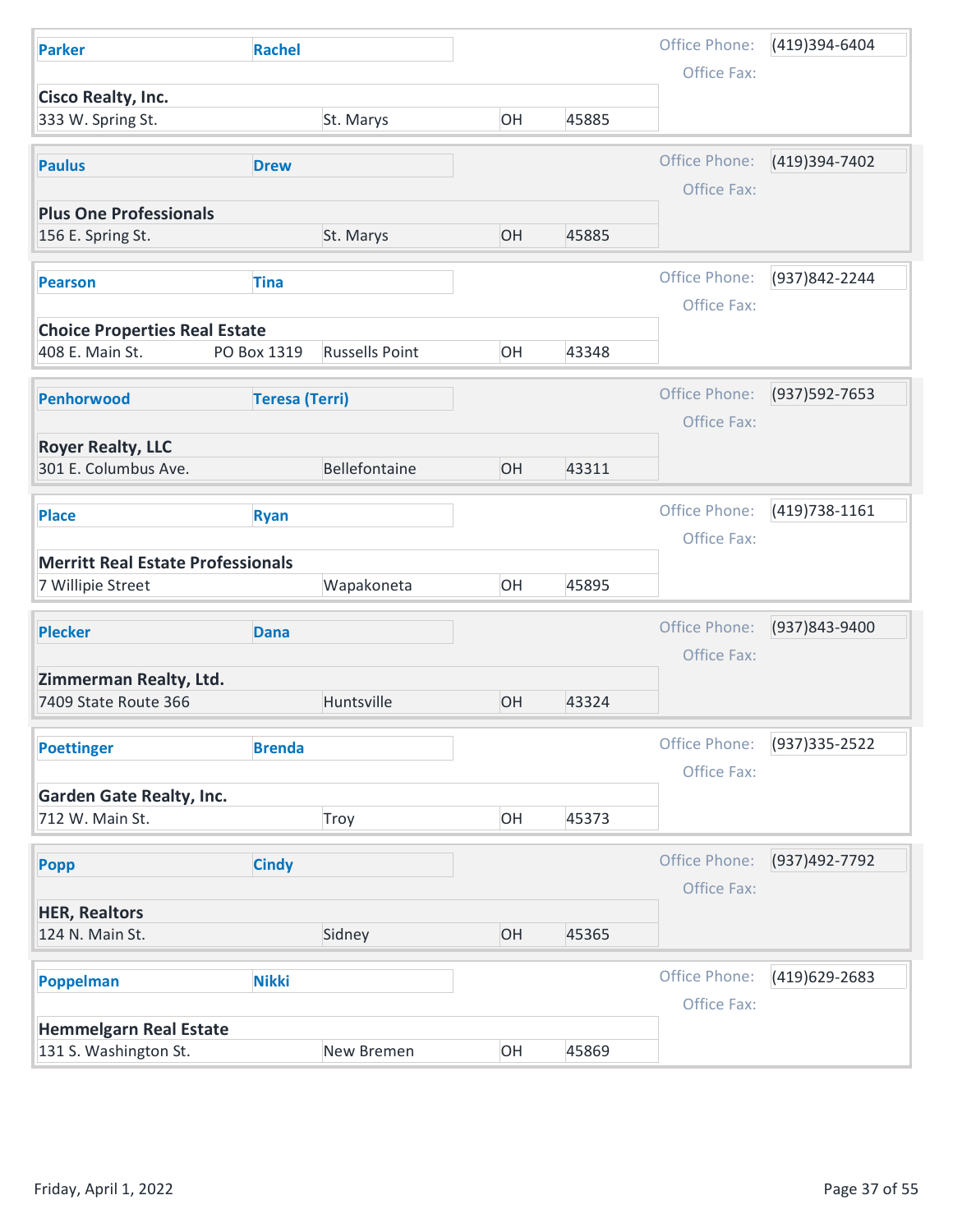| Office Phone:<br>Louise<br><b>Potter</b><br>Office Fax:<br><b>EXP Realty</b><br>545 Metro Pl. S. Ste 100<br>Dublin<br>OH<br>43017<br>Office Phone:<br>(937)492-8055<br><b>Brandon</b><br><b>Powers</b><br>Office Fax: |
|-----------------------------------------------------------------------------------------------------------------------------------------------------------------------------------------------------------------------|
|                                                                                                                                                                                                                       |
|                                                                                                                                                                                                                       |
|                                                                                                                                                                                                                       |
|                                                                                                                                                                                                                       |
| <b>Realty 2000 Group</b>                                                                                                                                                                                              |
| OH<br>100 S. Main Ave.<br>Sidney<br>45365                                                                                                                                                                             |
| Office Phone:<br>(937)498-4725                                                                                                                                                                                        |
| <b>Debra</b><br><b>Prater</b><br>Office Fax:                                                                                                                                                                          |
| <b>Brokers Real Estate, Inc.</b>                                                                                                                                                                                      |
| 302 W. Russell Rd.<br>Sidney<br>OH<br>45365                                                                                                                                                                           |
| Office Phone:<br>(937) 773-7144<br><b>Christine</b><br><b>Price</b>                                                                                                                                                   |
| Office Fax:<br><b>Galbreath Realtors</b>                                                                                                                                                                              |
| OH<br>308 W. High St.<br>Piqua<br>45356                                                                                                                                                                               |
| Office Phone:<br>(614) 291-1200<br><b>Przekop</b><br>Amy                                                                                                                                                              |
| Office Fax:                                                                                                                                                                                                           |
| Realty Ohio, Inc.                                                                                                                                                                                                     |
| Worthington<br>OH<br>1281 Worthington Woods Blvd.<br>43085                                                                                                                                                            |
| Office Phone:<br>(937)842-2244<br><b>Kimi</b><br>Ramsey                                                                                                                                                               |
| Office Fax:<br><b>Choice Properties Real Estate</b>                                                                                                                                                                   |
| OH<br>408 E. Main St.<br><b>Russells Point</b><br>43348<br>PO Box 1319                                                                                                                                                |
| Office Phone:<br>(937)492-1447<br><b>Michelle</b><br><b>Randall</b>                                                                                                                                                   |
| Office Fax:                                                                                                                                                                                                           |
| <b>BHHS Professional Realty</b><br>OH<br>Sidney<br>247 West Court St.<br>45365                                                                                                                                        |
|                                                                                                                                                                                                                       |
| Office Phone:<br>(419)394-6404<br><b>Randolph</b><br><b>Ashley</b><br>Office Fax:                                                                                                                                     |
| <b>Cisco Realty, Inc.</b>                                                                                                                                                                                             |
| OH<br>St. Marys<br>45885<br>333 W. Spring St.                                                                                                                                                                         |
| Office Phone:<br>(937)492-7792<br><b>Barbara</b><br><b>Rank</b>                                                                                                                                                       |
| Office Fax:                                                                                                                                                                                                           |
|                                                                                                                                                                                                                       |
| <b>HER, Realtors</b><br>OH<br>Sidney<br>124 N. Main St.<br>45365                                                                                                                                                      |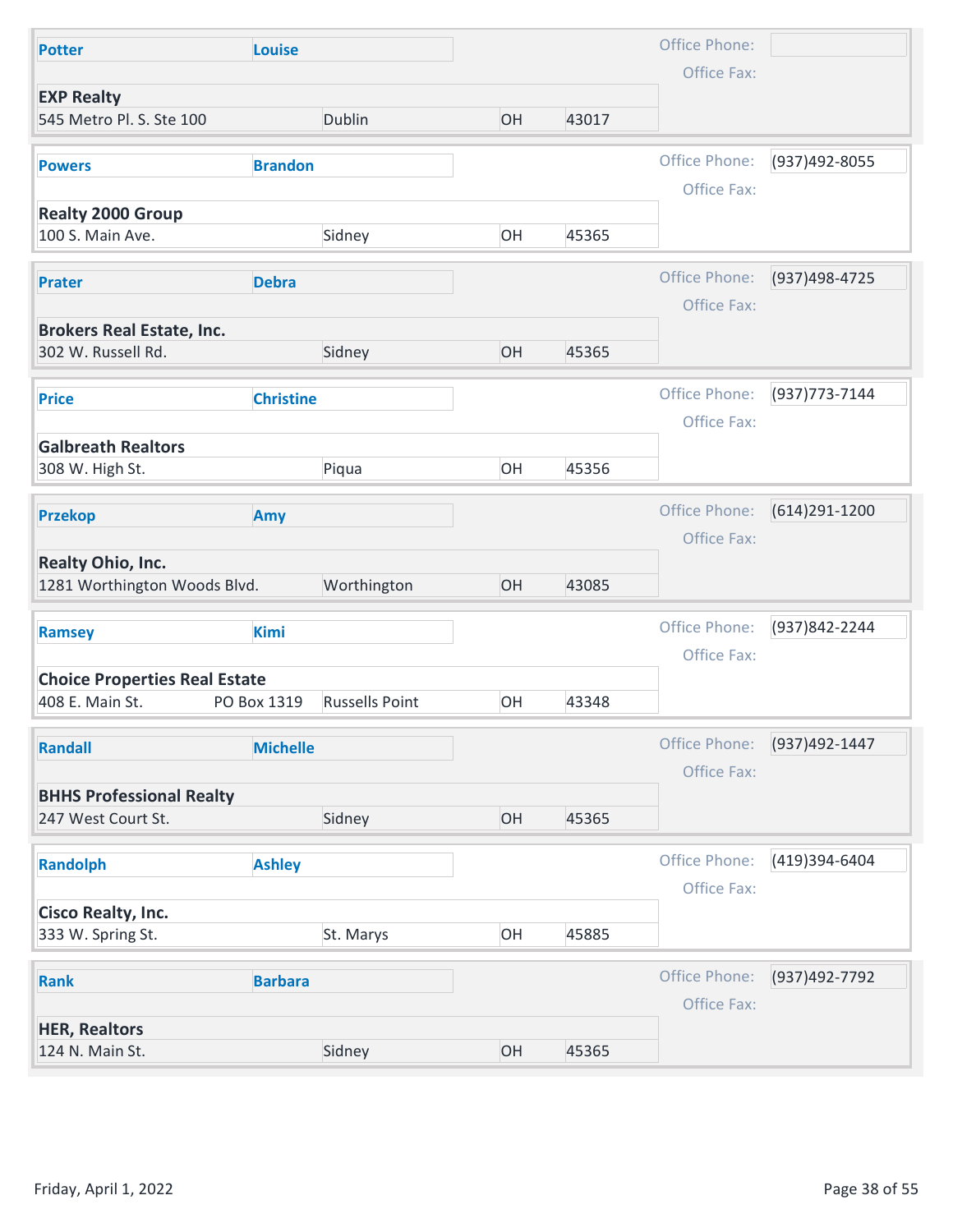| Office Phone:<br>(419)394-6404<br><b>Mark</b><br><b>Rasneor</b><br>Office Fax:<br>Cisco Realty, Inc.<br>St. Marys<br>OH<br>45885<br>333 W. Spring St.<br>Office Phone:<br>(937) 726-9421<br><b>Art</b><br><b>Rausch</b><br>Office Fax:<br><b>Property Connect Real Estate Firm</b><br>10915 State Route 366<br>Lakeview<br>OH<br>43331<br>Office Phone:<br>(937) 339-2300<br><b>Redick</b><br><b>Benjamin</b><br>Office Fax:<br><b>Bruns Realty Group</b><br>3050 Tipp Cowlesville Rd.<br><b>Tipp City</b><br>OH<br>45371<br>Office Phone:<br>(937)842-2244<br><b>Andrea</b><br><b>Reed</b><br>Office Fax:<br><b>Choice Properties Real Estate</b><br>OH<br>PO Box 1319 Russells Point<br>408 E. Main St.<br>43348<br>Office Phone:<br>(937)842-2244<br><b>Joshua</b><br><b>Reed</b><br>Office Fax:<br><b>Choice Properties Real Estate</b><br>OH<br><b>Russells Point</b><br>408 E. Main St.<br>PO Box 1319<br>43348<br>Office Phone:<br>(937) 335 - 2522<br><b>Reed</b><br><b>Penny</b><br>Office Fax:<br><b>Garden Gate Realty, Inc.</b><br>OH<br>712 W. Main St.<br>Troy<br>45373<br>Office Phone:<br>(937) 538-4772<br><b>Rebecca</b><br><b>Reese</b><br>Office Fax:<br><b>Bryce Realty, LLC</b><br>Sidney<br>OH<br>45365<br>2805 Wapakoneta Ave. Suite 95<br>Office Phone:<br>(937) 663-4184<br><b>Megan</b><br><b>Repas</b><br>Office Fax:<br>Henderson Land Investment, Co.<br>104 S. Springfield St. PO Box 820<br>OH<br>43072<br>St. Paris<br>Office Phone:<br>(937)492-3157<br><b>Rhoades</b><br>Amy<br>Office Fax:<br><b>Emerson Wagner Realty Co., Inc.</b><br>OH<br>Sidney<br>45365<br>122 W. Court St. | Friday, April 1, 2022 |  |  |  |  |
|-----------------------------------------------------------------------------------------------------------------------------------------------------------------------------------------------------------------------------------------------------------------------------------------------------------------------------------------------------------------------------------------------------------------------------------------------------------------------------------------------------------------------------------------------------------------------------------------------------------------------------------------------------------------------------------------------------------------------------------------------------------------------------------------------------------------------------------------------------------------------------------------------------------------------------------------------------------------------------------------------------------------------------------------------------------------------------------------------------------------------------------------------------------------------------------------------------------------------------------------------------------------------------------------------------------------------------------------------------------------------------------------------------------------------------------------------------------------------------------------------------------------------------------------------------------------------------------------------------------------------|-----------------------|--|--|--|--|
|                                                                                                                                                                                                                                                                                                                                                                                                                                                                                                                                                                                                                                                                                                                                                                                                                                                                                                                                                                                                                                                                                                                                                                                                                                                                                                                                                                                                                                                                                                                                                                                                                       |                       |  |  |  |  |
|                                                                                                                                                                                                                                                                                                                                                                                                                                                                                                                                                                                                                                                                                                                                                                                                                                                                                                                                                                                                                                                                                                                                                                                                                                                                                                                                                                                                                                                                                                                                                                                                                       |                       |  |  |  |  |
|                                                                                                                                                                                                                                                                                                                                                                                                                                                                                                                                                                                                                                                                                                                                                                                                                                                                                                                                                                                                                                                                                                                                                                                                                                                                                                                                                                                                                                                                                                                                                                                                                       |                       |  |  |  |  |
|                                                                                                                                                                                                                                                                                                                                                                                                                                                                                                                                                                                                                                                                                                                                                                                                                                                                                                                                                                                                                                                                                                                                                                                                                                                                                                                                                                                                                                                                                                                                                                                                                       |                       |  |  |  |  |
|                                                                                                                                                                                                                                                                                                                                                                                                                                                                                                                                                                                                                                                                                                                                                                                                                                                                                                                                                                                                                                                                                                                                                                                                                                                                                                                                                                                                                                                                                                                                                                                                                       |                       |  |  |  |  |
|                                                                                                                                                                                                                                                                                                                                                                                                                                                                                                                                                                                                                                                                                                                                                                                                                                                                                                                                                                                                                                                                                                                                                                                                                                                                                                                                                                                                                                                                                                                                                                                                                       |                       |  |  |  |  |
|                                                                                                                                                                                                                                                                                                                                                                                                                                                                                                                                                                                                                                                                                                                                                                                                                                                                                                                                                                                                                                                                                                                                                                                                                                                                                                                                                                                                                                                                                                                                                                                                                       |                       |  |  |  |  |
|                                                                                                                                                                                                                                                                                                                                                                                                                                                                                                                                                                                                                                                                                                                                                                                                                                                                                                                                                                                                                                                                                                                                                                                                                                                                                                                                                                                                                                                                                                                                                                                                                       |                       |  |  |  |  |
|                                                                                                                                                                                                                                                                                                                                                                                                                                                                                                                                                                                                                                                                                                                                                                                                                                                                                                                                                                                                                                                                                                                                                                                                                                                                                                                                                                                                                                                                                                                                                                                                                       |                       |  |  |  |  |
|                                                                                                                                                                                                                                                                                                                                                                                                                                                                                                                                                                                                                                                                                                                                                                                                                                                                                                                                                                                                                                                                                                                                                                                                                                                                                                                                                                                                                                                                                                                                                                                                                       |                       |  |  |  |  |
|                                                                                                                                                                                                                                                                                                                                                                                                                                                                                                                                                                                                                                                                                                                                                                                                                                                                                                                                                                                                                                                                                                                                                                                                                                                                                                                                                                                                                                                                                                                                                                                                                       |                       |  |  |  |  |
|                                                                                                                                                                                                                                                                                                                                                                                                                                                                                                                                                                                                                                                                                                                                                                                                                                                                                                                                                                                                                                                                                                                                                                                                                                                                                                                                                                                                                                                                                                                                                                                                                       |                       |  |  |  |  |
|                                                                                                                                                                                                                                                                                                                                                                                                                                                                                                                                                                                                                                                                                                                                                                                                                                                                                                                                                                                                                                                                                                                                                                                                                                                                                                                                                                                                                                                                                                                                                                                                                       |                       |  |  |  |  |
|                                                                                                                                                                                                                                                                                                                                                                                                                                                                                                                                                                                                                                                                                                                                                                                                                                                                                                                                                                                                                                                                                                                                                                                                                                                                                                                                                                                                                                                                                                                                                                                                                       |                       |  |  |  |  |
|                                                                                                                                                                                                                                                                                                                                                                                                                                                                                                                                                                                                                                                                                                                                                                                                                                                                                                                                                                                                                                                                                                                                                                                                                                                                                                                                                                                                                                                                                                                                                                                                                       |                       |  |  |  |  |
|                                                                                                                                                                                                                                                                                                                                                                                                                                                                                                                                                                                                                                                                                                                                                                                                                                                                                                                                                                                                                                                                                                                                                                                                                                                                                                                                                                                                                                                                                                                                                                                                                       |                       |  |  |  |  |
|                                                                                                                                                                                                                                                                                                                                                                                                                                                                                                                                                                                                                                                                                                                                                                                                                                                                                                                                                                                                                                                                                                                                                                                                                                                                                                                                                                                                                                                                                                                                                                                                                       |                       |  |  |  |  |
|                                                                                                                                                                                                                                                                                                                                                                                                                                                                                                                                                                                                                                                                                                                                                                                                                                                                                                                                                                                                                                                                                                                                                                                                                                                                                                                                                                                                                                                                                                                                                                                                                       |                       |  |  |  |  |
|                                                                                                                                                                                                                                                                                                                                                                                                                                                                                                                                                                                                                                                                                                                                                                                                                                                                                                                                                                                                                                                                                                                                                                                                                                                                                                                                                                                                                                                                                                                                                                                                                       |                       |  |  |  |  |
|                                                                                                                                                                                                                                                                                                                                                                                                                                                                                                                                                                                                                                                                                                                                                                                                                                                                                                                                                                                                                                                                                                                                                                                                                                                                                                                                                                                                                                                                                                                                                                                                                       |                       |  |  |  |  |
|                                                                                                                                                                                                                                                                                                                                                                                                                                                                                                                                                                                                                                                                                                                                                                                                                                                                                                                                                                                                                                                                                                                                                                                                                                                                                                                                                                                                                                                                                                                                                                                                                       |                       |  |  |  |  |
|                                                                                                                                                                                                                                                                                                                                                                                                                                                                                                                                                                                                                                                                                                                                                                                                                                                                                                                                                                                                                                                                                                                                                                                                                                                                                                                                                                                                                                                                                                                                                                                                                       |                       |  |  |  |  |
|                                                                                                                                                                                                                                                                                                                                                                                                                                                                                                                                                                                                                                                                                                                                                                                                                                                                                                                                                                                                                                                                                                                                                                                                                                                                                                                                                                                                                                                                                                                                                                                                                       |                       |  |  |  |  |
|                                                                                                                                                                                                                                                                                                                                                                                                                                                                                                                                                                                                                                                                                                                                                                                                                                                                                                                                                                                                                                                                                                                                                                                                                                                                                                                                                                                                                                                                                                                                                                                                                       |                       |  |  |  |  |
|                                                                                                                                                                                                                                                                                                                                                                                                                                                                                                                                                                                                                                                                                                                                                                                                                                                                                                                                                                                                                                                                                                                                                                                                                                                                                                                                                                                                                                                                                                                                                                                                                       |                       |  |  |  |  |
|                                                                                                                                                                                                                                                                                                                                                                                                                                                                                                                                                                                                                                                                                                                                                                                                                                                                                                                                                                                                                                                                                                                                                                                                                                                                                                                                                                                                                                                                                                                                                                                                                       |                       |  |  |  |  |
|                                                                                                                                                                                                                                                                                                                                                                                                                                                                                                                                                                                                                                                                                                                                                                                                                                                                                                                                                                                                                                                                                                                                                                                                                                                                                                                                                                                                                                                                                                                                                                                                                       |                       |  |  |  |  |
|                                                                                                                                                                                                                                                                                                                                                                                                                                                                                                                                                                                                                                                                                                                                                                                                                                                                                                                                                                                                                                                                                                                                                                                                                                                                                                                                                                                                                                                                                                                                                                                                                       |                       |  |  |  |  |
|                                                                                                                                                                                                                                                                                                                                                                                                                                                                                                                                                                                                                                                                                                                                                                                                                                                                                                                                                                                                                                                                                                                                                                                                                                                                                                                                                                                                                                                                                                                                                                                                                       |                       |  |  |  |  |
|                                                                                                                                                                                                                                                                                                                                                                                                                                                                                                                                                                                                                                                                                                                                                                                                                                                                                                                                                                                                                                                                                                                                                                                                                                                                                                                                                                                                                                                                                                                                                                                                                       |                       |  |  |  |  |
|                                                                                                                                                                                                                                                                                                                                                                                                                                                                                                                                                                                                                                                                                                                                                                                                                                                                                                                                                                                                                                                                                                                                                                                                                                                                                                                                                                                                                                                                                                                                                                                                                       |                       |  |  |  |  |
|                                                                                                                                                                                                                                                                                                                                                                                                                                                                                                                                                                                                                                                                                                                                                                                                                                                                                                                                                                                                                                                                                                                                                                                                                                                                                                                                                                                                                                                                                                                                                                                                                       |                       |  |  |  |  |
|                                                                                                                                                                                                                                                                                                                                                                                                                                                                                                                                                                                                                                                                                                                                                                                                                                                                                                                                                                                                                                                                                                                                                                                                                                                                                                                                                                                                                                                                                                                                                                                                                       |                       |  |  |  |  |
|                                                                                                                                                                                                                                                                                                                                                                                                                                                                                                                                                                                                                                                                                                                                                                                                                                                                                                                                                                                                                                                                                                                                                                                                                                                                                                                                                                                                                                                                                                                                                                                                                       |                       |  |  |  |  |
|                                                                                                                                                                                                                                                                                                                                                                                                                                                                                                                                                                                                                                                                                                                                                                                                                                                                                                                                                                                                                                                                                                                                                                                                                                                                                                                                                                                                                                                                                                                                                                                                                       |                       |  |  |  |  |
|                                                                                                                                                                                                                                                                                                                                                                                                                                                                                                                                                                                                                                                                                                                                                                                                                                                                                                                                                                                                                                                                                                                                                                                                                                                                                                                                                                                                                                                                                                                                                                                                                       |                       |  |  |  |  |
|                                                                                                                                                                                                                                                                                                                                                                                                                                                                                                                                                                                                                                                                                                                                                                                                                                                                                                                                                                                                                                                                                                                                                                                                                                                                                                                                                                                                                                                                                                                                                                                                                       |                       |  |  |  |  |
|                                                                                                                                                                                                                                                                                                                                                                                                                                                                                                                                                                                                                                                                                                                                                                                                                                                                                                                                                                                                                                                                                                                                                                                                                                                                                                                                                                                                                                                                                                                                                                                                                       |                       |  |  |  |  |
|                                                                                                                                                                                                                                                                                                                                                                                                                                                                                                                                                                                                                                                                                                                                                                                                                                                                                                                                                                                                                                                                                                                                                                                                                                                                                                                                                                                                                                                                                                                                                                                                                       |                       |  |  |  |  |
| Page 39 of 55                                                                                                                                                                                                                                                                                                                                                                                                                                                                                                                                                                                                                                                                                                                                                                                                                                                                                                                                                                                                                                                                                                                                                                                                                                                                                                                                                                                                                                                                                                                                                                                                         |                       |  |  |  |  |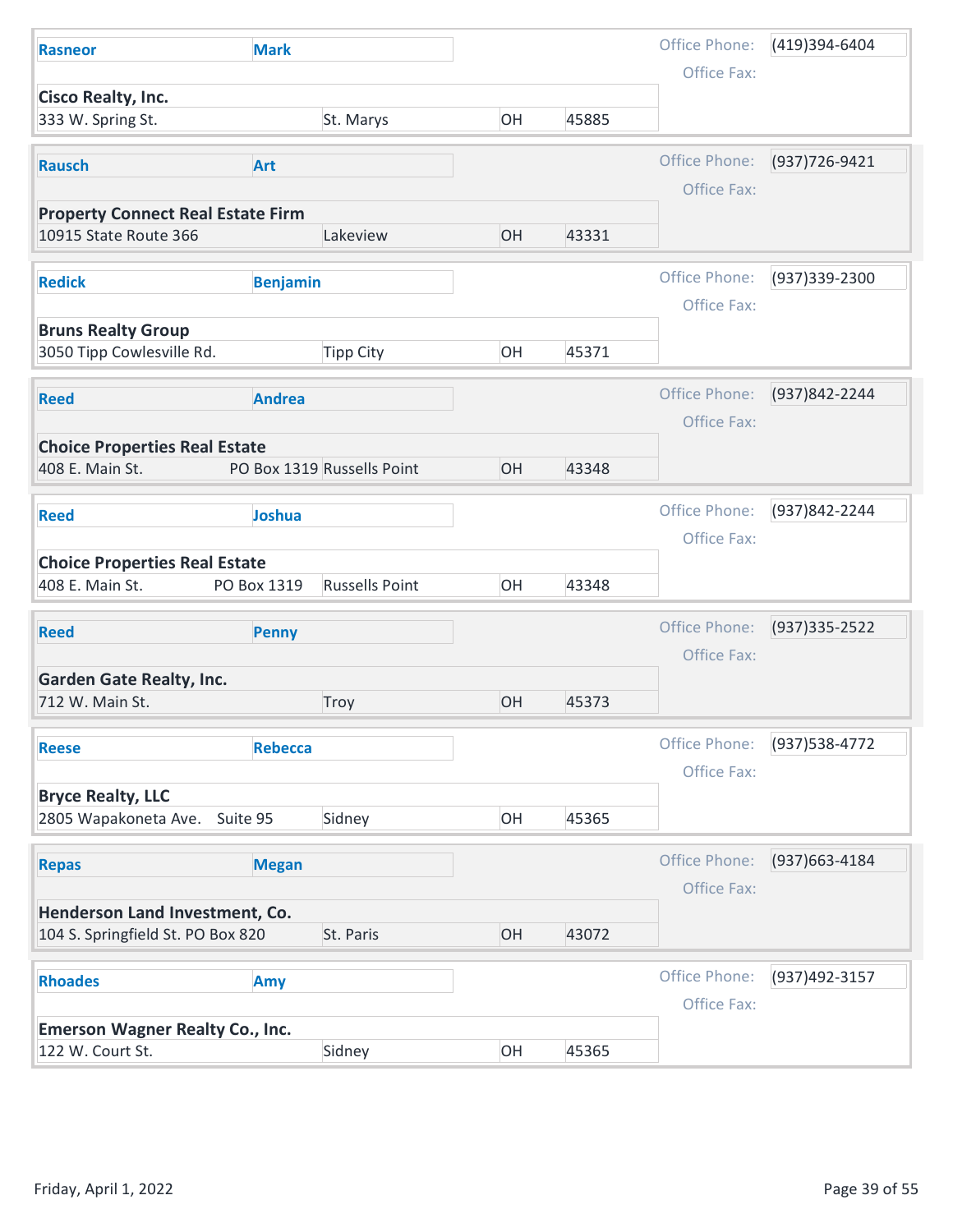| <b>Kaitlyn</b>                                |                                                                                                                                                                                                             |       | Office Phone: | (937) 339-2222                                                                               |
|-----------------------------------------------|-------------------------------------------------------------------------------------------------------------------------------------------------------------------------------------------------------------|-------|---------------|----------------------------------------------------------------------------------------------|
|                                               |                                                                                                                                                                                                             |       | Office Fax:   |                                                                                              |
| <b>Berkshire Hathaway HS Pro Rlty</b><br>Troy | OH                                                                                                                                                                                                          | 45373 |               |                                                                                              |
|                                               |                                                                                                                                                                                                             |       | Office Phone: | (937)842-2244                                                                                |
|                                               |                                                                                                                                                                                                             |       |               |                                                                                              |
| <b>Russells Point</b>                         | OH                                                                                                                                                                                                          | 43348 |               |                                                                                              |
|                                               |                                                                                                                                                                                                             |       |               |                                                                                              |
|                                               |                                                                                                                                                                                                             |       |               | (937) 592-9498                                                                               |
|                                               |                                                                                                                                                                                                             |       |               |                                                                                              |
| Bellefontaine                                 | OH                                                                                                                                                                                                          | 43311 |               |                                                                                              |
|                                               |                                                                                                                                                                                                             |       | Office Phone: | (937)498-4725                                                                                |
|                                               |                                                                                                                                                                                                             |       | Office Fax:   |                                                                                              |
| Sidney                                        | OH                                                                                                                                                                                                          | 45365 |               |                                                                                              |
|                                               |                                                                                                                                                                                                             |       | Office Phone: | (937)498-4725                                                                                |
|                                               |                                                                                                                                                                                                             |       | Office Fax:   |                                                                                              |
| Sidney                                        | OH                                                                                                                                                                                                          | 45365 |               |                                                                                              |
|                                               |                                                                                                                                                                                                             |       |               | (937) 652-1974                                                                               |
|                                               |                                                                                                                                                                                                             |       |               |                                                                                              |
|                                               |                                                                                                                                                                                                             |       |               |                                                                                              |
| Urbana                                        | OH                                                                                                                                                                                                          | 43078 |               |                                                                                              |
|                                               |                                                                                                                                                                                                             |       | Office Phone: | (937) 935-8008                                                                               |
|                                               |                                                                                                                                                                                                             |       | Office Fax:   |                                                                                              |
| <b>West Liberty</b>                           | OH                                                                                                                                                                                                          | 43357 |               |                                                                                              |
|                                               |                                                                                                                                                                                                             |       | Office Phone: | (937)492-8055                                                                                |
|                                               |                                                                                                                                                                                                             |       | Office Fax:   |                                                                                              |
| Sidney                                        | OH                                                                                                                                                                                                          | 45365 |               |                                                                                              |
|                                               |                                                                                                                                                                                                             |       |               |                                                                                              |
|                                               |                                                                                                                                                                                                             |       | Office Fax:   | (419) 586-5259                                                                               |
|                                               |                                                                                                                                                                                                             |       |               |                                                                                              |
|                                               |                                                                                                                                                                                                             |       |               |                                                                                              |
|                                               | <b>Shari Ann</b><br><b>Choice Properties Real Estate</b><br><b>Anita</b><br><b>Caven</b><br><b>Donald</b><br><b>Melisa</b><br>Henderson Land Investment, Co.<br><b>David</b><br><b>Beth</b><br><b>Susan</b> |       |               | Office Fax:<br>Office Phone:<br>Office Fax:<br>Office Phone:<br>Office Fax:<br>Office Phone: |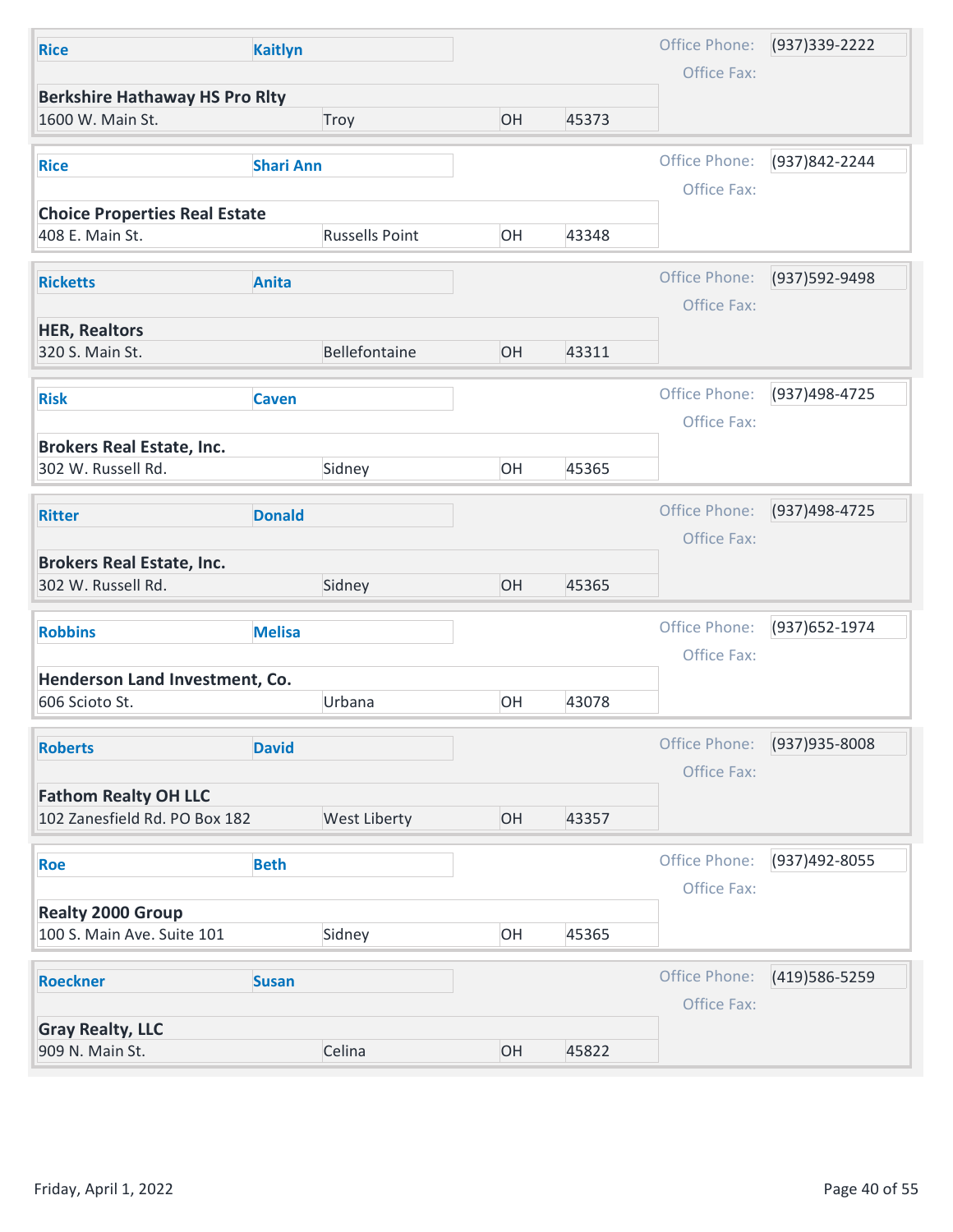| Roll                                                       | <b>Thomas</b>   |               |    |       | Office Phone: | (937)492-3157  |
|------------------------------------------------------------|-----------------|---------------|----|-------|---------------|----------------|
|                                                            |                 |               |    |       | Office Fax:   |                |
| <b>Emerson Wagner Realty Co., Inc.</b><br>122 W. Court St. |                 | Sidney        | OH | 45365 |               |                |
|                                                            |                 |               |    |       |               |                |
| <b>Rose</b>                                                | Lacey           |               |    |       | Office Phone: | (937) 935-8008 |
| <b>Fathom Realty OH LLC</b>                                |                 |               |    |       | Office Fax:   |                |
| 102 Zanesfield Rd. PO Box 182                              |                 | West Liberty  | OH | 43357 |               |                |
|                                                            |                 |               |    |       | Office Phone: | (937) 538-4772 |
| <b>Rose</b>                                                | <b>Rhiannon</b> |               |    |       | Office Fax:   |                |
| <b>Bryce Realty, LLC</b>                                   |                 |               |    |       |               |                |
| 2805 Wapakoneta Ave.                                       | Suite 95        | Sidney        | OH | 45365 |               |                |
|                                                            | Gina            |               |    |       | Office Phone: | (937) 663-4184 |
| <b>Roseberry</b>                                           |                 |               |    |       | Office Fax:   |                |
| Henderson Land Investment, Co.                             |                 |               |    |       |               |                |
| 104 S. Springfield St. PO Box 820                          |                 | St. Paris     | OH | 43072 |               |                |
| <b>Rosenbeck</b>                                           | <b>Carrie</b>   |               |    |       | Office Phone: | (937)435-6000  |
|                                                            |                 |               |    |       | Office Fax:   |                |
| <b>Home Experts Realty</b>                                 |                 |               |    |       |               |                |
| 109 East Forest                                            |                 | Celina        | OH | 45822 |               |                |
| <b>Ross</b>                                                | <b>Scott</b>    |               |    |       | Office Phone: | (419)300-9631  |
|                                                            |                 |               |    |       | Office Fax:   |                |
| <b>Scott Ross Realty</b>                                   |                 |               |    |       |               |                |
| 1136 Celina Rd.                                            |                 | St. Marys     | OH | 45885 |               |                |
| <b>Ross</b>                                                | <b>Sheena</b>   |               |    |       | Office Phone: | (419) 586-5259 |
|                                                            |                 |               |    |       | Office Fax:   |                |
| <b>Gray Realty, LLC</b>                                    |                 |               |    |       |               |                |
| 909 N. Main St.                                            |                 | Celina        | OH | 45882 |               |                |
| <b>Royer</b>                                               | <b>Dava</b>     |               |    |       | Office Phone: | (937) 592-7653 |
|                                                            |                 |               |    |       | Office Fax:   |                |
| <b>Royer Realty, LLC</b><br>301 E. Columbus Ave.           |                 | Bellefontaine | OH | 43311 |               |                |
|                                                            |                 |               |    |       |               |                |
| <b>Russell</b>                                             | Logan           |               |    |       | Office Phone: | (419)394-3389  |
|                                                            |                 |               |    |       | Office Fax:   |                |
|                                                            |                 | St. Marys     | OH | 45885 |               |                |
| Kuck Realty, Inc.<br>206 E. Spring St.                     |                 |               |    |       |               |                |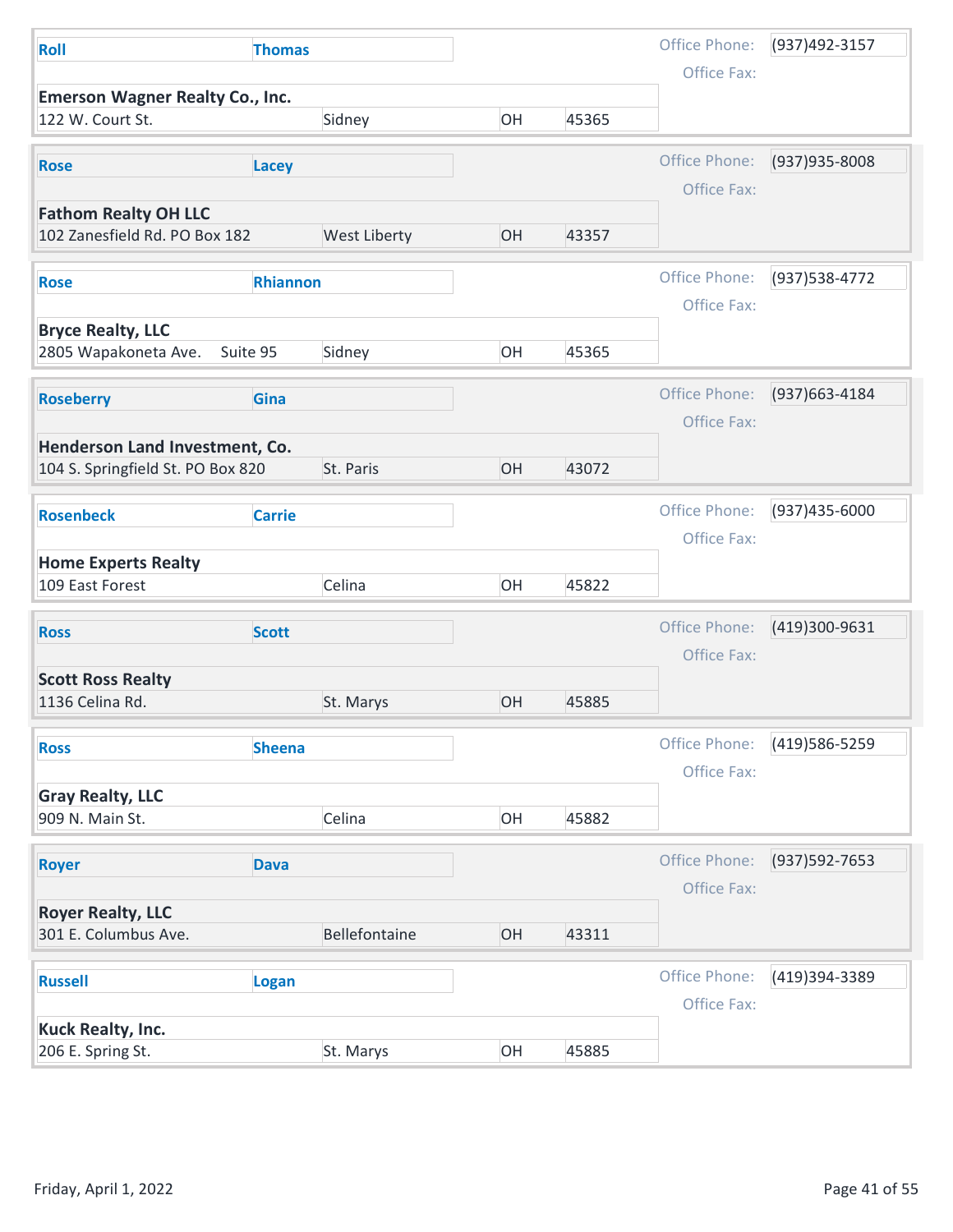| <b>Saam</b>                                                         | <b>Kelley</b>  |               |    |       | Office Phone:                | (419) 738-3232   |
|---------------------------------------------------------------------|----------------|---------------|----|-------|------------------------------|------------------|
|                                                                     |                |               |    |       | Office Fax:                  |                  |
| <b>Binkley Real Estate, LLC</b><br>121 W. Auglaize St.              |                | Wapakoneta    | OH | 45895 |                              |                  |
| <b>Sahle</b>                                                        | <b>Kathryn</b> |               |    |       | Office Phone:                | (937) 324-5756   |
| <b>HER, Realtors</b><br>1110 N. Bechtle Ave.                        |                | Springfield   | OH | 45504 | Office Fax:                  |                  |
|                                                                     |                |               |    |       |                              |                  |
| <b>Sampson</b>                                                      | Joseph         |               |    |       | Office Phone:<br>Office Fax: | (937) 663-4184   |
| Henderson Land Investment, Co.<br>104 S. Springfield St. PO Box 820 |                | St. Paris     | OH | 43072 |                              |                  |
| <b>Saylor</b>                                                       | Gary           |               |    |       | Office Phone:                | (937) 592-4896   |
| Zimmerman Realty, Ltd.                                              |                |               |    |       | Office Fax:                  |                  |
| 143 Chillicothe Ave. West                                           |                | Bellefontaine | OH | 43311 |                              |                  |
| <b>Schaefer</b>                                                     | <b>Aaron</b>   |               |    |       | Office Phone:<br>Office Fax: | (419)363-2300    |
| Homes at Ohio's Edge Realty, LLC<br>166 N. Main St., Suite B        |                | Rockford      | OH | 45882 |                              |                  |
| <b>Schaeffer</b>                                                    | <b>Kathy</b>   |               |    |       | Office Phone:<br>Office Fax: | (937) 335 - 2282 |
| <b>Schaeffer Realty</b><br>509 N. Elm St.                           |                | Troy          | OH | 45373 |                              |                  |
| <b>Schaeffer</b>                                                    | <b>Robert</b>  |               |    |       | Office Phone:                | (937) 335-2282   |
| <b>Schaeffer Realty</b>                                             |                |               |    |       | Office Fax:                  |                  |
| 509 N. Elm St.                                                      |                | Troy          | OH | 45373 |                              |                  |
| <b>Schmidt</b>                                                      | <b>William</b> |               |    |       | Office Phone:<br>Office Fax: | (937)492-3157    |
| <b>Emerson Wagner Realty Co., Inc.</b>                              |                |               |    |       |                              |                  |
| 122 W. Court St.                                                    |                | Sidney        | OH | 45365 |                              |                  |
|                                                                     | <b>Eric</b>    |               |    |       | Office Phone:                | (937) 592-4896   |
| <b>Schnipke</b>                                                     |                |               |    |       | Office Fax:                  |                  |
| Zimmerman Realty, Ltd.                                              |                |               |    |       |                              |                  |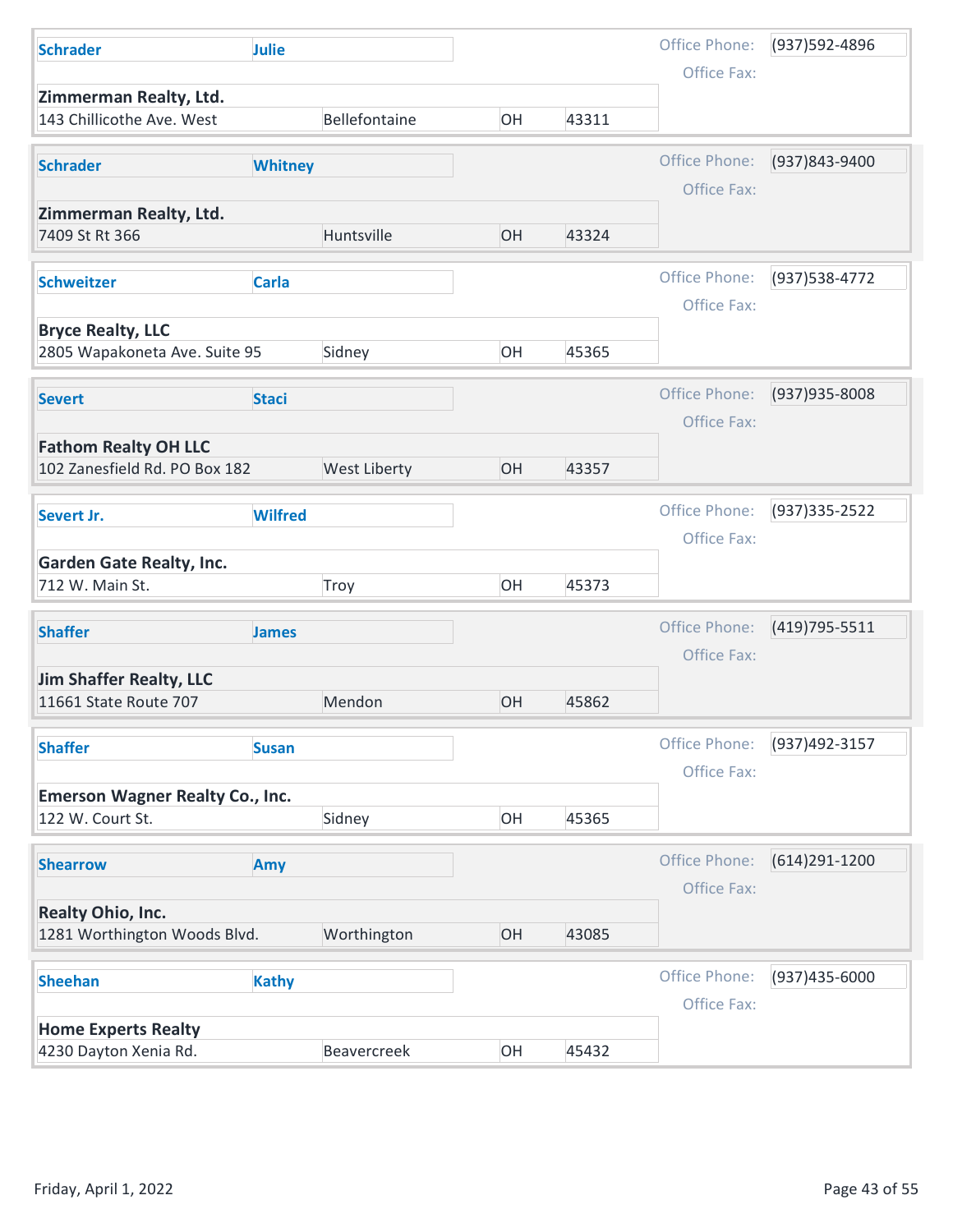| <b>Sheehan</b>                                   |                                                      |    |       |                              |                |
|--------------------------------------------------|------------------------------------------------------|----|-------|------------------------------|----------------|
|                                                  | <b>William</b>                                       |    |       | Office Phone:                | (937) 435-5672 |
|                                                  |                                                      |    |       | Office Fax:                  |                |
| <b>Home Experts Realty</b><br>303 Regency Ridge  | Dayton                                               | OH | 45459 |                              |                |
| <b>Sherrill</b>                                  | <b>Margie</b>                                        |    |       | Office Phone:                | (419) 586-5259 |
| <b>Gray Realty, LLC</b><br>909 N. Main St.       | Celina                                               | OH | 45822 | Office Fax:                  |                |
| <b>Shick</b>                                     | <b>Darlene</b>                                       |    |       | Office Phone:<br>Office Fax: | (937)843-9400  |
| Zimmerman Realty, Ltd.<br>7409 State Route 366   | Huntsville                                           | OH | 43324 |                              |                |
| <b>Shipman</b>                                   | <b>Sandra</b>                                        |    |       | Office Phone:<br>Office Fax: | (937)435-6000  |
| <b>Home Experts Realty</b><br>315 E. Court St.   | Sidney                                               | OH | 45365 |                              |                |
| <b>Shipman</b>                                   | Zoe                                                  |    |       | Office Phone:<br>Office Fax: | (937)435-6000  |
| <b>Home Experts Realty</b><br>315 E. Court St.   | Sidney                                               | OH | 45365 |                              |                |
| <b>Shoe</b>                                      | <b>Angela</b>                                        |    |       | Office Phone:<br>Office Fax: | (937) 592-9498 |
| <b>HER, Realtors</b><br>320 S. Main St.          | Bellefontaine                                        | OH | 43311 |                              |                |
| <b>Shoemaker</b>                                 | <b>Eric</b>                                          |    |       | Office Phone:<br>Office Fax: | (937)497-7663  |
| <b>Gay Smith/Associates</b><br>216 E. Poplar St. | Sidney                                               | OH | 45365 |                              |                |
| <b>Shoemaker</b>                                 | Lori                                                 |    |       | Office Phone:<br>Office Fax: | (937)497-7961  |
| <b>Gay Smith/Associates</b><br>216 E. Poplar St. | Sidney                                               | OH | 45365 |                              |                |
| <b>Shoffner</b>                                  | <b>Jacqueline</b>                                    |    |       | Office Phone:<br>Office Fax: | (937) 726-9421 |
|                                                  | <b>Property Connect Real Estate Firm</b><br>Lakeview | OH | 43331 |                              |                |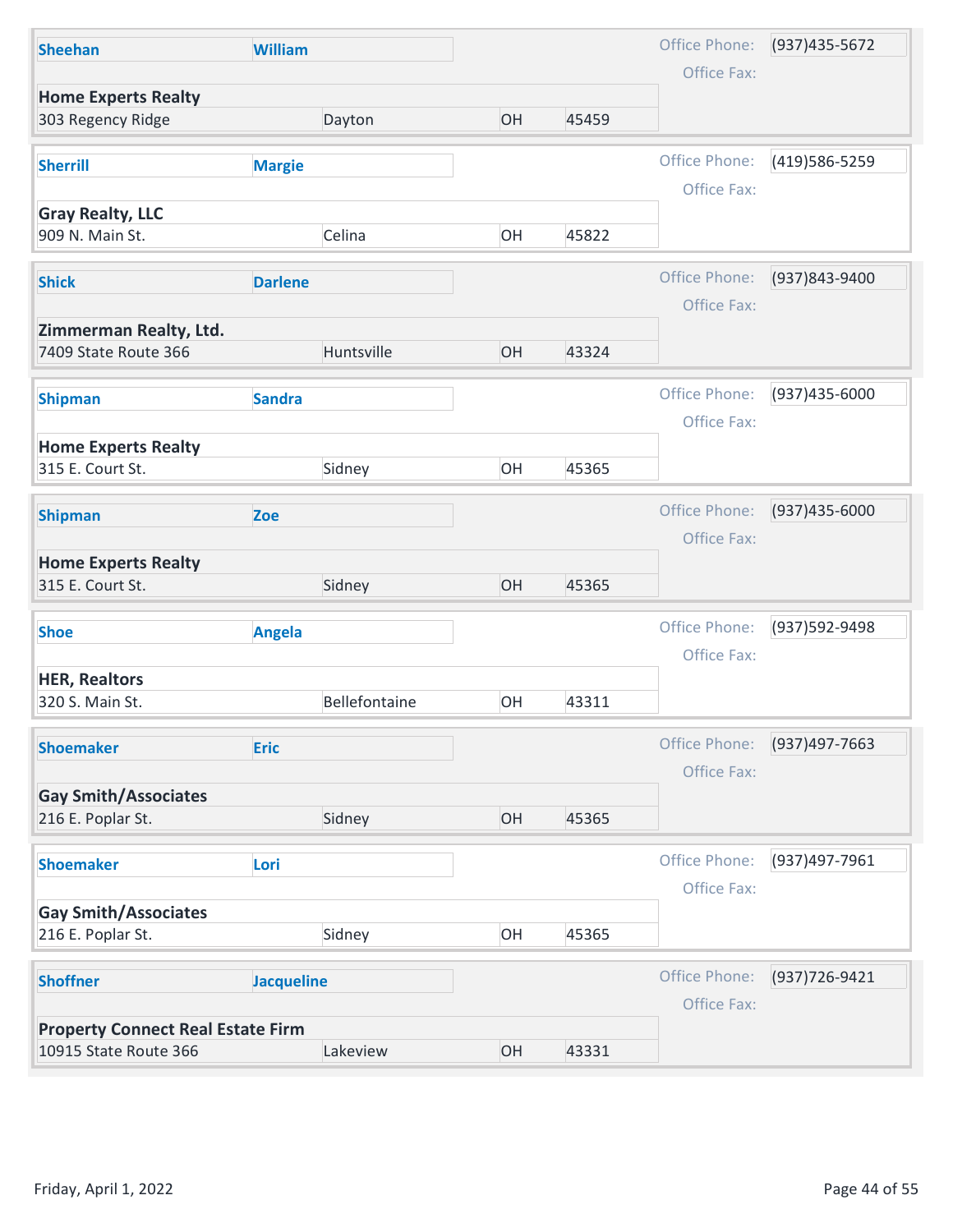| <b>Siefring</b>                                              | <b>Christina</b>    |    |       | Office Phone:                | (419)363-2300   |
|--------------------------------------------------------------|---------------------|----|-------|------------------------------|-----------------|
|                                                              |                     |    |       | Office Fax:                  |                 |
| Homes at Ohio's Edge Realty, LLC<br>166 N. Main St., Suite B | Rockford            | OH | 45882 |                              |                 |
| <b>Siegel</b>                                                | <b>David</b>        |    |       | Office Phone:                | (937)492-3157   |
|                                                              |                     |    |       | Office Fax:                  |                 |
| <b>Emerson Wagner Realty Co., Inc.</b><br>122 W. Court St.   | Sidney              | OH | 45365 |                              |                 |
|                                                              |                     |    |       |                              |                 |
| <b>Sillman</b>                                               | <b>Mary Melinda</b> |    |       | Office Phone:                | (937) 773-7144  |
| <b>Galbreath Realtors</b>                                    |                     |    |       | Office Fax:                  |                 |
| 308 W. High St.                                              | Piqua               | OH | 45356 |                              |                 |
| <b>Simpson</b>                                               | <b>Jennifer</b>     |    |       | Office Phone:                | (937)842-2244   |
|                                                              |                     |    |       | Office Fax:                  |                 |
| <b>Choice Properties Real Estate</b>                         |                     |    |       |                              |                 |
| 123 W. Columbus Ave                                          | Bellefontaine       | OH | 43311 |                              |                 |
| <b>Smith</b>                                                 | Don                 |    |       | Office Phone:                | (419)394-3389   |
|                                                              |                     |    |       | Office Fax:                  |                 |
| <b>Kuck Realty, Inc.</b><br>206 E. Spring St.                | St. Marys           | OH | 45885 |                              |                 |
|                                                              |                     |    |       |                              |                 |
| <b>Smith</b>                                                 | <b>Frederick</b>    |    |       | Office Phone:<br>Office Fax: | (937)497-7663   |
| <b>Gay Smith/Associates</b>                                  |                     |    |       |                              |                 |
| 216 E. Poplar St.                                            | Sidney              | OH | 45365 |                              |                 |
| <b>Smith</b>                                                 | Gay                 |    |       | Office Phone:                | (937)497-7961   |
|                                                              |                     |    |       | Office Fax:                  |                 |
| <b>Gay Smith/Associates</b>                                  |                     |    |       |                              |                 |
| 216 E. Poplar St.                                            | Sidney              | OH | 45365 |                              |                 |
| <b>Smith</b>                                                 | <b>Hannah</b>       |    |       | Office Phone:                | (937) 935-8008  |
|                                                              |                     |    |       | Office Fax:                  |                 |
| <b>Fathom Realty OH LLC</b><br>102 Zanesfield Rd. PO Box 182 | West Liberty        | OH | 43357 |                              |                 |
|                                                              |                     |    |       | Office Phone:                | $(419)738-1161$ |
| <b>Smith</b>                                                 | <b>Kristina</b>     |    |       | Office Fax:                  |                 |
|                                                              | Wapakoneta          |    |       |                              |                 |
| <b>Merritt Real Estate Professionals</b>                     |                     | OH | 45895 |                              |                 |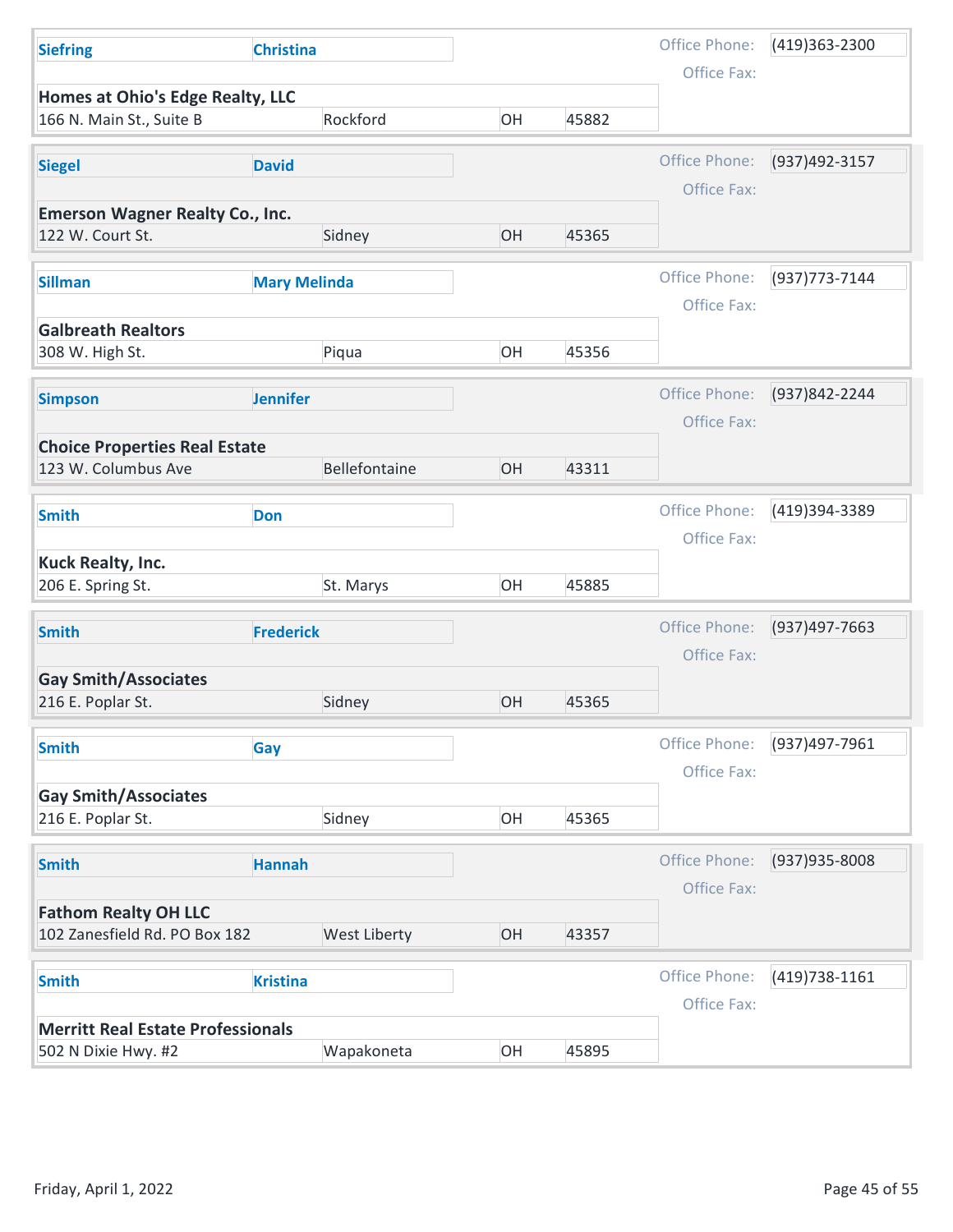| Office Fax:<br><b>Keller Williams Home Town Realty</b><br>OH<br>45377<br>300 W. National Rd<br>Vandalia<br>Office Phone:<br>(419)305-9845<br><b>Mark</b><br><b>Smith</b><br>Office Fax:<br><b>Closing Time Realty</b><br>OH<br>45885<br>1203 Indiana Ave<br>St. Marys<br>Office Phone:<br>(937) 842-2244<br><b>Sandra</b><br><b>Smith</b><br>Office Fax:<br><b>Choice Properties Real Estate</b><br><b>Russells Point</b><br>OH<br>408 E. Main St.<br>43348<br>PO Box 1319<br>Office Phone:<br>(937) 592-7653<br><b>Shelby</b><br><b>Smith</b><br>Office Fax:<br><b>Royer Realty, LLC</b><br>Bellefontaine<br>OH<br>43311<br>301 E. Columbus Ave.<br>Office Phone:<br>(937) 339-0508<br><b>Smith</b><br><b>Tracy</b><br>Office Fax:<br><b>Galbreath Realtors</b><br>OH<br>1026 W. Main St.<br>45373<br>Troy<br>Office Phone:<br>(937) 339-2300<br><b>Andrew</b><br><b>Snyder</b><br>Office Fax:<br><b>Bruns Realty Group</b><br>OH<br>3050 Tipp Cowlesville Rd.<br>45371<br><b>Tipp City</b><br>Office Phone:<br>(937)339-0508<br><b>Snyder</b><br>N. Wayne<br>Office Fax:<br><b>Galbreath Realtors</b> | OH<br>1026 W. Main St.<br>Troy<br>45373<br>Office Phone:<br>(937)339-0508<br><b>Shirley</b><br><b>Snyder</b><br>Office Fax:<br><b>Galbreath Realtors</b><br>OH<br>45373<br>1026 W. Main St.<br>Troy<br>Office Phone:<br>(937)492-3157<br><b>Andrew</b><br><b>Spayde</b><br>Office Fax: | <b>Smith</b> | Leanne |  | Office Phone: | (937)890-9111 |
|---------------------------------------------------------------------------------------------------------------------------------------------------------------------------------------------------------------------------------------------------------------------------------------------------------------------------------------------------------------------------------------------------------------------------------------------------------------------------------------------------------------------------------------------------------------------------------------------------------------------------------------------------------------------------------------------------------------------------------------------------------------------------------------------------------------------------------------------------------------------------------------------------------------------------------------------------------------------------------------------------------------------------------------------------------------------------------------------------------|----------------------------------------------------------------------------------------------------------------------------------------------------------------------------------------------------------------------------------------------------------------------------------------|--------------|--------|--|---------------|---------------|
|                                                                                                                                                                                                                                                                                                                                                                                                                                                                                                                                                                                                                                                                                                                                                                                                                                                                                                                                                                                                                                                                                                         |                                                                                                                                                                                                                                                                                        |              |        |  |               |               |
|                                                                                                                                                                                                                                                                                                                                                                                                                                                                                                                                                                                                                                                                                                                                                                                                                                                                                                                                                                                                                                                                                                         |                                                                                                                                                                                                                                                                                        |              |        |  |               |               |
|                                                                                                                                                                                                                                                                                                                                                                                                                                                                                                                                                                                                                                                                                                                                                                                                                                                                                                                                                                                                                                                                                                         |                                                                                                                                                                                                                                                                                        |              |        |  |               |               |
|                                                                                                                                                                                                                                                                                                                                                                                                                                                                                                                                                                                                                                                                                                                                                                                                                                                                                                                                                                                                                                                                                                         |                                                                                                                                                                                                                                                                                        |              |        |  |               |               |
|                                                                                                                                                                                                                                                                                                                                                                                                                                                                                                                                                                                                                                                                                                                                                                                                                                                                                                                                                                                                                                                                                                         |                                                                                                                                                                                                                                                                                        |              |        |  |               |               |
|                                                                                                                                                                                                                                                                                                                                                                                                                                                                                                                                                                                                                                                                                                                                                                                                                                                                                                                                                                                                                                                                                                         |                                                                                                                                                                                                                                                                                        |              |        |  |               |               |
|                                                                                                                                                                                                                                                                                                                                                                                                                                                                                                                                                                                                                                                                                                                                                                                                                                                                                                                                                                                                                                                                                                         |                                                                                                                                                                                                                                                                                        |              |        |  |               |               |
|                                                                                                                                                                                                                                                                                                                                                                                                                                                                                                                                                                                                                                                                                                                                                                                                                                                                                                                                                                                                                                                                                                         |                                                                                                                                                                                                                                                                                        |              |        |  |               |               |
|                                                                                                                                                                                                                                                                                                                                                                                                                                                                                                                                                                                                                                                                                                                                                                                                                                                                                                                                                                                                                                                                                                         |                                                                                                                                                                                                                                                                                        |              |        |  |               |               |
|                                                                                                                                                                                                                                                                                                                                                                                                                                                                                                                                                                                                                                                                                                                                                                                                                                                                                                                                                                                                                                                                                                         |                                                                                                                                                                                                                                                                                        |              |        |  |               |               |
|                                                                                                                                                                                                                                                                                                                                                                                                                                                                                                                                                                                                                                                                                                                                                                                                                                                                                                                                                                                                                                                                                                         |                                                                                                                                                                                                                                                                                        |              |        |  |               |               |
|                                                                                                                                                                                                                                                                                                                                                                                                                                                                                                                                                                                                                                                                                                                                                                                                                                                                                                                                                                                                                                                                                                         |                                                                                                                                                                                                                                                                                        |              |        |  |               |               |
|                                                                                                                                                                                                                                                                                                                                                                                                                                                                                                                                                                                                                                                                                                                                                                                                                                                                                                                                                                                                                                                                                                         |                                                                                                                                                                                                                                                                                        |              |        |  |               |               |
|                                                                                                                                                                                                                                                                                                                                                                                                                                                                                                                                                                                                                                                                                                                                                                                                                                                                                                                                                                                                                                                                                                         |                                                                                                                                                                                                                                                                                        |              |        |  |               |               |
|                                                                                                                                                                                                                                                                                                                                                                                                                                                                                                                                                                                                                                                                                                                                                                                                                                                                                                                                                                                                                                                                                                         |                                                                                                                                                                                                                                                                                        |              |        |  |               |               |
|                                                                                                                                                                                                                                                                                                                                                                                                                                                                                                                                                                                                                                                                                                                                                                                                                                                                                                                                                                                                                                                                                                         |                                                                                                                                                                                                                                                                                        |              |        |  |               |               |
|                                                                                                                                                                                                                                                                                                                                                                                                                                                                                                                                                                                                                                                                                                                                                                                                                                                                                                                                                                                                                                                                                                         |                                                                                                                                                                                                                                                                                        |              |        |  |               |               |
|                                                                                                                                                                                                                                                                                                                                                                                                                                                                                                                                                                                                                                                                                                                                                                                                                                                                                                                                                                                                                                                                                                         |                                                                                                                                                                                                                                                                                        |              |        |  |               |               |
|                                                                                                                                                                                                                                                                                                                                                                                                                                                                                                                                                                                                                                                                                                                                                                                                                                                                                                                                                                                                                                                                                                         |                                                                                                                                                                                                                                                                                        |              |        |  |               |               |
|                                                                                                                                                                                                                                                                                                                                                                                                                                                                                                                                                                                                                                                                                                                                                                                                                                                                                                                                                                                                                                                                                                         |                                                                                                                                                                                                                                                                                        |              |        |  |               |               |
|                                                                                                                                                                                                                                                                                                                                                                                                                                                                                                                                                                                                                                                                                                                                                                                                                                                                                                                                                                                                                                                                                                         |                                                                                                                                                                                                                                                                                        |              |        |  |               |               |
|                                                                                                                                                                                                                                                                                                                                                                                                                                                                                                                                                                                                                                                                                                                                                                                                                                                                                                                                                                                                                                                                                                         |                                                                                                                                                                                                                                                                                        |              |        |  |               |               |
|                                                                                                                                                                                                                                                                                                                                                                                                                                                                                                                                                                                                                                                                                                                                                                                                                                                                                                                                                                                                                                                                                                         |                                                                                                                                                                                                                                                                                        |              |        |  |               |               |
|                                                                                                                                                                                                                                                                                                                                                                                                                                                                                                                                                                                                                                                                                                                                                                                                                                                                                                                                                                                                                                                                                                         |                                                                                                                                                                                                                                                                                        |              |        |  |               |               |
|                                                                                                                                                                                                                                                                                                                                                                                                                                                                                                                                                                                                                                                                                                                                                                                                                                                                                                                                                                                                                                                                                                         |                                                                                                                                                                                                                                                                                        |              |        |  |               |               |
|                                                                                                                                                                                                                                                                                                                                                                                                                                                                                                                                                                                                                                                                                                                                                                                                                                                                                                                                                                                                                                                                                                         |                                                                                                                                                                                                                                                                                        |              |        |  |               |               |
|                                                                                                                                                                                                                                                                                                                                                                                                                                                                                                                                                                                                                                                                                                                                                                                                                                                                                                                                                                                                                                                                                                         |                                                                                                                                                                                                                                                                                        |              |        |  |               |               |
|                                                                                                                                                                                                                                                                                                                                                                                                                                                                                                                                                                                                                                                                                                                                                                                                                                                                                                                                                                                                                                                                                                         |                                                                                                                                                                                                                                                                                        |              |        |  |               |               |
|                                                                                                                                                                                                                                                                                                                                                                                                                                                                                                                                                                                                                                                                                                                                                                                                                                                                                                                                                                                                                                                                                                         |                                                                                                                                                                                                                                                                                        |              |        |  |               |               |
|                                                                                                                                                                                                                                                                                                                                                                                                                                                                                                                                                                                                                                                                                                                                                                                                                                                                                                                                                                                                                                                                                                         |                                                                                                                                                                                                                                                                                        |              |        |  |               |               |
| <b>Emerson Wagner Realty Co., Inc.</b>                                                                                                                                                                                                                                                                                                                                                                                                                                                                                                                                                                                                                                                                                                                                                                                                                                                                                                                                                                                                                                                                  | OH<br>122 W. Court St.<br>Sidney<br>45365                                                                                                                                                                                                                                              |              |        |  |               |               |
|                                                                                                                                                                                                                                                                                                                                                                                                                                                                                                                                                                                                                                                                                                                                                                                                                                                                                                                                                                                                                                                                                                         |                                                                                                                                                                                                                                                                                        |              |        |  |               |               |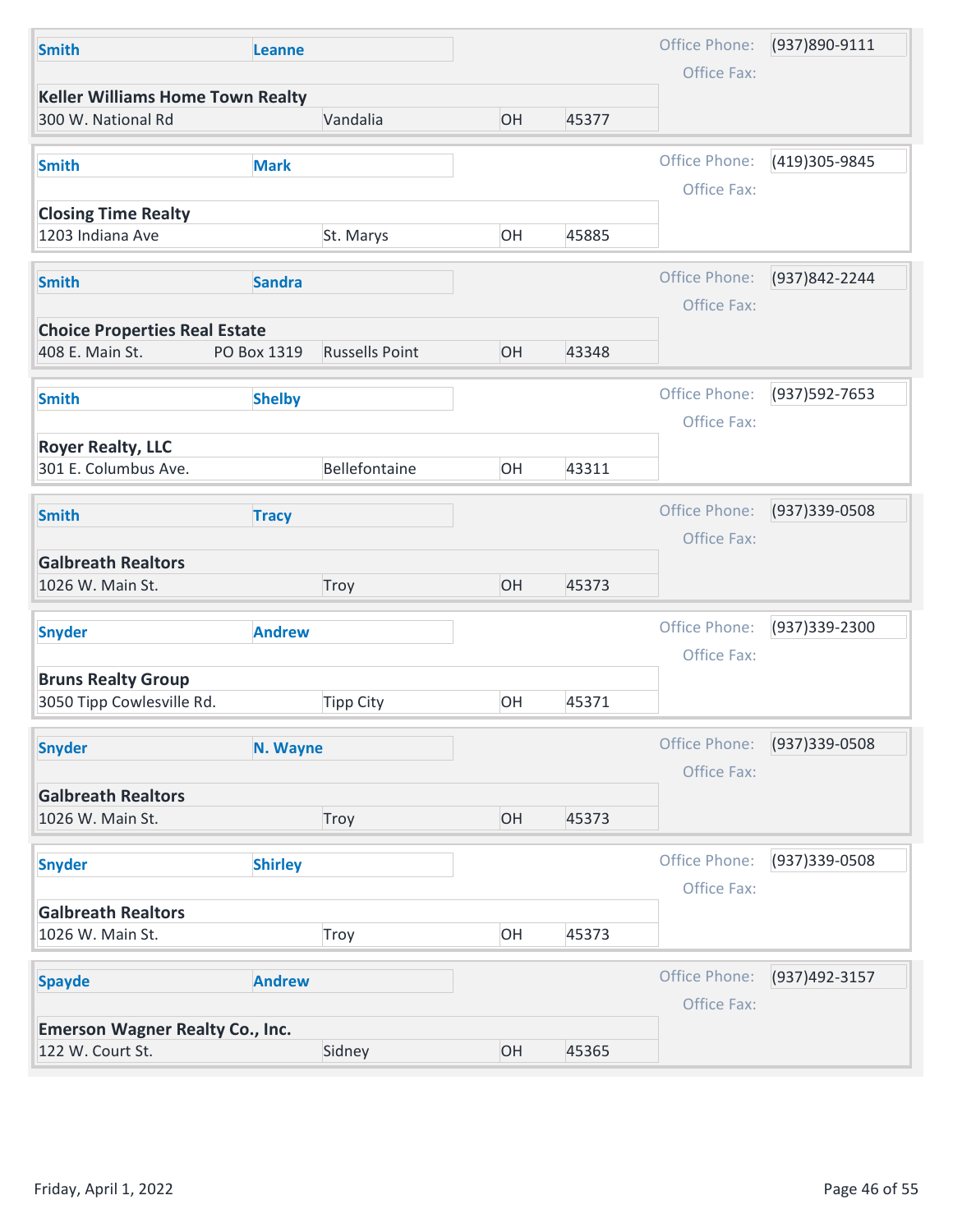| Office Phone:<br>(937)492-8055<br><b>Spillers</b><br><b>Kathy</b><br>Office Fax:<br><b>Realty 2000 Group</b><br>100 S. Main Ave. Suite 101<br>Sidney<br>OH<br>45365<br>Office Phone:<br>(419)394-7402<br>Erin<br><b>Spray</b><br>Office Fax:<br><b>Plus One Professionals</b><br>OH<br>45885<br>156 E. Spring St.<br>St. Marys<br>Office Phone:<br>(419) 586-6427<br><b>Ashlei</b><br><b>Springer</b><br>Office Fax:<br><b>Lakeshore Realtors</b><br>909 E. Wayne St. Suite 107<br>Celina<br>OH<br>45822<br>Office Phone:<br>(937) 592-4896<br><b>Kyle</b><br><b>Springs</b><br>Office Fax:<br>Zimmerman Realty, Ltd.<br>Bellefontaine<br>OH<br>143 Chillicothe Ave. West<br>43311<br>Office Phone:<br>(937) 935-9009<br><b>Patricia</b><br><b>St. Clair</b><br>Office Fax:<br><b>Fathom Realty OH LLC</b><br>West Liberty<br>102 Zanesfield Rd PO Box 182<br>OH<br>43357<br>Office Phone:<br>(937) 339-0508<br><b>Stallard</b><br><b>Lucas</b><br>Office Fax:<br><b>Galbreath Realtors</b><br>OH<br>1026 W. Main St.<br>Troy<br>45373<br>Office Phone:<br>(937)890-9111<br><b>Tim</b><br><b>Stammen</b><br>Office Fax:<br><b>Keller Williams Home Town Realty</b><br>Vandalia<br>OH<br>300 W. National Rd<br>45377<br>Office Phone:<br>$(419)738-1161$<br>CJ<br><b>Steinke</b><br>Office Fax:<br><b>Merritt Real Estate Professionals</b><br>Wapakoneta<br>OH<br>502 N Dixie Hwy. #2<br>45895<br>Office Phone:<br>(419) 586-6427<br><b>Cole</b><br><b>Stephens</b><br>Office Fax:<br><b>Lakeshore Realtors</b><br>OH<br>909 E. Wayne St. Suite 107<br>Celina<br>45822<br>Page 47 of 55<br>Friday, April 1, 2022 |  |  |  |  |
|------------------------------------------------------------------------------------------------------------------------------------------------------------------------------------------------------------------------------------------------------------------------------------------------------------------------------------------------------------------------------------------------------------------------------------------------------------------------------------------------------------------------------------------------------------------------------------------------------------------------------------------------------------------------------------------------------------------------------------------------------------------------------------------------------------------------------------------------------------------------------------------------------------------------------------------------------------------------------------------------------------------------------------------------------------------------------------------------------------------------------------------------------------------------------------------------------------------------------------------------------------------------------------------------------------------------------------------------------------------------------------------------------------------------------------------------------------------------------------------------------------------------------------------------------------------------------------------------------------------|--|--|--|--|
|                                                                                                                                                                                                                                                                                                                                                                                                                                                                                                                                                                                                                                                                                                                                                                                                                                                                                                                                                                                                                                                                                                                                                                                                                                                                                                                                                                                                                                                                                                                                                                                                                  |  |  |  |  |
|                                                                                                                                                                                                                                                                                                                                                                                                                                                                                                                                                                                                                                                                                                                                                                                                                                                                                                                                                                                                                                                                                                                                                                                                                                                                                                                                                                                                                                                                                                                                                                                                                  |  |  |  |  |
|                                                                                                                                                                                                                                                                                                                                                                                                                                                                                                                                                                                                                                                                                                                                                                                                                                                                                                                                                                                                                                                                                                                                                                                                                                                                                                                                                                                                                                                                                                                                                                                                                  |  |  |  |  |
|                                                                                                                                                                                                                                                                                                                                                                                                                                                                                                                                                                                                                                                                                                                                                                                                                                                                                                                                                                                                                                                                                                                                                                                                                                                                                                                                                                                                                                                                                                                                                                                                                  |  |  |  |  |
|                                                                                                                                                                                                                                                                                                                                                                                                                                                                                                                                                                                                                                                                                                                                                                                                                                                                                                                                                                                                                                                                                                                                                                                                                                                                                                                                                                                                                                                                                                                                                                                                                  |  |  |  |  |
|                                                                                                                                                                                                                                                                                                                                                                                                                                                                                                                                                                                                                                                                                                                                                                                                                                                                                                                                                                                                                                                                                                                                                                                                                                                                                                                                                                                                                                                                                                                                                                                                                  |  |  |  |  |
|                                                                                                                                                                                                                                                                                                                                                                                                                                                                                                                                                                                                                                                                                                                                                                                                                                                                                                                                                                                                                                                                                                                                                                                                                                                                                                                                                                                                                                                                                                                                                                                                                  |  |  |  |  |
|                                                                                                                                                                                                                                                                                                                                                                                                                                                                                                                                                                                                                                                                                                                                                                                                                                                                                                                                                                                                                                                                                                                                                                                                                                                                                                                                                                                                                                                                                                                                                                                                                  |  |  |  |  |
|                                                                                                                                                                                                                                                                                                                                                                                                                                                                                                                                                                                                                                                                                                                                                                                                                                                                                                                                                                                                                                                                                                                                                                                                                                                                                                                                                                                                                                                                                                                                                                                                                  |  |  |  |  |
|                                                                                                                                                                                                                                                                                                                                                                                                                                                                                                                                                                                                                                                                                                                                                                                                                                                                                                                                                                                                                                                                                                                                                                                                                                                                                                                                                                                                                                                                                                                                                                                                                  |  |  |  |  |
|                                                                                                                                                                                                                                                                                                                                                                                                                                                                                                                                                                                                                                                                                                                                                                                                                                                                                                                                                                                                                                                                                                                                                                                                                                                                                                                                                                                                                                                                                                                                                                                                                  |  |  |  |  |
|                                                                                                                                                                                                                                                                                                                                                                                                                                                                                                                                                                                                                                                                                                                                                                                                                                                                                                                                                                                                                                                                                                                                                                                                                                                                                                                                                                                                                                                                                                                                                                                                                  |  |  |  |  |
|                                                                                                                                                                                                                                                                                                                                                                                                                                                                                                                                                                                                                                                                                                                                                                                                                                                                                                                                                                                                                                                                                                                                                                                                                                                                                                                                                                                                                                                                                                                                                                                                                  |  |  |  |  |
|                                                                                                                                                                                                                                                                                                                                                                                                                                                                                                                                                                                                                                                                                                                                                                                                                                                                                                                                                                                                                                                                                                                                                                                                                                                                                                                                                                                                                                                                                                                                                                                                                  |  |  |  |  |
|                                                                                                                                                                                                                                                                                                                                                                                                                                                                                                                                                                                                                                                                                                                                                                                                                                                                                                                                                                                                                                                                                                                                                                                                                                                                                                                                                                                                                                                                                                                                                                                                                  |  |  |  |  |
|                                                                                                                                                                                                                                                                                                                                                                                                                                                                                                                                                                                                                                                                                                                                                                                                                                                                                                                                                                                                                                                                                                                                                                                                                                                                                                                                                                                                                                                                                                                                                                                                                  |  |  |  |  |
|                                                                                                                                                                                                                                                                                                                                                                                                                                                                                                                                                                                                                                                                                                                                                                                                                                                                                                                                                                                                                                                                                                                                                                                                                                                                                                                                                                                                                                                                                                                                                                                                                  |  |  |  |  |
|                                                                                                                                                                                                                                                                                                                                                                                                                                                                                                                                                                                                                                                                                                                                                                                                                                                                                                                                                                                                                                                                                                                                                                                                                                                                                                                                                                                                                                                                                                                                                                                                                  |  |  |  |  |
|                                                                                                                                                                                                                                                                                                                                                                                                                                                                                                                                                                                                                                                                                                                                                                                                                                                                                                                                                                                                                                                                                                                                                                                                                                                                                                                                                                                                                                                                                                                                                                                                                  |  |  |  |  |
|                                                                                                                                                                                                                                                                                                                                                                                                                                                                                                                                                                                                                                                                                                                                                                                                                                                                                                                                                                                                                                                                                                                                                                                                                                                                                                                                                                                                                                                                                                                                                                                                                  |  |  |  |  |
|                                                                                                                                                                                                                                                                                                                                                                                                                                                                                                                                                                                                                                                                                                                                                                                                                                                                                                                                                                                                                                                                                                                                                                                                                                                                                                                                                                                                                                                                                                                                                                                                                  |  |  |  |  |
|                                                                                                                                                                                                                                                                                                                                                                                                                                                                                                                                                                                                                                                                                                                                                                                                                                                                                                                                                                                                                                                                                                                                                                                                                                                                                                                                                                                                                                                                                                                                                                                                                  |  |  |  |  |
|                                                                                                                                                                                                                                                                                                                                                                                                                                                                                                                                                                                                                                                                                                                                                                                                                                                                                                                                                                                                                                                                                                                                                                                                                                                                                                                                                                                                                                                                                                                                                                                                                  |  |  |  |  |
|                                                                                                                                                                                                                                                                                                                                                                                                                                                                                                                                                                                                                                                                                                                                                                                                                                                                                                                                                                                                                                                                                                                                                                                                                                                                                                                                                                                                                                                                                                                                                                                                                  |  |  |  |  |
|                                                                                                                                                                                                                                                                                                                                                                                                                                                                                                                                                                                                                                                                                                                                                                                                                                                                                                                                                                                                                                                                                                                                                                                                                                                                                                                                                                                                                                                                                                                                                                                                                  |  |  |  |  |
|                                                                                                                                                                                                                                                                                                                                                                                                                                                                                                                                                                                                                                                                                                                                                                                                                                                                                                                                                                                                                                                                                                                                                                                                                                                                                                                                                                                                                                                                                                                                                                                                                  |  |  |  |  |
|                                                                                                                                                                                                                                                                                                                                                                                                                                                                                                                                                                                                                                                                                                                                                                                                                                                                                                                                                                                                                                                                                                                                                                                                                                                                                                                                                                                                                                                                                                                                                                                                                  |  |  |  |  |
|                                                                                                                                                                                                                                                                                                                                                                                                                                                                                                                                                                                                                                                                                                                                                                                                                                                                                                                                                                                                                                                                                                                                                                                                                                                                                                                                                                                                                                                                                                                                                                                                                  |  |  |  |  |
|                                                                                                                                                                                                                                                                                                                                                                                                                                                                                                                                                                                                                                                                                                                                                                                                                                                                                                                                                                                                                                                                                                                                                                                                                                                                                                                                                                                                                                                                                                                                                                                                                  |  |  |  |  |
|                                                                                                                                                                                                                                                                                                                                                                                                                                                                                                                                                                                                                                                                                                                                                                                                                                                                                                                                                                                                                                                                                                                                                                                                                                                                                                                                                                                                                                                                                                                                                                                                                  |  |  |  |  |
|                                                                                                                                                                                                                                                                                                                                                                                                                                                                                                                                                                                                                                                                                                                                                                                                                                                                                                                                                                                                                                                                                                                                                                                                                                                                                                                                                                                                                                                                                                                                                                                                                  |  |  |  |  |
|                                                                                                                                                                                                                                                                                                                                                                                                                                                                                                                                                                                                                                                                                                                                                                                                                                                                                                                                                                                                                                                                                                                                                                                                                                                                                                                                                                                                                                                                                                                                                                                                                  |  |  |  |  |
|                                                                                                                                                                                                                                                                                                                                                                                                                                                                                                                                                                                                                                                                                                                                                                                                                                                                                                                                                                                                                                                                                                                                                                                                                                                                                                                                                                                                                                                                                                                                                                                                                  |  |  |  |  |
|                                                                                                                                                                                                                                                                                                                                                                                                                                                                                                                                                                                                                                                                                                                                                                                                                                                                                                                                                                                                                                                                                                                                                                                                                                                                                                                                                                                                                                                                                                                                                                                                                  |  |  |  |  |
|                                                                                                                                                                                                                                                                                                                                                                                                                                                                                                                                                                                                                                                                                                                                                                                                                                                                                                                                                                                                                                                                                                                                                                                                                                                                                                                                                                                                                                                                                                                                                                                                                  |  |  |  |  |
|                                                                                                                                                                                                                                                                                                                                                                                                                                                                                                                                                                                                                                                                                                                                                                                                                                                                                                                                                                                                                                                                                                                                                                                                                                                                                                                                                                                                                                                                                                                                                                                                                  |  |  |  |  |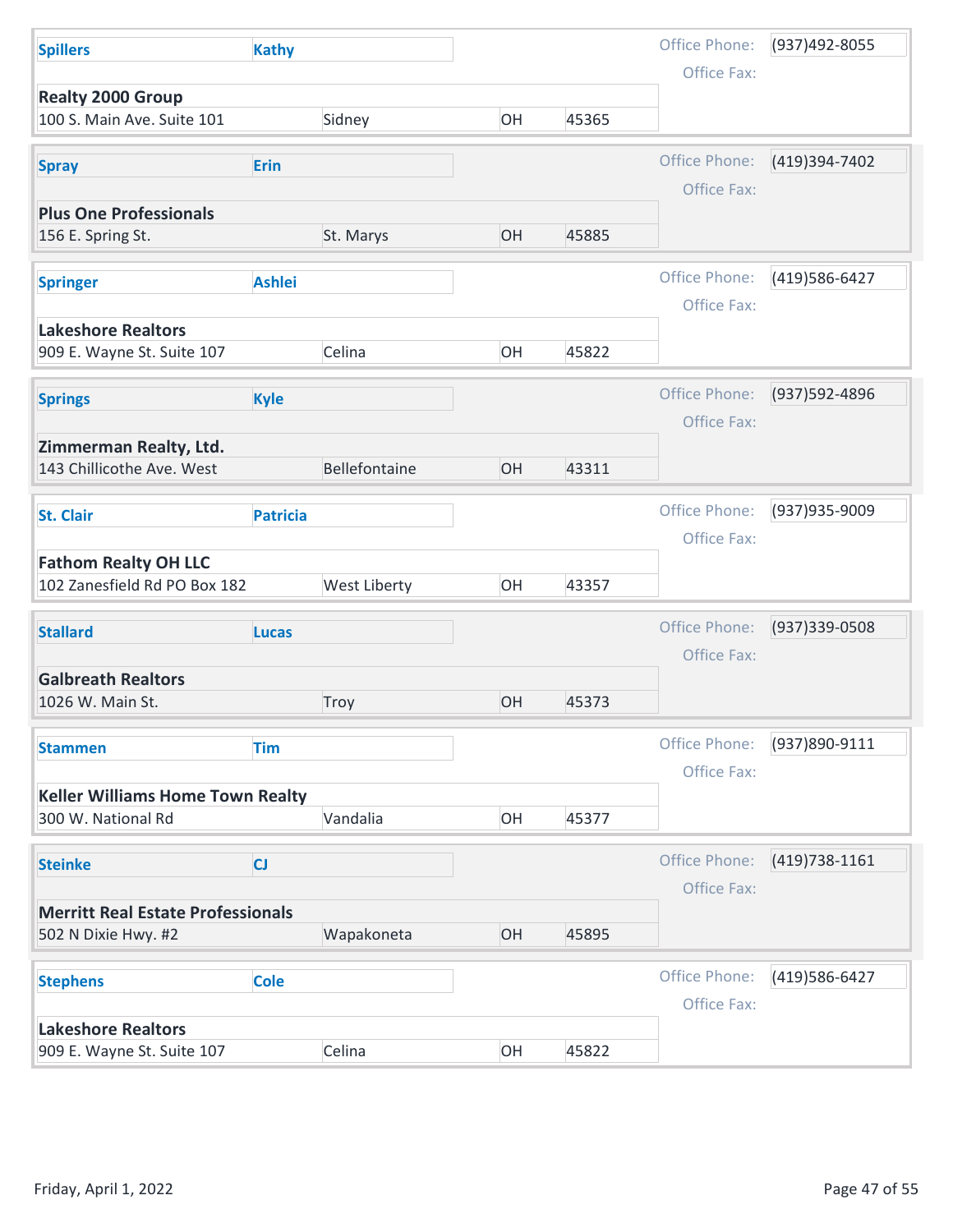| <b>Stewart</b>                                               | <b>Andrea</b> |               |    |       | Office Phone:                | (934)492-1447     |
|--------------------------------------------------------------|---------------|---------------|----|-------|------------------------------|-------------------|
| <b>Berkshire Hathaway HS Pro Rlty</b>                        |               |               |    |       | Office Fax:                  |                   |
| 247 W. Court St.                                             |               | Sidney        | OH | 45365 |                              |                   |
| <b>Stichter</b>                                              | <b>Jerry</b>  |               |    |       | Office Phone:                | (937) 335 - 2522  |
| <b>Garden Gate Realty, Inc.</b>                              |               |               |    |       | Office Fax:                  |                   |
| 712 W. Main St.                                              |               | Troy          | OH | 45373 |                              |                   |
| <b>Stinebaugh</b>                                            | <b>Thomas</b> |               |    |       | Office Phone:                | (419) 738-3232    |
| <b>Binkley Real Estate, LLC</b>                              |               |               |    |       | Office Fax:                  |                   |
| 121 W. Auglaize St.                                          |               | Wapakoneta    | OH | 45895 |                              |                   |
| <b>Stockton</b>                                              | <b>Cara</b>   |               |    |       | Office Phone:                | (937) 935-8008    |
|                                                              |               |               |    |       | Office Fax:                  |                   |
| <b>Fathom Realty OH LLC</b><br>102 Zanesfield Rd. PO Box 182 |               | West Liberty  | OH | 43357 |                              |                   |
| <b>Stolly</b>                                                | Amy           |               |    |       | Office Phone:                | (937) 935-8008    |
|                                                              |               |               |    |       | Office Fax:                  |                   |
| <b>Fathom Realty OH LLC</b><br>102 Zanesfield Rd PO Box 182  |               | West Liberty  | OH | 43357 |                              |                   |
| <b>Stoner</b>                                                | John          |               |    |       | Office Phone:                | (937) 592-4896    |
| Zimmerman Realty, Ltd.                                       |               |               |    |       | Office Fax:                  |                   |
| 143 Chillicothe Ave. West                                    |               | Bellefontaine | OH | 43311 |                              |                   |
| <b>Stover</b>                                                | <b>Shari</b>  |               |    |       | Office Phone:                | $(937)335 - 2522$ |
|                                                              |               |               |    |       | Office Fax:                  |                   |
| <b>Garden Gate Realty, Inc.</b><br>712 W. Main St.           |               | Troy          | OH | 45373 |                              |                   |
|                                                              |               |               |    |       |                              |                   |
| <b>Stringfield</b>                                           | <b>Tessa</b>  |               |    |       | Office Phone:<br>Office Fax: | (937)435-6000     |
| <b>Home Experts Realty</b>                                   |               |               |    |       |                              |                   |
| 315 E. Court St.                                             |               | Sidney        | OH | 45365 |                              |                   |
| <b>Stroh</b>                                                 | <b>Dillon</b> |               |    |       | Office Phone:                | (419)394-7402     |
|                                                              |               |               |    |       | Office Fax:                  |                   |
|                                                              |               | St. Marys     | OH | 45885 |                              |                   |
| <b>Plus One Professionals</b><br>156 E. Spring St.           |               |               |    |       |                              |                   |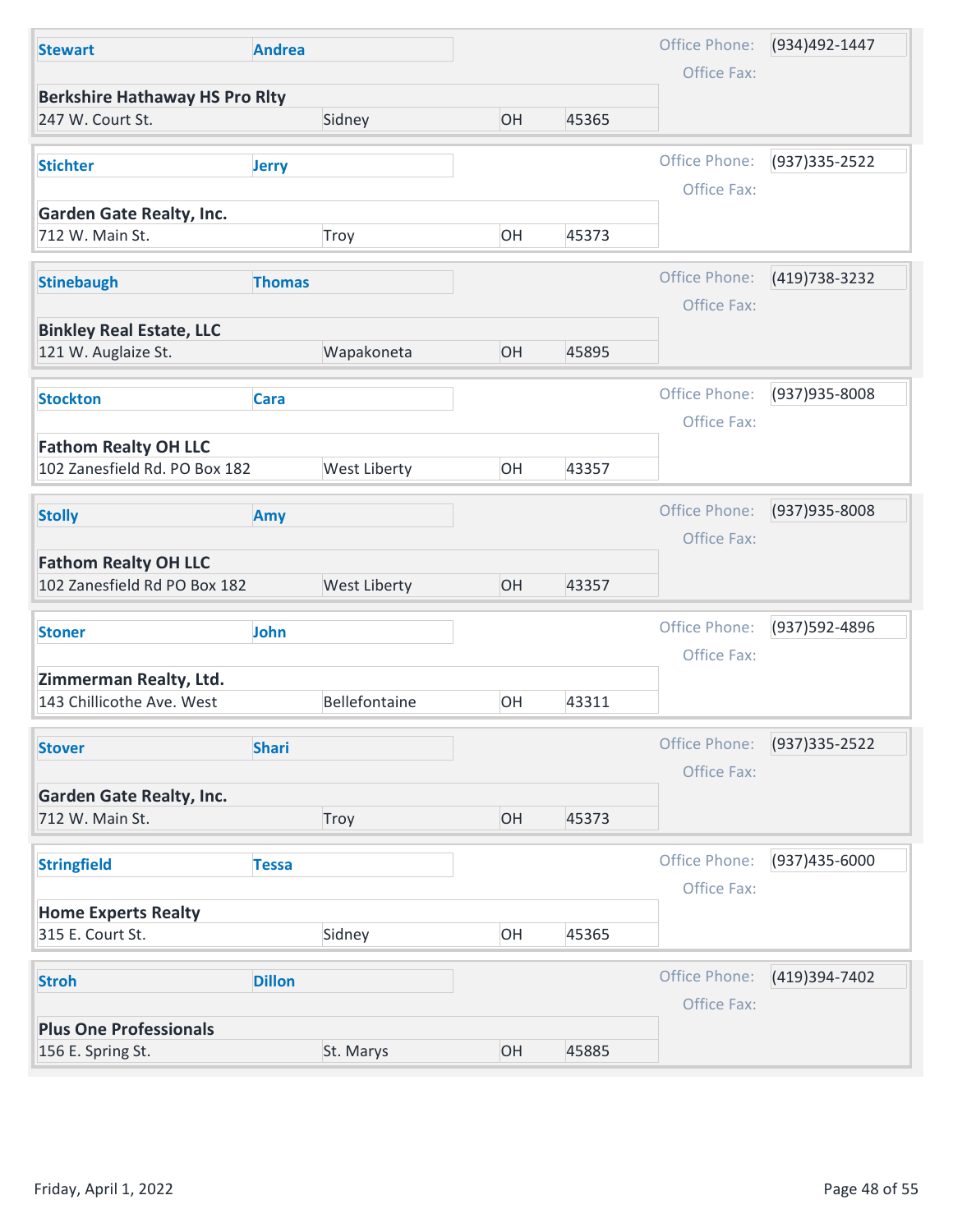| <b>Strunk</b>                                               | <b>Brian</b>   |                       |    |       | Office Phone: | (937)497-7961    |
|-------------------------------------------------------------|----------------|-----------------------|----|-------|---------------|------------------|
| <b>Gay Smith/Associates</b>                                 |                |                       |    |       | Office Fax:   |                  |
| 216 E. Poplar St.                                           |                | Sidney                | OH | 45365 |               |                  |
| <b>Stuber</b>                                               | <b>Bradley</b> |                       |    |       | Office Phone: | (937) 592-4896   |
|                                                             |                |                       |    |       | Office Fax:   |                  |
| Zimmerman Realty, Ltd.<br>143 Chillicothe Ave. West         |                | Bellefontaine         | OH | 43311 |               |                  |
| <b>Stuchell</b>                                             | <b>Amanda</b>  |                       |    |       | Office Phone: | (937) 339-0508   |
|                                                             |                |                       |    |       | Office Fax:   |                  |
| <b>Galbreath Realtors</b><br>1026 W. Main St.               |                | Troy                  | OH | 45373 |               |                  |
|                                                             |                |                       |    |       |               |                  |
| <b>Suchland</b>                                             | <b>Amanda</b>  |                       |    |       | Office Phone: | (419) 953 - 3752 |
| <b>Suchland Realty Group</b>                                |                |                       |    |       | Office Fax:   |                  |
| 8330 Burd Rd.                                               |                | Celina                | OH | 45822 |               |                  |
| <b>Suchland</b>                                             | <b>Nathan</b>  |                       |    |       | Office Phone: | (419) 953 - 3752 |
|                                                             |                |                       |    |       | Office Fax:   |                  |
| <b>Suchland Realty Group</b>                                |                |                       |    |       |               |                  |
| 8330 Burd Rd.                                               |                | Celina                | OH | 45822 |               |                  |
| <b>Suerdick</b>                                             | <b>Kris</b>    |                       |    |       | Office Phone: | (937) 842-2244   |
|                                                             |                |                       |    |       | Office Fax:   |                  |
| <b>Choice Properties Real Estate</b><br>123 W. Columbus Ave |                | Bellefontaine         | OH | 43311 |               |                  |
|                                                             |                |                       |    |       |               |                  |
| <b>Sunderhaus</b>                                           | <b>Cathy</b>   |                       |    |       | Office Phone: | (419)363-2300    |
| Homes at Ohio's Edge Realty, LLC                            |                |                       |    |       | Office Fax:   |                  |
| 166 N. Main St., Suite B                                    |                | Rockford              | OH | 45882 |               |                  |
|                                                             |                |                       |    |       | Office Phone: | (937)842-2244    |
| <b>Szaruga</b>                                              | Angela         |                       |    |       | Office Fax:   |                  |
| <b>Choice Properties Real Estate</b>                        |                |                       |    |       |               |                  |
| 408 E. Main St.                                             | PO Box 1319    | <b>Russells Point</b> | OH | 43348 |               |                  |
| <b>Terando</b>                                              | <b>Angela</b>  |                       |    |       | Office Phone: | (937) 335-5252   |
|                                                             |                |                       |    |       | Office Fax:   |                  |
|                                                             |                | Troy                  | OH | 45373 |               |                  |
| <b>Garden Gate Realty, Inc.</b><br>712 W. Main St.          |                |                       |    |       |               |                  |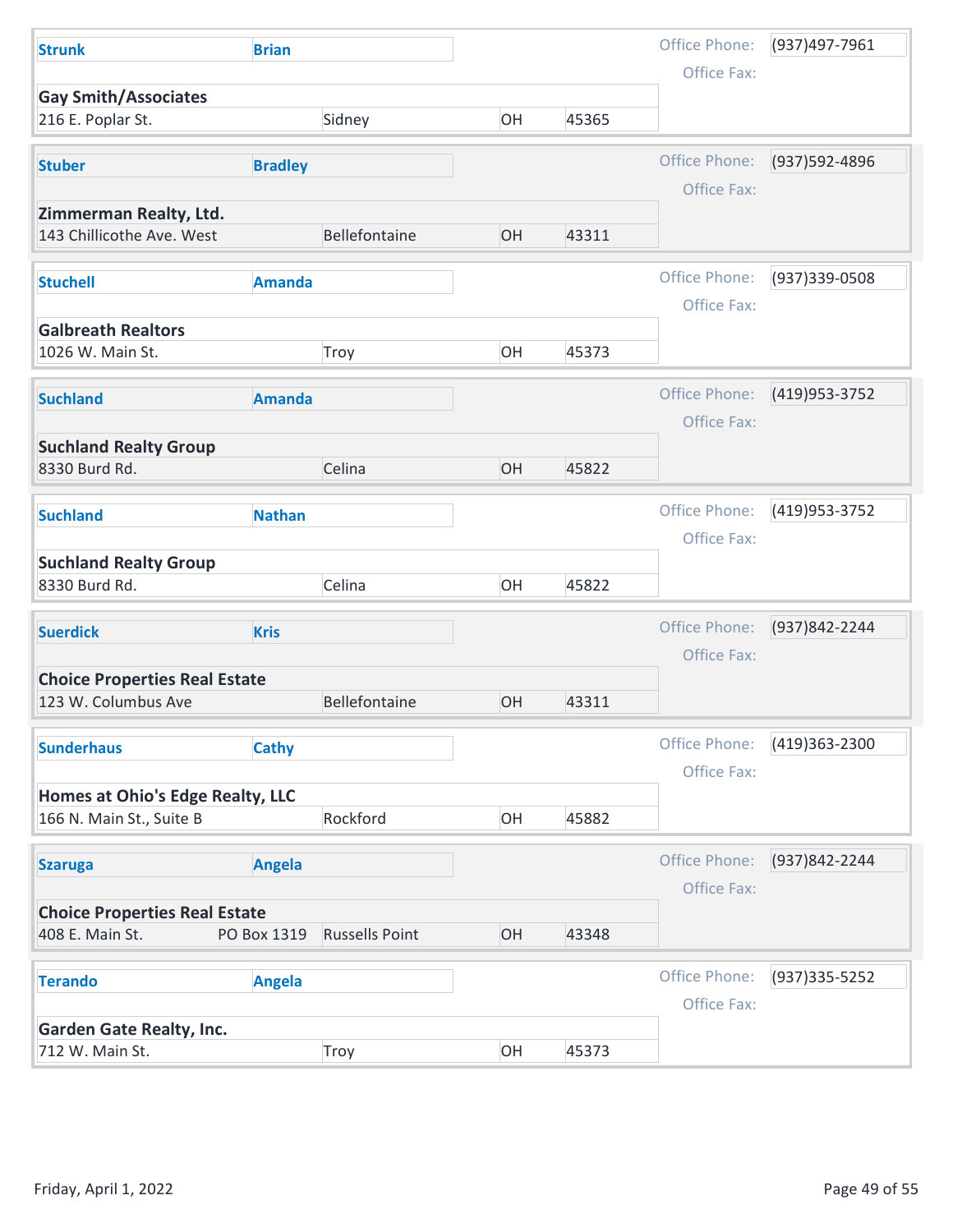| Office Phone:<br>(937) 339-0508<br><b>Shari</b><br><b>Thokey</b><br>Office Fax:<br><b>Galbreath Realtors</b><br>1026 W. Main St.<br>Troy<br>OH<br>45373<br>Office Phone:<br>(937) 592-4896<br><b>Tyler</b><br><b>Thompson</b><br>Office Fax:<br>Zimmerman Realty, Ltd.<br>143 Chillicothe Ave. West<br>Bellefontaine<br>OH<br>43311<br>Office Phone:<br>(937)498-4725<br>Rita<br><b>Thurman</b><br>Office Fax:<br><b>Brokers Real Estate, Inc.</b><br>302 W. Russell Rd.<br>Sidney<br>OH<br>45365<br>Office Phone:<br>(937)492-3157<br><b>Ruth Ann</b><br><b>Tillman</b><br>Office Fax:<br><b>Emerson Wagner Realty Co., Inc.</b><br>Sidney<br>OH<br>122 W. Court St.<br>45365<br>Office Phone:<br>(937)492-3157<br><b>Gladys</b><br><b>Torres</b><br>Office Fax:<br><b>Emerson Wagner Realty Co., Inc.</b><br>OH<br>122 W. Court St.<br>Sidney<br>45365<br>Office Phone:<br>(937) 652-1974<br><b>Judith</b><br><b>Tullis</b><br>Office Fax:<br>Henderson Land Investment, Co. |
|--------------------------------------------------------------------------------------------------------------------------------------------------------------------------------------------------------------------------------------------------------------------------------------------------------------------------------------------------------------------------------------------------------------------------------------------------------------------------------------------------------------------------------------------------------------------------------------------------------------------------------------------------------------------------------------------------------------------------------------------------------------------------------------------------------------------------------------------------------------------------------------------------------------------------------------------------------------------------------|
|                                                                                                                                                                                                                                                                                                                                                                                                                                                                                                                                                                                                                                                                                                                                                                                                                                                                                                                                                                                |
|                                                                                                                                                                                                                                                                                                                                                                                                                                                                                                                                                                                                                                                                                                                                                                                                                                                                                                                                                                                |
|                                                                                                                                                                                                                                                                                                                                                                                                                                                                                                                                                                                                                                                                                                                                                                                                                                                                                                                                                                                |
|                                                                                                                                                                                                                                                                                                                                                                                                                                                                                                                                                                                                                                                                                                                                                                                                                                                                                                                                                                                |
|                                                                                                                                                                                                                                                                                                                                                                                                                                                                                                                                                                                                                                                                                                                                                                                                                                                                                                                                                                                |
|                                                                                                                                                                                                                                                                                                                                                                                                                                                                                                                                                                                                                                                                                                                                                                                                                                                                                                                                                                                |
|                                                                                                                                                                                                                                                                                                                                                                                                                                                                                                                                                                                                                                                                                                                                                                                                                                                                                                                                                                                |
|                                                                                                                                                                                                                                                                                                                                                                                                                                                                                                                                                                                                                                                                                                                                                                                                                                                                                                                                                                                |
|                                                                                                                                                                                                                                                                                                                                                                                                                                                                                                                                                                                                                                                                                                                                                                                                                                                                                                                                                                                |
|                                                                                                                                                                                                                                                                                                                                                                                                                                                                                                                                                                                                                                                                                                                                                                                                                                                                                                                                                                                |
|                                                                                                                                                                                                                                                                                                                                                                                                                                                                                                                                                                                                                                                                                                                                                                                                                                                                                                                                                                                |
|                                                                                                                                                                                                                                                                                                                                                                                                                                                                                                                                                                                                                                                                                                                                                                                                                                                                                                                                                                                |
|                                                                                                                                                                                                                                                                                                                                                                                                                                                                                                                                                                                                                                                                                                                                                                                                                                                                                                                                                                                |
|                                                                                                                                                                                                                                                                                                                                                                                                                                                                                                                                                                                                                                                                                                                                                                                                                                                                                                                                                                                |
|                                                                                                                                                                                                                                                                                                                                                                                                                                                                                                                                                                                                                                                                                                                                                                                                                                                                                                                                                                                |
|                                                                                                                                                                                                                                                                                                                                                                                                                                                                                                                                                                                                                                                                                                                                                                                                                                                                                                                                                                                |
|                                                                                                                                                                                                                                                                                                                                                                                                                                                                                                                                                                                                                                                                                                                                                                                                                                                                                                                                                                                |
|                                                                                                                                                                                                                                                                                                                                                                                                                                                                                                                                                                                                                                                                                                                                                                                                                                                                                                                                                                                |
|                                                                                                                                                                                                                                                                                                                                                                                                                                                                                                                                                                                                                                                                                                                                                                                                                                                                                                                                                                                |
|                                                                                                                                                                                                                                                                                                                                                                                                                                                                                                                                                                                                                                                                                                                                                                                                                                                                                                                                                                                |
| OH<br>43078<br>606 Scioto St.<br>Urbana                                                                                                                                                                                                                                                                                                                                                                                                                                                                                                                                                                                                                                                                                                                                                                                                                                                                                                                                        |
| Office Phone:<br>(866)212-4991<br>Patricia M.<br><b>Turman</b>                                                                                                                                                                                                                                                                                                                                                                                                                                                                                                                                                                                                                                                                                                                                                                                                                                                                                                                 |
| Office Fax:                                                                                                                                                                                                                                                                                                                                                                                                                                                                                                                                                                                                                                                                                                                                                                                                                                                                                                                                                                    |
| eXp Realty<br>Dublin<br>OH<br>43017                                                                                                                                                                                                                                                                                                                                                                                                                                                                                                                                                                                                                                                                                                                                                                                                                                                                                                                                            |
| 545 Metro Pl. S., Ste. 100                                                                                                                                                                                                                                                                                                                                                                                                                                                                                                                                                                                                                                                                                                                                                                                                                                                                                                                                                     |
| Office Phone:<br>(419) 738-3232<br><b>Maisie</b><br><b>Tyler</b>                                                                                                                                                                                                                                                                                                                                                                                                                                                                                                                                                                                                                                                                                                                                                                                                                                                                                                               |
| Office Fax:                                                                                                                                                                                                                                                                                                                                                                                                                                                                                                                                                                                                                                                                                                                                                                                                                                                                                                                                                                    |
| 45895                                                                                                                                                                                                                                                                                                                                                                                                                                                                                                                                                                                                                                                                                                                                                                                                                                                                                                                                                                          |
|                                                                                                                                                                                                                                                                                                                                                                                                                                                                                                                                                                                                                                                                                                                                                                                                                                                                                                                                                                                |
| <b>Jacob</b><br>Valenti                                                                                                                                                                                                                                                                                                                                                                                                                                                                                                                                                                                                                                                                                                                                                                                                                                                                                                                                                        |
|                                                                                                                                                                                                                                                                                                                                                                                                                                                                                                                                                                                                                                                                                                                                                                                                                                                                                                                                                                                |
| 121 W. Auglaize St.<br>Wapakoneta<br>OH<br>45895                                                                                                                                                                                                                                                                                                                                                                                                                                                                                                                                                                                                                                                                                                                                                                                                                                                                                                                               |
| <b>Binkley Real Estate, LLC</b><br>Wapakoneta<br>OH<br>121 W. Auglaize St.<br>Office Phone:<br>(419) 738-3232<br>Office Fax:<br><b>Binkley Real Estate, LLC</b>                                                                                                                                                                                                                                                                                                                                                                                                                                                                                                                                                                                                                                                                                                                                                                                                                |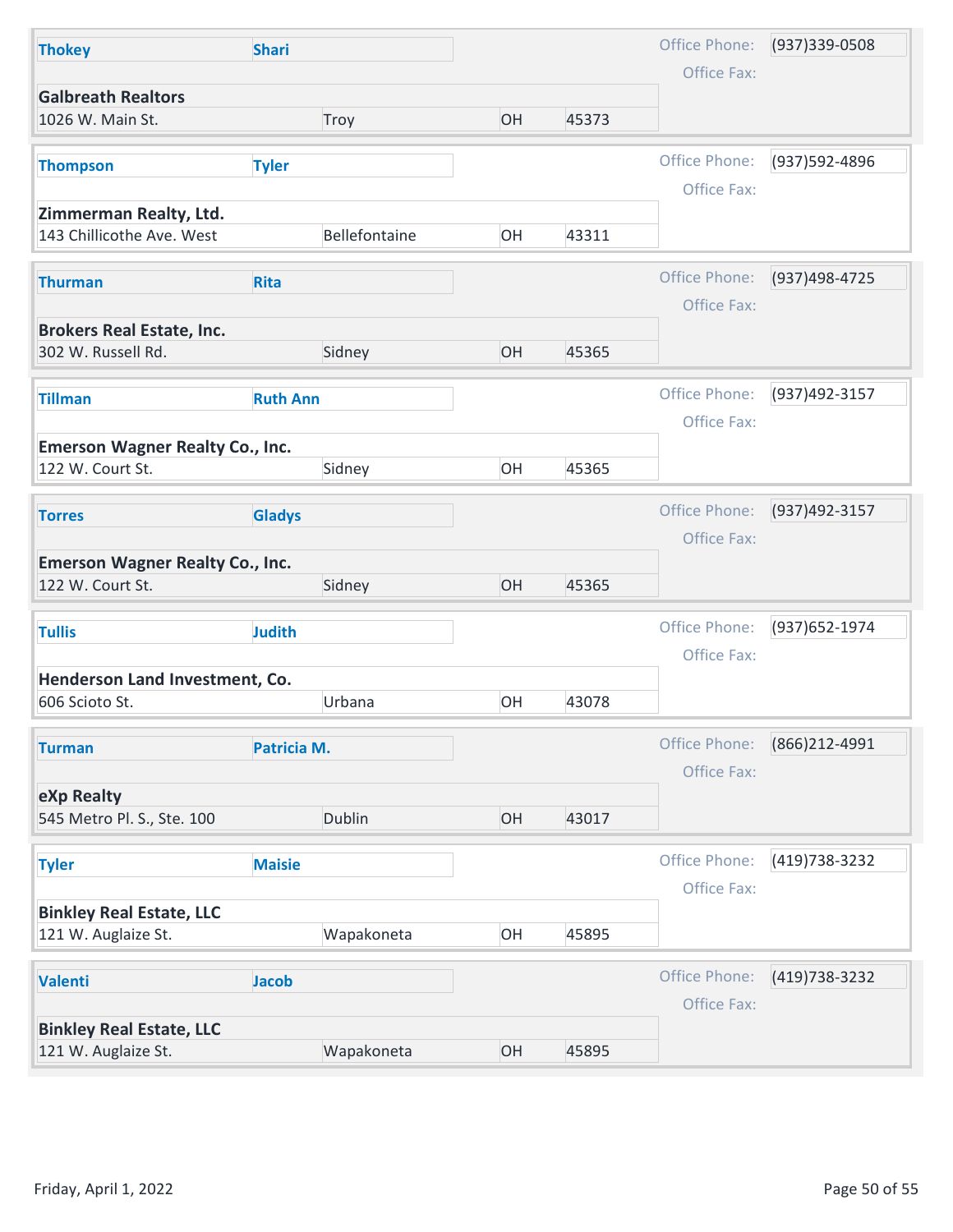| <b>Olivia</b><br>Sidney |                                                                                                                                                                                                                                             |                      | Office Phone:                    |                                                                                                                              |
|-------------------------|---------------------------------------------------------------------------------------------------------------------------------------------------------------------------------------------------------------------------------------------|----------------------|----------------------------------|------------------------------------------------------------------------------------------------------------------------------|
|                         |                                                                                                                                                                                                                                             |                      |                                  | (937) 538-4772                                                                                                               |
|                         |                                                                                                                                                                                                                                             |                      | Office Fax:                      |                                                                                                                              |
|                         | OH                                                                                                                                                                                                                                          | 45365                |                                  |                                                                                                                              |
|                         |                                                                                                                                                                                                                                             |                      |                                  |                                                                                                                              |
| <b>Brandon</b>          |                                                                                                                                                                                                                                             |                      | Office Phone:                    | (937) 339-2222                                                                                                               |
|                         |                                                                                                                                                                                                                                             |                      | Office Fax:                      |                                                                                                                              |
|                         |                                                                                                                                                                                                                                             |                      |                                  |                                                                                                                              |
|                         |                                                                                                                                                                                                                                             |                      |                                  |                                                                                                                              |
|                         |                                                                                                                                                                                                                                             |                      |                                  | (937)497-7663                                                                                                                |
|                         |                                                                                                                                                                                                                                             |                      |                                  |                                                                                                                              |
|                         |                                                                                                                                                                                                                                             |                      |                                  |                                                                                                                              |
| Sidney                  | OH                                                                                                                                                                                                                                          | 45365                |                                  |                                                                                                                              |
|                         |                                                                                                                                                                                                                                             |                      |                                  |                                                                                                                              |
|                         |                                                                                                                                                                                                                                             |                      |                                  | (419)300-9631                                                                                                                |
|                         |                                                                                                                                                                                                                                             |                      | Office Fax:                      |                                                                                                                              |
|                         |                                                                                                                                                                                                                                             |                      |                                  |                                                                                                                              |
|                         |                                                                                                                                                                                                                                             |                      |                                  |                                                                                                                              |
|                         |                                                                                                                                                                                                                                             |                      | Office Phone:                    | (937)497-7663                                                                                                                |
|                         |                                                                                                                                                                                                                                             |                      |                                  |                                                                                                                              |
|                         |                                                                                                                                                                                                                                             |                      |                                  |                                                                                                                              |
| Sidney                  | OH                                                                                                                                                                                                                                          | 45365                |                                  |                                                                                                                              |
|                         |                                                                                                                                                                                                                                             |                      |                                  |                                                                                                                              |
|                         |                                                                                                                                                                                                                                             |                      |                                  | (419) 586-2313                                                                                                               |
|                         |                                                                                                                                                                                                                                             |                      |                                  |                                                                                                                              |
|                         |                                                                                                                                                                                                                                             |                      |                                  |                                                                                                                              |
|                         |                                                                                                                                                                                                                                             |                      |                                  |                                                                                                                              |
|                         |                                                                                                                                                                                                                                             |                      | Office Phone:                    | (937)498-4725                                                                                                                |
|                         |                                                                                                                                                                                                                                             |                      | Office Fax:                      |                                                                                                                              |
|                         |                                                                                                                                                                                                                                             |                      |                                  |                                                                                                                              |
| Sidney                  | OH                                                                                                                                                                                                                                          | 45365                |                                  |                                                                                                                              |
|                         |                                                                                                                                                                                                                                             |                      |                                  |                                                                                                                              |
|                         |                                                                                                                                                                                                                                             |                      |                                  | (937) 538-0588                                                                                                               |
|                         |                                                                                                                                                                                                                                             |                      |                                  |                                                                                                                              |
|                         |                                                                                                                                                                                                                                             |                      |                                  |                                                                                                                              |
|                         |                                                                                                                                                                                                                                             |                      |                                  |                                                                                                                              |
|                         |                                                                                                                                                                                                                                             |                      | Office Phone:                    | (419)629-4663                                                                                                                |
|                         |                                                                                                                                                                                                                                             |                      | Office Fax:                      |                                                                                                                              |
|                         |                                                                                                                                                                                                                                             |                      |                                  |                                                                                                                              |
| St. Marys               | OH                                                                                                                                                                                                                                          | 45885                |                                  |                                                                                                                              |
|                         | <b>Berkshire Hathaway HS Pro Rity</b><br>Troy<br><b>Abby</b><br><b>Elizabeth</b><br>St. Marys<br><b>Justin</b><br><b>Brandi</b><br>Celina<br><b>Alisha</b><br><b>Buffy</b><br>Troy<br><b>Debra</b><br><b>Berkshire Hathaway HS Pro Rity</b> | OH<br>OH<br>OH<br>OH | 45373<br>45885<br>45822<br>45373 | Office Phone:<br>Office Fax:<br>Office Phone:<br>Office Fax:<br>Office Phone:<br>Office Fax:<br>Office Phone:<br>Office Fax: |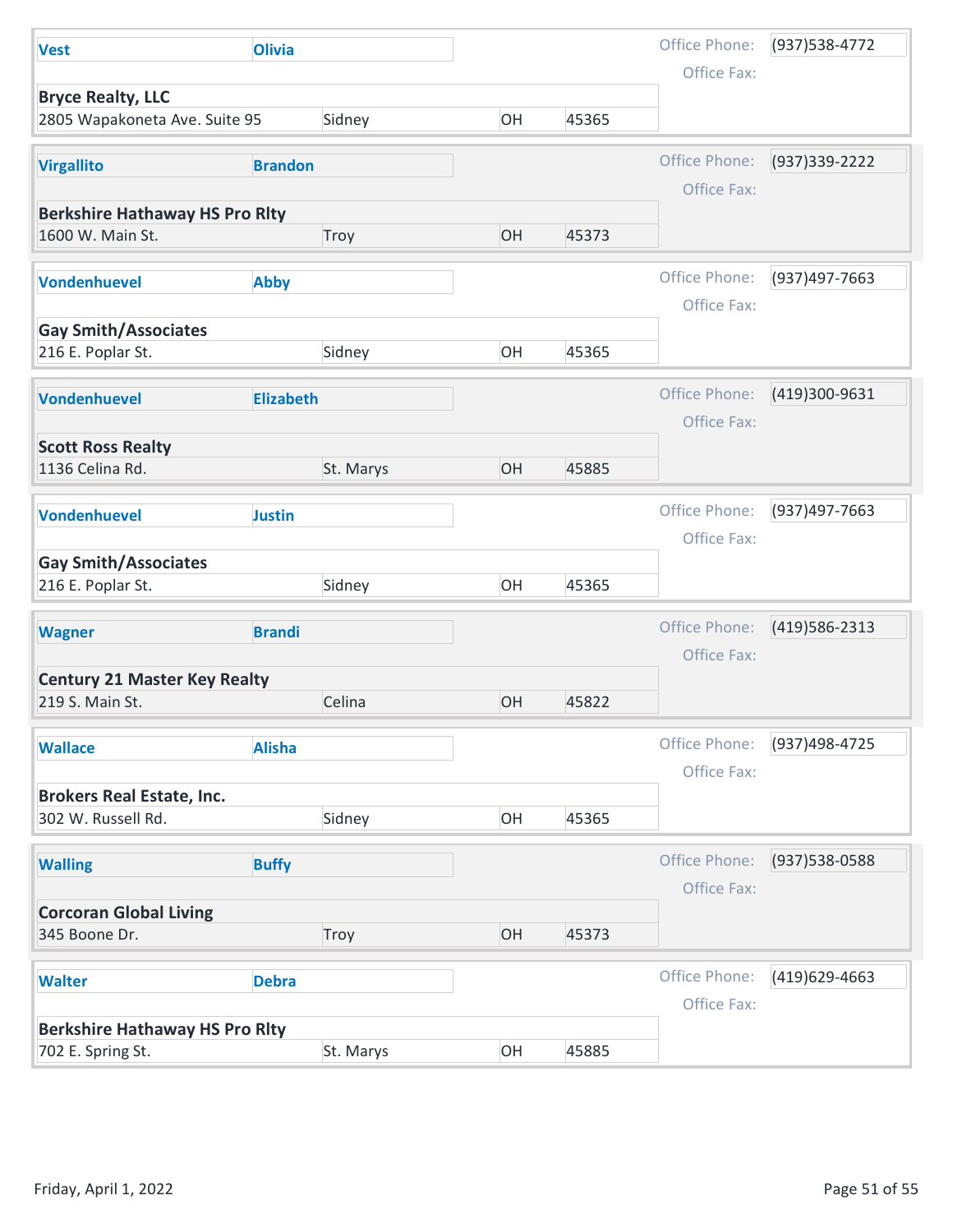| <b>Walterbusch</b>                             | <b>James</b>        |    |       | Office Phone:                | (419) 628-3276 |
|------------------------------------------------|---------------------|----|-------|------------------------------|----------------|
| Arnold Group, Inc.<br>12994 East Shelby Rd.    | Minster             | OH | 45865 | Office Fax:                  |                |
| <b>Watercutter</b>                             | <b>Connie</b>       |    |       | Office Phone:                | (937) 538-0588 |
|                                                |                     |    |       | Office Fax:                  |                |
| <b>Corcoran Global Living</b><br>345 Boone Dr. | Try                 | OH | 45373 |                              |                |
|                                                |                     |    |       |                              |                |
| <b>Watercutter</b>                             | <b>Matthew</b>      |    |       | Office Phone:<br>Office Fax: | (937) 538-0588 |
| <b>Corcoran Global Living</b>                  |                     |    |       |                              |                |
| 345 Boone Drive                                | Troy                | OH | 45373 |                              |                |
| <b>Watercutter</b>                             | <b>Stephanie</b>    |    |       | Office Phone:<br>Office Fax: | (937) 538-0588 |
| <b>Corcoran Global Living</b>                  |                     |    |       |                              |                |
| 345 Boone Dr.                                  | Troy                | OH | 45373 |                              |                |
| <b>Watt</b>                                    | Amy                 |    |       | Office Phone:                | (937)440-8740  |
|                                                |                     |    |       | Office Fax:                  |                |
| <b>HER, Realtors</b><br>11 E. Main St.         | Troy                | OH | 45373 |                              |                |
| <b>Watt</b>                                    | <b>Mikah</b>        |    |       | Office Phone:                | (937)440-8740  |
|                                                |                     |    |       | Office Fax:                  |                |
| <b>HER, Realtors</b><br>11 E. Main St.         | Troy                | OH | 45373 |                              |                |
| <b>Weldy</b>                                   | Jaime               |    |       | Office Phone:                | (937) 528-1928 |
| <b>Client's Choice Realty, LLC</b>             |                     |    |       | Office Fax:                  |                |
| <b>PO Box 160</b>                              | <b>Tremont City</b> | OH | 45372 |                              |                |
|                                                | <b>Travis</b>       |    |       | Office Phone:                | (937) 528-1928 |
| <b>Weldy</b>                                   |                     |    |       | Office Fax:                  |                |
| <b>Client's Choice Realty, LLC</b>             |                     |    |       |                              |                |
| PO Box 160                                     | <b>Tremont City</b> | OH | 45372 |                              |                |
|                                                | <b>Edson</b>        |    |       | Office Phone:                | (937) 339-2222 |
| <b>Wentworth</b>                               |                     |    |       | Office Fax:                  |                |
| <b>Berkshire Hathaway HS Pro Rity</b>          |                     |    |       |                              |                |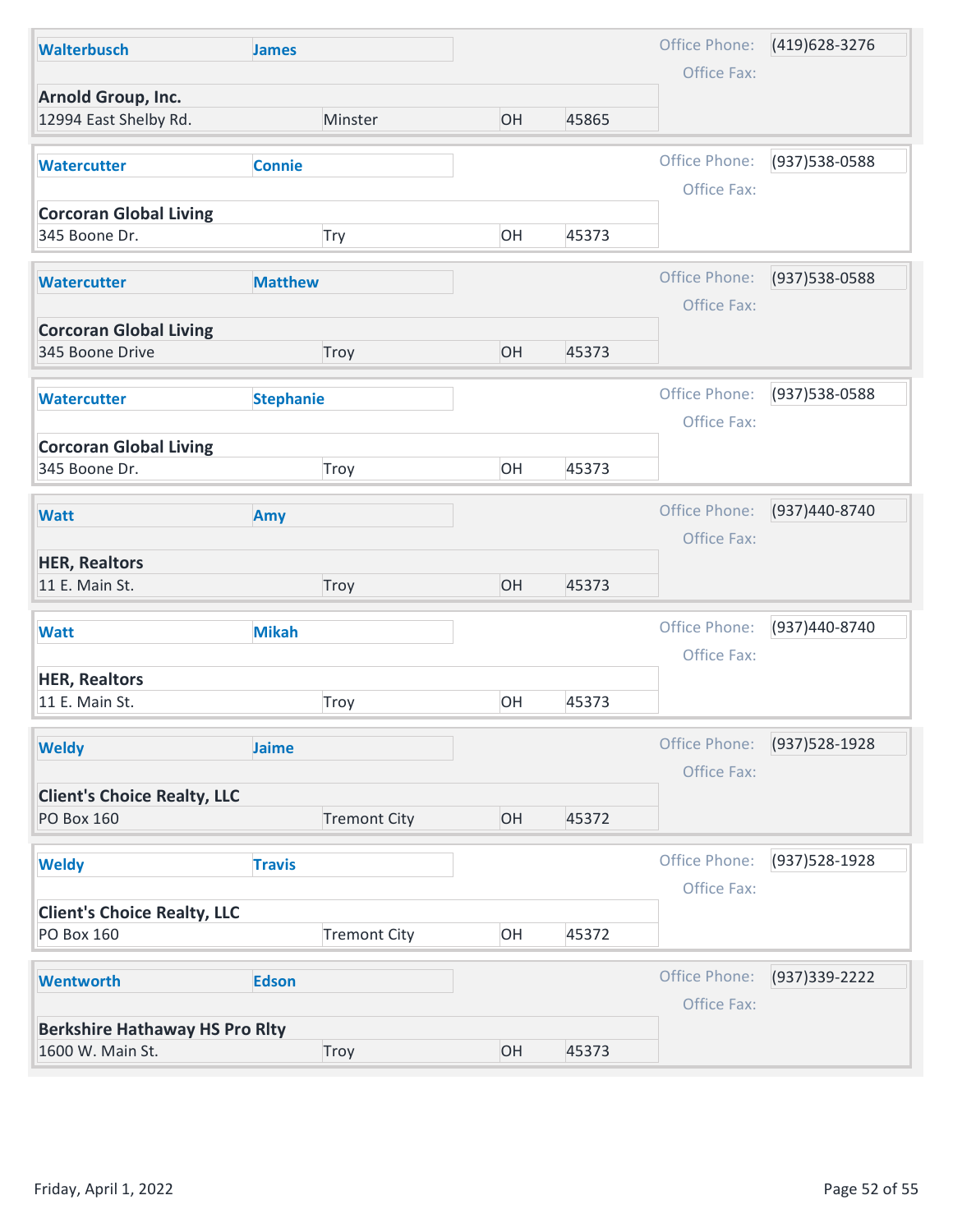| <b>Westfall</b>                                           | <b>Tamara</b>       |                      |    |       | Office Phone:                | (937) 339-2222 |
|-----------------------------------------------------------|---------------------|----------------------|----|-------|------------------------------|----------------|
|                                                           |                     |                      |    |       | Office Fax:                  |                |
| <b>Berkshire Hathaway HS Pro Rity</b><br>1600 W. Main St. |                     | Troy                 | OH | 45373 |                              |                |
| <b>Westgerdes</b>                                         | <b>Kelly</b>        |                      |    |       | Office Phone:<br>Office Fax: | (419) 586-6427 |
| <b>Lakeshore Realtors</b>                                 |                     |                      |    |       |                              |                |
| 909 E. Wayne St. Suite 107                                |                     | Celina               | OH | 45822 |                              |                |
| <b>White</b>                                              | John (Jay)          |                      |    |       | Office Phone:<br>Office Fax: | (937)492-3157  |
| <b>Emerson Wagner Realty Co., Inc.</b>                    |                     |                      |    |       |                              |                |
| 122 W. Court St.                                          |                     | Sidney               | OH | 45365 |                              |                |
| <b>Wiford II</b>                                          | <b>Jerold</b>       |                      |    |       | Office Phone:<br>Office Fax: | (937) 593-7216 |
| <b>Choice Properties Real Estate</b>                      |                     |                      |    |       |                              |                |
| 408 E. Main. St.                                          | PO Box 1319         | <b>Rusells Point</b> | OH | 43348 |                              |                |
| <b>Williams</b>                                           | <b>Christina M.</b> |                      |    |       | Office Phone:<br>Office Fax: | (866) 212-4991 |
| eXp Realty<br>70 Birch Alley Suite 240                    |                     | Beavercreek          | OH | 45440 |                              |                |
| <b>Wilmath</b>                                            | TJ.                 |                      |    |       | Office Phone:                | (937) 339-2222 |
|                                                           |                     |                      |    |       | Office Fax:                  |                |
| <b>Berkshire Hathaway HS Pro Rlty</b>                     |                     |                      |    |       |                              |                |
| 1600 W. Main St.                                          |                     | Troy                 | OH | 45373 |                              |                |
| <b>Wolaver</b>                                            | Joshua              |                      |    |       | Office Phone:                | (937) 538-4772 |
|                                                           |                     |                      |    |       | Office Fax:                  |                |
| <b>Bryce Realty, LLC</b><br>2805 Wapakoneta Ave. Suite 95 |                     | Sidney               | OH | 45365 |                              |                |
| <b>Wray</b>                                               | <b>Mary Sue</b>     |                      |    |       | Office Phone:                | (937) 773-7251 |
|                                                           |                     |                      |    |       | Office Fax:                  |                |
| <b>Brownlee-Wray Realty</b><br>611 N. Main St.            |                     | Piqua                | OH | 45356 |                              |                |
| <b>Wright</b>                                             | <b>David</b>        |                      |    |       | Office Phone:                | (419)394-7402  |
|                                                           |                     |                      |    |       | Office Fax:                  |                |
| <b>Plus One Professionals</b>                             |                     | St. Marys            | OH | 45885 |                              |                |
| 156 E. Spring St.                                         |                     |                      |    |       |                              |                |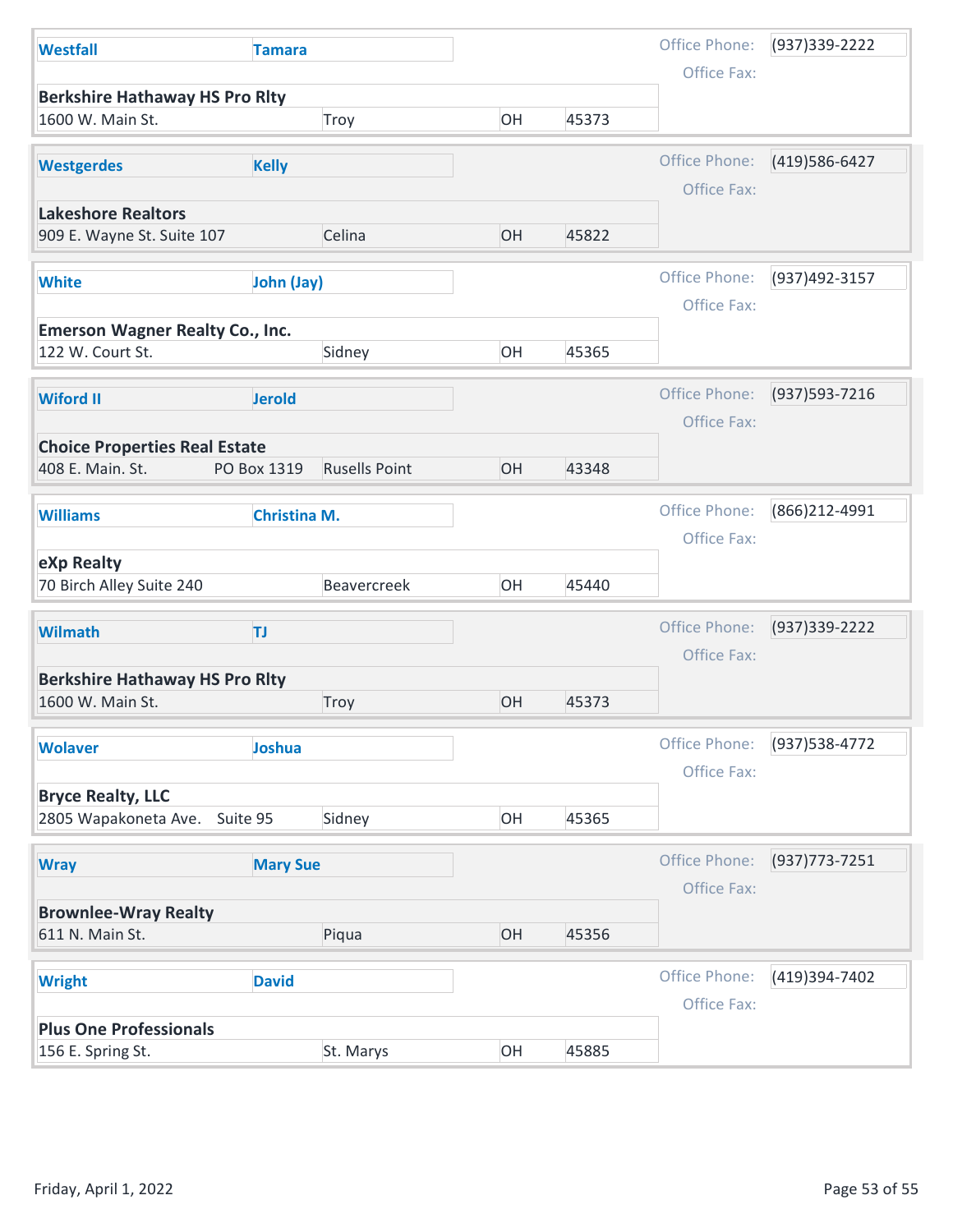| Office Phone:<br>(419)394-6404<br><b>Rachel</b><br><b>Wycuff</b><br>Office Fax:<br><b>Cisco Realty, Inc.</b><br>St. Marys<br>OH<br>45885<br>333 W. Spring St.<br>Office Phone:<br>(937) 935-8008<br><b>Yingst</b><br><b>Brett</b><br>Office Fax:<br><b>Fathom Realty OH LLC</b><br>102 Zanesfield Rd. PO Box 182<br>West Liberty<br>OH<br>43357 |
|-------------------------------------------------------------------------------------------------------------------------------------------------------------------------------------------------------------------------------------------------------------------------------------------------------------------------------------------------|
|                                                                                                                                                                                                                                                                                                                                                 |
|                                                                                                                                                                                                                                                                                                                                                 |
|                                                                                                                                                                                                                                                                                                                                                 |
|                                                                                                                                                                                                                                                                                                                                                 |
|                                                                                                                                                                                                                                                                                                                                                 |
|                                                                                                                                                                                                                                                                                                                                                 |
| Office Phone:<br>(937)492-7792<br><b>Kimberly</b><br><b>York</b>                                                                                                                                                                                                                                                                                |
| Office Fax:                                                                                                                                                                                                                                                                                                                                     |
| <b>HER, Realtors</b><br>124 N. Main St.<br>Sidney<br>OH<br>45365                                                                                                                                                                                                                                                                                |
|                                                                                                                                                                                                                                                                                                                                                 |
| Office Phone:<br>(419)394-6404<br><b>Linda</b><br><b>Youmans</b>                                                                                                                                                                                                                                                                                |
| Office Fax:<br><b>Cisco Realty, Inc.</b>                                                                                                                                                                                                                                                                                                        |
| OH<br>St. Marys<br>45885<br>333 W. Spring St.                                                                                                                                                                                                                                                                                                   |
| Office Phone:<br>(937) 339-2222<br><b>Tambra</b><br>Young                                                                                                                                                                                                                                                                                       |
| Office Fax:                                                                                                                                                                                                                                                                                                                                     |
| <b>Berkshire Hathaway HS Pro Rlty</b><br>OH<br>1600 W. Main St.<br>45373<br>Troy                                                                                                                                                                                                                                                                |
| Office Phone:<br>(419)629-2623                                                                                                                                                                                                                                                                                                                  |
| Ziegenbusch<br><b>Barbara</b><br>Office Fax:                                                                                                                                                                                                                                                                                                    |
| <b>Eiting Real Estate, LLC</b>                                                                                                                                                                                                                                                                                                                  |
| OH<br>529 S. Walnut St.<br>45869<br>New Bremen                                                                                                                                                                                                                                                                                                  |
| Office Phone:<br>(937)429-4500<br><b>Melissa</b><br><b>Zimmer</b>                                                                                                                                                                                                                                                                               |
| Office Fax:<br><b>Coldwell Banker Heritage</b>                                                                                                                                                                                                                                                                                                  |
| Beavercreek<br>OH<br>4060 Executive Dr<br>45430                                                                                                                                                                                                                                                                                                 |
| Office Phone:<br>(937) 592-4896<br><b>Doug</b><br><b>Zimmerman</b>                                                                                                                                                                                                                                                                              |
| Office Fax:                                                                                                                                                                                                                                                                                                                                     |
| Zimmerman Realty, Ltd.<br>OH<br>143 Chillicothe Ave. West<br>Bellefontaine<br>43311                                                                                                                                                                                                                                                             |
|                                                                                                                                                                                                                                                                                                                                                 |
|                                                                                                                                                                                                                                                                                                                                                 |
| Office Phone:<br>(937) 592-4896<br>Libby<br>Zimmerman                                                                                                                                                                                                                                                                                           |
| Office Fax:<br>Zimmerman Realty, Ltd.                                                                                                                                                                                                                                                                                                           |